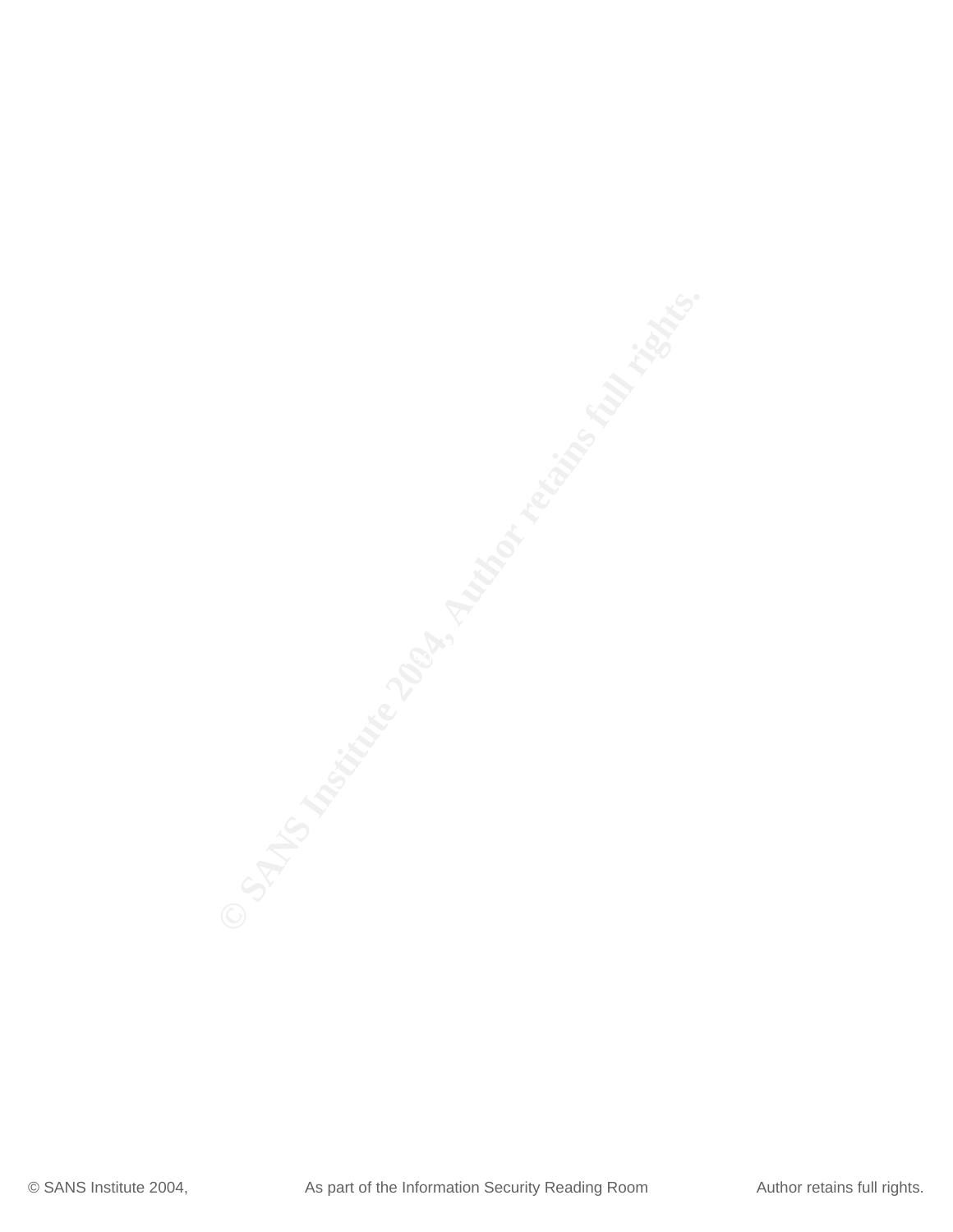# Table of Contents

| Package Review and Removal <b>Commission</b> contract the Package Review and Removal |  |
|--------------------------------------------------------------------------------------|--|
|                                                                                      |  |
|                                                                                      |  |
|                                                                                      |  |
|                                                                                      |  |
|                                                                                      |  |
|                                                                                      |  |
|                                                                                      |  |
|                                                                                      |  |
|                                                                                      |  |
|                                                                                      |  |
|                                                                                      |  |
|                                                                                      |  |
|                                                                                      |  |
|                                                                                      |  |
|                                                                                      |  |
|                                                                                      |  |
|                                                                                      |  |
|                                                                                      |  |
|                                                                                      |  |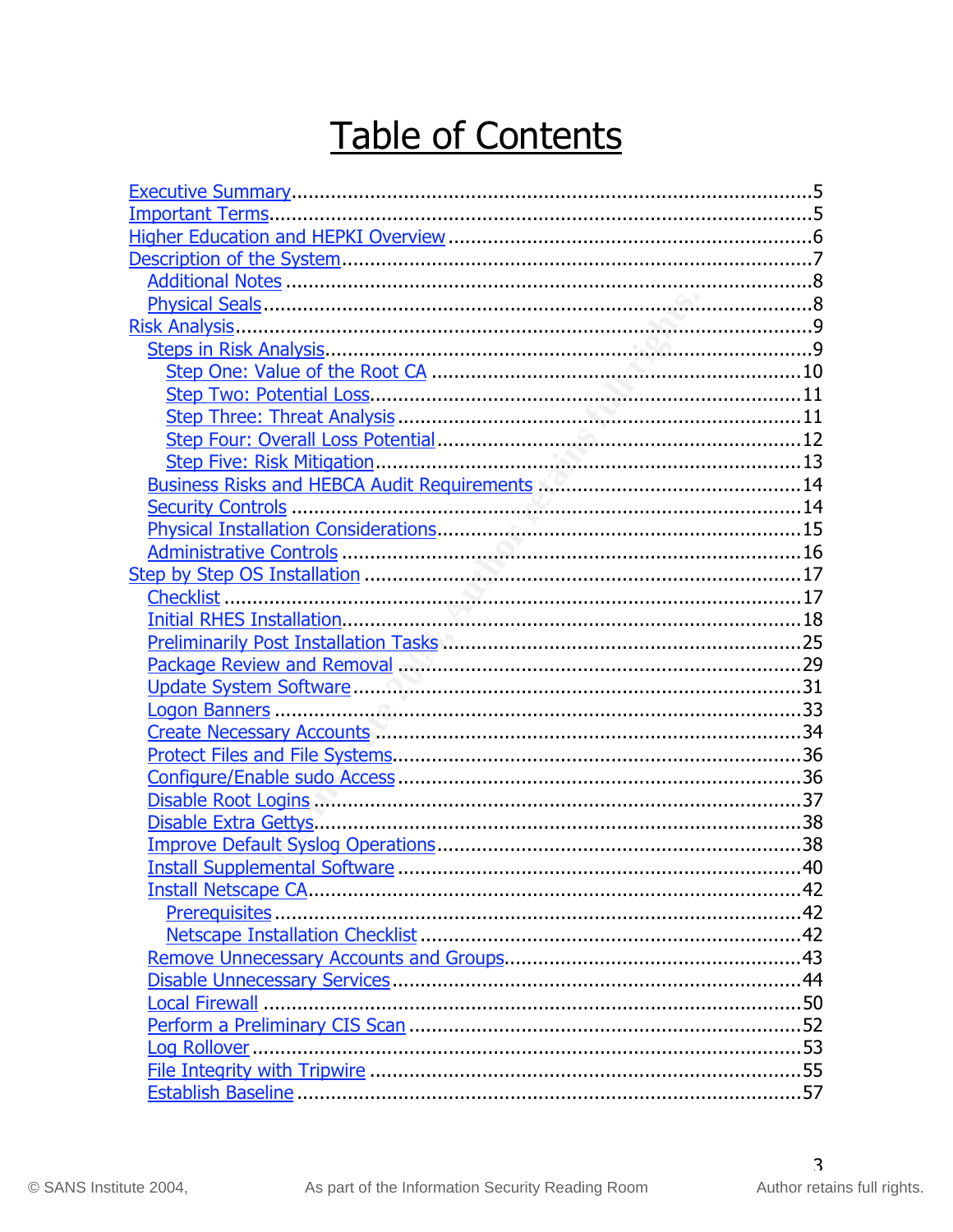| Security Audit collection system (internal vs. external)83 |  |
|------------------------------------------------------------|--|
|                                                            |  |
|                                                            |  |

| <b>Table of Figures</b> |  |
|-------------------------|--|
|                         |  |
|                         |  |
|                         |  |
|                         |  |
|                         |  |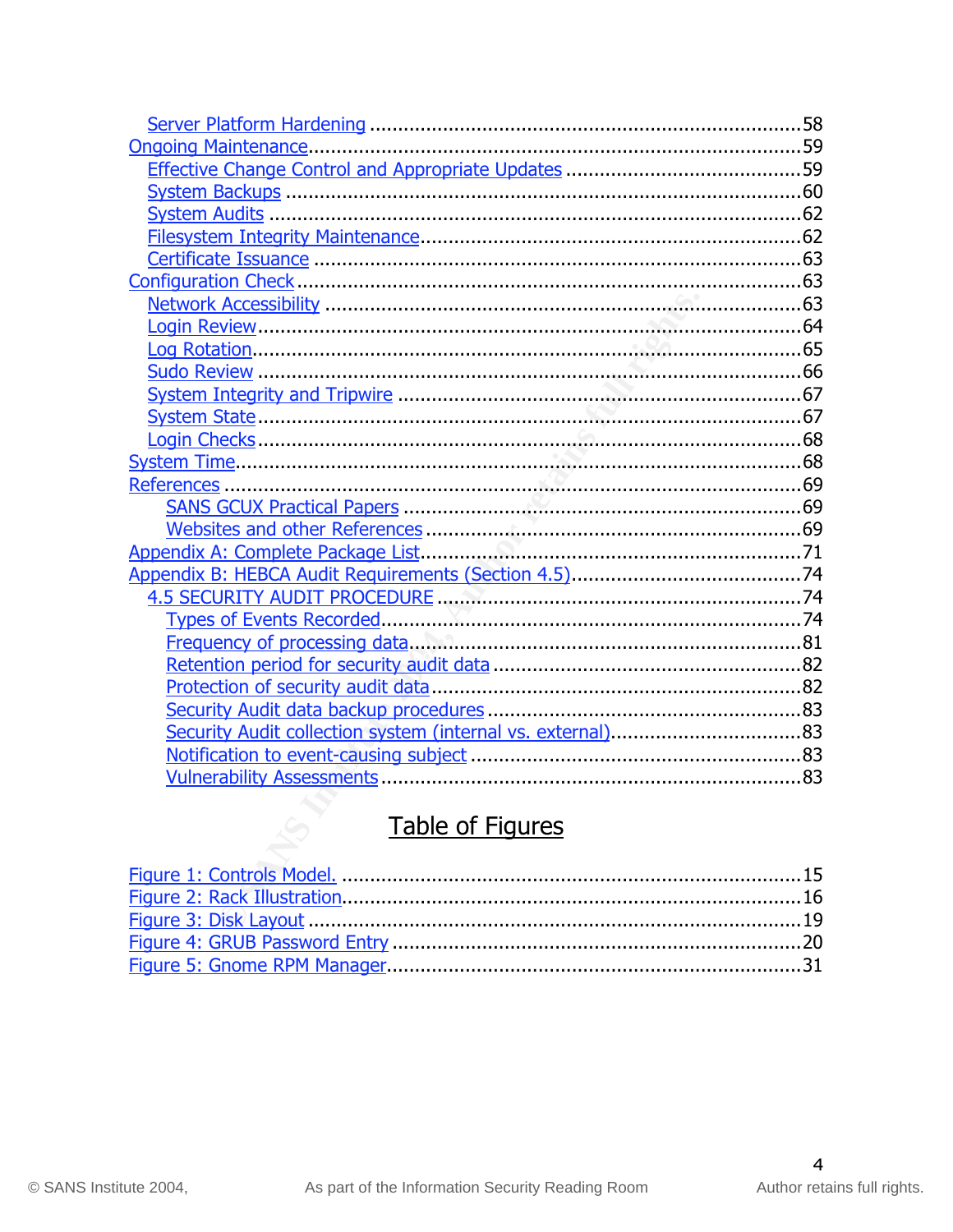# **Executive Summary**

This paper discusses the procedures necessary for securing an installation of Red Hat Enterprise Server 2.1 in support of a root certificate authority that will eventually function in the Higher Education Bridge Certificate Authority. As a basis of evaluation, the Federal Bridge Certificate Authority requirements will be used to provide guidance for assembling the certificate authority, as published by the Higher Education Public Key Infrastructure Policy Activities Group $^{\rm 1}.$ 

my the certificate authority, as published by the Higher Educture Policy Activities Group<sup>1</sup>.<br>
First System described in this paper will be the Root Certificate<br>
Server in the organizations' Public Key Infrastructure (PKI) The computer system described in this paper will be the Root Certificate Authority (CA) - the highest server in the organizations' Public Key Infrastructure (PKI) architecture. Practically, a Root CA is used rarely; it is hardened to the point that it will support only authorized access with strong physical, technical, and administrative controls. The Root CA must support PKI operations such as cross certification with other Root CA's and signing certificates for issuing CA's.

This document is intended to be an artifact document for the certificate authority that will be assembled for an actual University and is part of the Security Policy<sup>2</sup> for the Certificate Authority as part of the evaluation process for participating in the HEBCA.

# **Important Terms**

There are a few important terms, acronyms, and phrases that are used extensively in<br>this nanawy Thay are briefly symbined have: this paper. They are briefly explained here:

- PKI: Public Key Infrastructure
- CA: Certificate Authority. This is a server that can issue an X.509 V3 digital certificate which will match a person's digital identify to a proper name. The proper name corresponds to a person at a particular organization, such as "DonMurdoch@University.EDU".
- Root CA: The Root Certificate Authority. A Root CA is the "highest" server in a PKI - all other CA's are subordinate to a Root CA. This document discussed configuring a Root CA.
- CPS: Certificate Practice Statement. This document (usually more than 100 pages) that describes how certificates are issued and managed by an organization. This document describes certificate management and usage - it is operating system and certificate authority product agnostic.
- FBCA: Federal Bridge Certificate Authority. This is an existing US Government program which is designed to provide a framework for government agencies to

<sup>&</sup>lt;u>.</u><br><sup>1</sup> HEBCA PAG Meeting Minutes, Dec 7, 2000. URL: <u>http://www.educause.edu/hepki/pag\_minutes/2000-</u> 12-07.asp

<sup>&</sup>lt;sup>2</sup> As required by the current HEBCA draft document, from: http://middleware.internet2.edu/certpolicies/.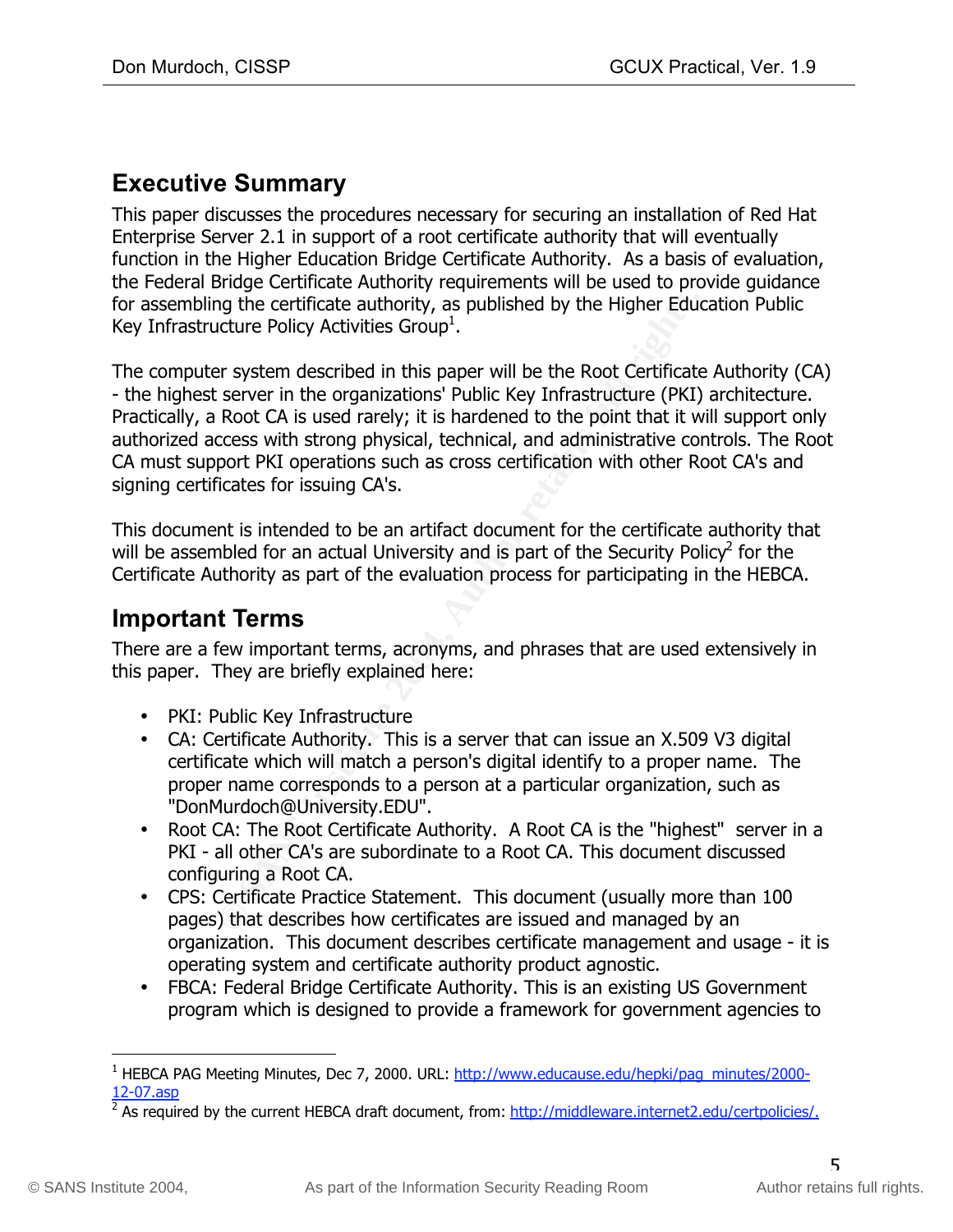build and deploy PKI's that allow one agency to assert and prove the digital identity of its staff.

- HEBCA: Higher Education Bridge Certificate Authority. The HEBCA is an application of the FBCA designed to support the needs of Higher Education. Practically, the FBCA and HEBCA are almost the same. The current draft document is posted at: http://middleware.internet2.edu/certpolicies/.
- HEPKI : Higher Education Public Key Infrastructure, which is sponsored by Educause, and Internet<sup>2</sup>.
- RHES: Red Hat Enterprise Server, Ver. 2.1. Throughout this document "RHES" refers to the operating system being hardened for participating in the HEBCA.

# **Higher Education and HEPKI Overview**<sup>3</sup>

Higher educational institutions are interested in implementing a Public Key Infrastructure (PKI) that can provide for trust amongst participating institutions of higher learning (.edu's). There are a number of Internet<sup>2</sup> initiatives that require distributed trust, meaning that one institution must be able to provide a method where its members can interact with other institutions.

**Example Education Public Key Infrastructure, which is spotenced and Internet<sup>2</sup>. The are two pertuines and Internetic is exerced to the operating system being hardened for participating ir <b>ducation and HEPKI Overview<sup>3</sup>** is implemented using GLOBUS technologies. GLOBUS relies on certificate based As a practical example, one such initiative is to build a network of high performance computing (HPC) systems known as "The Grid". Many institutions have HPC systems like Sun Enterprise 10000 systems - 32 processors, 1 Terabyte of storage, and 4 GB of main memory. Other examples include Linux based multiprocessor clusters. The Grid authentication, whereby a user is identified by their X.509 V3 certificate. Specifically, a person may be "dmurdoch@cs.university.edu", and this user may be granted permissions to submit jobs on a Grid system. GLUBUS authenticates a user based on the digital identity in the certificate, and checks with the issuing CA to make sure that the certificate is current. Systems administrators must be able securely exchange email with one another in managing the Grid. With these requirements in mind, PKI is an ideal solution to digitally sign and exchange email and to provide a framework for identifying a user via a digital certificate.

There are three groups that are at the forefront of the Higher Education Public Key Infrastructure (HEPKI) -Educause and Internet<sup>2</sup>. There are two primary working groups. First, there is the Policy Activities Group (HEPKI-PAG). This group is concerned with procedure, policy, and the issues surrounding implementation of PKI. Second, there is the Technical Activities Group (HEPKI-TAG) which is focused on the technology issues in implementing PKI.

 <sup>3</sup> The majority of this information is derived from various reports, presentations, meeting minutes, and documents posted on the Internet2 middleware website: http://middleware.internet2.edu/. GLOBUS is documented at the website: http://www.globus.org/.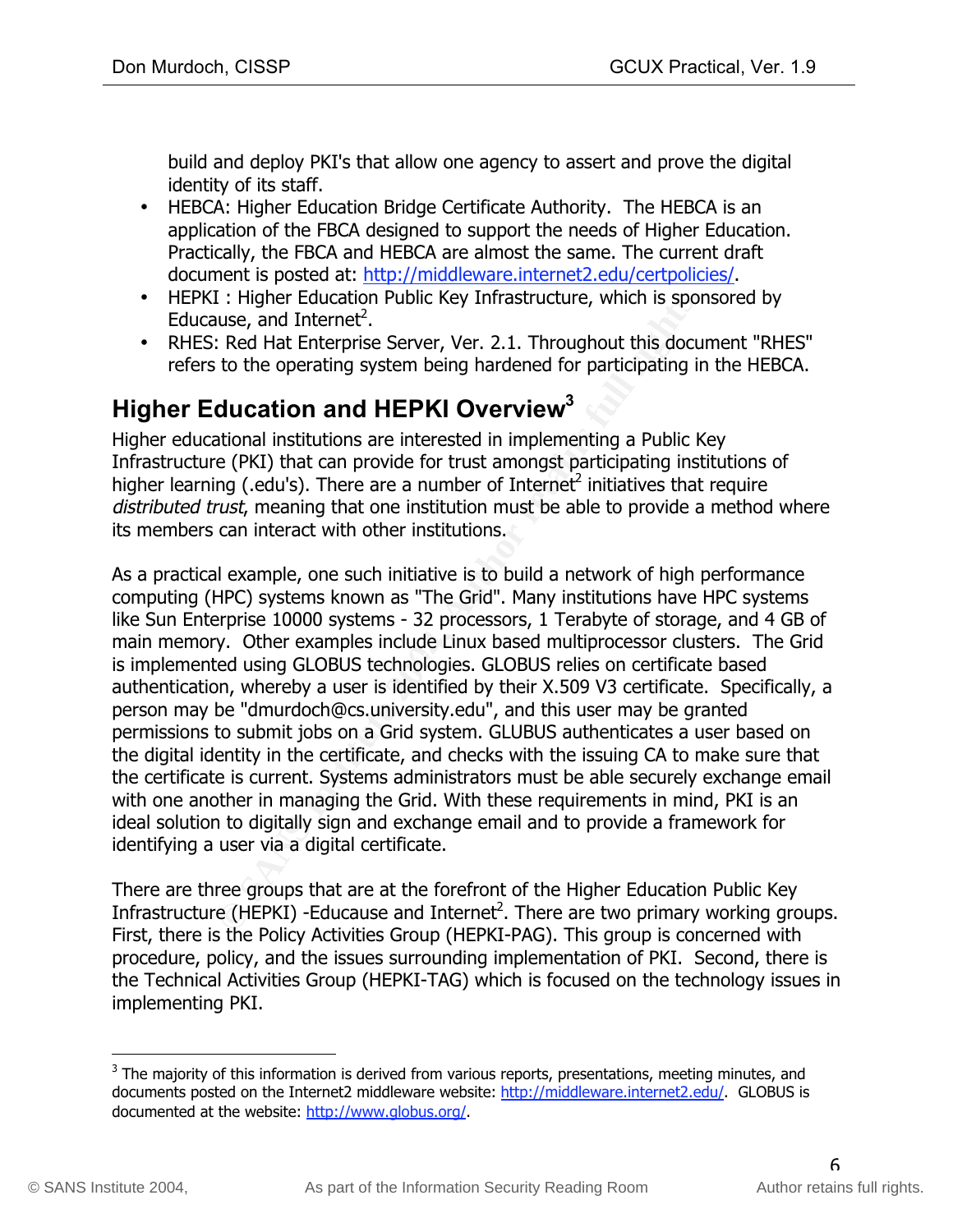For participating in the HEPKI, an institution must follow the guidance as established by the Internet<sup>2</sup> Middleware Initiative group<sup>4</sup>:

"PKI Activities. I2-MI is working with the federal government in both PKI and PKI-for-NGI developments. We are also working with our partners (Educause, CREN $^5$ , and CNI) to establish a coherent vision for a PKI for higher education. In order to catalyze research and establish testbeds for interoperability, I2-MI is also beginning to define higher-education-specific research issues within PKI."

r education. In order to catalyze research and establish test<br>perability, 12-MI is also beginning to define higher-educatio<br>perability, 12-MI is also beginning to define higher-educatio<br>ench issues within PKI."<br>any concern There are many concerns in participating in a PKI. The one that continually percolates to the top of the list is being assured that the person presenting the certificate really is the person, and that they were issued that certificate from a PKI that is *trusted*. There are a wide variety of issues involved in this statement. For the purposes of this document, focus is on building a secured operating system that can support the strict audit requirements of a root Certificate Authority in the HEBCA.

# **Description of the System**

for the life of the server. The system is the root certificate authority for a major University network. It will be infrequently used, as it will primarily be used to secure issuing certificate authorities and issuing certificates to the staff who will be managing the system. Regardless of how much it will be used there are a detailed set of auditing requirements that must be met

A Root CA actually consists of four distinct components:

- Server Platform
- Hardware Security Module which will protect the private keys of the  $CA<sup>6</sup>$ .
- Secured Operating System
- Certificate Authority Software

The components are more fully described in the table below:

| <b>System Component</b>               | <b>Notes</b>                                            |
|---------------------------------------|---------------------------------------------------------|
| <b>Operating System Software</b>      | RedHat Enterprise Server, 2.1 (required by<br>Netscape) |
| <b>Certificate Authority Software</b> | Netscape CMS 6.2 configured at a Root CA                |

 <sup>4</sup> This quote is from the Internet2 Middleware Areas of Activity page. http://middleware.internet2.edu/overview/areas-of-activity.html

<sup>&</sup>lt;sup>5</sup> CREN was the Corporation for Research and Educational Networking, which was dissolved on Jan 7, 2003. It existed and functioned for more than 20 years.

 $^6$  Unfortunately, the nCipher hardware will not be available by the time this assignment is due to SANS/MWC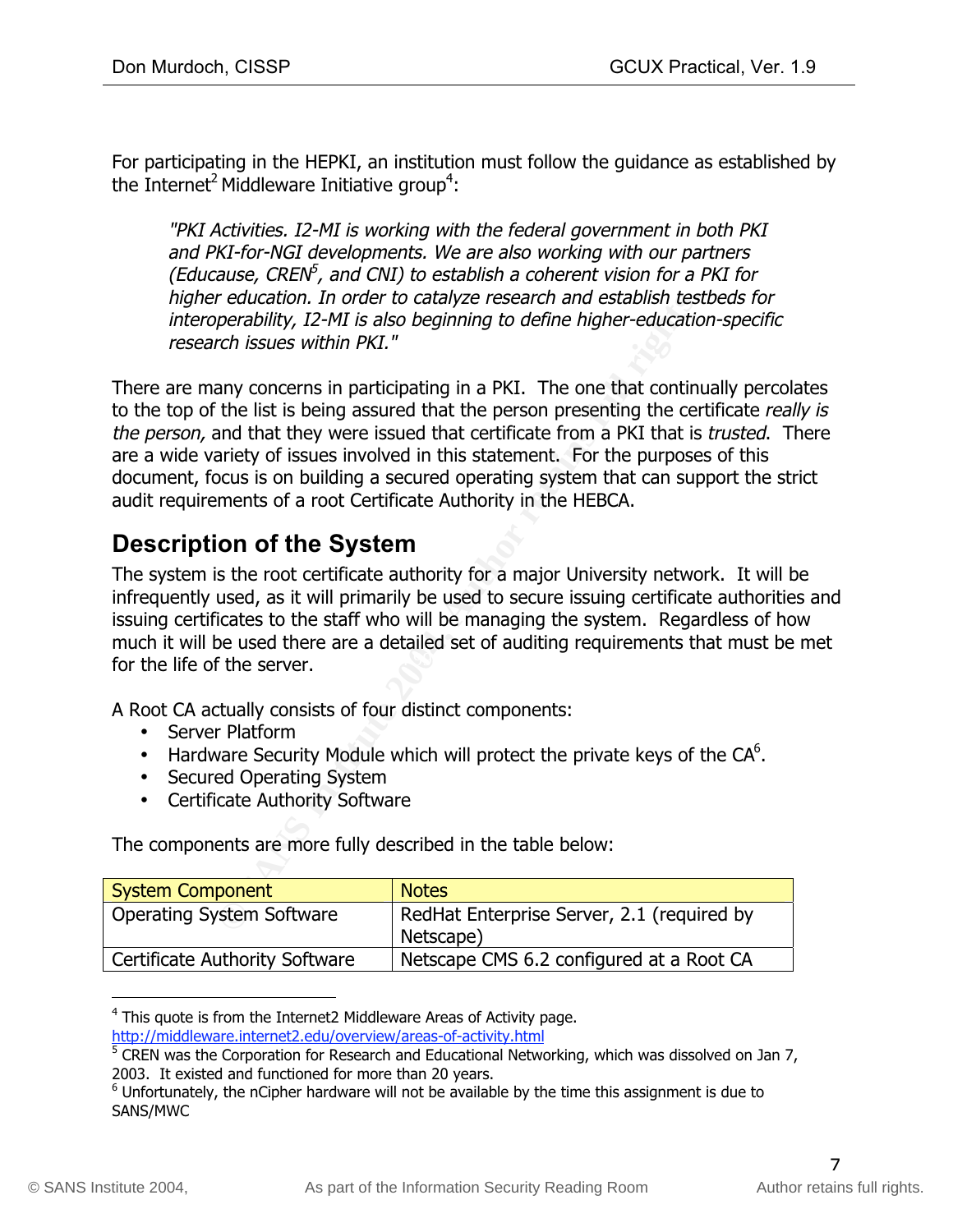| <b>System Component</b>                                                                                                                                                                                                                  | <b>Notes</b>                                                                                                                                                                                                                                                                                                                                                                                                                                               |  |
|------------------------------------------------------------------------------------------------------------------------------------------------------------------------------------------------------------------------------------------|------------------------------------------------------------------------------------------------------------------------------------------------------------------------------------------------------------------------------------------------------------------------------------------------------------------------------------------------------------------------------------------------------------------------------------------------------------|--|
| Server Platform                                                                                                                                                                                                                          | Dell 2650 with external SCSI interfaces for                                                                                                                                                                                                                                                                                                                                                                                                                |  |
|                                                                                                                                                                                                                                          | connection to an external DLT tape drive as                                                                                                                                                                                                                                                                                                                                                                                                                |  |
|                                                                                                                                                                                                                                          | needed.                                                                                                                                                                                                                                                                                                                                                                                                                                                    |  |
| <b>Server Processor</b>                                                                                                                                                                                                                  | Single Pentium 2.4 GHz -                                                                                                                                                                                                                                                                                                                                                                                                                                   |  |
| <b>Server Disk</b>                                                                                                                                                                                                                       | Mirrored 36 GB UW SCSI - hardware based                                                                                                                                                                                                                                                                                                                                                                                                                    |  |
|                                                                                                                                                                                                                                          | mirroring provided by onboard RAID                                                                                                                                                                                                                                                                                                                                                                                                                         |  |
|                                                                                                                                                                                                                                          | controller.                                                                                                                                                                                                                                                                                                                                                                                                                                                |  |
| Server Removable Media                                                                                                                                                                                                                   | CD-RW/DVD drive                                                                                                                                                                                                                                                                                                                                                                                                                                            |  |
| <b>Server Network</b>                                                                                                                                                                                                                    | Onboard Dual Ethernet (not used)                                                                                                                                                                                                                                                                                                                                                                                                                           |  |
| <b>Hardware Security Module</b>                                                                                                                                                                                                          | The nCipher NForce HSM is the preferred                                                                                                                                                                                                                                                                                                                                                                                                                    |  |
|                                                                                                                                                                                                                                          | device. This device supports both Solaris and                                                                                                                                                                                                                                                                                                                                                                                                              |  |
|                                                                                                                                                                                                                                          | RHES, and provides a secured environment to<br>protect the private keys of the Root CA by                                                                                                                                                                                                                                                                                                                                                                  |  |
|                                                                                                                                                                                                                                          | using smart cards to lock and unlock the keys.                                                                                                                                                                                                                                                                                                                                                                                                             |  |
|                                                                                                                                                                                                                                          |                                                                                                                                                                                                                                                                                                                                                                                                                                                            |  |
| <b>Additional Notes</b>                                                                                                                                                                                                                  |                                                                                                                                                                                                                                                                                                                                                                                                                                                            |  |
| It is not necessary to have super processor, or a dual processor based on system<br>function. The server will be single purpose, with the most difficult processing being<br>occasional signing of a Certificate Services Request (CSR). |                                                                                                                                                                                                                                                                                                                                                                                                                                                            |  |
| controlled and custody must be maintained at all times.                                                                                                                                                                                  | Backup and recovery will be done with a local tape drive as needed - which won't b<br>that often. As needed, some logs will be archived onto CD using the CD-RW drive.<br>This has a distinct advantage - CD has a much longer shelf life than tape. Note tha<br>media (tapes, CD, DVD) produced as part of normal system backup must be strictly                                                                                                          |  |
|                                                                                                                                                                                                                                          | With respect to the disk drives, the system was ordered with the option to "Keep y<br>disk". This option allows the University to keep the hard drive and still receive warr<br>support should the drive fail. This purchasing option is critical - the University need<br>show, for audit purposes, that no private key data (particularly the private keys for<br>CA) ever left the site in a way that can violate the Certificate Practices Statement ( |  |
|                                                                                                                                                                                                                                          | When the system is finally installed into production, it must meet operational<br>$\mathcal{L}$ . The contract of the contract of the contract of the contract of the contract of the contract of the contract of the contract of the contract of the contract of the contract of the contract of the contract of th                                                                                                                                       |  |

#### *Additional Notes*

It is not necessary to have super processor, or a dual processor based on system function. The server will be single purpose, with the most difficult processing being the occasional signing of a Certificate Services Request (CSR).

With respect to the disk drives, the system was ordered with the option to "Keep your disk". This option allows the University to keep the hard drive and still receive warranty support should the drive fail. This purchasing option is critical - the University needs to show, for audit purposes, that no private key data (particularly the private keys for the CA) ever left the site in a way that can violate the Certificate Practices Statement (CPS).

When the system is finally installed into production, it must meet operational characteristics that stipulate a high degree of auditing in order to participate in the HEBCA.

#### *Physical Seals*

One of the physical security issues involved in managing a Root CA is providing a physical evidence trail that shows the system's integrity hasn't been violated. In practice, this is accomplished in one of two ways. First, the server can be put into a safe - an impractical solution. Second, tamper evident tape can be used to provide a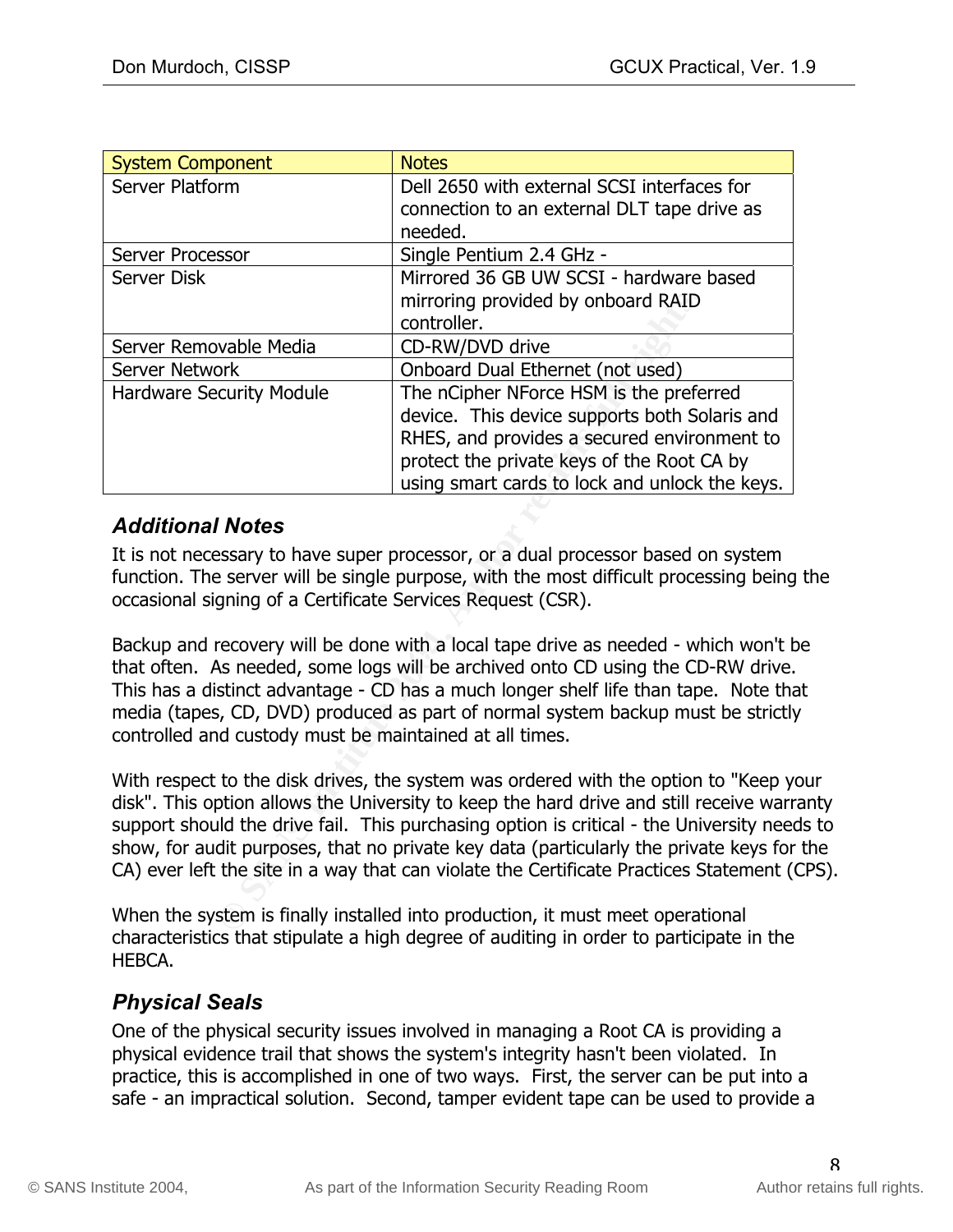seal on the system. The University prefers this approach, as it will be using a locked cabinet for the server. Tape is applied to the system covering the disk drives, securing the power cord, the chassis, and network cables. If the seal is broken, the tape will provide a trail that can be viewed externally without powering the system on.

Examples of tamper evident sealing tape are shown in the accompanying table.



# **Risk Analysis**

# *Steps in Risk Analysis*

There are a variety of ways to perform risk analysis. Here, the five step quantitative processes as expressed by Shon Harris are used<sup>9</sup>. These steps are:

- 1. Assign a value to the assets (usually dollars).
- 2. Estimate potential loss per risk.
- 3. Perform a threat analysis.
- 4. Derive an overall loss potential per threat.
- 5. Reduce, assign, or accept the risk.

Normally, the end goal of a risk analysis is to determine the Annualized Loss Expectancy (ALE), which measures or estimates the frequency (an actual percentage) of a given threat in a single year. The ALE equation is:

$$
(AV \times EF) \times ARO = ALE
$$

 $\overline{\phantom{a}}$  This tape is described at the Nova Vision website:

http://www.novavisioninc.com/pages/prod\_tampevidtape.html

<sup>&</sup>lt;sup>8</sup> This tape is described at the TapeLine website: http://www.tapeline.com/stockprints/tamperevident/tamper-evident.html

<sup>&</sup>lt;sup>9</sup> Shon Harris has written one of the most highly respected Common Body of Knowledge (CBK) review guides for the ISC2's CISSP credential. In Chapter 3, "Security Management Practices", she explains the five step risk analysis process that is used here.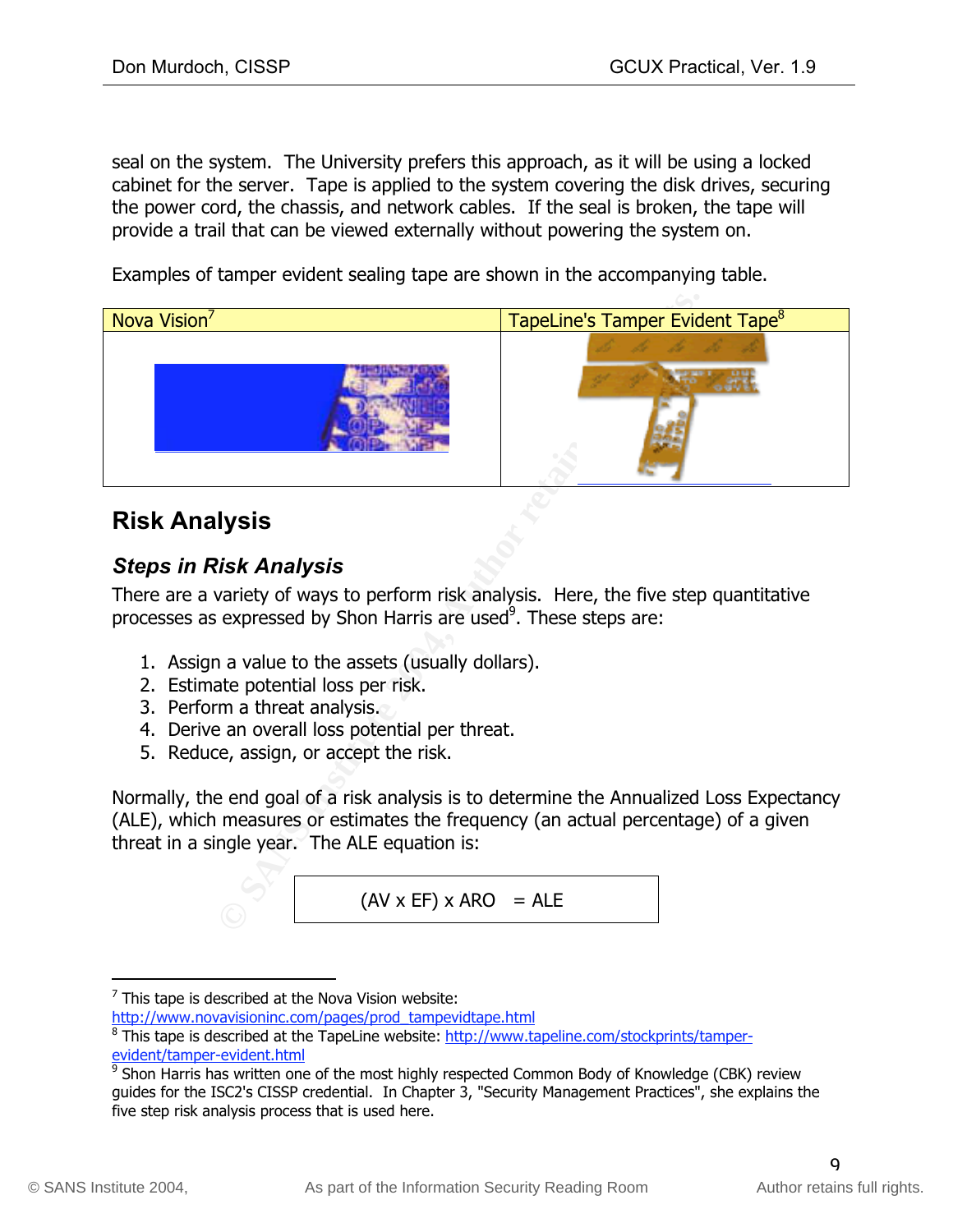Where:

- AV = Asset Value (how much the asset is worth)
- EF = Exposure Factor (a percentage of loss
- ARO = Annualized Rate of Occurrence (how often a threat is realized during a one year period)

#### **Step One: Value of the Root CA**

| The asset value of the Root CA is derived from several factors. These factors included<br>cost of hardware, labor, installed software, recovery, and costs associated with<br>deploying every subordinate issuing certificate authority and cross signed certificate<br>authority that participates in the HEBCA over the life of the CA. Why so many cost<br>Since the Root CA is the starting point for the validity of the certificates issued by t<br>organization, its asset value will increase over its lifespan.<br>Initial Costs (Tangible)<br>\$16,000<br>Hardware (server, HSM, keycards, rack components)<br>Software (OS, CA)<br>\$3,500<br>Labor (160 hrs for setup at \$60/hr)<br>\$9,600<br>Procedural Development Labor (480 at \$60/hr)<br>\$28,800<br>Total of measurable asset costs at initial deployment of the<br>\$57,900<br>Root CA:<br>From the above numbers the tangible value of the Root CA, as an asset is about<br>\$58,000 at the time of installation. Remember that this is only a single real cost -<br>intangible costs of the integrity of the overall system over a 20 year lifecycle would<br>much more difficult to calculate and much larger. The table below shows some<br>measurement of value, based solely on tangible deployment and maintenance cost<br>the cost of the total system at its life cycle midpoint (10 years of deployment):<br>Midpoint Lifecycle costs (10 year point for the Root CA) | <b>SIED OTIE. VAILLE OF LITE KOOL UA</b> |  |
|-------------------------------------------------------------------------------------------------------------------------------------------------------------------------------------------------------------------------------------------------------------------------------------------------------------------------------------------------------------------------------------------------------------------------------------------------------------------------------------------------------------------------------------------------------------------------------------------------------------------------------------------------------------------------------------------------------------------------------------------------------------------------------------------------------------------------------------------------------------------------------------------------------------------------------------------------------------------------------------------------------------------------------------------------------------------------------------------------------------------------------------------------------------------------------------------------------------------------------------------------------------------------------------------------------------------------------------------------------------------------------------------------------------------------------------------------------|------------------------------------------|--|
|                                                                                                                                                                                                                                                                                                                                                                                                                                                                                                                                                                                                                                                                                                                                                                                                                                                                                                                                                                                                                                                                                                                                                                                                                                                                                                                                                                                                                                                       |                                          |  |
|                                                                                                                                                                                                                                                                                                                                                                                                                                                                                                                                                                                                                                                                                                                                                                                                                                                                                                                                                                                                                                                                                                                                                                                                                                                                                                                                                                                                                                                       |                                          |  |
|                                                                                                                                                                                                                                                                                                                                                                                                                                                                                                                                                                                                                                                                                                                                                                                                                                                                                                                                                                                                                                                                                                                                                                                                                                                                                                                                                                                                                                                       |                                          |  |
|                                                                                                                                                                                                                                                                                                                                                                                                                                                                                                                                                                                                                                                                                                                                                                                                                                                                                                                                                                                                                                                                                                                                                                                                                                                                                                                                                                                                                                                       |                                          |  |
|                                                                                                                                                                                                                                                                                                                                                                                                                                                                                                                                                                                                                                                                                                                                                                                                                                                                                                                                                                                                                                                                                                                                                                                                                                                                                                                                                                                                                                                       |                                          |  |
|                                                                                                                                                                                                                                                                                                                                                                                                                                                                                                                                                                                                                                                                                                                                                                                                                                                                                                                                                                                                                                                                                                                                                                                                                                                                                                                                                                                                                                                       |                                          |  |
|                                                                                                                                                                                                                                                                                                                                                                                                                                                                                                                                                                                                                                                                                                                                                                                                                                                                                                                                                                                                                                                                                                                                                                                                                                                                                                                                                                                                                                                       |                                          |  |
|                                                                                                                                                                                                                                                                                                                                                                                                                                                                                                                                                                                                                                                                                                                                                                                                                                                                                                                                                                                                                                                                                                                                                                                                                                                                                                                                                                                                                                                       |                                          |  |
|                                                                                                                                                                                                                                                                                                                                                                                                                                                                                                                                                                                                                                                                                                                                                                                                                                                                                                                                                                                                                                                                                                                                                                                                                                                                                                                                                                                                                                                       |                                          |  |
|                                                                                                                                                                                                                                                                                                                                                                                                                                                                                                                                                                                                                                                                                                                                                                                                                                                                                                                                                                                                                                                                                                                                                                                                                                                                                                                                                                                                                                                       |                                          |  |
|                                                                                                                                                                                                                                                                                                                                                                                                                                                                                                                                                                                                                                                                                                                                                                                                                                                                                                                                                                                                                                                                                                                                                                                                                                                                                                                                                                                                                                                       |                                          |  |
| Hardware (Root and Issuing CA server, HSM, keycards, rack<br>\$96,200<br>componente) this number is bosed on estimated similar                                                                                                                                                                                                                                                                                                                                                                                                                                                                                                                                                                                                                                                                                                                                                                                                                                                                                                                                                                                                                                                                                                                                                                                                                                                                                                                        |                                          |  |

#### Initial Costs (Tangible)

From the above numbers the tangible value of the Root CA, as an asset is about \$58,000 at the time of installation. Remember that this is only a single real cost - the intangible costs of the integrity of the overall system over a 20 year lifecycle would be much more difficult to calculate and much larger. The table below shows some measurement of value, based solely on tangible deployment and maintenance costs, of the cost of the total system at its life cycle midpoint (10 years of deployment):

#### Midpoint Lifecycle costs (10 year point for the Root CA)

| Hardware (Root and Issuing CA server, HSM, keycards, rack<br>components) - this number is based on estimated similar<br>hardware costs of lifecycle replacement and recurring costs<br>incurred for the HSM, and integration with backup/recovery. | \$96,200  |
|----------------------------------------------------------------------------------------------------------------------------------------------------------------------------------------------------------------------------------------------------|-----------|
| Software (OS, CA, 2500 certificates issued at any one time)                                                                                                                                                                                        | \$18,500  |
| Ongoing Labor (monthly audit)                                                                                                                                                                                                                      | \$115.200 |
| Certificate issuance, assuming that 25% certificate holders                                                                                                                                                                                        | \$562,200 |
| have hardware tokens there is 10% turnover in certificate                                                                                                                                                                                          |           |
| holders, and "issuance" costs 25.00/certificate (labor)                                                                                                                                                                                            |           |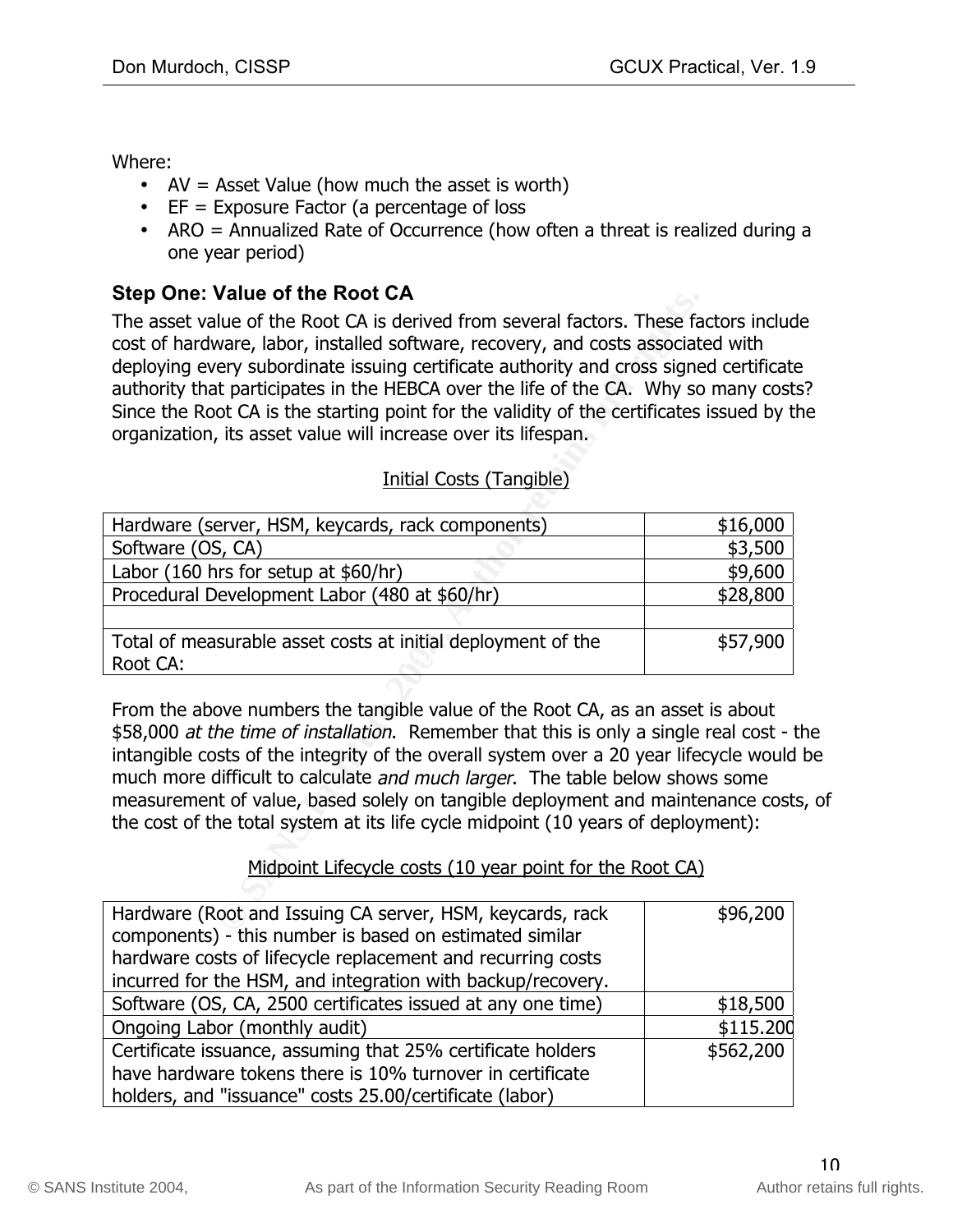| Total of measurable asset costs at initial deployment of the | \$792,100 |
|--------------------------------------------------------------|-----------|
| Root CA:                                                     |           |

Once again - these are the tangible costs that can be estimated. There are likely to be real hidden costs (turnover, changing enterprise backup/recovery, integration with site  $DRP/BCP<sup>10</sup>$ , etc) that are not recorded here. But it can be seen that there are real costs which would be forfeited if the Root CA were seriously compromised - a lifecycle investment of about \$792,000 would be lost at the point of compromise, as the certificates would no longer be "trusted".

So what's the measurable value of the Root CA? *Quantitatively*, the value of the CA is about \$58,000 at initial deployment and about \$792,000 at its 10 year midpoint.

#### **Step Two: Potential Loss**

The potential loss of the Root CA is determined by the physical loss, lost productivity, information value, and recovery costs.

Ecc) that are not recorded here. But it can be seen that the<br>be forfeited if the Root CA were seriously compromised - a<br>bf about \$792,000 would be lost at the point of compromised - a<br>vould no longer be "trusted".<br>Protenti software, and rebuild. Since backups and recovery keys will be preserved offsite, the As above - the actual cost of assets times the exposure factor. Based on the CPS and the operational procedures that are in place at the site and the most likely threat (water damage from hurricane), the Single Loss Expectancy of the Root CA in the data center is \$29,100. Here, the tangible costs are replacement equipment, operating system, CA can be reassembled. It is assumed that water penetration would damage all three components beyond economical repair. Therefore, the Single Loss Expectancy is \$29,100. Note that the Procedural Development item listed above is required to put the CA into operation, but is strictly a labor item.

 $29,100 \times 100\% = 29,100$ 

At the system's 10 year midpoint in its lifecycle, the potential loss is \$394,050.

#### **Step Three: Threat Analysis**

What are the threats to the Root CA? Essentially, the primary threat is a violation of the integrity, confidentiality, and availability of the digital certificates provided by the Root CA. Primarily this is its ability to authorize subordinate certificate authorities in a manner that assures an authorized CA received signed certificate request following the Certificate Practices Statement (CPS) for the organization.

 $10$  Disaster Recovery Planning / Business Continuity Processing.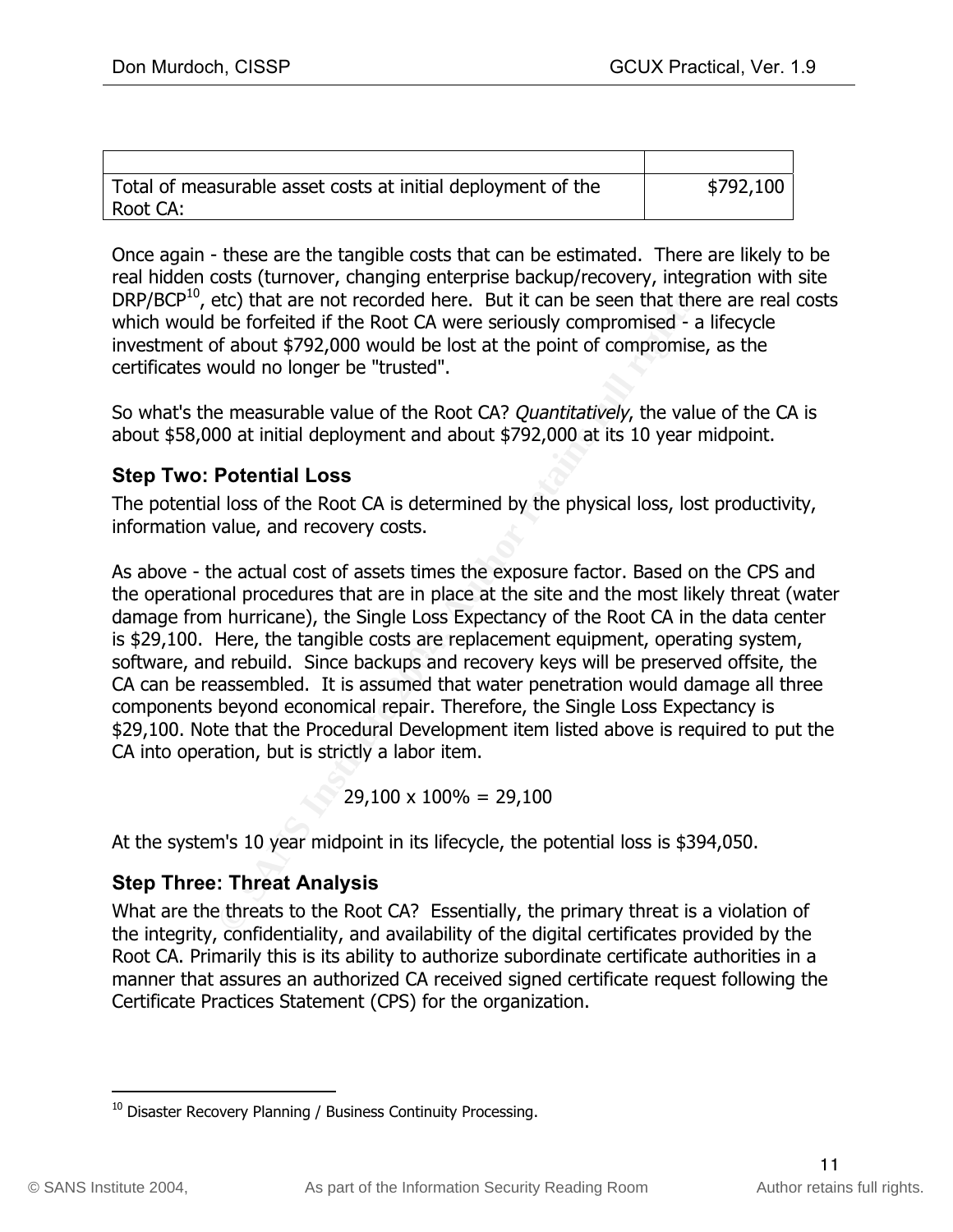For the scope of the Root CA as a component of an overall certificate services architecture, the Root CA needs to be protected from:

- Physical Compromise theft, destruction, life cycle loss, improper use.
- Invalid CSR Improper PKI operation, such as signing a Certificate Service.
- Request (CSR) for an Issuing Certificate Authority which is not authorized according to the CPS.
- Issuing a Certificate Actually issuing a certificate to an unauthorized person.
- Theft Of the Root CA's private keys.
- Network Access a Root CA, by definition, is offline (not connected to a network).
- Unauthorized login only a small select group of persons can access the Root CA.
- Unaudited operations Both the FBCA and the HEBCA require that all operations be audited that relate to system security and system availability.
- Disaster recovery Should the hardware or the data center "fail" to the point that the operating system cannot be booted or used, the certificate hierarchy will have limited life and cannot be expanded.
- Damage of audit logs there are stringent requirements for audit logging on the platform and on the certificate authority product.
- prove possession of its private key (accomplished by using an HSM). • Possession of the private key - In order to have assurance that the CA is operating properly, and that has been protected over its life cycle, the CA must

# **Step Four: Overall Loss Potential**

ding to the CPS.<br> **G** a Certificate - Actually issuing a certificate to an unauthor<br>
– Of the Root CA's private keys.<br>
Solve Access - a Root CA, by definition, is offline (not connect<br>
or-<br>
Solve Access - a Root CA, by def **Natural Disaster:** Here, the most likely natural disaster threat is a hurricane. The likelihood that this physical threat being directed against the facility would be realized if a Class III hurricane visiting the location caused a building breach. For the region, this occurs every 12 (or so) years. Therefore, the Annualized Rate of Occurrence (ARO) of the most likely natural disaster is is 8.33% and the Annualized Loss Expectancy is 2,424.

#### $29,100 \times 8.33\% = $2,424.03$

**Human Induced Compromise**: The second category of loss potential is much more serious - an operator or system administrator in a trusted position either a) stealing the keys or b) issuing a certificate to an unauthorized subordinate CA. This would be catastrophic - and depending on the skill level or collusion potential, might take up to a month to detect (FBCA audit requirements stipulate monthly audits). Due to the controls on the system, the likelihood of a trusted person violating the integrity of the system is remote - but there is potential, which will be set at 2% in order to have a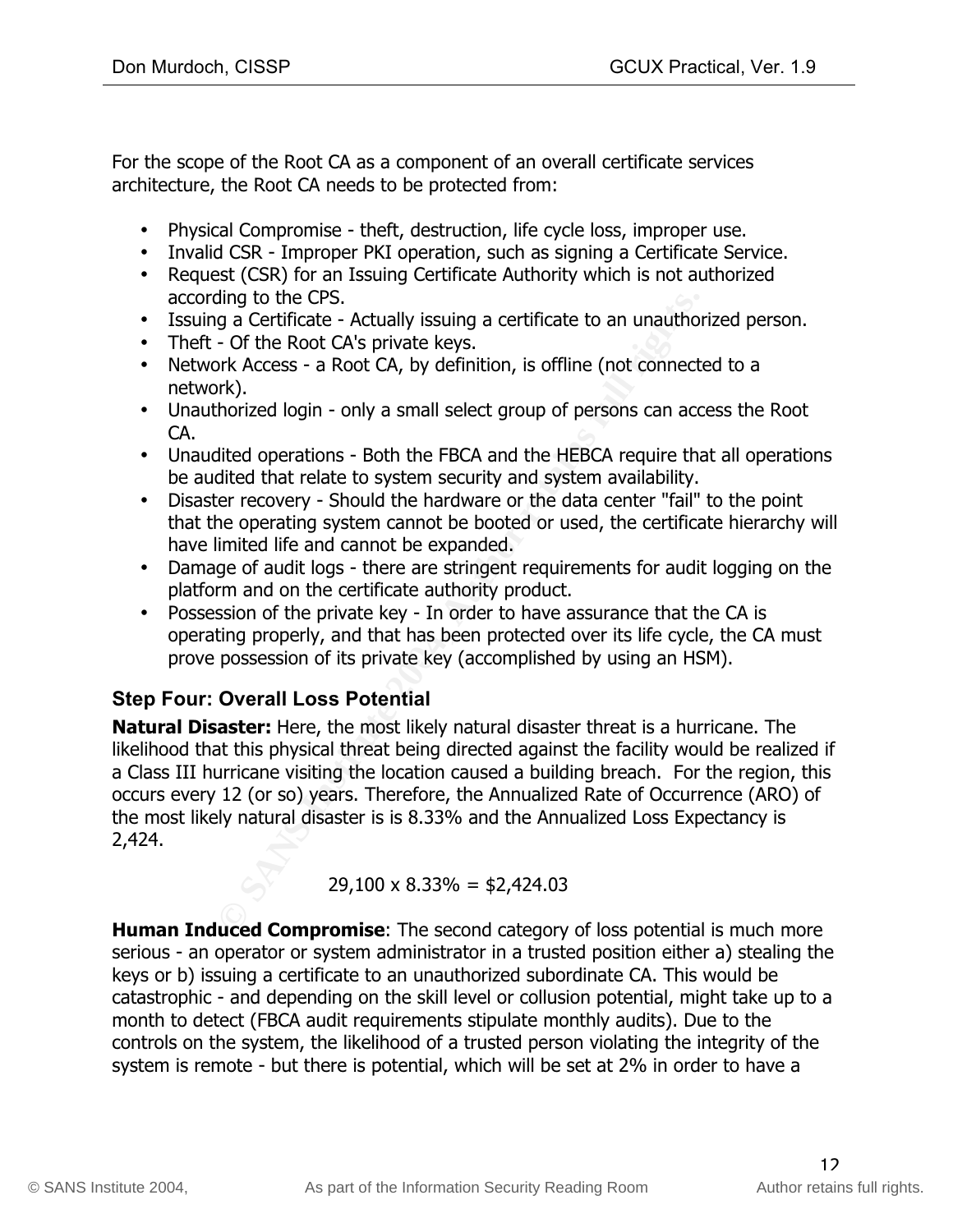number to work with. Therefore, the Annualized Rate of Occurrence (ARO) is 2% and the Annualized Loss Expectancy is \$582 at the time of installation.

#### $29,100 \times 2\% = $582.00$

#### **Step Five: Risk Mitigation**

In order to reduce the risk exposure - to mitigate the risks - there are three actions that can be taken. They are risk reduction, risk acceptance, and risk transference.

educe the risk exposure - to mitigate the risks - there are the most compared that the system conditive that the system must be audited to this bis because they stipulate that the system must be audited rephysical controls **Risk Reduction**: Here, the HEBCA audit requirements (discussed next) go a long way to reducing risk because they stipulate that the system must be audited frequently. Also, strong physical controls (data center operations, seals, locked rack, policy) greatly reduce the risk of system compromise. Because the system will use an HSM to manage the private keys for the Certificate Authority software (Netscape CMS), the private keys of the Root CA will be protected by a FIPS 140 Level  $2^{11}$  high security device. Such devices are standard in the Identrus financial trust network, so the most respected international banking institutions (who are inherently risk adverse) have put their stamp of "de facto" approval on using them to protect private keys. The University is also investing in a state of the art data center to protect is computing assets.

**Data Center:** The Root CA is located in a secured data center. This data center has these characteristics:

- Located on an upper floor of a limited access brick ergonomic (green) building.
- Monitoring is enabled for the environment (temperature, humidity).
- Air is scrubbed by modern HVAC systems.
- Building has motion activated cameras with notification to local law enforcement if an exterior door is found open after hours.
- Building has proximity card protection, with only four people having supervisory rights to the access control server. Complete audit trails are maintained.
- Elevator requires card access after hours.
- The center is manned 7x24x365.
- Fire detection is installed using optical and ionization sensors.
- UPS and generator can provide power for at least 48 hours based on local fuel supply and full up system load. Onsite fuel storage is expected to provide power for 12 days with current reserves. The UPS is tested weekly, and frequently used in the hot summer months.
- The root server is located in a locked cabinet. Only four people have keys to the cabinet (two in operations, two in security). The computer system itself is locked with front / rear access, and keys to the server are only held by the security staff.

 $11$  FIPS: Federal Information Processing Standard. Level 2 is a very high level of protection for private key storage.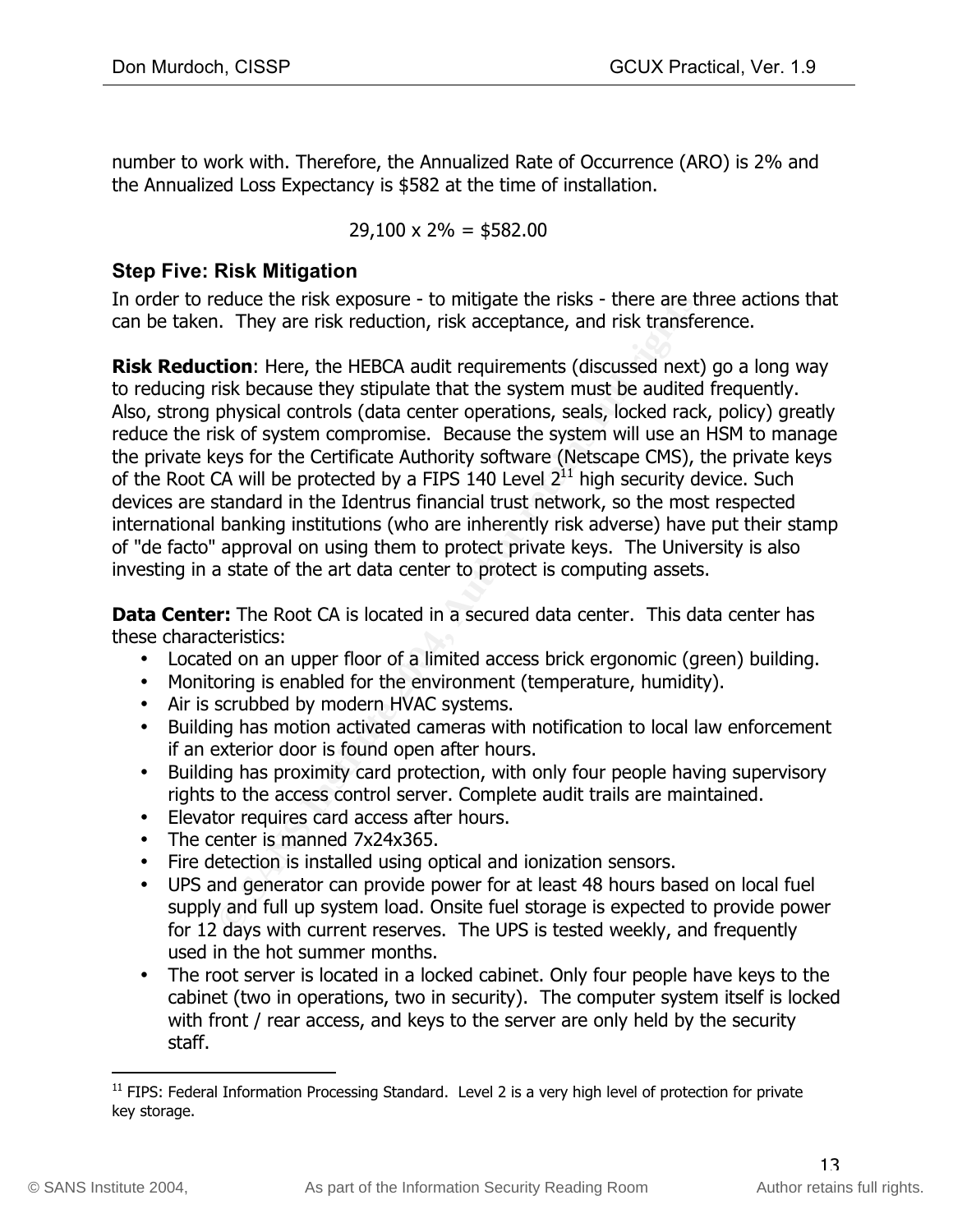- Following HEBCA audit guidelines, the Root CA is booted and audited on a monthly basis. All access to the server is logged in a tamper evident log book.
- The system has tamper evident seals installed.

**Risk Acceptance:** The organization has accepted the risk of operating a PKI - and in order to reduce the risks there are strong policies and procedures in place to manage the system (described later).

**Risk Transference:** The site is insured against many forms of loss, including theft, vandalism, and electrical damage.

#### *Business Risks and HEBCA Audit Requirements*

described later).<br> **Evence:** The site is insured against many forms of loss, inc<br>
md electrical damage.<br> **Risks and HEBCA Audit Requirements**<br>
dificant *business* risk in building the operating systems that<br>
diffull system There is significant *business* risk in building the operating systems that the Root CA (and thus the PKI) depends on - being able to show an audit trail of the actions taken on the operating system from its inception. Here, if a site assembles a CA and doesn't take the necessary steps to ensure that the system and the certificate authority software can be audited properly, they will have wasted countless hours and prevented their CA from participating in the bridge. Therefore, from a business risk analysis point of view, the proper procedures must be followed from the beginning and throughout the life of the CA.

Policy for the Higher Education Bridge Certificate Authority", dated 10/27/02 and The audit requirements for a HEBCA Entity CA are documented in the "X.509 Certificate available from the middleware.Internet2.edu website $12$ . Requirements are listed below are cited from section "4.5 Security Audit Procedure", with criteria for this Root CA based on the "BASIC" certificate assurance level, pp. 28 - 33 as they pertain to the operating system. Below are some highlights from this section. The entirety of Section 4.5 is presented in Appendix B.

- PKI operations must be fully logged who performed what tasks, what CSR was used, etc.
- Operating system backup/recovery must be logged.
- Supervisory actions taken by staff must be logged.
- Only authenticated logon is allowed (logons associated to an individual).

# *Security Controls*

There are three broad classes of controls that are addressed by the installation and ongoing management of the Root CA. In the information security world there is a common illustration for describing how security controls work (see figure). Physical controls protect the system (the Root CA) itself from unauthorized access. Technical

 <sup>12</sup> URL: http://middleware.internet2.edu/certpolicies/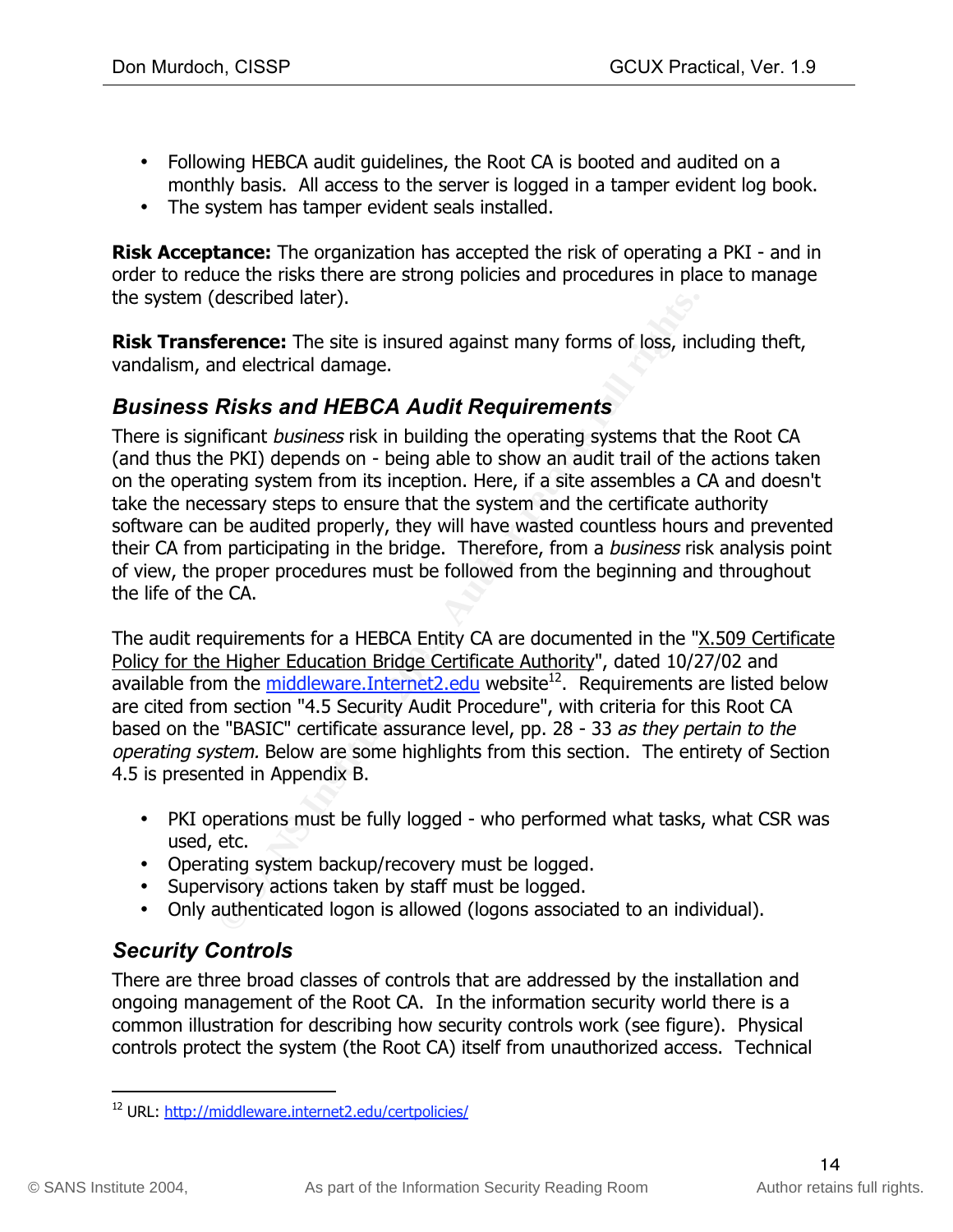controls provide a layered defense; govern who can login and how the audit logs are protected. Administrative controls guide and enforce behaviors by the people who have access to the system.



**Figure 1: Controls Model.**<sup>13</sup>

#### *Physical Installation Considerations*

HEBCA CP Sections:

• 5.1 PHYSICAL CONTROLS FOR THE HEBCA OR INSTITUTION CA

Based on organizational policy, the only personnel who have access to the data center **Location:** The system is installed in a limited access data center (described above). computer room are people who have job responsibilities within the data center itself. Based on the site Certificate Practices statement, the only people who have keys to the security cabinet are the Information Systems Security Officer, the Data Security Administrator, and the Assistant Director of Enterprise Systems. Two of the three people must be present to allow access to the cabinet securing the PKI hardware. Each time that the cabinet is accessed an entry is made in a log book.

There is building level UPS and onsite diesel generator power with sufficient onsite fuel reserve for 72 hour operations of the data center during summer (the HVAC system is sized for running air conditioning for the data center in August, the hottest time of the year for the geographical location).

**HSM Access:** Access to the Hardware Security Module (the HSM) which protects the private keys of the CA is governed by the "N+1 of X" rule. This rule states that a simple majority of key holders must be present with smart cards in order to enable access to the private keys of the CA which are held in the HSM. For this site, there are

 $13$  This model is from Shon Harris's book, "CISSP All in One Guide,  $2<sup>nd</sup>$  Ed.", Chapter 3, Security Management Practices, p. 52.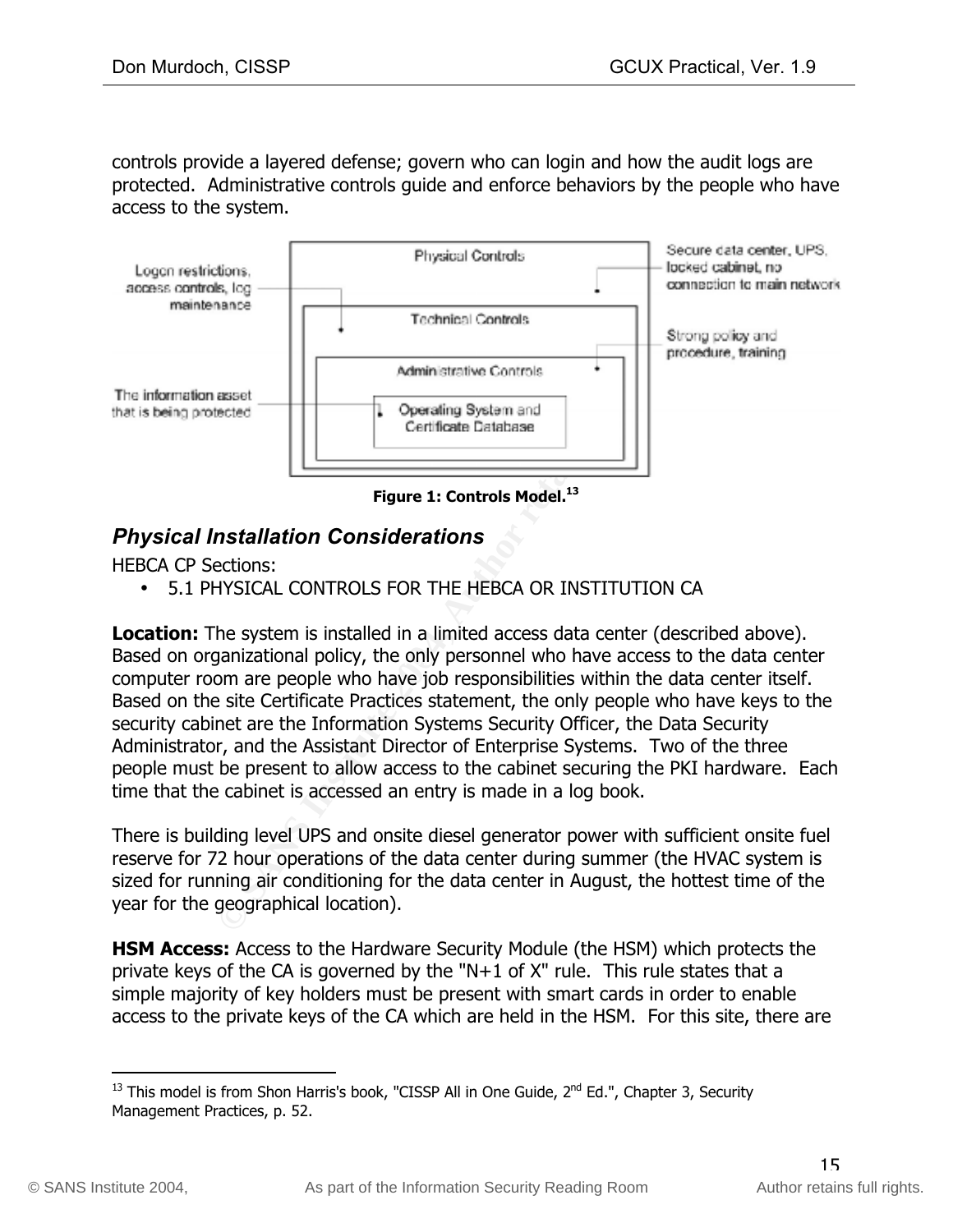five (5) sets of smart cards issued (the X) and three (3) people must be present to access the HSM (the N+1 model).

**Inventory:** Initially, an inventory of system components is made. Serial numbers of each item that can be considered a "component" will be recorded and logged. This includes the chassis, power supplies (if numbered), and disk drives. Next, the system will be installed in its rack. The network adapter(s) will be plugged into a 4 port hub so that the system will have an Ethernet link without being connected to a real network. The remaining two connection points will have a blank RJ45 connector installed so that no other network cables can be plugged into the hub. So - at this point the server is inventoried, in its rack, and secured from other network devices.

**Rack Security:** The rack has lockable half doors on the front and rear - meaning that the doors are about 1/3 of the height of the rack. A fixed shelf is installed at the top of the doors, which prevents entry into the space where the server(s) are. At this point the server(s) are physically protected from access, essentially being "caged", as illustrated below.



# *Administrative Controls*

HEBCA CP Sections:

- 5.2 PROCEDURAL CONTROLS FOR THE HEBCA AND INSTITUTION CA
- 5.3 PERSONNEL CONTROLS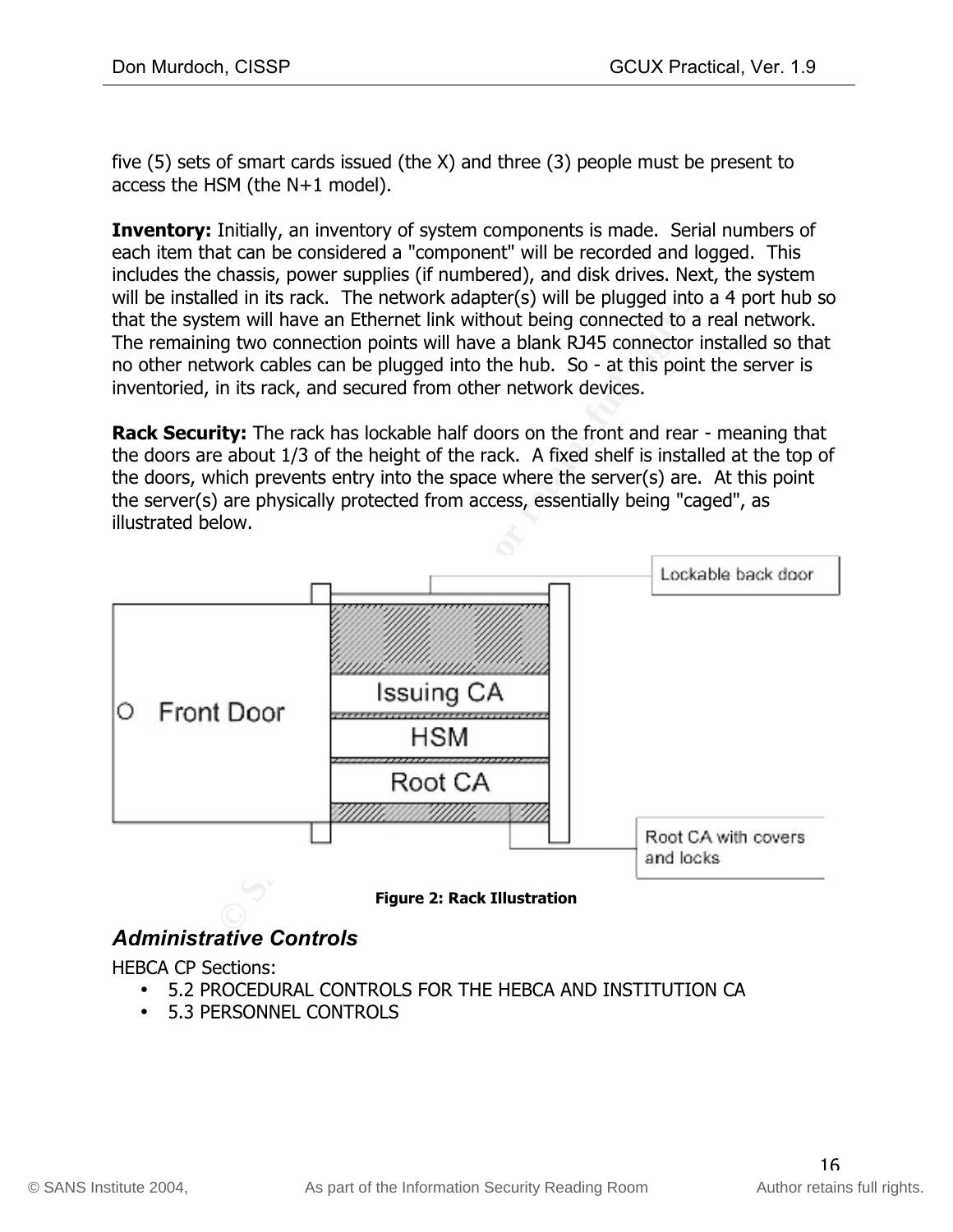There are four identified roles for the CA. They are $^{14}$ :

1. Administrator – authorized to install, configure, and maintain the CA; establish and maintain user accounts; configure profiles and audit parameters; and generate component keys.

- 2. Officer authorized to request or approve certificates or certificate revocations.
- 3. Auditor authorized to view and maintain audit logs.
- 4. Operator authorized to perform system backup and recovery.

tor – authorized to perform system backup and recovery.<br>
are formalized through site operational policy, and the apprewhere. As part of the annual review cycle, a confidentiality<br>
on The group of people identified by these These roles are formalized through site operational policy, and the appropriate staff are identified elsewhere. As part of the annual review cycle, a confidentiality statement is signed by each person. The group of people identified by these roles received training on the CPS and the strict management policy of the Root CA. Since the University is a state agency as per state policy each of the people filling an identified role has had a criminal background check. Lastly, the Root CA is only managed by local staff - there are no vendors who work with the Root CA.

# **Step by Step OS Installation**

#### *Checklist*

aspect of the checklist is discussed, relevant sections of the draft HEBCA are identified This section will work through a checklist of steps to perform when installing RedHat Enterprise Server 2.1 as a secured system supporting Netscape Certificate Management Server 6.2 and the HEBCA. For reference, the checklist is provided below. As each for further study.

- 1. Install in a physically secure environment which will protect the Root CA.
- 2. Use valid RedHat media and updates.
- 3. Install the minimal OS components for the environment.
- 4. Use a disk layout that will support the high degree of auditing required.
- 5. Preserve initial OS files in order to show before and after state.
- 6. Protect the system from its network connection cabled to a local hub.
- 7. Remove unnecessary software / system packages.
- 8. Configure the system to support Netscape CMS (application users) and the four operational roles (4 users).
- 9. Remove unnecessary local and network services (use chkconfig).
- 10.Increase the amount of system logging to support audit requirements.
- 11.Assess the system by using the CIS tool.
- 12.Assess the system externally with a scanning tool and improve security based on results provided by the tool.

<sup>&</sup>lt;sup>14</sup> This text is taken directly from the CP document itself, p. 52. For reference the FBCA document defines the same roles with the same text.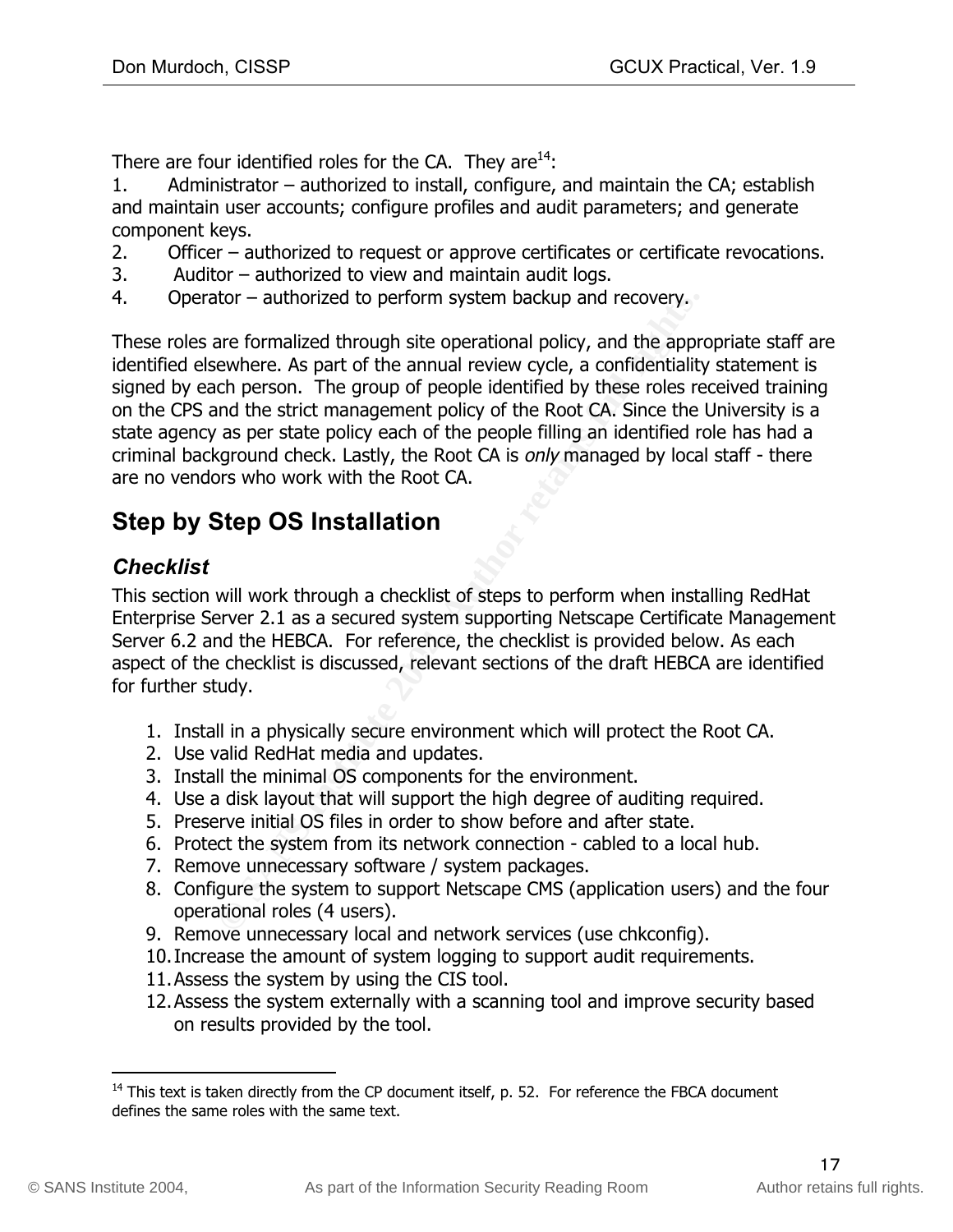- 13.Perform an initial assessment of open files and processes, establishing a baseline for later analysis and auditing.
- 14.Insure that the system can support the HEBCA CP audit requirements, as outlined in section 4.5 of the current HEBCA CA CP draft.
- 15.Install a file integrity tool (Tripwire).

### *Initial RHES Installation*

**ES INStaination**<br> **Encerats, the installer system administrator will use genuine memots, the installer system administrator will be perserved/retained for the life purposes of installation, a separate written log will be** First and foremost, the installer system administrator will use genuine manufacturer CD media. Note the actual media used will be preserved/retained for the life of the Root CA. For the purposes of installation, a separate written log will be kept (using a notebook PC) that will record installation options and choices while the system is installed.

#### **Installation Process**

- 1. Insert RHES 2.1 CD 1 into the drive and power up the system. Log the start time.
- 2. The initial greeting screen should appear. At the prompt, choose text based installation by typing in "linux text". Note: Text mode installation is a matter of preference - others may prefer the GUI mode.
- 3. When the "Language Selection" screen is displayed, choose "English" and then OK to continue.
- 4. When the "Keyboard Configuration" screen is displayed, choose "us" and then OK to continue.
- 5. When prompted, perform tests of all four media (RedHat CD1 CD4). Log the results of each media test and the time.
- 6. When the "Mouse Configuration" screen is displayed, choose an appropriate mouse. For instance, "Generic - 3 Button Mouse (PS/2)" and then OK to continue.
- 7. On the "Red Hat Enterprise Linux ES" screen, choose OK to continue.
- 8. On the "Installation Type" screen, use the arrow keys to select "Custom" and then choose OK to continue. Explanation: Due to the sensitive nature of the system that is being built, the maximum degree of control needs to be applied to the system install process. The "Server" option makes many decisions and relies on several assumptions.
- 9. On the "Disk Partitioning Setup" screen, use the arrow keys to select "Disk Druid" and press Enter to continue. Explanation: specific disk layouts are needed for the system, and they will be described next.
- 10.On the disk partitioning screen, individual partitions are added. Note that as partitions are added the correct file system type needs to be selected. The partition scheme is as follows: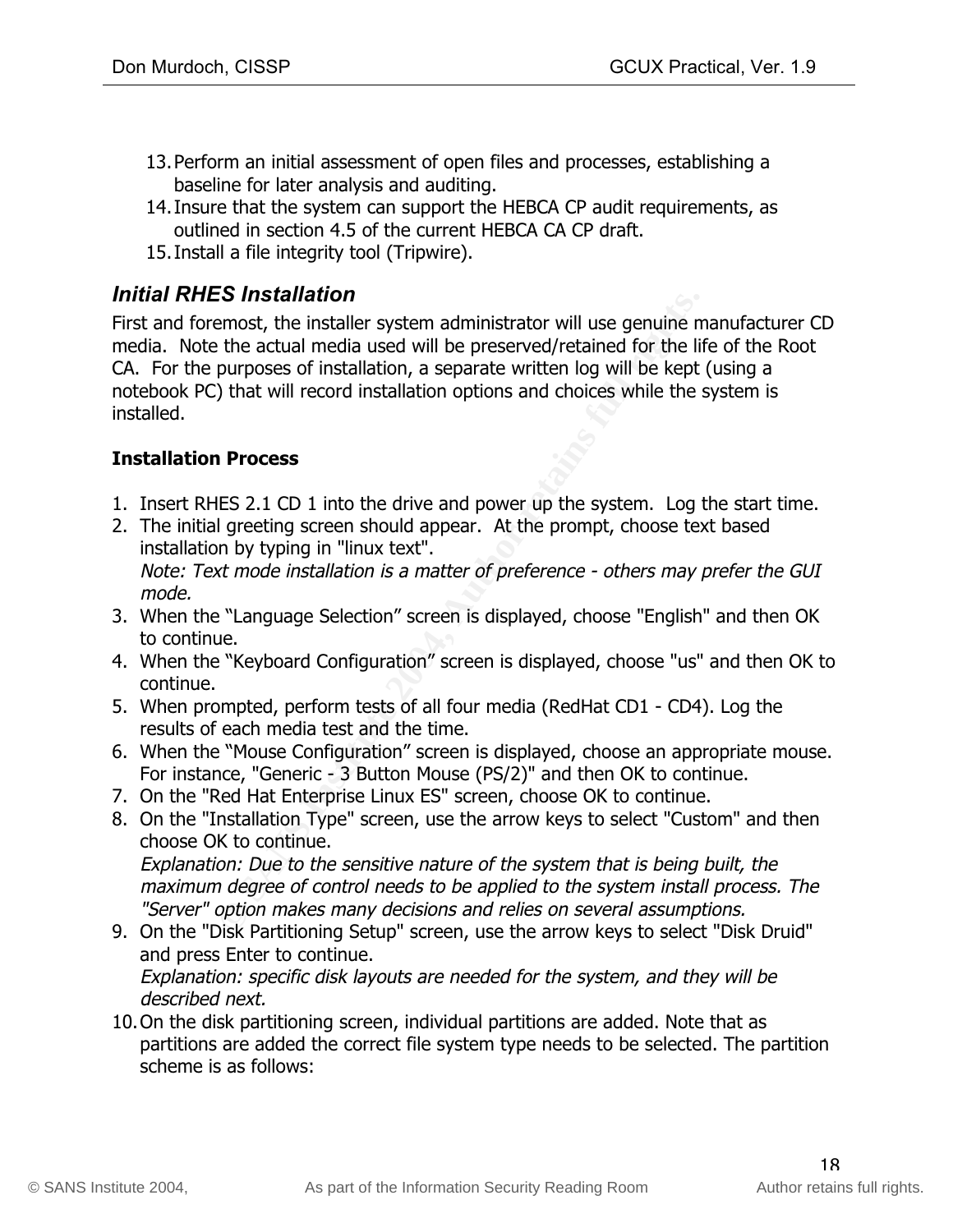- **Tartitioning** -Mount, Point Devloe Start Rad Size Tijpe. **Extractant Contains Figure 3:** Authorize the state of the state of the state of the state of the state of the state of the state of the state of the state of the state of the state of the state of the state of the state o **New Services**
- a. Screen capture of Partitioning details.<br>The llat Daterprise Linux ES (C) 200.1 Red llat, Inc.



- b. Explanation. The /boot partition contains necessary booting files, and RedHat recommends it be 100 MB in size. The /var partition is where log files are kept - as logging is a mission critical aspect of the system, this file system should be separated out and of adequate size. The / partition contains all files during setup, and various operating system directories (therefore it must be a little larger). The /usr file system contains runtime binaries, man pages and libraries. The swap file system is generally recommended to be twice that of physical memory. The /tmp file system is separated out so that it may be managed. Also, should something occur that writes data to /tmp, there should be a cap on space so that a process cannot fill up the / file system (/tmp is normally a directory under /).
	- c. After editing the disk layout, choose OK to continue.
- 11. On the (first) "Boot Loader Configuration" screen, leave the default of "GRUB<sup>15</sup>" selected. Choose OK to continue.
- 12.On the (second) "Boot Loader Configuration" screen make sure that the option "/dev/sda Master Boot Record" is selected. The boot loader needs to be on the disk so that the system will start. Next, choose OK. There are no additional parameters

<sup>&</sup>lt;sup>15</sup> GRUB: GRand Unified Bootloader.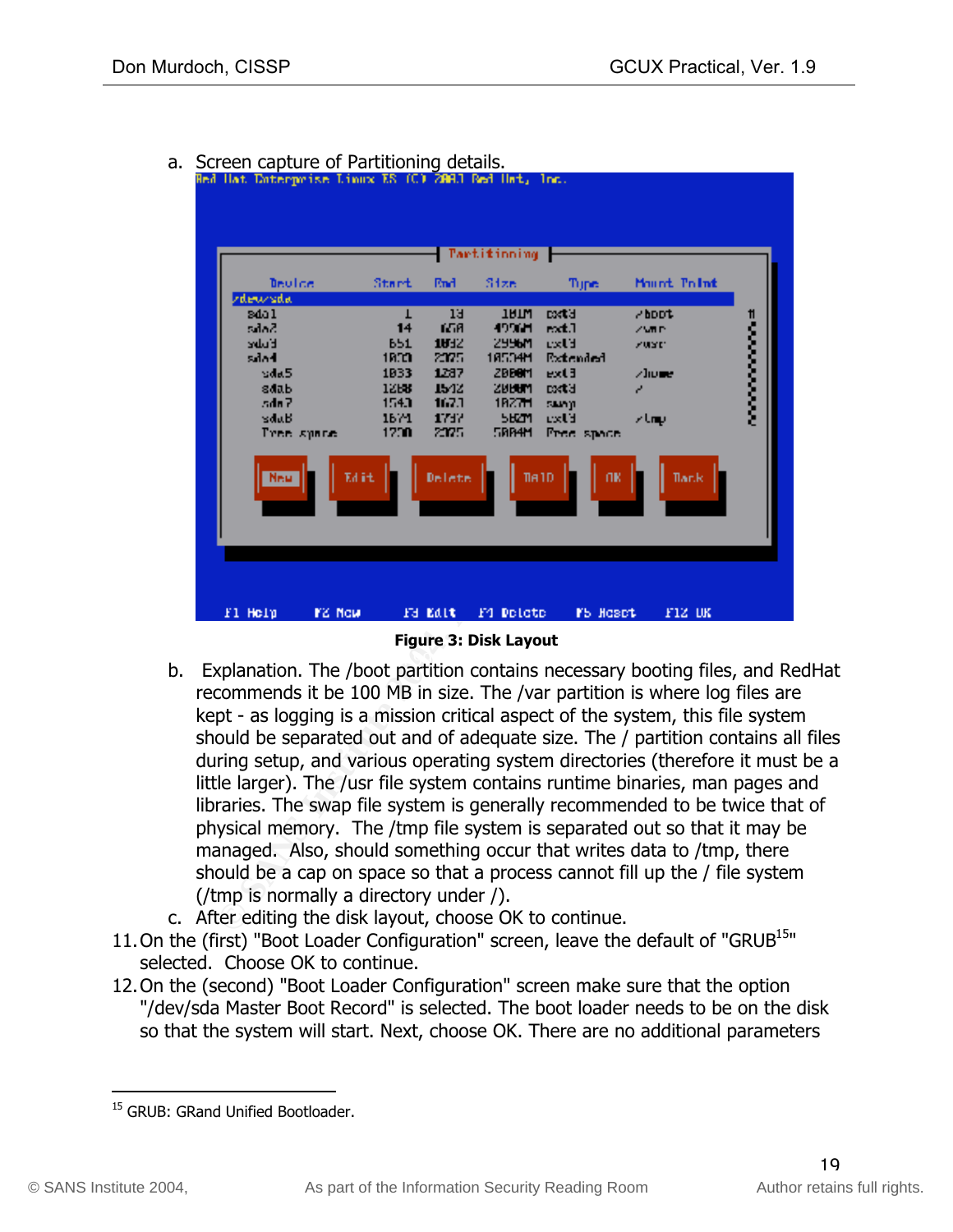to enter as the operating system supports the network adapters and the SCSI adapters in the system.

- 13.On the (third) "Boot Loader Configuration" screen, choose OK to continue (the system knows about the SCSI controller).
- 14.On the (forth) "Boot Loader Configuration" screen, there should be only one option for the boot loader - this is a new installation. Choose OK to continue.
- RUB password screen, use the tab key to check "Use GRUB<br>
to the "Boot Loader" password fields, and enter the GRUB<br>
to the "Confirm" field and enter in the same password<br> *Explanation: the boot loader password will protect* 15.On the GRUB password screen, use the tab key to check "Use GRUB Password". Then tab to the "Boot Loader" password fields, and enter the GRUB password for this server. Tab to the "Confirm" field and enter in the same password. Note and Explanation: the boot loader password will protect the operating system during boot up as it is required to perform non-standard booting procedures.
	- a. Screenshot of the GRUB password entry.

#### **Figure 4: GRUB Password Entry**

- b. Explanation: In order to help properly protect the system from possible physical compromise, a password is entered on the boot loader.
- 16.On the "Network Configuration" screen, deselect "Use bootp/dhcp". The Root CA will have a network interface configured, even though it will not connect to a network (Netscape CMS needs to be installed to a real IP address). Enter in appropriate network options.

Example:

| 192.168.1.17                                                          |
|-----------------------------------------------------------------------|
| 255,255,255.0                                                         |
| 192.168.1.17                                                          |
| 192.168.1.17 (the system will point to itself)<br>Primary nameserver: |
|                                                                       |

Choose OK to continue.

- 17.On the "Hostname Configuration" screen, type in "rootca.university.edu" as the host name. Choose OK to continue.
- 18.On the "Firewall" screen, select "High" and then choose OK to continue. Note: the firewall configuration will be changed later, but a minimal firewall needs to be "on" during the early configuration setup. RHES uses IPChains by default, and this will be changed to IPTables by hand, later.
- 19.On the "Time Zone Selection" screen, leave the default of "American/New York" (presuming this is the proper timezone). Do not check the "System clock uses UTC". The BIOS level clock will be set to the local time at the data center. Choose OK to continue.
- 20.On the "Root Password" screen, enter and confirm the agreed upon root password. Choose OK to continue.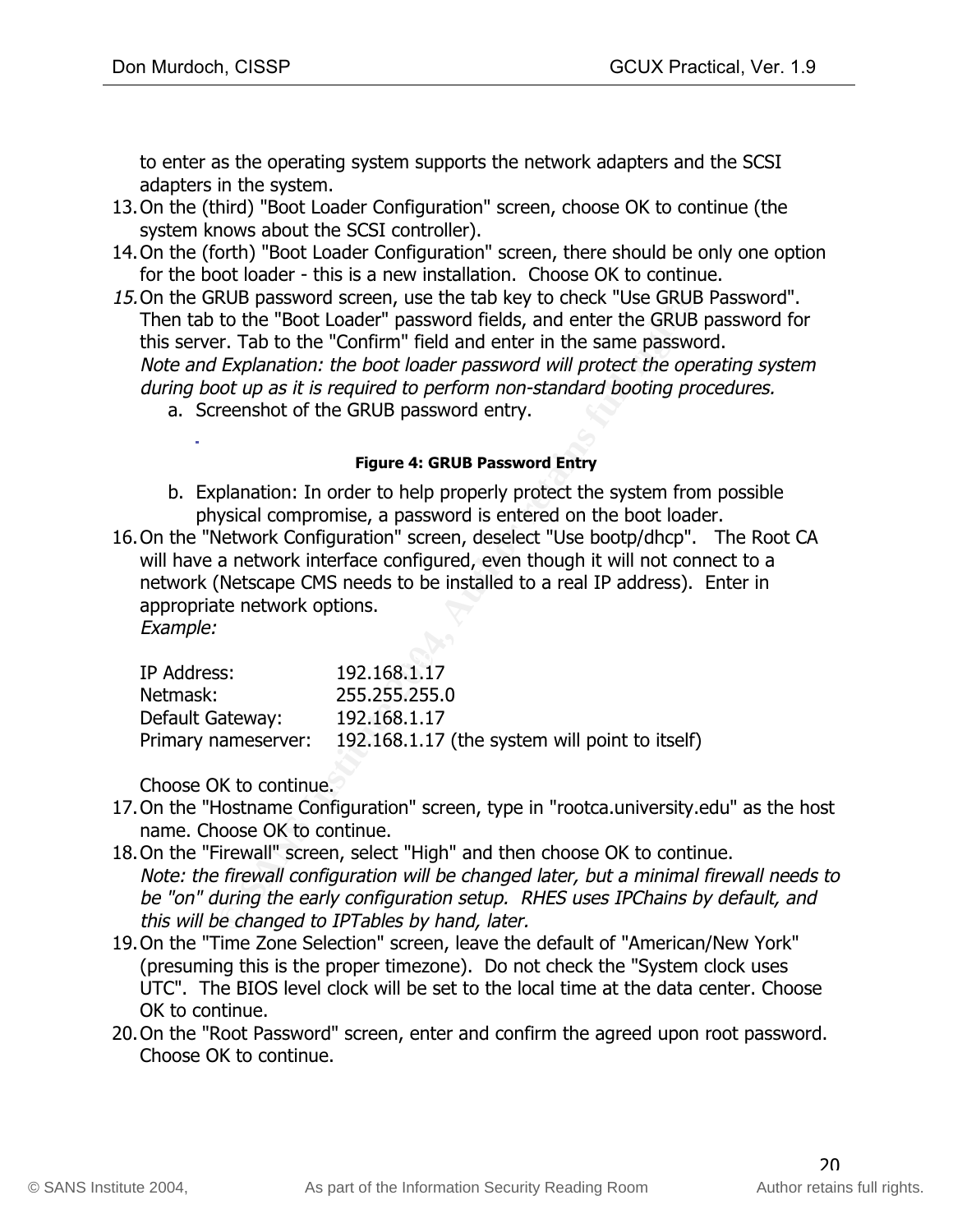- 21. On the "Add User" screen, do NOT enter any data. User creation needs to be fully logged as a matter of proper audit - users will be created later. Choose OK to continue.
- 22.On the "Authentication and Configuration" screen, leave the defaults of "Use Shadow Password" and "Enable MD5 Passwords". Choose OK to continue.
- 23.On the "Language Support" screen leave the default of "English" and choose OK to continue.
- 24.Next, package selection begins. On the "Workstation Defaults" screen, tab to check the "Customize software selection" option. Choose OK to continue.
- 25.On the "Package Group Selection", several package groups will be selected and then detailed options will be set by selecting "Select Individual Packages". Choosing packages is a three part process. First, the major groups. Second, individual components of the groups. And third, letting the installer figure out that some of the selected packages have deselected (or not selected) dependencies, so what is chosen will be over ridden somewhat. The goal in specifying groups and individual packages is to have the maximum degree of control. When the package groups are selected as outlined below, choose OK to continue.

| continue.                                                                          |                                                                                        |  |
|------------------------------------------------------------------------------------|----------------------------------------------------------------------------------------|--|
| Next, package selection begins. On the "Workstation Defaults" screen, tab to check |                                                                                        |  |
| the "Customize software selection" option. Choose OK to continue.                  |                                                                                        |  |
|                                                                                    | On the "Package Group Selection", several package groups will be selected and then     |  |
|                                                                                    | detailed options will be set by selecting "Select Individual Packages". Choosing       |  |
|                                                                                    | packages is a three part process. First, the major groups. Second, individual          |  |
|                                                                                    |                                                                                        |  |
|                                                                                    | components of the groups. And third, letting the installer figure out that some of the |  |
|                                                                                    | selected packages have deselected (or not selected) dependencies, so what is           |  |
|                                                                                    | chosen will be over ridden somewhat. The goal in specifying groups and individual      |  |
|                                                                                    | packages is to have the maximum degree of control. When the package groups are         |  |
|                                                                                    | selected as outlined below, choose OK to continue.                                     |  |
|                                                                                    |                                                                                        |  |
|                                                                                    |                                                                                        |  |
| Select these package groups:                                                       |                                                                                        |  |
|                                                                                    |                                                                                        |  |
| <b>Package Group</b>                                                               | <b>Explanation</b>                                                                     |  |
| <b>Printing Support</b>                                                            | At various times reports and documents will be generated                               |  |
|                                                                                    | from the Root CA (a local printer will be attached as needed).                         |  |
| <b>Classic X Windows</b>                                                           | Deselect.                                                                              |  |
| X Window System                                                                    | Select                                                                                 |  |
| <b>GNOME</b>                                                                       | Select. Users will need a window manager. Users may prefer                             |  |
|                                                                                    | <b>GNOME over KDE.</b>                                                                 |  |
| <b>KDE</b>                                                                         | Select.                                                                                |  |
| Sound and                                                                          | Deselect - This is a server, and not an end user workstation.                          |  |
| Multimedia                                                                         |                                                                                        |  |
| Network Support                                                                    | Basic networking for local operations will be needed; most of                          |  |
|                                                                                    | these options will be deselected later.                                                |  |
| Dialup Support                                                                     | Deselect. A modem attached to a Root CA would be in clear                              |  |
|                                                                                    | violation of best practice PKI principles, plus it would allow an                      |  |
|                                                                                    | avenue of attack.                                                                      |  |
| Messaging and Web                                                                  | Select. Most of the options will be deselected. A browser is                           |  |
| <b>Tools</b>                                                                       | necessary for managing Netscape CMS (and not supplied with                             |  |
|                                                                                    | the CA software).                                                                      |  |
| Graphics and                                                                       | Deselect. During installation, if there are necessary packages                         |  |
| <b>Image Manipulation</b>                                                          | the installer will figure out what is necessary.                                       |  |
| <b>News Server</b>                                                                 | Deselect.                                                                              |  |
|                                                                                    |                                                                                        |  |
| NFS File Server.                                                                   | Deselect.                                                                              |  |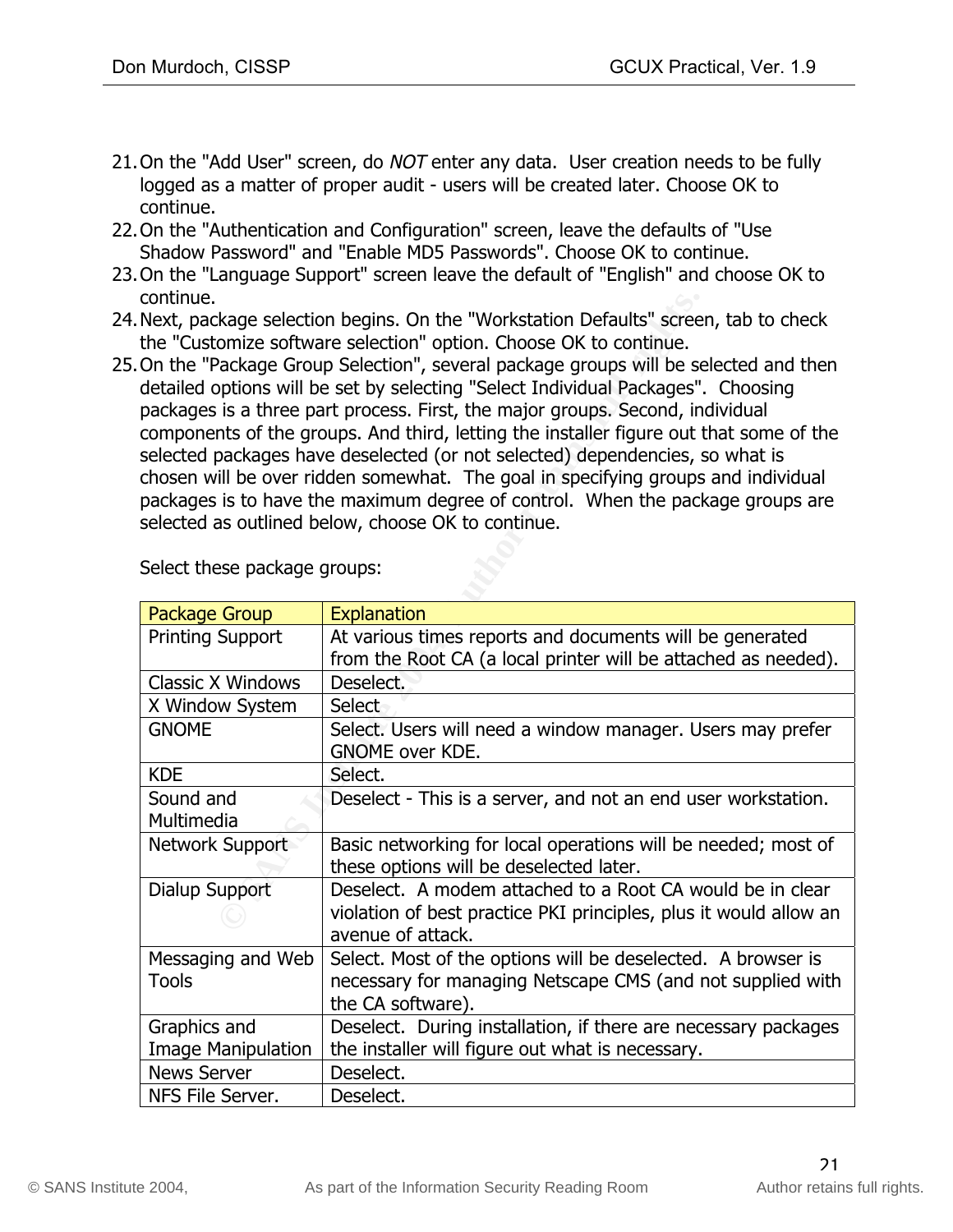| <b>Package Group</b>            | Explanation                                                                                                                                                                                      |
|---------------------------------|--------------------------------------------------------------------------------------------------------------------------------------------------------------------------------------------------|
| <b>Windows File</b><br>Server.  | Deselect.                                                                                                                                                                                        |
| Anonymous FTP<br>Server         | Deselect.                                                                                                                                                                                        |
| <b>SQL Database</b><br>Server.  | Deselect.                                                                                                                                                                                        |
| Web Server.                     | Deselect. Netscape CMS will install its own as needed.                                                                                                                                           |
| Router / Firewall               | Select. Firewall software will be a necessary component later.                                                                                                                                   |
| <b>DNS Name Server</b>          | Deselect.                                                                                                                                                                                        |
| Network Managed<br>Workstation. | Deselect.                                                                                                                                                                                        |
| Authoring and<br>Publishing.    | Deselect.                                                                                                                                                                                        |
| Emacs.                          | Select. Editors will be needed on the system, and Emacs is a<br>great editor.                                                                                                                    |
| Utilities.                      | Select. This will open up sub options that will allow for more<br>granular control of packages installed.                                                                                        |
| Legacy Application<br>Support   | Deselect.                                                                                                                                                                                        |
| Software<br>Development         | Select. A C Compiler is needed for installing optional<br>software, and if there is any need later on for compiling any<br>of the sample code with Netscape CMS a compiler will be<br>necessary. |
| <b>Kernel</b><br>Development    | Deselect. Netscape CMS depends on the specific kernel being<br>installed - it should not be possible to change the kernel on<br>the system.                                                      |
| <b>Windows</b>                  | Deselect. Some reports may be needed from the system, but                                                                                                                                        |
| Compatibility /                 | there are sufficiently powerful applications available on the                                                                                                                                    |
| <b>Interoperability</b>         | Windows platform to deal with file format compatibility issues.<br>Also, no Windows applications will be installed.                                                                              |
| Server                          | Select. Basic server functionality is needed.                                                                                                                                                    |
| Everything                      | Deselect, as selecting everything is self-defeating.                                                                                                                                             |
|                                 |                                                                                                                                                                                                  |

26. On the "Individual Package Selection" screen, the specific packages need to be tailored. Remember that this part of package selection is designed to pair down the list of installed software - the installer will determine what is actually needed and will adjust the list of installed packages when done. For each major group, either "Remove" or "Add" options based on the table below. An asterisk indicates that there are several packages beginning with a name.

| <b>Package Name</b><br>א וו<br>M<br>. |  |
|---------------------------------------|--|
|                                       |  |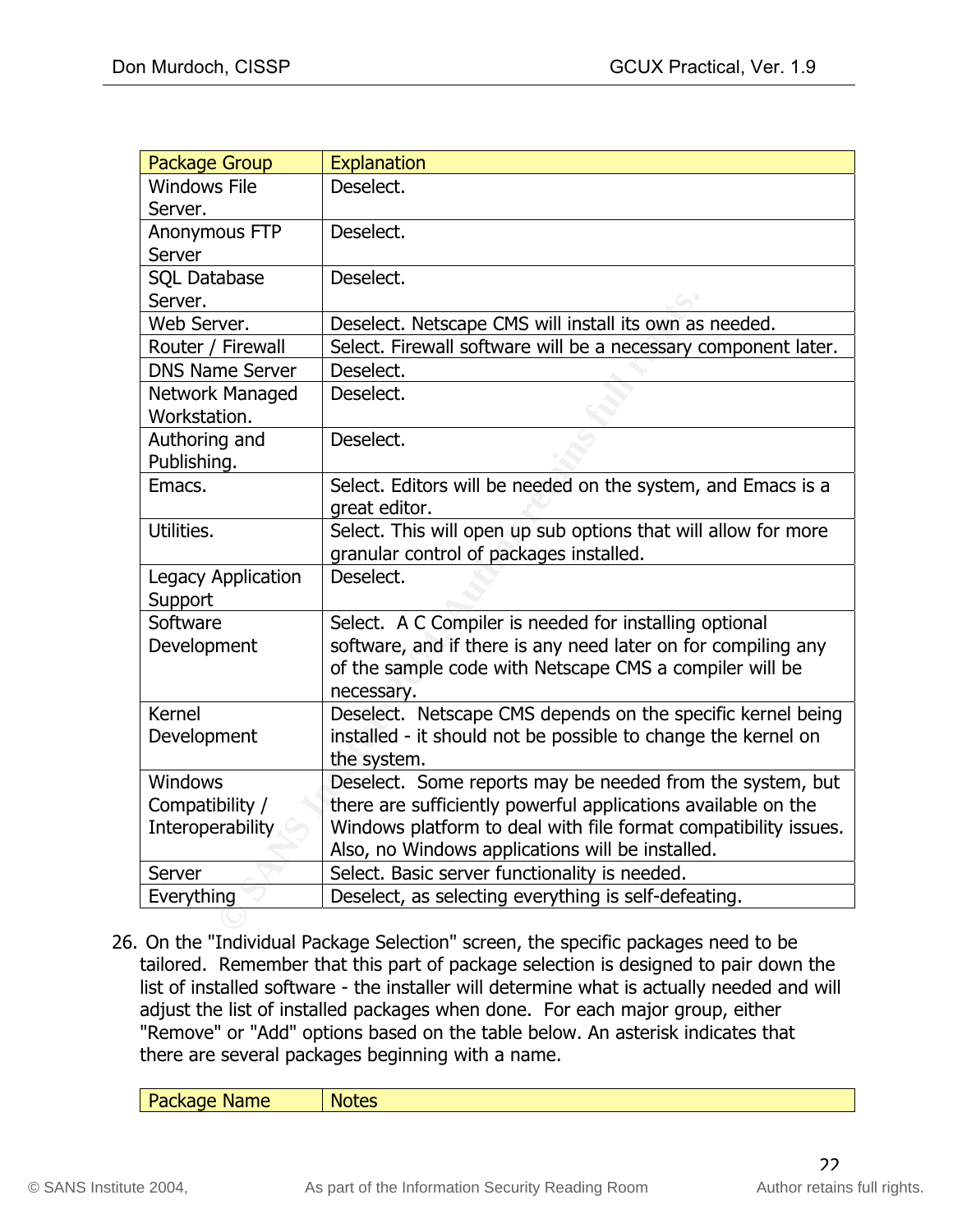| <b>Package Name</b> | <b>Notes</b>                                                |
|---------------------|-------------------------------------------------------------|
| Amusements/         | Remove All.                                                 |
| Games               |                                                             |
| Amusements/         | Keep only "xscreensaver" (users will configure a screen     |
| Graphics            | saver).                                                     |
| Applications/       | Add: cdrecord, dump, sharutils                              |
| Archiving           | Remove: rmt (Network backups will not be used).             |
| Applications/       | Deselect everything.                                        |
| Communications      |                                                             |
| Applications/       | Deselect everything.                                        |
| <b>Databases</b>    |                                                             |
| Applications/       | Add: various "emacs" packages and the "vim" packages.       |
| <b>Editors</b>      | (emacs is a matter of preference - vi would suffice).       |
| Applications/       | Deselect everything.                                        |
| Engineering         |                                                             |
| Applications/       | No change.                                                  |
| File                |                                                             |
| Applications/       | Remove: ftp, gftp, htdig, htmlview, kdenetwork, kdenetwork- |
| Internet            | ppp, kpppload, micq, mtr, mtr-gtk, ncftp, openIdap*,        |
|                     | openssh*, rsh, stunnel, talk, telnet, wget, xchat           |
|                     | Add: Mozilla, mozilla-mail, mutt, netscape*                 |
| Applications/       | Deselect everything.                                        |
| Multimedia          |                                                             |
| Applications/       | Defaults are acceptable.                                    |
| Publishing          |                                                             |
| Applications/       | Remove: ipvsadm, isdn*, mkxauth, rdate, rdist, samba*,      |
| System              | xisdnload                                                   |
|                     | Add: nmap*, redhat-config*, tripwire,                       |
| Applications/       | Defaults are acceptable.                                    |
| Text                |                                                             |
| Development/        | Deselect everything.                                        |
| Debuggers           |                                                             |
| Development/        | Add: compat-egcs-c++ (Netscape CMS requires some compat     |
| Languages           | libraries), gcc (will compile an application later),        |
|                     | Remove: $py^*$ (python), rep*,                              |
| Development/        | Add: compat* (Netscape CMS requires some compat             |
| Libraries           | libraries), lam, less*, libpcap                             |
|                     | Remove: python*                                             |
| Development/        | Deselect everything.                                        |
| System              |                                                             |
| Documentation       | Add: man-pages, sendmail-doc                                |
| System              | Remove: alchemist, ksconfig, pam_krb5, rhn*, up2date*, yp*  |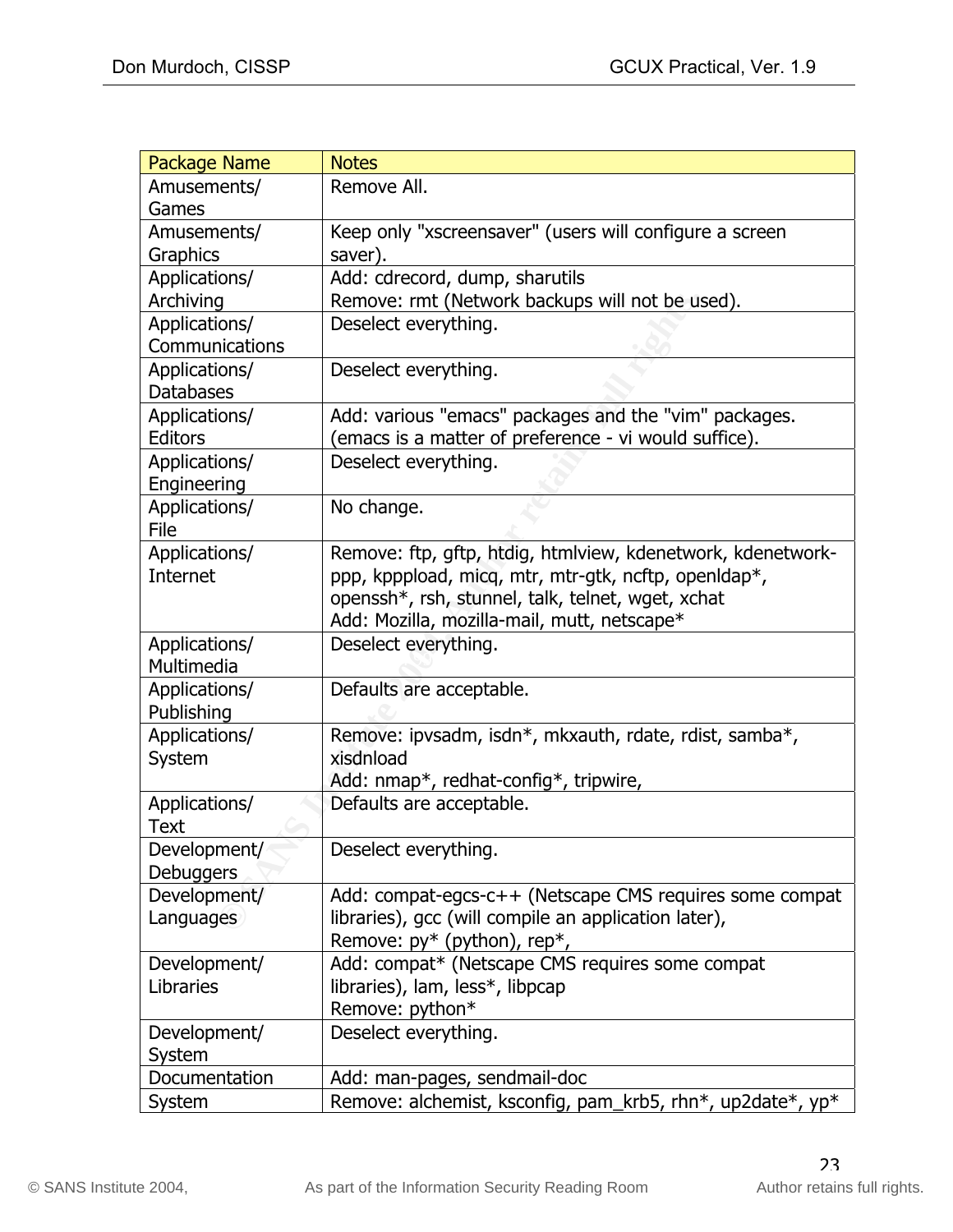| <b>Notes</b>                                                                                                                                                                                                                                                                                                                                                                                                                                                                                                                                                                                                                                                                                                                                                                                                                                                                                                                                                                                                                                                                                                              |  |  |
|---------------------------------------------------------------------------------------------------------------------------------------------------------------------------------------------------------------------------------------------------------------------------------------------------------------------------------------------------------------------------------------------------------------------------------------------------------------------------------------------------------------------------------------------------------------------------------------------------------------------------------------------------------------------------------------------------------------------------------------------------------------------------------------------------------------------------------------------------------------------------------------------------------------------------------------------------------------------------------------------------------------------------------------------------------------------------------------------------------------------------|--|--|
|                                                                                                                                                                                                                                                                                                                                                                                                                                                                                                                                                                                                                                                                                                                                                                                                                                                                                                                                                                                                                                                                                                                           |  |  |
| Remove: ORB*, autofs, cipe, esound, finger-server, nfs*,<br>openssh*, pidentd, portmap, ppp, radvd, rp-pppoe, rsh*,<br>rusers*, rwall*, rwho, samba*, talk-server, telnet-server, ucd-<br>snmp, wvdial, yp*                                                                                                                                                                                                                                                                                                                                                                                                                                                                                                                                                                                                                                                                                                                                                                                                                                                                                                               |  |  |
| Add: ncurses4 (Netscape CMS required support)<br>Remove: bonobo, arts, *audio*, eel*                                                                                                                                                                                                                                                                                                                                                                                                                                                                                                                                                                                                                                                                                                                                                                                                                                                                                                                                                                                                                                      |  |  |
| Defaults are acceptable.                                                                                                                                                                                                                                                                                                                                                                                                                                                                                                                                                                                                                                                                                                                                                                                                                                                                                                                                                                                                                                                                                                  |  |  |
| Defaults are acceptable.                                                                                                                                                                                                                                                                                                                                                                                                                                                                                                                                                                                                                                                                                                                                                                                                                                                                                                                                                                                                                                                                                                  |  |  |
| Remove: vnc (remote control is highly unadvisable)                                                                                                                                                                                                                                                                                                                                                                                                                                                                                                                                                                                                                                                                                                                                                                                                                                                                                                                                                                                                                                                                        |  |  |
| Remove: vnc* (as above, remote control is not advisable)                                                                                                                                                                                                                                                                                                                                                                                                                                                                                                                                                                                                                                                                                                                                                                                                                                                                                                                                                                                                                                                                  |  |  |
| Add: If known, the specific library set for installed video card<br>(ATI in this case).                                                                                                                                                                                                                                                                                                                                                                                                                                                                                                                                                                                                                                                                                                                                                                                                                                                                                                                                                                                                                                   |  |  |
| Hardware Support<br>On the "Package Dependencies" screen, select "Install packages to satisfy<br>dependencies". If is check is made through the list, there are several packages that<br>depend on packages that really won't hamper system security. Choose OK to<br>continue.<br>On the "Video Card Configuration" screen, confirm that the installed video card is<br>selected. Choose OK to continue.<br>On the "Installation to begin" screen, note the log location of the installation -<br>/root/install.log. Once the installation is finished, this log file must be captured and<br>preserved (as it documents the installation of the CA's OS). Choose OK to continue<br>(and begin installation).<br>Once the packages are installed, the installer will prompt to create a boot disk on<br>the "Boot Disk" screen. There is no floppy in the system, so select "No" to continue.<br>The last screen should confirm that RHES is installed. Choose OK to reboot.<br><b>IFC 3.0.</b> Chassing DUEC 3.1 hours the question $\frac{  [M  _{\text{out}} + \text{out}}{  [M  _{\text{out}} + \text{out}}]^{1/2}}$ |  |  |
|                                                                                                                                                                                                                                                                                                                                                                                                                                                                                                                                                                                                                                                                                                                                                                                                                                                                                                                                                                                                                                                                                                                           |  |  |

- depend on packages that really won't hamper system security. Choose OK to 27.On the "Package Dependencies" screen, select "Install packages to satisfy dependencies". If is check is made through the list, there are several packages that continue.
- 28.On the "Video Card Configuration" screen, confirm that the installed video card is selected. Choose OK to continue.
- 29.On the "Installation to begin" screen, note the log location of the installation /root/install.log. Once the installation is finished, this log file must be captured and preserved (as it documents the installation of the CA's OS). Choose OK to continue (and begin installation).
- 30.Once the packages are installed, the installer will prompt to create a boot disk on the "Boot Disk" screen. There is no floppy in the system, so select "No" to continue.
- 31.The last screen should confirm that RHES is installed. Choose OK to reboot.

**A Note about RHES 3.0:** Choosing RHES 2.1 begs the question, "Why not use a more recent OS?" In preparing this paper, that very idea was attempted. Through repeated attempts to install Netscape CMS 6.2, several libraries were missing on the system. Even after libraries were added, the setup program still failed to properly install Netscape CMS and attempting to start parts of Netscape CMS that appeared to install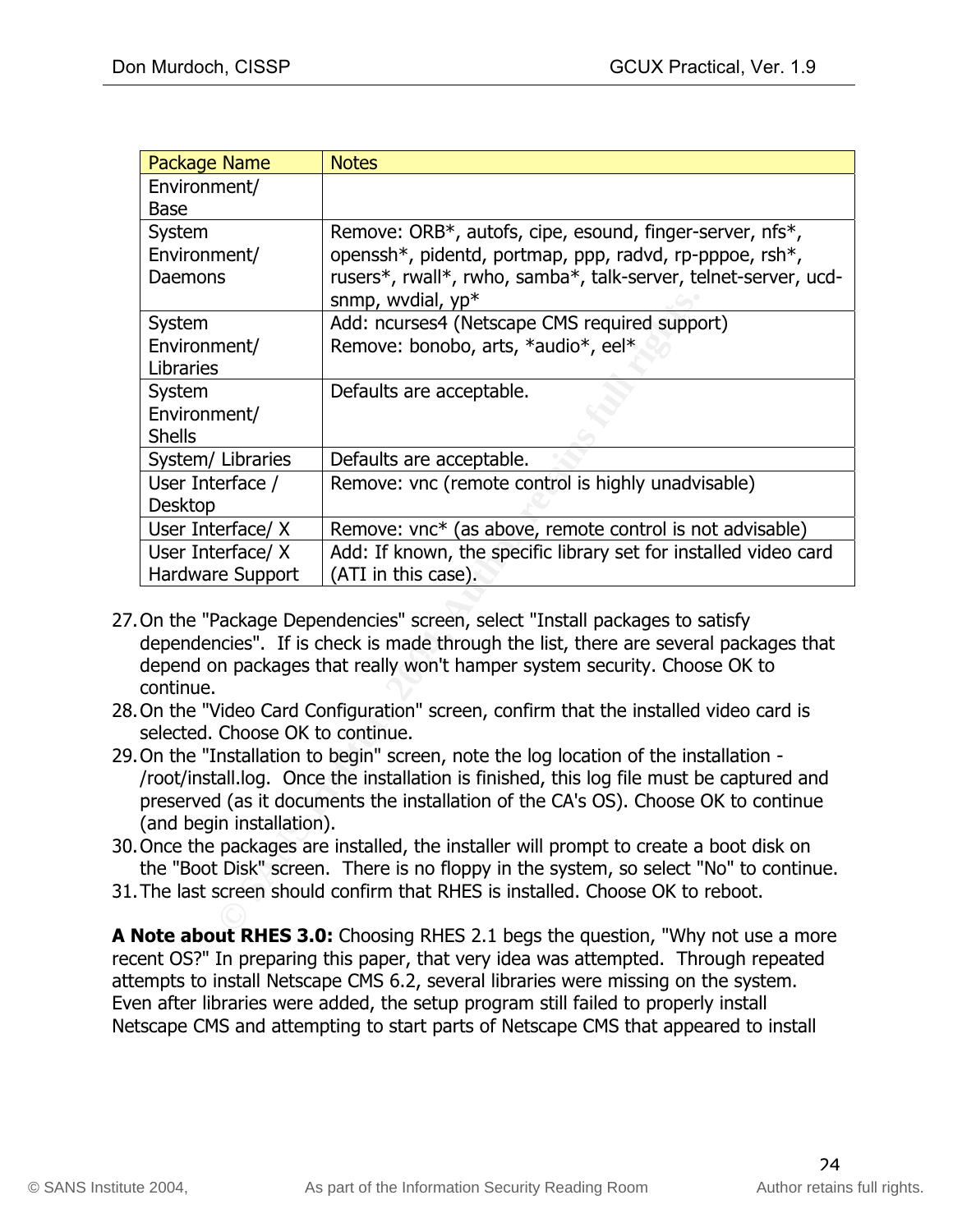failed. Examples of dependant libraries include: libdb.so.3, ibnsres $31.$ so<sup>16</sup>, and  $libstdc++ libc6.2-2.$ so.3.

### *Preliminarily Post Installation Tasks*

**A Note on Documentation:** There are some general tasks that need to be performed once the system is initially installed - but more importantly, the tasks must be documented. Tasks in configuring the system fall under following the "principle of due care". This principle states that professionals must conduct themselves with competence, diligence, and take every reasonable measure to prevent possible security breaches<sup>17</sup>. As part of properly installing and securing a Root CA, the systems administration staff must be able to demonstrate and prove what they did.

Constrained the system fall under following the "principle states that professionals must conduct themselves diajignce, and take every reasonable measure to prevent pass conduct the system of properly installing and securi One of the better methods for documenting tasks performed is to use the UNIX/Linux "script" command. System administrators must run a command like "script"  $\sim$ /admin\_tasks/20031217\_1103" in a terminal window, or on the console. This command will record everything that the system administrator types in using the " $20031217_1103$ " (date + time) file located in the " $\sim$ /admin\_tasks" directory (the  $\sim$  means the logged in users' HOME directory). If you are implementing steps outlined in this guide use the script command to document your work.

 $\mathsf{A}$  list. **Preserve Initial Install Information:** On the first reboot, the install log should be preserved. Copy the /tmp/install.log file a directory in root's home directory and query the RPM list.

Commands to preserve install details: # cp /tmp/install.log ~/install\_log # rpm -qa | sort >  $\sim$ /install\_log/initial\_rpm\_list

**Enable logging for bad logons:** By default, the operating system will not log bad logon attempts. Support for this is *critical* to insuring the integrity of the Root CA and HEBCA audit. If there are any failed logon attempts the site needs to know about it, and it needs to be logged.

Check to make sure that there is a  $\sqrt{x}$  /var/log/wtmp file - there should be one. To enable logging for bad logon attempts, use the command to create the "btmp" file (a companion file to wtmp):

touch /var/log/btmp

**Edit grub.conf:** RHES 2.1 installs two kernels. The SMP kernel may not boot correctly on the particular system. By default, the SMP kernel is listed first in the /boot/grub/grub.conf

<sup>&</sup>lt;sup>16</sup> Related RedHat bug: http://bugzilla.redhat.com/bugzilla/show\_bug.cgi?id=91180

 $17$  This is paraphrased from Harris, p. 614.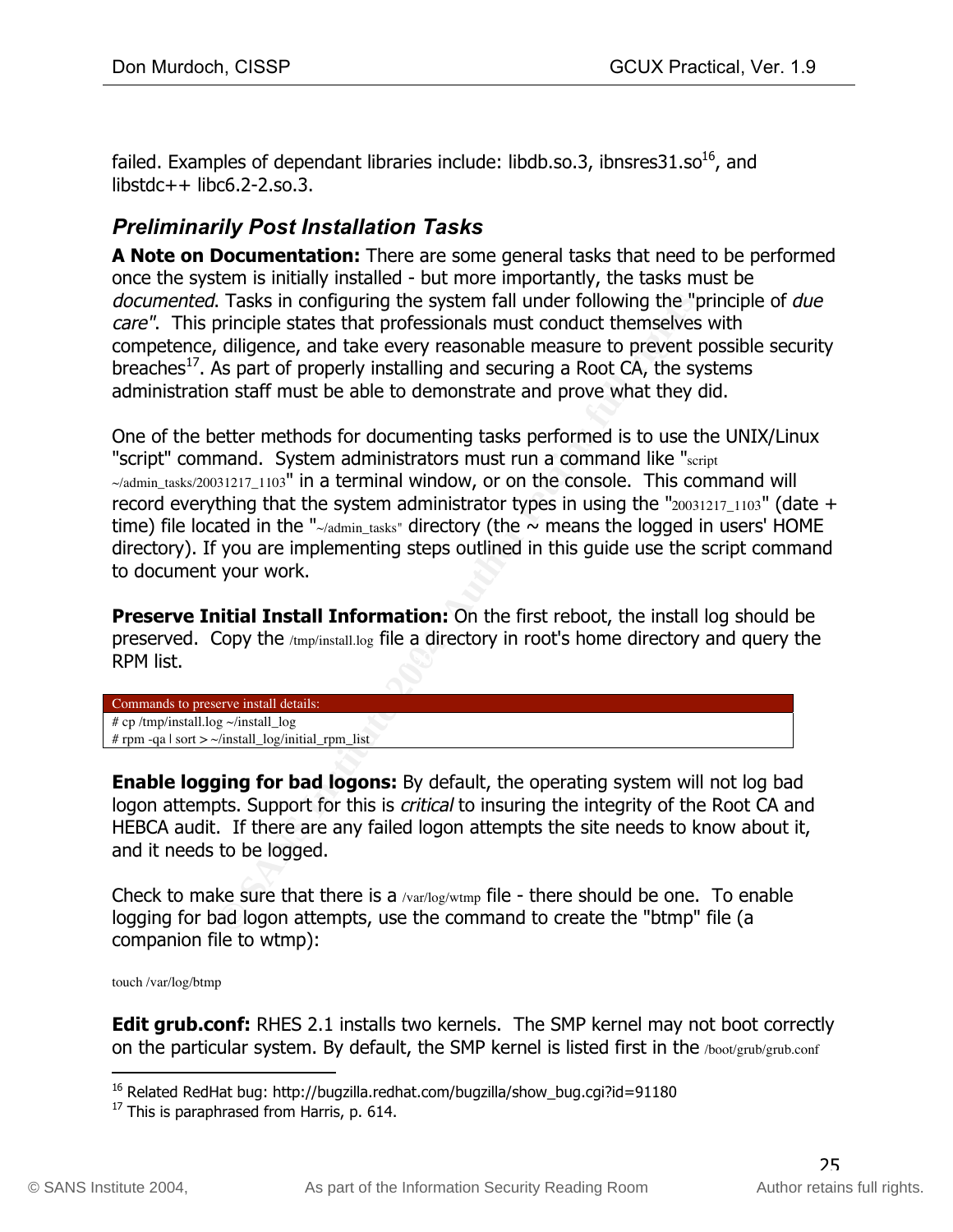file. Edit this file so that the "default" line reads " $\text{default}=1$ ", which will boot the single processor kernel as listed in the grub.conf file below.

| grub.conf file                                                                                                                                                                                                                                                                                                                                                                                                       |
|----------------------------------------------------------------------------------------------------------------------------------------------------------------------------------------------------------------------------------------------------------------------------------------------------------------------------------------------------------------------------------------------------------------------|
| # grub.conf generated by anaconda                                                                                                                                                                                                                                                                                                                                                                                    |
| #                                                                                                                                                                                                                                                                                                                                                                                                                    |
| # Note that you do not have to rerun grub after making changes to this file                                                                                                                                                                                                                                                                                                                                          |
| # NOTICE: You have a /boot partition. This means that                                                                                                                                                                                                                                                                                                                                                                |
| all kernel and initrd paths are relative to /boot/, eg.<br>#                                                                                                                                                                                                                                                                                                                                                         |
| root $(hd0,0)$<br>#                                                                                                                                                                                                                                                                                                                                                                                                  |
| kernel /vmlinuz-version ro root=/dev/sda5<br>#                                                                                                                                                                                                                                                                                                                                                                       |
| initrd /initrd-version.img<br>#                                                                                                                                                                                                                                                                                                                                                                                      |
| #boot=/dev/sda                                                                                                                                                                                                                                                                                                                                                                                                       |
|                                                                                                                                                                                                                                                                                                                                                                                                                      |
| # boot the '1' kernel (the second in the list below - counting starts at 0)                                                                                                                                                                                                                                                                                                                                          |
| $default=1$                                                                                                                                                                                                                                                                                                                                                                                                          |
| $timeout=10$                                                                                                                                                                                                                                                                                                                                                                                                         |
| splashimage=(hd0,0)/grub/splash.xpm.gz                                                                                                                                                                                                                                                                                                                                                                               |
|                                                                                                                                                                                                                                                                                                                                                                                                                      |
|                                                                                                                                                                                                                                                                                                                                                                                                                      |
| # below is the MD5 encrypted password from the install process                                                                                                                                                                                                                                                                                                                                                       |
| password -- md5 \$1\$à6_1æp.8\$ISDBedwD5huzC4fXi7hfy0                                                                                                                                                                                                                                                                                                                                                                |
| title Red Hat Enterprise Linux ES (2.4.9-e.12smp)                                                                                                                                                                                                                                                                                                                                                                    |
| root $(hd0,0)$                                                                                                                                                                                                                                                                                                                                                                                                       |
| kernel /vmlinuz-2.4.9-e.12smp ro root=/dev/sda5                                                                                                                                                                                                                                                                                                                                                                      |
| initrd /initrd-2.4.9-e.12smp.img                                                                                                                                                                                                                                                                                                                                                                                     |
| title Red Hat Enterprise Linux ES-up (2.4.9-e.12)                                                                                                                                                                                                                                                                                                                                                                    |
| root $(hd0,0)$                                                                                                                                                                                                                                                                                                                                                                                                       |
| kernel /vmlinuz-2.4.9-e.12 ro root=/dev/sda5                                                                                                                                                                                                                                                                                                                                                                         |
| initrd /initrd-2.4.9-e.12.img                                                                                                                                                                                                                                                                                                                                                                                        |
|                                                                                                                                                                                                                                                                                                                                                                                                                      |
| <b>Edit hosts file:</b> The hosts file needs to be configured for local name resolution of<br>server. Here, the Root CA will be setup to use 192.168.1.17 for the name of the<br>system. In order to support name resolution, the system needs to be able to resol<br>the IP address to names. Below is the hosts file for the Root CA with the Fully Qua<br>Domain Name (FQDN) and the short name on the last line. |
| hosts file                                                                                                                                                                                                                                                                                                                                                                                                           |
| # Do not remove the following line, or various programs                                                                                                                                                                                                                                                                                                                                                              |
| # that require network functionality will fail.                                                                                                                                                                                                                                                                                                                                                                      |
| localhost.localdomain localhost<br>127.0.0.1                                                                                                                                                                                                                                                                                                                                                                         |
| 00.100117                                                                                                                                                                                                                                                                                                                                                                                                            |

**Edit hosts file**: The hosts file needs to be configured for local name resolution of the server. Here, the Root CA will be setup to use 192.168.1.17 for the name of the system. In order to support name resolution, the system needs to be able to resolve the IP address to names. Below is the hosts file for the Root CA with the Fully Qualified Domain Name (FQDN) and the short name on the last line.

| hosts file   |                                                         |
|--------------|---------------------------------------------------------|
|              | # Do not remove the following line, or various programs |
|              | # that require network functionality will fail.         |
| 127.0.0.1    | localhost.localdomain localhost                         |
|              |                                                         |
| 192.168.1.17 | rootca.university.edu rootca                            |

**Review/Edit the network file:** The /etc/sysconfig/network file controls whether networking is enabled and the hostname of the system. Here, the name of the system must be changed from "localhost.localdomain" to the proper name.

| /etc/sysconfig/network file    |  |
|--------------------------------|--|
| NETWORKING=yes                 |  |
| HOSTNAME=rootca.university.edu |  |
|                                |  |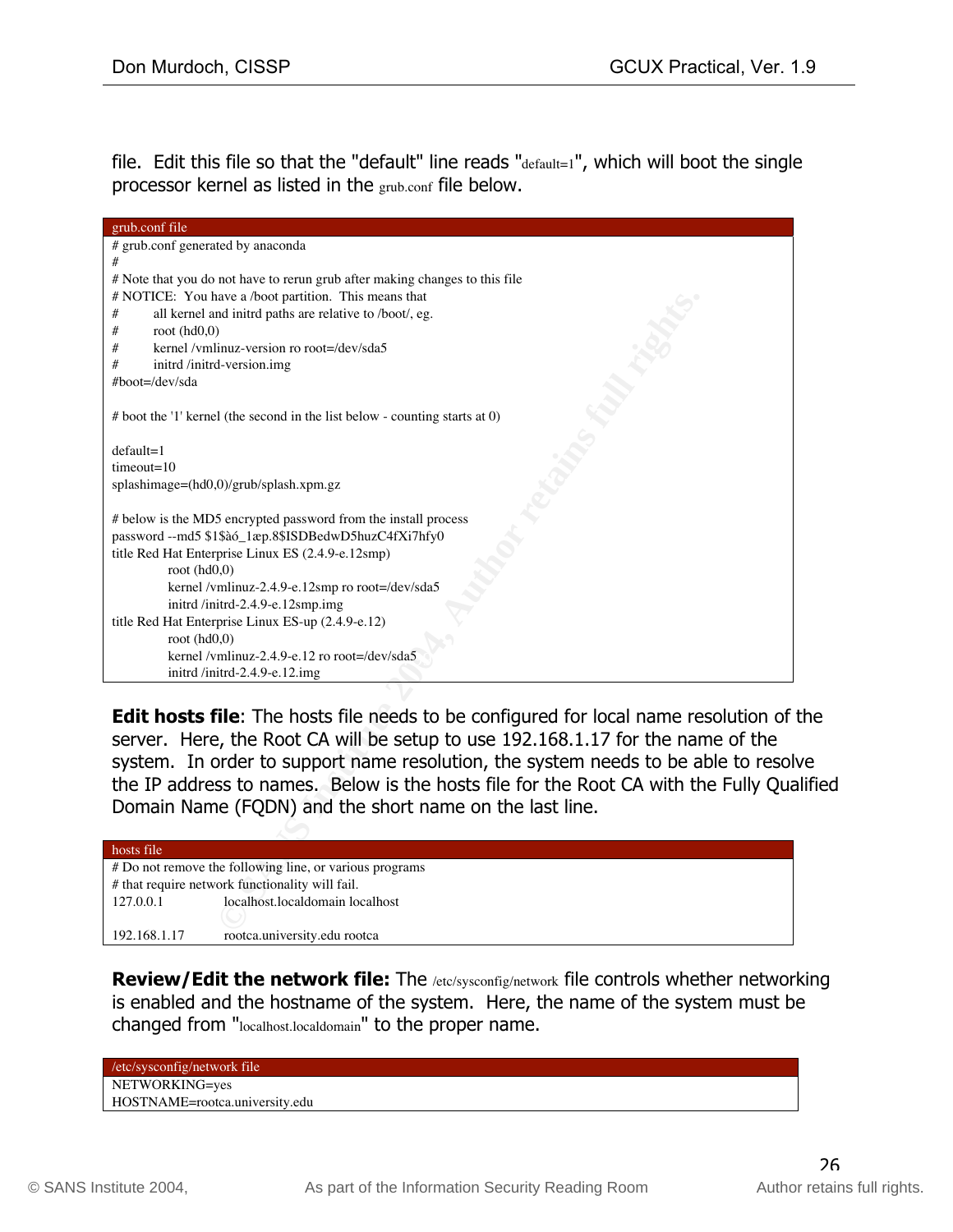**Review/Edit the ifcfg-eth0 file:** The /etc/sysconfig/networking/devices/ifcfg-eth0 file contains the details about the local Ethernet configuration. It should be edited to have the proper IP address (192.168.1.17, in this case).

| /etc/sysconfig/networking/devices/ifcfg-eth0     |                                                                                                 |
|--------------------------------------------------|-------------------------------------------------------------------------------------------------|
| DEVICE=eth0                                      |                                                                                                 |
| BOOTPROTO=none                                   |                                                                                                 |
| ONBOOT=yes                                       |                                                                                                 |
| IPADDR=192.168.1.17                              |                                                                                                 |
| GATEWAY=192.168.1.17                             |                                                                                                 |
| TYPE=Ethernet                                    |                                                                                                 |
| USERCTL=no                                       |                                                                                                 |
| NETMASK=255.255.255.0                            |                                                                                                 |
| NETWORK=192.168.1.0                              |                                                                                                 |
| BROADCAST=192.168.1.255                          |                                                                                                 |
| PEERDNS=no                                       |                                                                                                 |
|                                                  |                                                                                                 |
|                                                  | <b>Review/Edit the resolv.conf file:</b> The /etc/resolv.conf file needs to be configured with  |
|                                                  | the domain suffix name for the system. Edit the resolv.conf file so it has a "domain" er        |
|                                                  |                                                                                                 |
| as shown below.                                  |                                                                                                 |
|                                                  |                                                                                                 |
| /etc/resolv.conf                                 |                                                                                                 |
| domain university.edu                            |                                                                                                 |
|                                                  |                                                                                                 |
|                                                  | <b>Configure X11:</b> By default, X11 will listen on TCP port 6000 for remote connection        |
|                                                  |                                                                                                 |
|                                                  | X11 should be configured not to accept any connections over the network. Even                   |
|                                                  | though this system will not be connected to a network, connectivity should be disab             |
|                                                  | This measure is an example of "defense in depth", which means that extra measure                |
|                                                  |                                                                                                 |
|                                                  | security are added in order to provide stronger defense. Also, the level of auditing            |
|                                                  | the X server does needs to be increased above the default (1) so that all successful            |
| connections and disconnects are reported.        |                                                                                                 |
|                                                  |                                                                                                 |
|                                                  |                                                                                                 |
|                                                  | Edit /usr/lib/X11/xdm/usr/lib/X11/xdm/Xservers and change the configuration line so it reads as |
| follows:                                         |                                                                                                 |
|                                                  |                                                                                                 |
| :0 local /usr/X11R6/bin/X -nolisten tcp -audit 2 |                                                                                                 |
|                                                  |                                                                                                 |
|                                                  |                                                                                                 |

**Configure X11:** By default, X11 will listen on TCP port 6000 for remote connections. X11 should be configured not to accept any connections over the network. Even though this system will not be connected to a network, connectivity should be disabled. This measure is an example of "defense in depth", which means that extra measures of security are added in order to provide stronger defense. Also, the level of auditing that the X server does needs to be increased above the default (1) so that all successful connections and disconnects are reported.

Next, edit the /etc/X11/gdm/gdm.conf file and change the configuration line at the bottom of the file to read:

 $0 = /$ usr/bin/X11/X -nolisten tcp -audit 2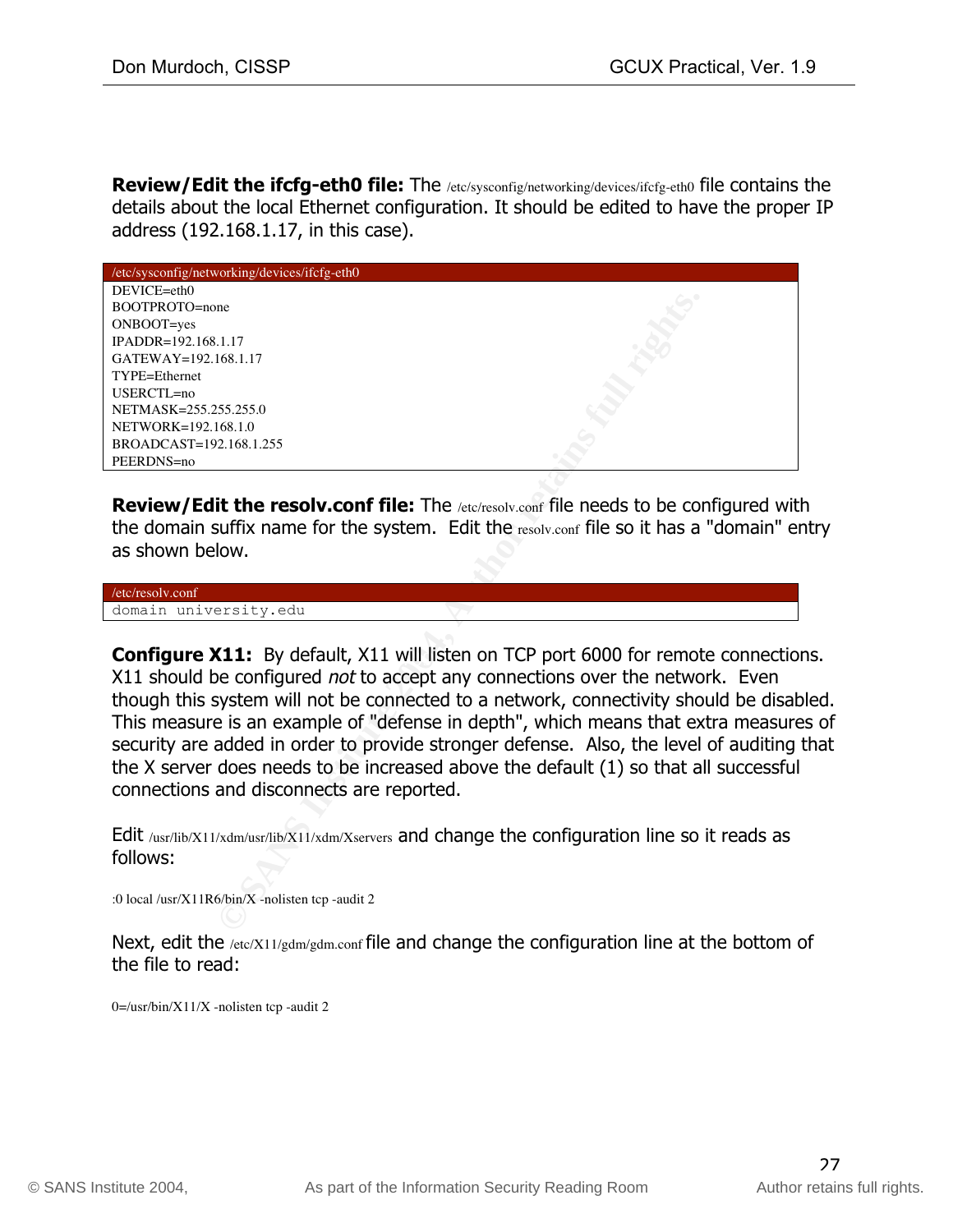Continue editing the  $gdm.com$  file, and every line that says "  $command='usr/X11R6/bin/X"$  should read "command=/usr/X11R6/bin/X -nolisten tcp -audit  $2''$ .<sup>18</sup>

As will be mentioned later, X11 actually needs to be updated so as to not actually listen to incoming requests on 6000/TCP.

| <b>Test with reboot:</b> Once these changes are made (startup kernel and network), reboot<br>the system with the "reboot" command, login, and ping the system by name with the<br>command "ping rootca.university.edu". At this point the system should be configured for "local<br>networking". Remember that this system is not to be attached to a production network<br>- the Ethernet interface(s) should be connected to a local hub with no other<br>connections. <sup>19</sup> |  |  |
|----------------------------------------------------------------------------------------------------------------------------------------------------------------------------------------------------------------------------------------------------------------------------------------------------------------------------------------------------------------------------------------------------------------------------------------------------------------------------------------|--|--|
| <b>Enable Script Capturing:</b> Once the initial configuration is done, the /etc/profile script is<br>updated to support running a "script" command (as discussed earlier) for every login<br>session. By putting commands to run the script command every time someone logs in,<br>automatic tracking of commands occurs. Modify the file as shown below:                                                                                                                             |  |  |
| Additions to /etc/profile                                                                                                                                                                                                                                                                                                                                                                                                                                                              |  |  |
| for i in /etc/profile.d/*.sh; do<br>if $[-r \$ i; then<br>. \$i<br>fi<br>done<br>unset i                                                                                                                                                                                                                                                                                                                                                                                               |  |  |
| # add the following IF test and script command                                                                                                                                                                                                                                                                                                                                                                                                                                         |  |  |
| if [ ! -d \$HOME/activity ]; then<br>mkdir \$HOME/activity<br>fi<br>script \$HOME/activity/`date+%Y%m%d.%H%M%s`.\${USER}.\$\$                                                                                                                                                                                                                                                                                                                                                          |  |  |
|                                                                                                                                                                                                                                                                                                                                                                                                                                                                                        |  |  |
| <b>Script Capture Explanation:</b> The script command at the end of the /etc/profile file<br>will create a file in the logging in users' home directory that is stamped with the data,<br>time, username, and process ID.                                                                                                                                                                                                                                                              |  |  |

**Script Capture Risks:** There is a risk in using this method of command documentation. First, someone might type in "exit" or press Control-D, and then run

 $18$  This additional fact was confirmed by Carlo Aureus in RedHat Technical support.

<sup>&</sup>lt;sup>19</sup> It is worth pointing out that there is an alternative. A crossover cable can be plugged into both of the Ethernet interfaces on the system, and sealed with tape. However, this would mean that the tape would need to be removed during monthly audit (discussed later). Using an external device as described here would, hopefully, keep things "cleaner" (literally).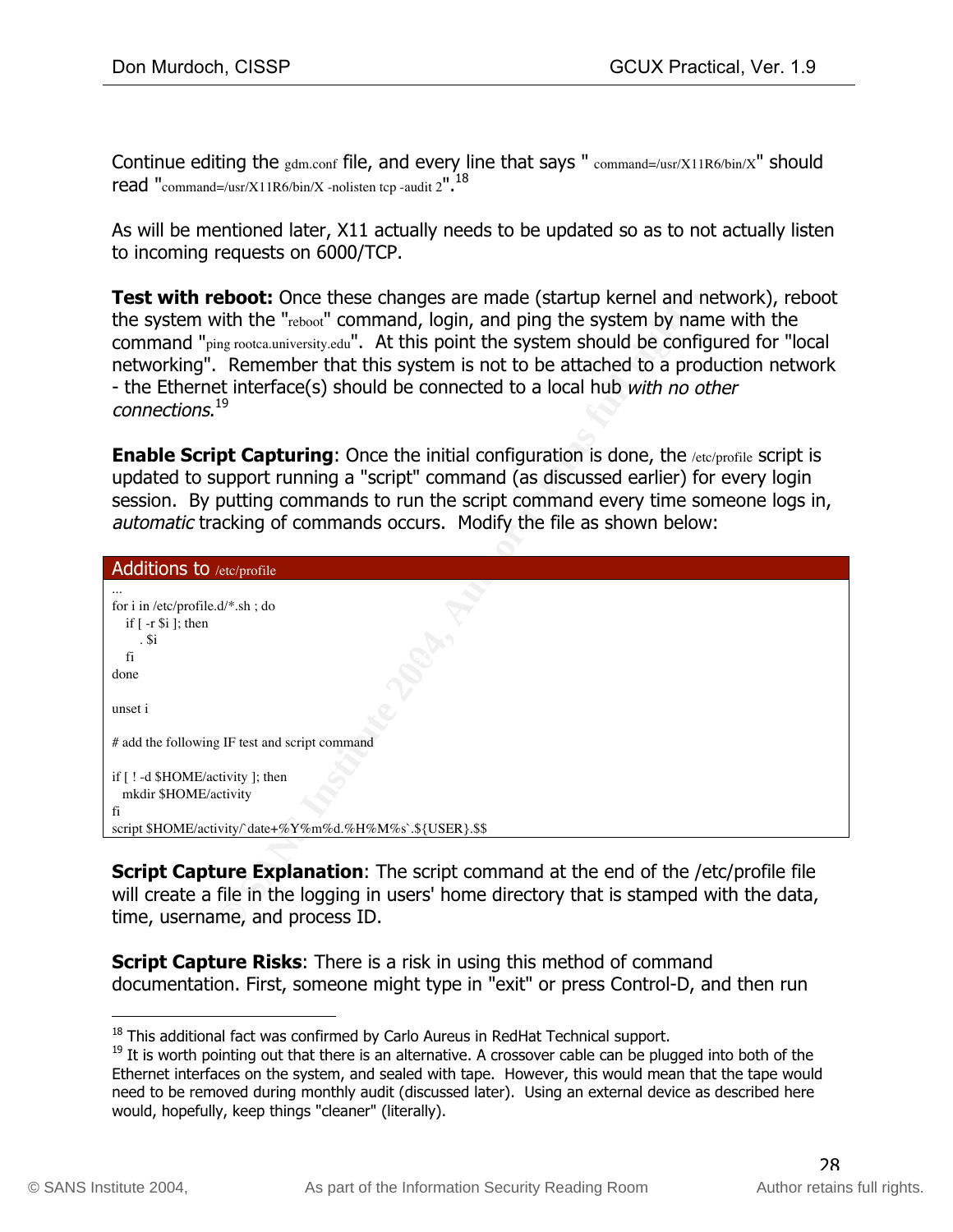more commands. Second, if an Xterm isn't invoked with a shell as a "login" shell, command logging can become confused (commands intermixed in the log file). Third, if someone cat's the script command file, it will log what its displaying - and quickly consume disk space by logging what it is displaying. Each of these risks it outweighed by the benefit of command logging, because the HEBCA requires that system tasks be audited, using the script command in this manner documents what people did on the system. Making sure that staff follows good rules solves these problems and takes advantage of the script command. Example rules are "exit", and really exit when one logs off, always 'login' with shells and don't read the script file, especially since the history command shows what commands were executed.

#### *Package Review and Removal*

Many of the installed packages are not necessary - meaning that they do not provide for system administration or functionality which relates to running Netscape CMS 6.2. Ultimately, that is the primary decision criterion on which packages should be removed is whether they support the systems primary function - being a Root CA. Remember that part of being a Root CA is producing audit reports, so there are packages that should be on the system such as an editor and printing support. The list of packages (RPM's) that were initially is listed in Appendix A. Packages that were removed are underlined in the Appendix.

| system. Making sure that staff follows good rules solves these problems and take<br>advantage of the script command. Example rules are "exit", and really exit when<br>logs off, always 'login' with shells and don't read the script file, especially since the<br>history command shows what commands were executed.                                                                                                                                                                                                                                                                                                                                                                                                                                                                                                                                                                                                                                                                                        |
|---------------------------------------------------------------------------------------------------------------------------------------------------------------------------------------------------------------------------------------------------------------------------------------------------------------------------------------------------------------------------------------------------------------------------------------------------------------------------------------------------------------------------------------------------------------------------------------------------------------------------------------------------------------------------------------------------------------------------------------------------------------------------------------------------------------------------------------------------------------------------------------------------------------------------------------------------------------------------------------------------------------|
| <b>Package Review and Removal</b><br>Many of the installed packages are not necessary - meaning that they do not prov<br>for system administration or functionality which relates to running Netscape CMS<br>Ultimately, that is the primary decision criterion on which packages should be rem<br>is whether they support the systems primary function - being a Root CA. Rememl<br>that part of being a Root CA is producing audit reports, so there are packages tha<br>should be on the system such as an editor and printing support. The list of package<br>(RPM's) that were initially is listed in Appendix A. Packages that were removed are<br>underlined in the Appendix.                                                                                                                                                                                                                                                                                                                          |
| At the command line the command " $r_{\text{pm-q}}$ -info--all" is used to see all of the installed<br>packages and several details about the package.                                                                                                                                                                                                                                                                                                                                                                                                                                                                                                                                                                                                                                                                                                                                                                                                                                                        |
| Example output of "rpm -q --info --all"                                                                                                                                                                                                                                                                                                                                                                                                                                                                                                                                                                                                                                                                                                                                                                                                                                                                                                                                                                       |
| Relocations: (not relocateable)<br>: glibc<br>Name<br>: 2.2.4<br>Version<br>Vendor: Red Hat, Inc.<br>Release<br>: 31.7<br>Build Date: Thu 12 Dec 2002 10:35:06 AM EST<br>Install date: Thu 18 Dec 2003 11:19:47 PM EST Build Host: stripples.devel.redhat.com<br>: System Environment/Libraries Source RPM: glibc-2.2.4-31.7.src.rpm<br>Group<br>Size<br>: 18101928<br>License: LGPL<br>Packager : Red Hat, Inc. <http: bugzilla="" bugzilla.redhat.com=""><br/>Summary : The GNU libe libraries.<br/>Description :<br/>The glibc package contains standard libraries which are used by<br/>multiple programs on the system. In order to save disk space and<br/>memory, as well as to make upgrading easier, common system code is<br/>kept in one place and shared between programs. This particular package<br/>contains the most important sets of shared libraries: the standard C<br/>library and the standard math library. Without these two libraries, a<br/>Linux system will not function.</http:> |
|                                                                                                                                                                                                                                                                                                                                                                                                                                                                                                                                                                                                                                                                                                                                                                                                                                                                                                                                                                                                               |
| : perl-NDBM_File<br>Relocations: (not relocateable)<br>Name<br>Version<br>: 1.75<br>Vendor: Red Hat, Inc.<br>: 26.72.4<br>Build Date: Tue 26 Mar 2002 02:30:47 PM EST<br>Release<br>Install date: Thu 18 Dec 2003 11:20:11 PM EST<br>Build Host: daffy.perf.redhat.com<br>Group<br>: Development/Languages<br>Source RPM: perl-5.6.1-26.72.4.src.rpm<br>Size<br>License: Artistic<br>: 24835<br>Packager: Red Hat, Inc. <http: bugzilla="" bugzilla.redhat.com=""><br/>Summary<br/>: NDBM File module for Perl<br/>Description :<br/>NDBM_File modules for Perl</http:>                                                                                                                                                                                                                                                                                                                                                                                                                                       |
| : $XFree86$ -doc<br>Relocations: (not relocateable)<br>Name                                                                                                                                                                                                                                                                                                                                                                                                                                                                                                                                                                                                                                                                                                                                                                                                                                                                                                                                                   |
|                                                                                                                                                                                                                                                                                                                                                                                                                                                                                                                                                                                                                                                                                                                                                                                                                                                                                                                                                                                                               |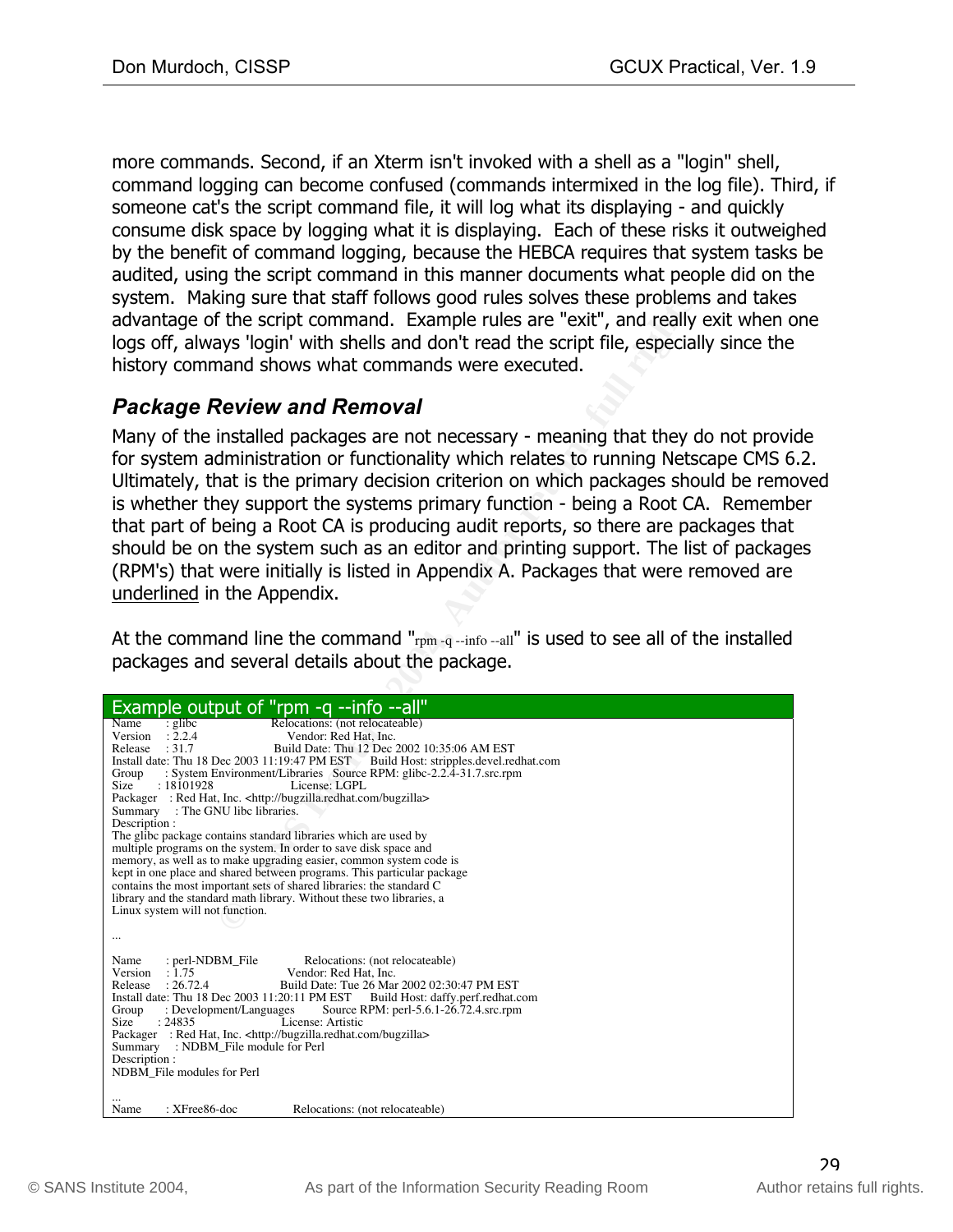| Example output of "rpm -q --info --all"                                              |
|--------------------------------------------------------------------------------------|
| Version<br>Vendor: Red Hat, Inc.<br>: 4.1.0                                          |
| Build Date: Sun 05 Jan 2003 05:48:28 PM EST<br>Release<br>: 44                       |
| Install date: Thu 18 Dec 2003 11:55:55 PM EST Build Host: stripples.devel.redhat.com |
| Source RPM: XFree86-4.1.0-44.src.rpm<br>: Documentation<br>Group                     |
| Size : $10106753$<br>License: MIT                                                    |
| Packager : Red Hat, Inc. <http: bugzilla="" bugzilla.redhat.com=""></http:>          |
| Summary : Documentation on various X11 programming interfaces.                       |
| Description :                                                                        |
| XFree86-doc provides a great deal of documentation, in PostScript                    |
| format, on the various X APIs, libraries, and other interfaces. If                   |
| you need low level X documentation, you will find it here. Topics                    |
| include the X protocol, the ICCCM window manager standard, ICE                       |

There are two methods to remove packages. The RPM command can be used or the graphical GNOME RPM tool. Either method is satisfactory - but there is an advantage in using the GUI tool. As can be seen in the screenshot, the package details list shows package name, version, release, and a summary of the packages.

Commandian, business translation The RPM command can b<br>
An An ECCM whow manager standar ICE<br>
O methods to remove packages. The RPM command can b<br>
DOME RPM tool. Either method is satisfactory - but there is a<br>
II tool. As c **Command Line Example:** To remove the thee parts of VNC<sup>20</sup>, which are "vnc-server", "vnc-doc", and "vnc" packages with the command line RPM tool, for example, issue the commands below. The first three commands remove a specific package, and the last command checks to make sure that VNC is no longer in the RPM database (and off of the system).

| Commands to remove VNC: |  |
|-------------------------|--|
| rpm -e vnc-server       |  |
| rpm -e vnc-doc          |  |
| rpm -e vnc              |  |
| rpm -qa   grep vnc      |  |

**GUI Application Example:** In the next figure is a screenshot of the Gnome RPM graphical package manager. In the figure, the "Games" group is selected and the "fortune-mod" package is then selected. For reference, the Package Info dialogue is also shown, so that the details of the package are visible. In order to remove this package, press the "Uninstall" button.

<sup>&</sup>lt;sup>20</sup> VNC stands for "Virtual Network Computing".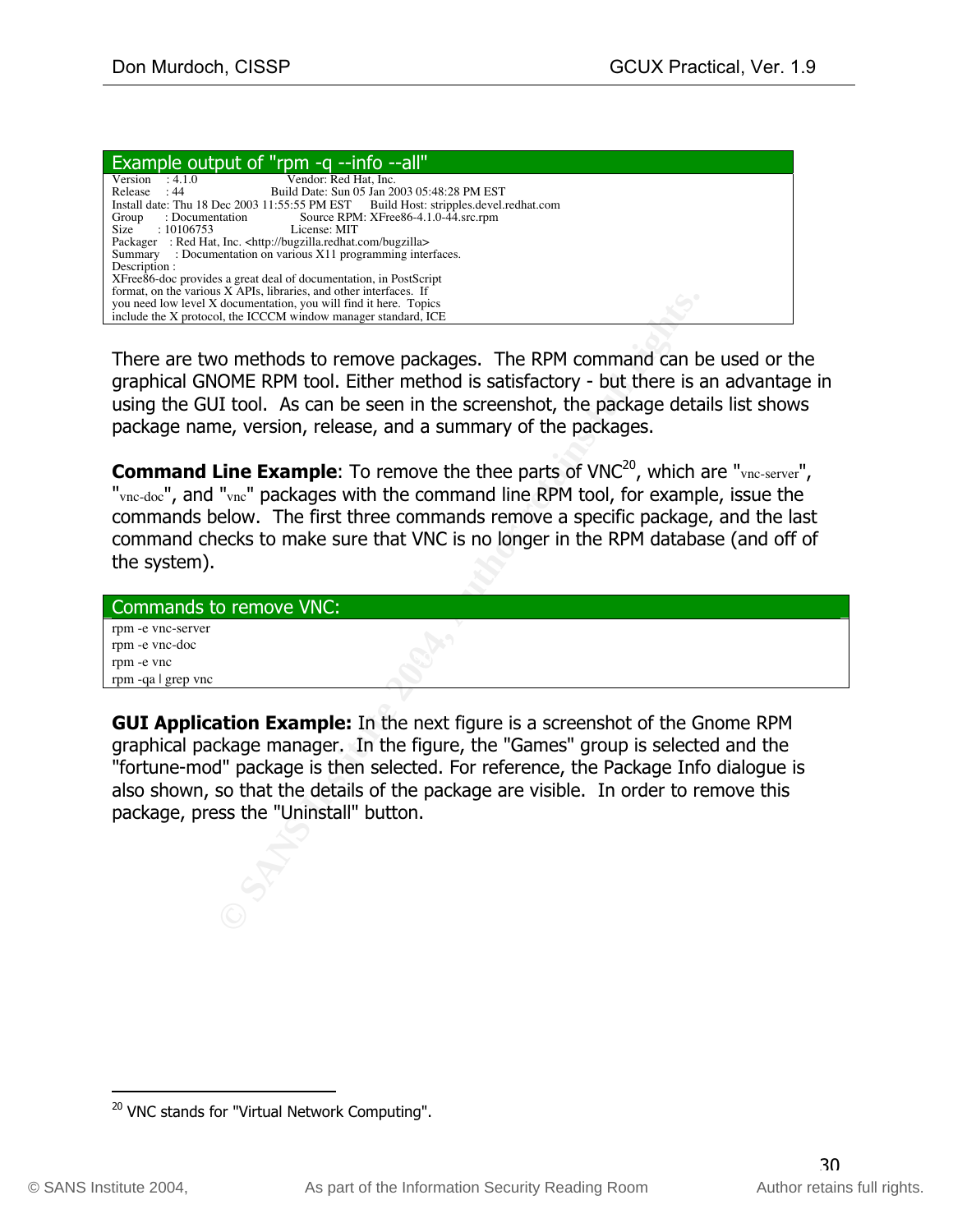

**Figure 5: Gnome RPM Manager**

# *Update System Software*

Currently, RedHat expects customers to use the RedHat Network local client (up2date) in order to automate the installation of patches on the system. Since it is not possible to update patches from a system disconnected from the network using a network based update client (even in offline mode<sup>21</sup>), the only way that software updates can be applied is by downloading the "Update  $3^{22}$ " CD sets from RedHat and going through the RPM directories by hand - a tedious process at best.

What should be updated? Software that relates to system security, either as an enhancement or a fix is what should be updated. However, the kernel patches should not be installed because Netscape CMS is only supported on kernel 2.4.9-e.12.

<sup>&</sup>lt;sup>21</sup> This fact was verified using Red Hat's Web based support process. A ticket was started, the situation explained, and technical support confirmed that the only way to update patches was to download the CD's and search through them by hand.

 $^{22}$  Update 3 supercedes Update 2, as confirmed with RedHat technical support.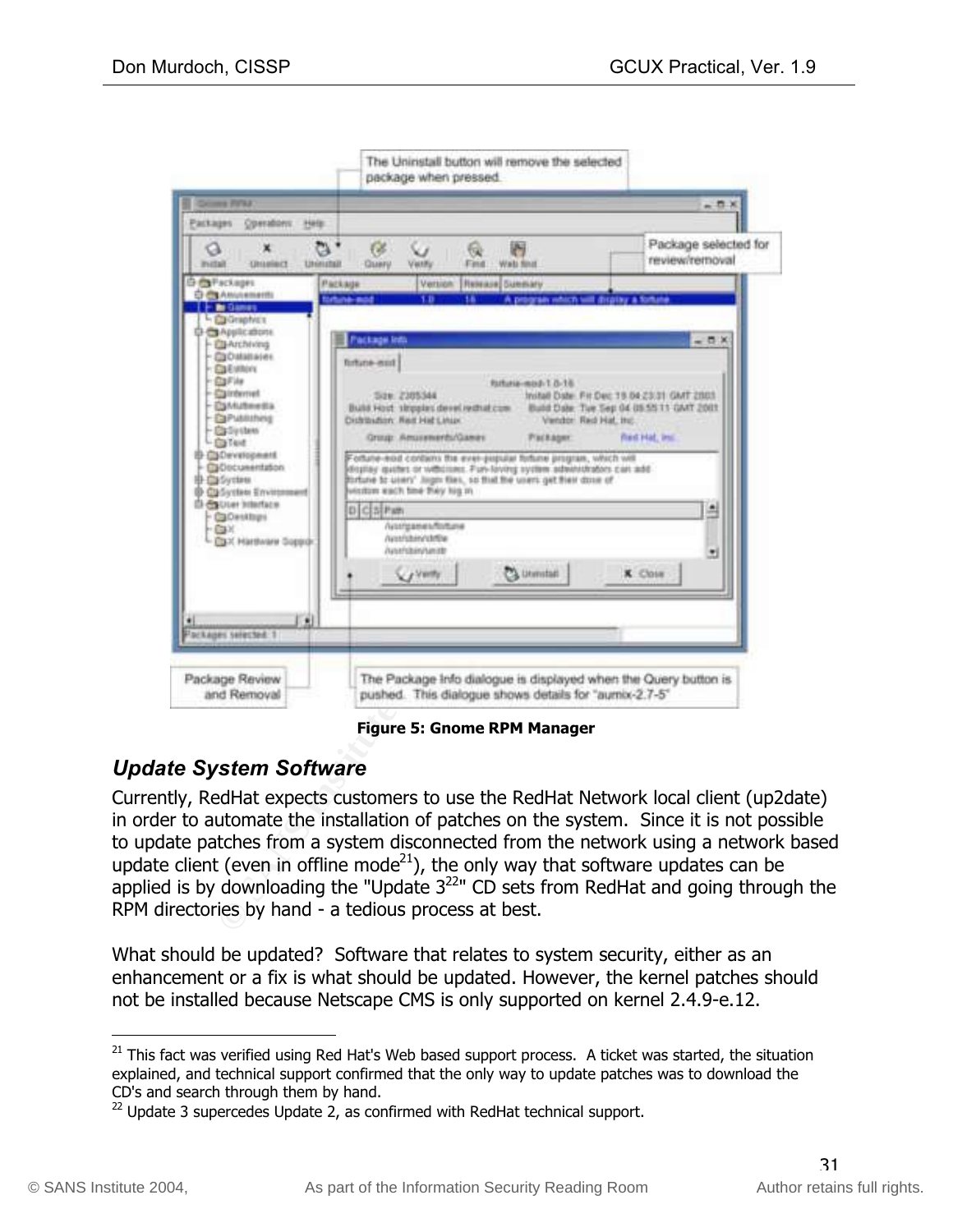Security Packages that the Root CA depends on include:

- sudo
- IPTables
- Tripwire
- syslog
- X11 (discussed below)

Checking the RPM's on each of the four Update 3 CD's from RedHat, these updates are found:

- CD 1 iptables-1.2.5-3.i386.rpm same as on system
- CD  $1$  sudo-1.6.5p2-1.7x.1.rpm same as on system
- CD 1 sysklogd-1.4.1-4.i386.rpm same as on system
- CD 2 tripwire-2.3.1-5.i386.rpm same as on system

discussed below)<br>
e RPM's on each of the four Update 3 CD's from RedHat, the<br>
iptables-1.2.5-3.i386.rpm - same as on system<br>
– sudo-1.6.5p2-1.7x.1.rpm - same as on system<br>
– sysklogd-1.4.1-4.i386.rpm - same as on system<br>
t Since there are no necessary updates (at this time) for the system on the Update CD's from RedHat, no packages need to be updated. If there were a package that needed to be updated, it should be copied to a common directory like /opt/update and then the "rpm -Fvh PACKAGE" command run on the update. The -F option "freshens" the system with the update, -v means verbose output, and -h means to show hash marks as the package is unpacked (indicates progress).

**Upgrading X11**: In order for X11 to properly avoid listening to port 6000/TCP, several X11 packages need to be upgraded. The corresponding RPM's for these packages are on CD1 and CD2 of the RHES Update 3 CD's:

- XFree86-libs-4.1.0-50.EL
- XFree86-100dpi-fonts-4.1.0-50.EL
- XFree86-75dpi-fonts-4.1.0-50.EL
- XFree86-ISO8859-15-75dpi-fonts-4.1.0-50.EL
- XFree86-twm-4.1.0-50.EL
- XFree86-xfs-4.1.0-50.EL
- XFree86-4.1.0-50.EL
- XFree86-ISO8859-15-100dpi-fonts-4.1.0-50.EL
- XFree86-tools-4.1.0-50.EL
- XFree86-xdm-4.1.0-50.EL

In order to upgrade these packages, the individual RPM file needs to be copied from the CD to the system (into the /opt/X11updates directory) and the command "rpm -Fvh  $*$ .rpm" issued.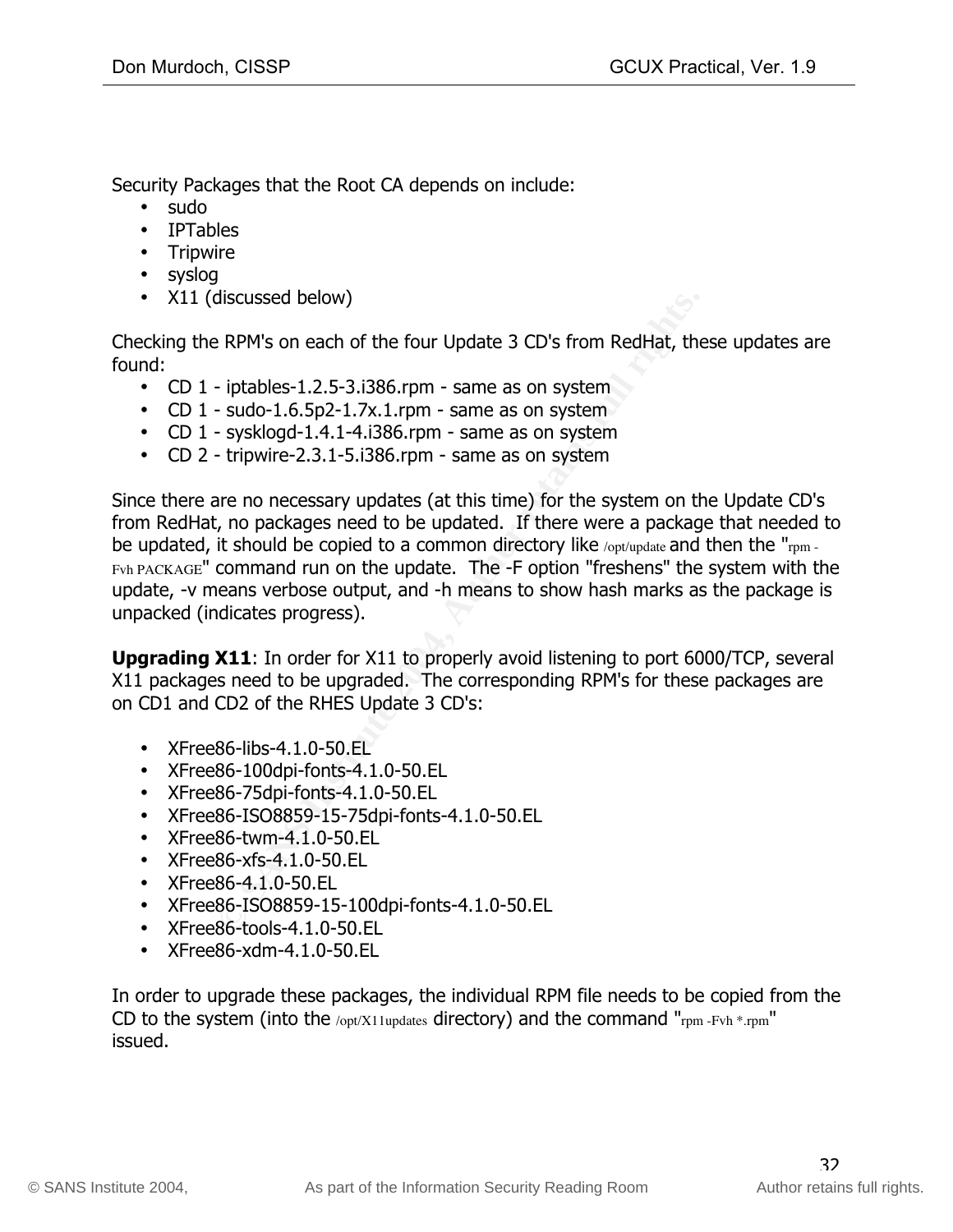#### *Logon Banners*

HEBCA CP Sections:

- 5.2 PROCEDURAL CONTROLS FOR THE HEBCA AND INSTITUTION CA
- 5.3 PERSONNEL CONTROLS

Logon Banners are essential component of system security. There must be a warning banner which a user must see whenever the system is left at a logon prompt. Also, in order to address Federal wiretap requirements, there is existing organizational policy that requires system logon banners that allows for wiretap by consent in conformance with established Federal law (related law includes 18 U.S.C. §§ 2510-22, 18 U.S.C. §§ 2701-12, and 18 U.S.C. §§ 3121-27).

Logon banners must address five points:<sup>23</sup>

- 1. Access to the system is limited to authorized activity.
- 2. Unauthorized access and modification is prohibited.
- 3. Unauthorized use may face criminal or civil penalties.
- 4. Use of the system may be monitored and recorded.
- 5. Law enforcement may be notified if monitoring reveals criminal activity.

of the system must be conducted in accordance with the policies set forth in the These points are very good - and they would apply well to most computer systems operated by a given organization. However, they do not specifically address a particular requirement unique to a Root CA- that being that the use and management Certificate Practices Statement (CPS) for the organization. With that in mind, the following warning banner must be installed on the system:

h a user must see whenever the system is left at a logon pr<br>
ress Federal wiretar prequirements, there is existing organizs<br>
system logon banners that allows for wiretap by consent in<br>
thed Federal law (related law include "This University owned and operated Certificate Authority Server must be used in accordance with the Certificate Practices (CP) Statement, the CP Policy, and the CP Procedures as established by the University. Only properly authorized staff may access this system. Access to this system must be logged in the logbook. Unauthorized use of this system may result in criminal or civil penalties. Use of this system will be monitored and recorded, and may not be circumvented in any way. Use of this system implies consent in conformance with Federal law (including 18 U.S.C. §§ 2510-22, 18 U.S.C. §§ 2701-12, and 18 U.S.C. §§ 3121-27)."

This logon banner must be put in every banner file (meaning edit these files and add in the text) associated with every access point to the system, including:

/etc/issue - this file contains the logon banner which is displayed at system startup.

 $^{23}$  These five points are taken from the SANS GCIH curriculum, Track 4, Day 1.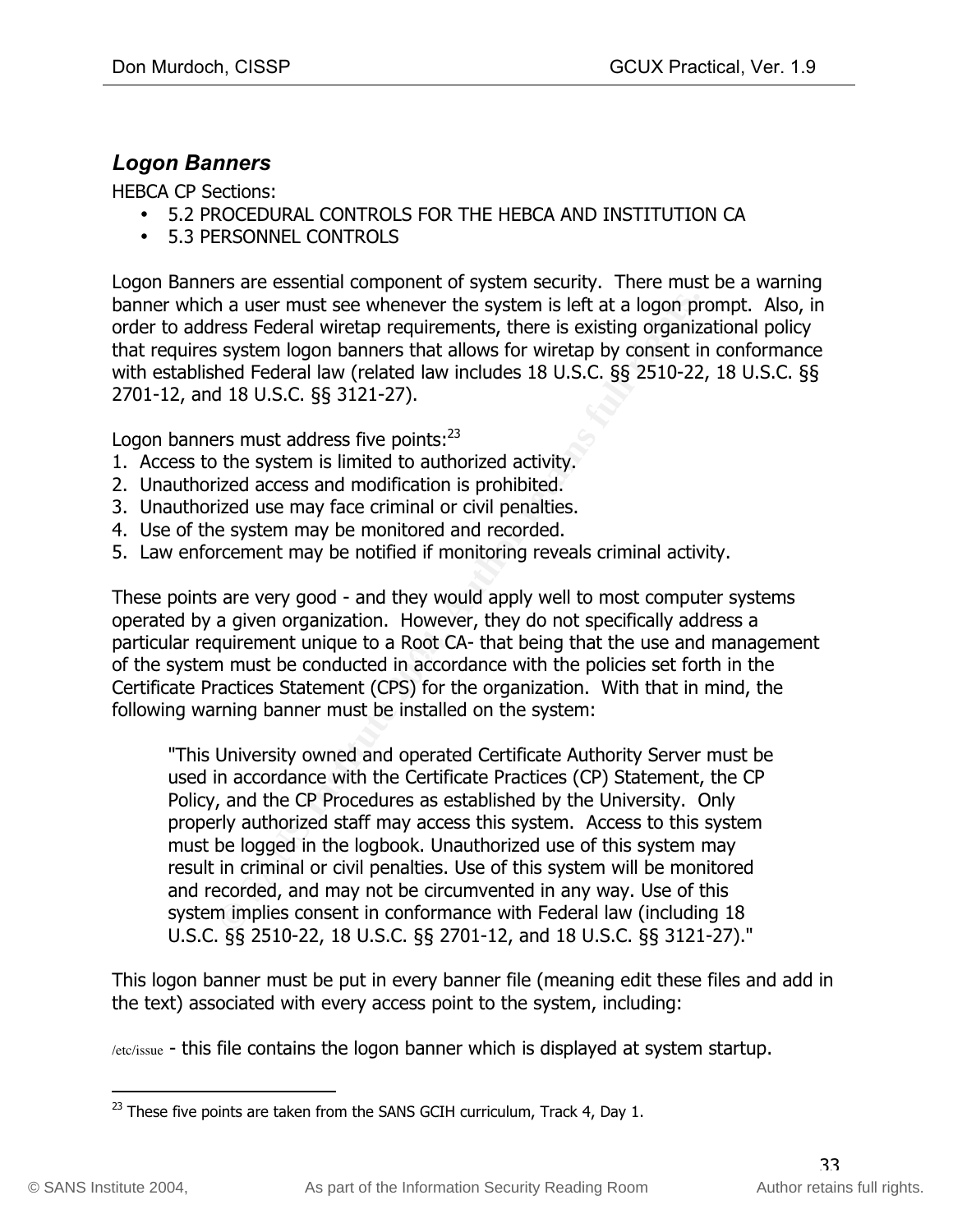/etc/issue.net - network equivalent of /etc/issue.

/etc/motd - this file is displayed after login before the login shell is executed.

After these files are edited, log out and log back in to make sure that the banners are functioning.

#### *Create Necessary Accounts*

HEBCA CP Sections:

• 5.2.1 Trusted Roles - this section defines the actual tasks for a role and is quoted below for reference.

To quote the current HEBCA CP, trusted roles are defined as:<sup>24</sup>

**CONDITE:**<br>
Sections:<br>
Trusted Roles - this section defines the actual tasks for a rc<br>
for reference.<br>
<br>
Le current HEBCA CP, trusted roles are defined as.<sup>24</sup><br>
sted role is one whose incumbent performs functions that<br>
the that any malicious activity would require collusion." "A trusted role is one whose incumbent performs functions that can introduce security problems if not carried out properly, whether accidentally or maliciously. The people selected to fill these roles must be extraordinarily responsible or the integrity of the CA is weakened. The functions performed in these roles form the basis of trust for all uses of the HEBCA or an Institution CA. Two approaches are taken to increase the likelihood that these roles can be successfully carried out. The first ensures that the person filling the role is trustworthy and properly trained. The second distributes the functions among more than one person, so

| Role          | <b>Function</b>                                                                                                                                                                                                                        | Staff and login name <sup>25</sup>         |
|---------------|----------------------------------------------------------------------------------------------------------------------------------------------------------------------------------------------------------------------------------------|--------------------------------------------|
| Administrator | installation, configuration, and<br>maintenance of the CA;<br>establishing and maintaining CA<br>system accounts;<br>configuring certificate profiles or<br>templates and audit parameters, and;<br>generating and backing up CA keys. | C. Elwes / celwes<br>M. Patinkin / mpatink |
| Officer       | registering new subscribers and<br>requesting the issuance of certificates;<br>verifying the identity of subscribers<br>and accuracy of information included<br>in certificates;<br>approving the issuance of certificates;            | I. Montoya / imontoya<br>M. Max / mmax     |

 $^{24}$  This text is taken directly from the CP document itself, p. 52-54. For reference the FBCA document defines the same roles with the same text.

 $25$  Note: These names are fictitious. They are used here as placeholders.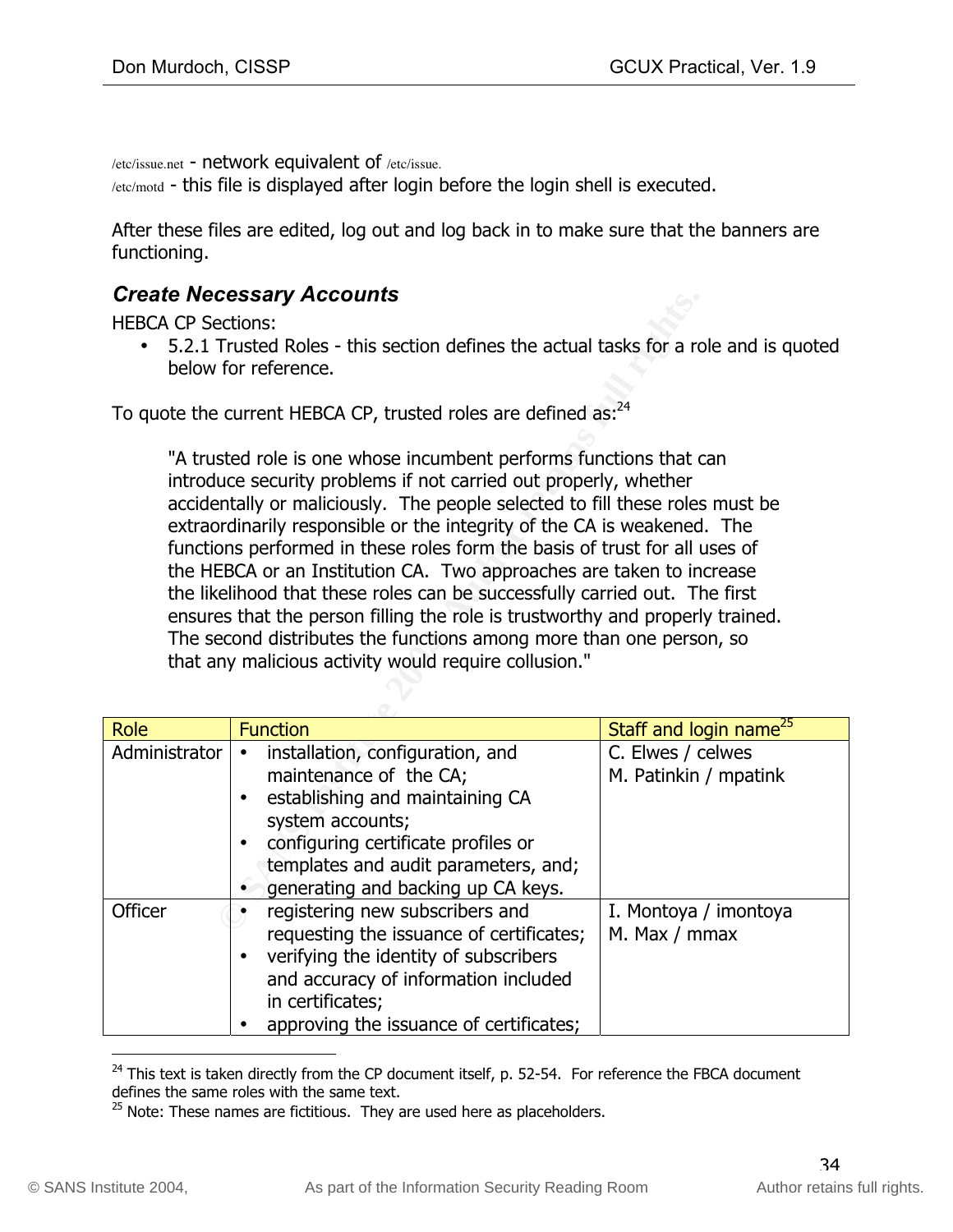| Role     | <b>Function</b>                                                                                                                                                                                          | Staff and login name <sup>25</sup>            |
|----------|----------------------------------------------------------------------------------------------------------------------------------------------------------------------------------------------------------|-----------------------------------------------|
|          | requesting or approving the revocation<br>of certificates.                                                                                                                                               |                                               |
| Auditor  | reviewing, maintaining, and archiving<br>audit logs;<br>performing or overseeing internal<br>compliance audits to ensure that the<br>HEBCA or institution CA is operating in<br>accordance with its CPS; | B. Crystal / bcrystal<br>W. Shawn / wshawn    |
| Operator | The operator role is responsible for the<br>routine operation of the CA equipment<br>and operations such as system<br>backups and recovery or changing<br>recording media;                               | C. Sarandon / csarando<br>R. Wright / rwright |

|                                                                                                                                                                                                                                                                                                                                                                                                                                                                                                                                                                                               | compliance audits to ensure that the<br>HEBCA or institution CA is operating in<br>accordance with its CPS;                                                                                                                                                                                                                                                                                                                                                                                                                     |                                               |  |
|-----------------------------------------------------------------------------------------------------------------------------------------------------------------------------------------------------------------------------------------------------------------------------------------------------------------------------------------------------------------------------------------------------------------------------------------------------------------------------------------------------------------------------------------------------------------------------------------------|---------------------------------------------------------------------------------------------------------------------------------------------------------------------------------------------------------------------------------------------------------------------------------------------------------------------------------------------------------------------------------------------------------------------------------------------------------------------------------------------------------------------------------|-----------------------------------------------|--|
| Operator                                                                                                                                                                                                                                                                                                                                                                                                                                                                                                                                                                                      | The operator role is responsible for the<br>$\bullet$<br>routine operation of the CA equipment<br>and operations such as system<br>backups and recovery or changing<br>recording media;                                                                                                                                                                                                                                                                                                                                         | C. Sarandon / csarando<br>R. Wright / rwright |  |
| Operating system groups must be created for these roles. Then, the users can be<br>created in the proper groups. Later, these groups will be used when configuring sudo so<br>that group members can perform job tasks without requiring the root password. Below<br>is a script that is used to create users and groups for this system. Note that the default<br>"operator" account in the RHES password file is not reused -there should be no<br>carryover from the initial operating system install, as operators have specifically defined<br>roles for this system based on the HEBCA. |                                                                                                                                                                                                                                                                                                                                                                                                                                                                                                                                 |                                               |  |
|                                                                                                                                                                                                                                                                                                                                                                                                                                                                                                                                                                                               | Script file to create groups and users:                                                                                                                                                                                                                                                                                                                                                                                                                                                                                         |                                               |  |
| $\#!/\text{bin}/\text{sh}$<br>/usr/sbin/groupadd caadmin<br>/usr/sbin/groupadd officer<br>/usr/sbin/groupadd auditor<br>/usr/sbin/groupadd ops                                                                                                                                                                                                                                                                                                                                                                                                                                                | /usr/sbin/useradd -g caadmin celwes -c "C. Elwes Server Admin"<br>/usr/sbin/useradd -g caadmin mpatink -c "M. Patinkin Server Admin"<br>/usr/sbin/useradd -g officer imontoya -c "I. Montoya Sec Officer"<br>/usr/sbin/useradd -g officer mmax -c "M. Max Sec Officer"<br>/usr/sbin/useradd -g auditor bcrystal -c "B. Crystal Auditor"<br>/usr/sbin/useradd -g auditor wshawn -c "W. Shawn Autidor"<br>/usr/sbin/useradd -g ops csarando -c "C. Sarandon Operator"<br>/usr/sbin/useradd -g ops rwright -c "R. Wright Operator" |                                               |  |

Once the accounts are created, individual passwords must be assigned. Many organizations create a default password amongst trusted staff - this practice may suffice for a typical commercial group, but not for a Root CA. Individual passwords must be created by each person - a default password can allow for one person to assume another's login identity.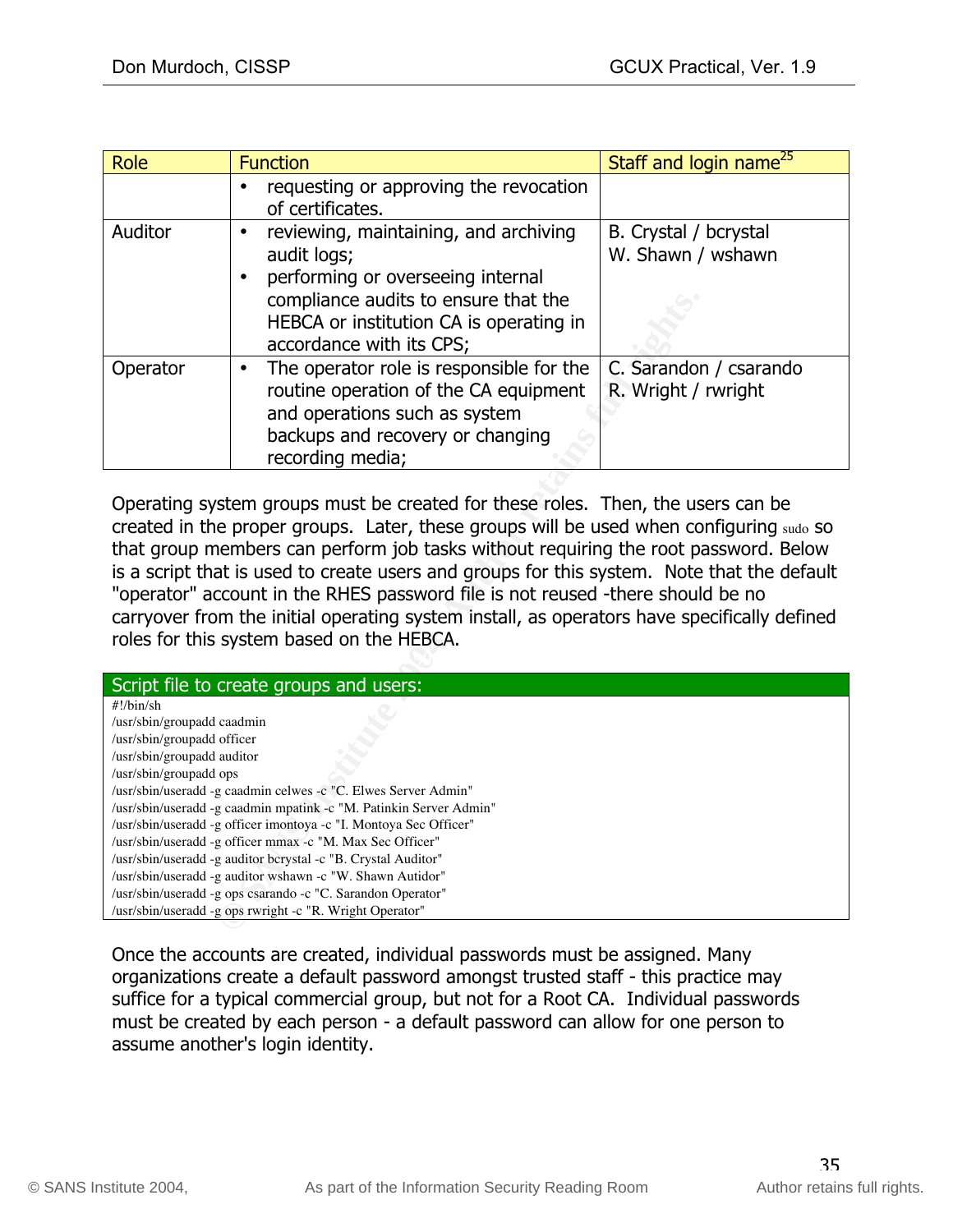#### *Protect Files and File Systems*

Now that the properly authorized users and groups are created, and unnecessary users and groups are deleted, the user password and user group files need to be protected with the chattr command. Note that after this next change, file attributes will need to be reset in order to change users and passwords.

| Comands to protect password and group files |  |
|---------------------------------------------|--|
| chattr $+i$ /etc/passwd                     |  |
| chattr $+i$ /etc/group                      |  |
| chattr $+i$ /etc/shadow                     |  |
|                                             |  |

#### Configure/Enable sudo Access<sup>26</sup>

HEBCA CP Sections:

- 5.2 PROCEDURAL CONTROLS FOR THE HEBCA AND INSTITUTION CA
- 5.3 PERSONNEL CONTROLS

**Protect password and group files<br>
We We Authority Contribute 2006**<br> **Crable sudo Access<sup>26</sup><br>
Rections:**<br> **CRIMING INSTITUTION ENDING INSTITUTION**<br> **ERSONNEL CONTROLS FOR THE HEBCA AND INSTITUTION**<br>
INTERSONNEL CONTROLS<br>
I the staff members operational (or functional) role on the system. The sudo program is designed to allow authorized users to perform supervisory or enhanced privilege operations without giving them the root (or super user) password. UNIX/Linux suffers from an architectural security issue in the sense that it follows the "all or nothing" security model - Root CAn do any and everything. Access with sudo must map to the operational roles as defined above, as defined under "Administrative Controls". sudo needs to be configured to a) audit and b) provide proper access based on

Below is a commented /etc/sudoers file - each comment explains what is occurring and how the settings map to an operational role for the Root CA as defined in the HEBCA. Note that this file is incomplete. Commands will need to be added for working with the HSM, which hasn't been purchased as of this document.

| /etc/sudoers file                                                                 |  |
|-----------------------------------------------------------------------------------|--|
| # sudoers file.                                                                   |  |
| # This file MUST be edited with the 'visudo' command as root.                     |  |
| # See the sudoers man page for the details on how to write a sudoers file.        |  |
|                                                                                   |  |
| # the name of the machine - specified for completeness                            |  |
| ROOTCA=rootca.university.edu<br>Host Alias                                        |  |
|                                                                                   |  |
| # Specific command groups for groups.                                             |  |
| # The auditor group needs to be able to read and search various log files.        |  |
| # reading files can be accomplished in several ways - this should cover the bases |  |
| READ=/bin/more, /usr/bin/less, /bin/grep, /bin/cat<br>Cmnd Alias                  |  |
|                                                                                   |  |
| # operators will need to do backup and recovery, system startup and shutdown      |  |
| $BACKUP = /$ sbin/dump, /bin/tar, /bin/cpio, /sbin/restore<br>Cmnd Alias          |  |

<sup>&</sup>lt;sup>26</sup> For complete reference to sudo, see: http://www.courtesan.com/sudo/man/sudoers.html.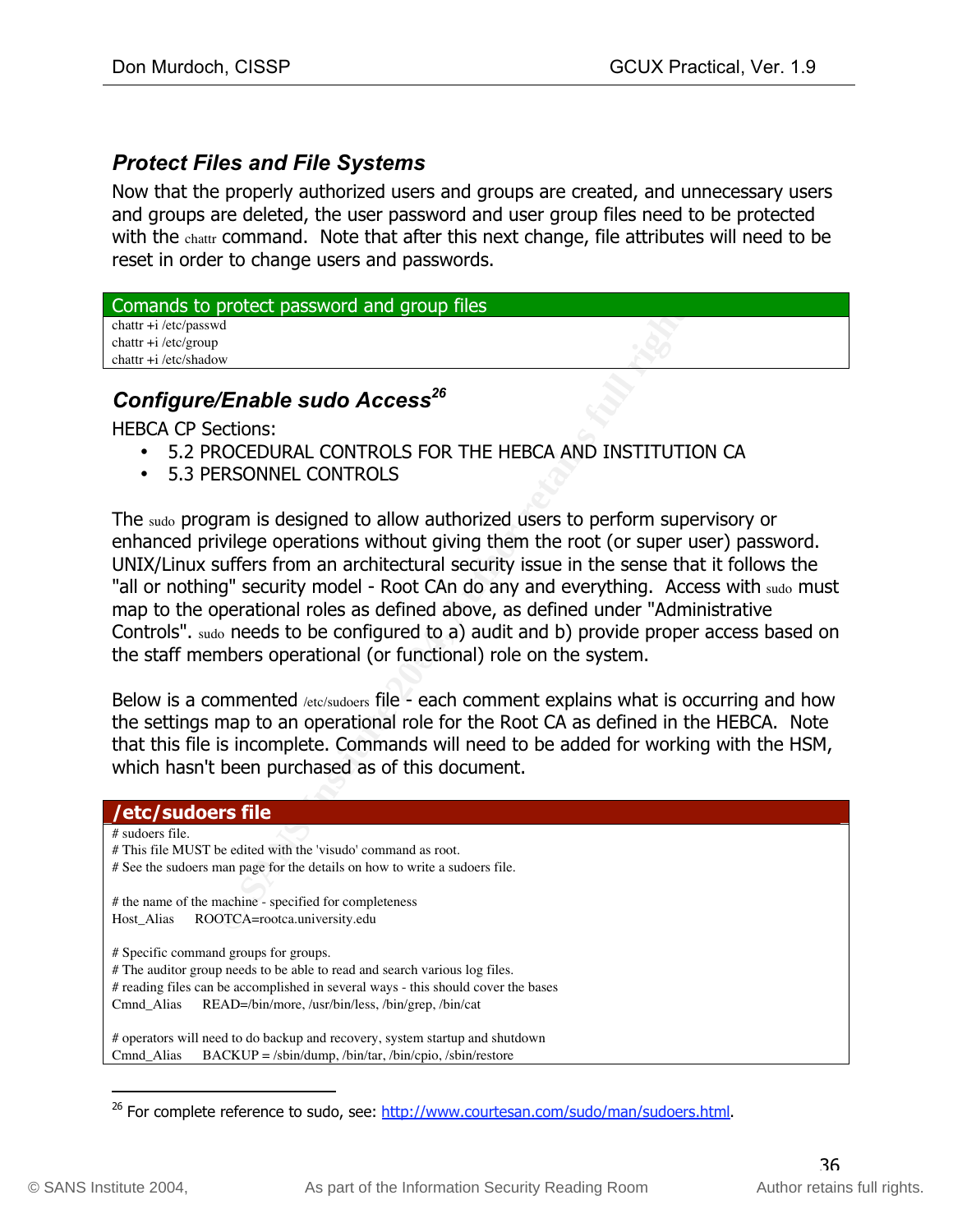#### **/etc/sudoers file**

| Cmnd_Alias<br>$SHUTDOWN = /$ sbin/shutdown, /sbin/reboot                                                                                                                                                                 |  |  |  |
|--------------------------------------------------------------------------------------------------------------------------------------------------------------------------------------------------------------------------|--|--|--|
| # the four groups, and their membership<br>ADMINS=celwes, mpatink<br># Administrator role<br>User_Alias                                                                                                                  |  |  |  |
| User_Alias<br>OPER=csarando,rwright<br># Operator role                                                                                                                                                                   |  |  |  |
| CA=imontoya,mmax<br># Officer role<br>User_Alias                                                                                                                                                                         |  |  |  |
| AUDIT=bcrystal,wshawn<br># Auditor role<br>User_Alias                                                                                                                                                                    |  |  |  |
|                                                                                                                                                                                                                          |  |  |  |
| # Default entries - actions taken must be logged to syslog and to their own file<br># for audit trail purposes. Mail should be generated to the lead auditor of errors                                                   |  |  |  |
| $#$ in usage                                                                                                                                                                                                             |  |  |  |
| Defaults<br>syslog=auth, logfile=/var/log/sudolog, \                                                                                                                                                                     |  |  |  |
| mail_no_user, mail_no_perms, \                                                                                                                                                                                           |  |  |  |
| mailto=bcrystal                                                                                                                                                                                                          |  |  |  |
| # system administrators don't need a "lecture" and the auditor should be informed<br># of any bad password attempts                                                                                                      |  |  |  |
| Defaults: ADMINS !lecture, mail_badpass                                                                                                                                                                                  |  |  |  |
|                                                                                                                                                                                                                          |  |  |  |
| # User privilege specification                                                                                                                                                                                           |  |  |  |
| root ALL=(ALL) ALL                                                                                                                                                                                                       |  |  |  |
|                                                                                                                                                                                                                          |  |  |  |
| # allow the auditors to read files on the system<br>AUDIT ROOTCA = READ                                                                                                                                                  |  |  |  |
|                                                                                                                                                                                                                          |  |  |  |
| # the actual administrators need to be able to run normal root commands                                                                                                                                                  |  |  |  |
| %caadmin<br>$ALL = (ALL)$<br>ALL                                                                                                                                                                                         |  |  |  |
| This configuration needs to be tested. Some example tests are:                                                                                                                                                           |  |  |  |
| Login as bcrystal and issue the command "sudo more /var/log/messages". Presuming that<br>bcrystal is in the proper group, the messages file should be viewable, as it is root<br>owned and only root readable/writeable. |  |  |  |
| Login as rwright and issue the command "/usr/sbin/reboot". The results should be<br>quite obvious, as the system reboots.                                                                                                |  |  |  |
|                                                                                                                                                                                                                          |  |  |  |
| Other tests should be performed as appropriate by the person(s) who are the<br>respective account holders.                                                                                                               |  |  |  |
| <b>Disable Root Logins<sup>27</sup></b>                                                                                                                                                                                  |  |  |  |

- Login as bcrystal and issue the command "sudo more /var/log/messages". Presuming that bcrystal is in the proper group, the messages file should be viewable, as it is root owned and only root readable/writeable.
- Login as rwright and issue the command "/usr/sbin/reboot". The results should be quite obvious, as the system reboots.

# *Disable Root Logins*<sup>27</sup>

Now that there are authorized accounts on the system, and now that at least two of those accounts can perform supervisory functions, it is time to disable root (or super user) access at the system console. Note that there is a specific order in these

 $27$  The procedures in this section are based on the RedHat knowledge base. URL: http://kbase.redhat.com/faq/dml\_fetch.pl?CompanyID=842&ContentID=680&FaqID=587&word=/etc/pa sswd&faq\_template=http://kbase.redhat.com/faq/searchfaq.shtm&topic=38&back\_refr=http://kbase.red hat.com/faq/&topicname=Red%20Hat%20Linux%209/8.0/7.x&Id=&Instance=&Shared=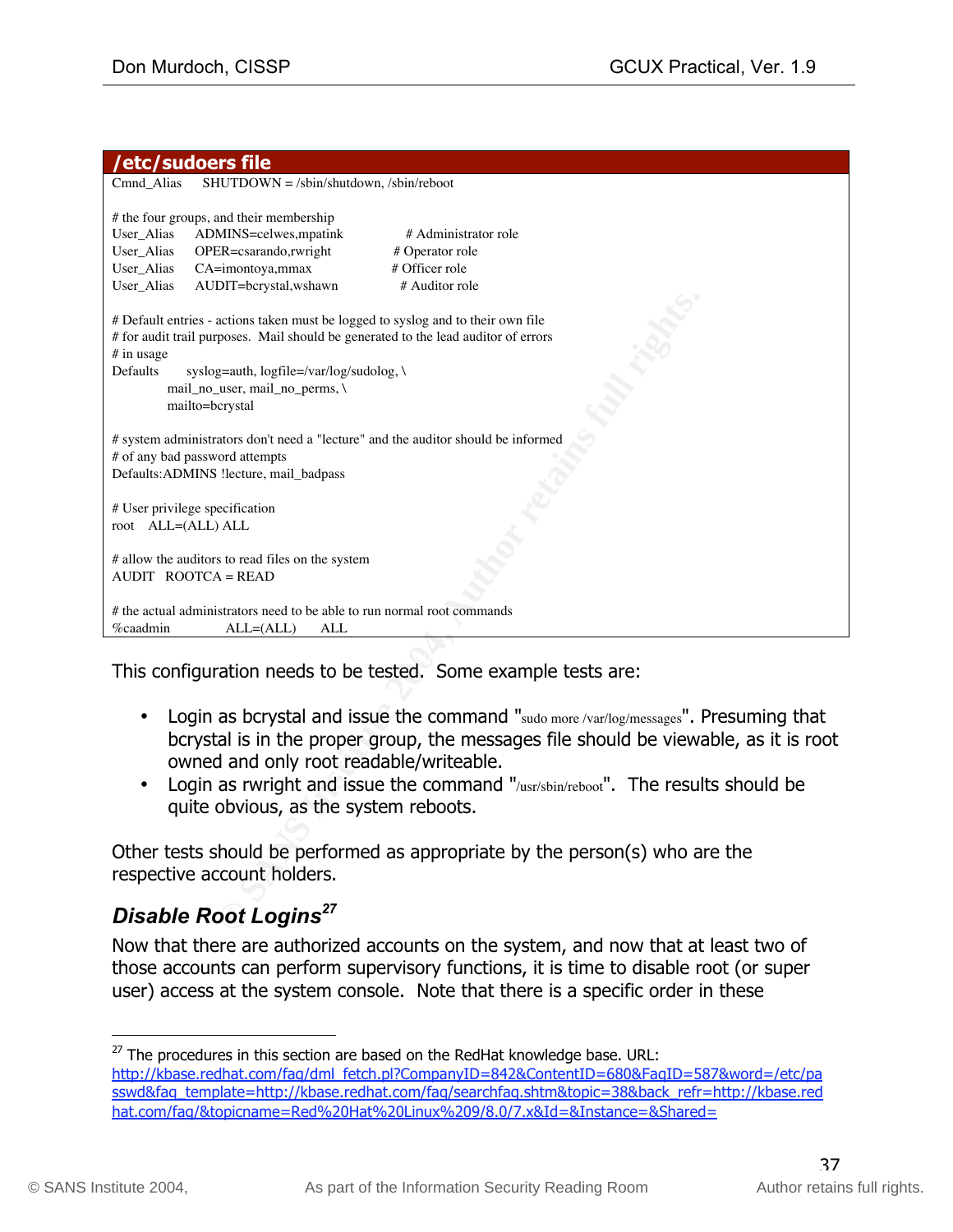operations - root access should not be disabled until there are people that can perform supervisory functions with sudo. This also means that, henceforth, actions taken by the two system administrators will be performed by the appropriate staff using the sudo command.

There are two tasks involved in disabling root login. First, root's shell is set to /sbin/nolgin. This will prevent root from actually logging in when shell access is required. Second, the valid list of devices for root login can be entered in the /etc/securetty file. If the file is empty, Root CAnnot login on any device. In order to create an empty securetty file, edit the file and delete each of the lines. Once done, root won't be able to interactively login.

## *Disable Extra Gettys*

Front root from actually logging in when shell access is required<br>of devices for root login can be entered in the *l*ewiseurety file<br>CAnnot login on any device. In order to create an empty selecte<br>delete each of the lines. The Root CA needs to provide an environment where a single console - a single entry point - is allowed into the system. By default, RHES (and many other Linuxes) run additional getty processes that can be accessed from the system keyboard. Accessing additional getty's is done by pressing ALT-F1 to ALT-F6 - there are six possible login points on the system. This action is important because the system, should in essence, only be allowed to be used by a single authorized person at a time - the system admin for SA tasks, the auditor for auditing tasks, etc. By controlling the network (discussed elsewhere) and extra getty processes we guarantee that one user can functionally use the system at a time.

To disable extra gettys, edit the /etc/inittab file and comment out (or delete) the five mingetty lines that start as shown in the next table.

#### Partial entry of the /etc/inittab file.

... # Run gettys in standard runlevels 1:2345:respawn:/sbin/mingetty tty1 # 2:2345:respawn:/sbin/mingetty tty2 # 3:2345:respawn:/sbin/mingetty tty3 # 4:2345:respawn:/sbin/mingetty tty4 # 5:2345:respawn:/sbin/mingetty tty5 # 6:2345:respawn:/sbin/mingetty tty6 ...

## *Improve Default Syslog Operations*

Syslog is the UNIX/Linux system logging facility. While the default configuration may be acceptable for many environments, for a system like a Root CA a higher degree of logging and more granular/verbose logging required. There are two important concepts to understand about syslog - facilities and priorities. A facility is a category of messages. Currently, the supported facilities in Linux are auth, auth-priv, cron, daemon, kern, lpr, mail, mark, news, syslog, user, uucp, and local0 through local7. Facilities are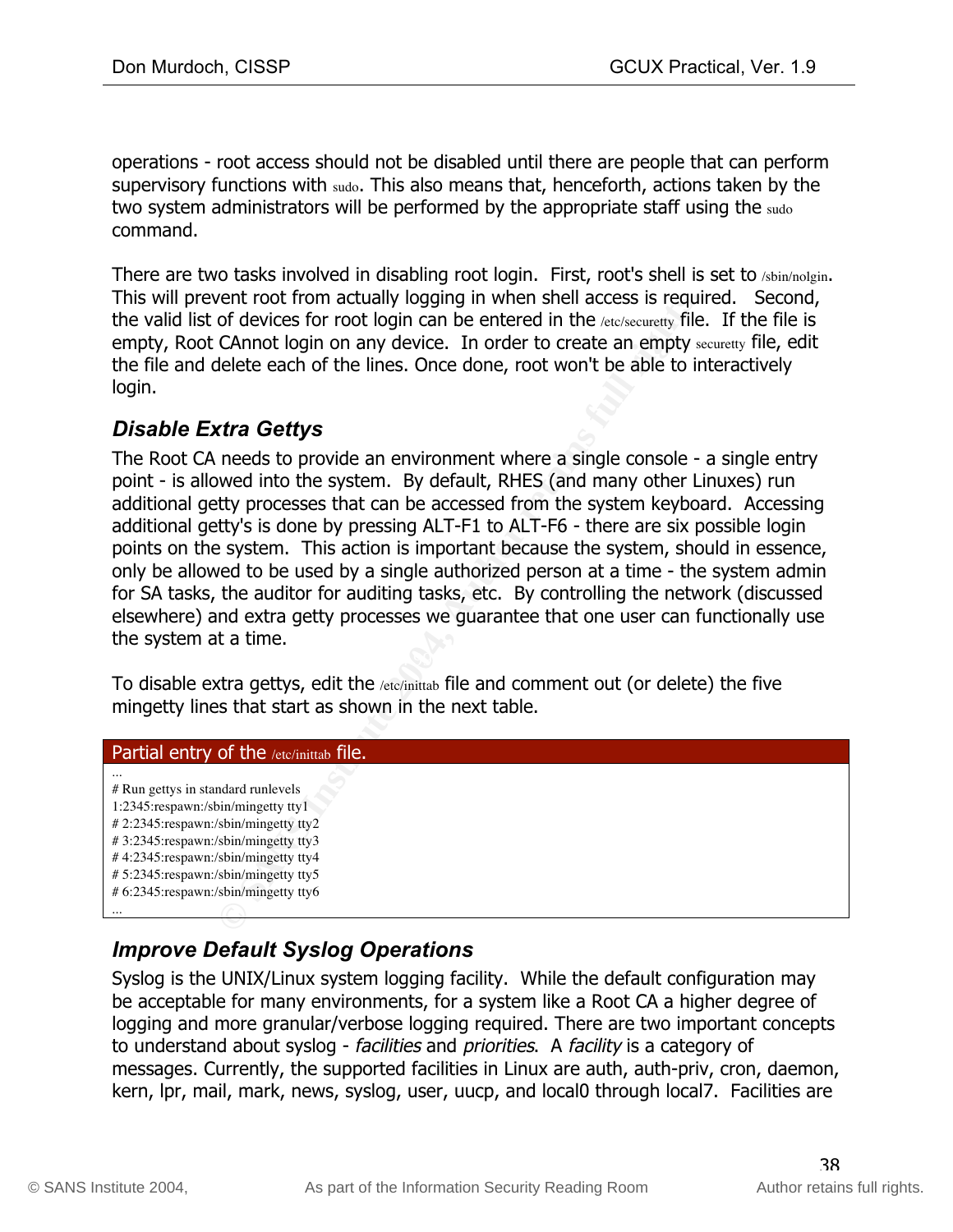independent of one another. Priorities are hierarchical (from lowest to highest). Currently, the defined priorities are debug, info, notice, warning, err, crit, alert, emerg and panic. For syslog to work more responsibly for the Root CA, there should be more logging than the default and logs should separated out a little more to represent what is being logged.

| Edited Syslog.conf file:                       |                                                                                      |  |  |
|------------------------------------------------|--------------------------------------------------------------------------------------|--|--|
|                                                | # Log all kernel messages to the a log file for later use.                           |  |  |
|                                                | # log higher priority messages to the screen                                         |  |  |
| kern.*                                         | /var/log/kernel                                                                      |  |  |
| kern.warn                                      | /dev/console                                                                         |  |  |
|                                                |                                                                                      |  |  |
|                                                |                                                                                      |  |  |
|                                                | # enable logging that is sent / split out by priority, grouping all "level" messages |  |  |
|                                                | # together in a single file - by priority                                            |  |  |
| *.debug                                        | /var/log/1debug                                                                      |  |  |
| *.info                                         | /var/log/2info                                                                       |  |  |
| *.notice                                       | /var/log/3notice                                                                     |  |  |
| *.warning                                      | /var/log/4warning                                                                    |  |  |
| *.error                                        | /var/log/5error                                                                      |  |  |
| *.critical                                     | /var/log/6critical                                                                   |  |  |
| *.alert                                        | /var/log/7alert                                                                      |  |  |
| *.panic                                        | /var/log/8panic                                                                      |  |  |
|                                                |                                                                                      |  |  |
| # enable marking                               |                                                                                      |  |  |
| mark.*                                         | /var/log/messages                                                                    |  |  |
|                                                |                                                                                      |  |  |
|                                                | # Log anything (except mail) of level info or higher,                                |  |  |
|                                                | # Don't log private authentication messages!                                         |  |  |
| *.info                                         | /var/log/messages                                                                    |  |  |
|                                                | # All mail messages from warn and above are logged to "messages" (default is 'none') |  |  |
| mail.warn                                      | /var/log/messages                                                                    |  |  |
|                                                | # all authpriv facility messages are logged to "messages" (default is 'none')        |  |  |
| authpriv.*                                     | /var/log/messages                                                                    |  |  |
|                                                | # All cron messages from warn and above are logged to "messages" (default is 'none') |  |  |
| cron.warn                                      | /var/log/messages                                                                    |  |  |
|                                                |                                                                                      |  |  |
|                                                | # The authpriv file has restricted access.                                           |  |  |
|                                                | # log both auth and authpriv to the secure file - this file contains security        |  |  |
|                                                | # related events (this is non-standard)                                              |  |  |
| auth.*                                         | /var/log/secure                                                                      |  |  |
| authpriv.*                                     | /var/log/secure                                                                      |  |  |
|                                                |                                                                                      |  |  |
|                                                | # Log all the mail messages in one place.                                            |  |  |
| mail.*                                         | /var/log/maillog                                                                     |  |  |
|                                                |                                                                                      |  |  |
| # Log cron stuff                               |                                                                                      |  |  |
| cron.*                                         | /var/log/cron                                                                        |  |  |
|                                                |                                                                                      |  |  |
| # Everybody gets emergency messages<br>*.emerg |                                                                                      |  |  |
|                                                |                                                                                      |  |  |
|                                                | # Save news errors of level crit and higher in a special file.                       |  |  |
| uucp,news.crit                                 | /var/log/spooler                                                                     |  |  |
|                                                |                                                                                      |  |  |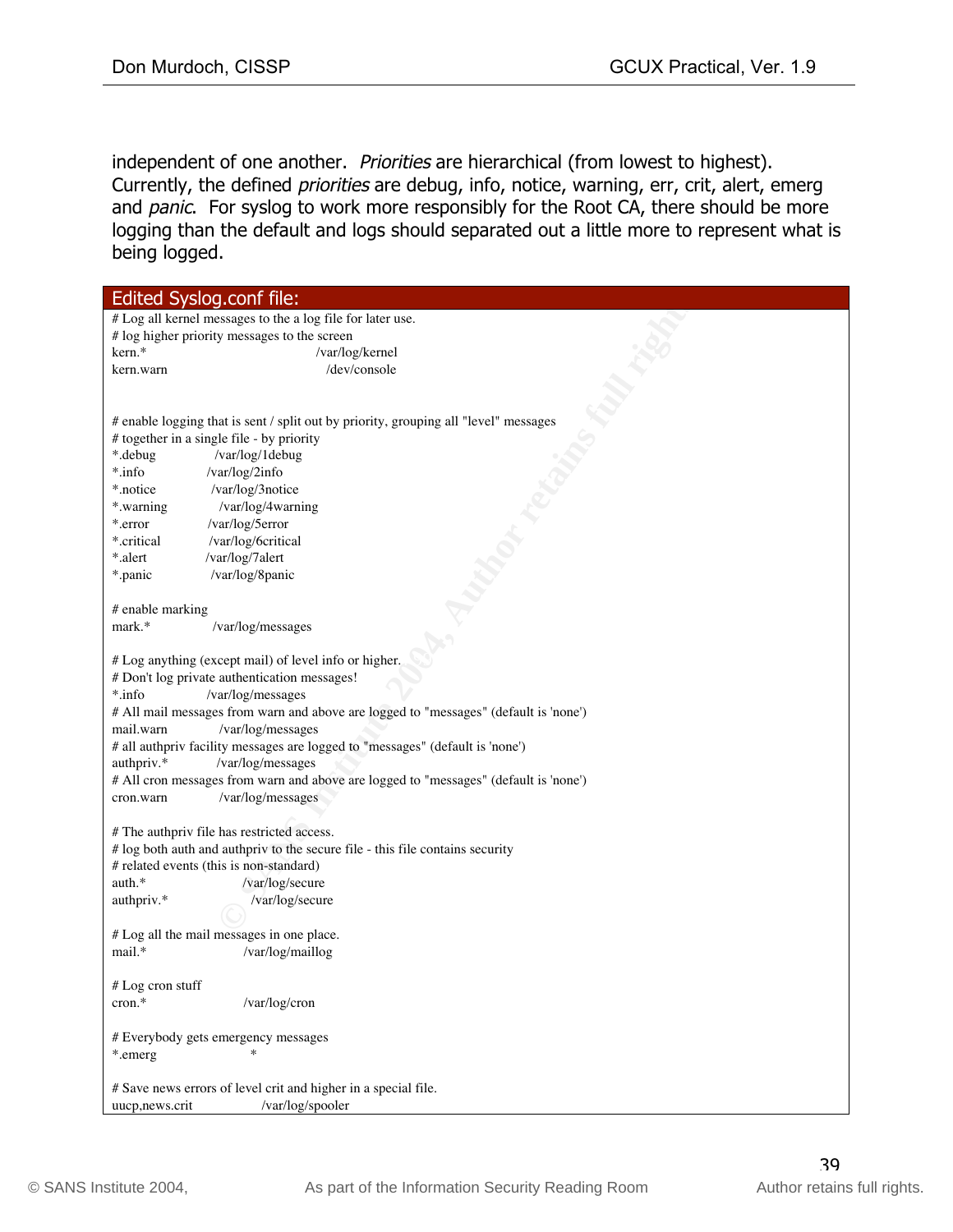#### Edited Syslog.conf file:

# Save boot messages also to boot.log local7.\* /var/log/boot.log

Once the /etc/syslog.conf file is adjusted, the startup for syslog is adjusted. Edit the /etc/init.d/syslog file, and change the soprions variable to be "-m 30" instead of "-m  $0"$ . This setting will cause syslog to write a MARK line to the messages file. For the Root CA, these messages will help to document how long the system was up and the relative activity during its operations - a critical auditing element as this shows the period of activity for the system.

### *Install Supplemental Software*

Additional programs need to be installed on the system as listed in the table below.

| <b>Package Name</b>                 | <b>Package Source</b>              |
|-------------------------------------|------------------------------------|
| <b>Isof</b>                         | http://www-rcd.cc.purdue.edu/~abe/ |
| CI Security Level 1 Assessment tool | http://www.cisecurity.org          |

Descriptions:

- Isof: This program is used to "list open files for running processes" and it is used as a great diagnostic tool.
- En Security. This is an analysis con that is designed to ald and assist in reducing information security threats. The benchmarks are designed by a consensus of • CI Security: This is an analysis tool that is designed to aid and assist in reducing security professionals and organizations. This tool audits - it does not fix the system.<sup>28</sup>

ause syslog to write a MARK line to the messages file. For<br>ges will help to document how long the system was up and<br>git to poretations - a critical auditing element as this shows t<br>plemental Software<br>grams need to be insta **A Matter of Trust**: In order to trust the site VIC.CC.PURDUE.EDU, its IP address (128.210.7.20) was looked up with nslookup and at whois.arin.net, to make sure that the IP address really belonged to Purdue University (it did), and a direct ftp connection was done to that IP with a command line FTP client (not on the Root CA- an office PC). The same tests were done for cisecurity.org. For each of the packages source code is available and can be reviewed as needed. Note that from an auditing perspective, a CD is made with each additional package and stored with the original media used to install the system (forming a record).

**CIS Rationale**: It is worth mentioning that there are other tools that can be used to audit and harden a system - an obvious choice is Bastille Linux. The CIS benchmark was chosen over other tools because the author's provide an MD5 sum which can be used to mathematically verify the integrity of the downloaded package.

<sup>&</sup>lt;sup>28</sup> From the website: URL: http://www.cisecurity.org/bench.html.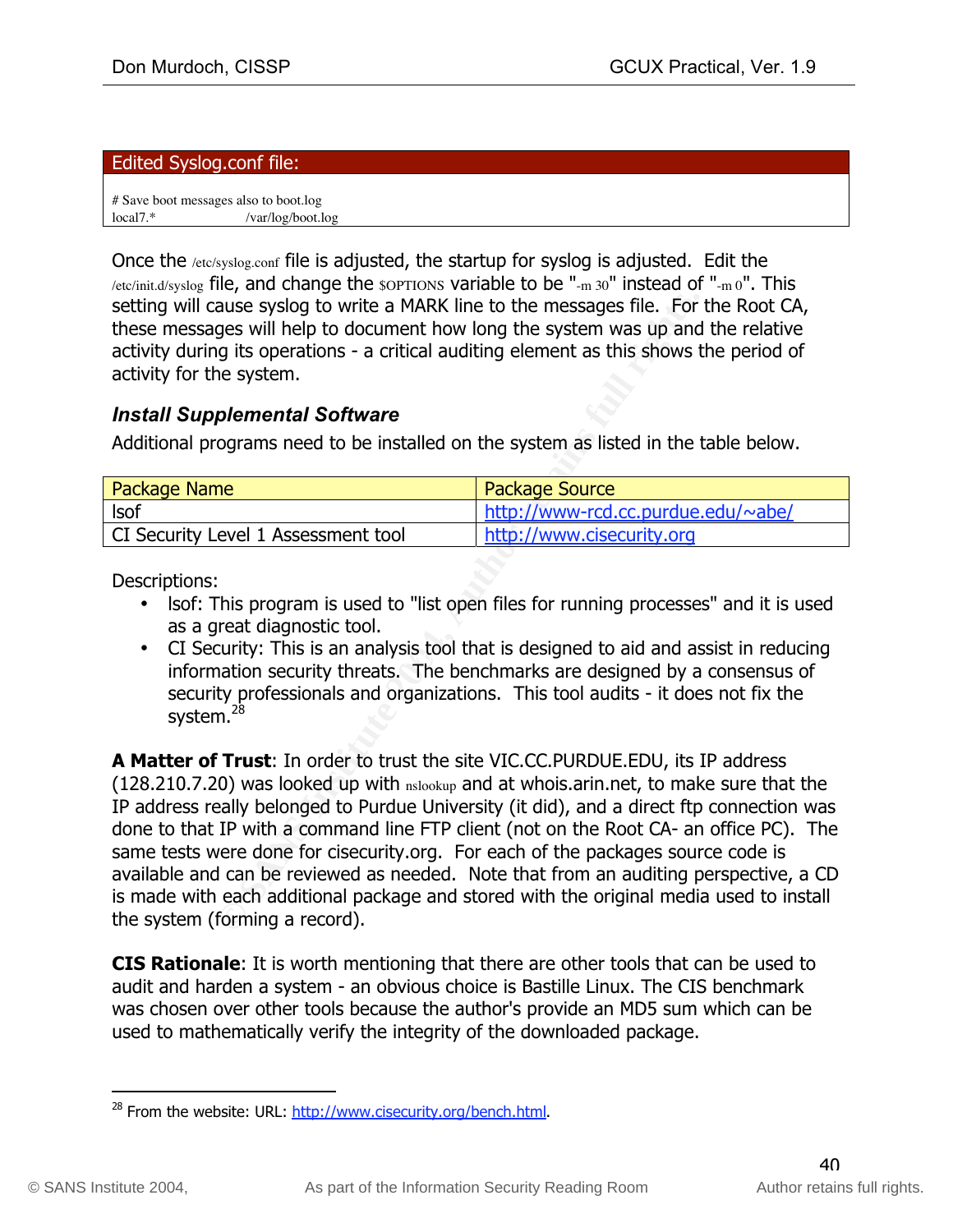Next, the packages were copied to a CD for installation on the system even though, collectively, they will fit on a floppy. CD's are expected to have a shelf life of 16 to 20 years.

Once the CIS tool is copied on the system (in an appropriate directory, like /opt/CIS) an md5 sum must be verified on the package file against the md5 sum from the www.cisecurity.org web site. Creating a local md5 sum is designed to insure that the tool available for download is the tool that we actually downloaded and the tool that was actually posted (no bits changed in transit and at the other end). Below is a sequence of commands that shows the process of verifying the md5 sum of the CIS tool (as one of the approved administrators, celwes):

| www.cisecurity.org web site. Creating a local md5 sum is designed to insure that the<br>tool available for download is the tool that we actually downloaded and the tool that<br>was actually posted (no bits changed in transit and at the other end). Below is a<br>sequence of commands that shows the process of verifying the md5 sum of the CIS<br>tool (as one of the approved administrators, celwes):                                                                                           |
|----------------------------------------------------------------------------------------------------------------------------------------------------------------------------------------------------------------------------------------------------------------------------------------------------------------------------------------------------------------------------------------------------------------------------------------------------------------------------------------------------------|
| Commands for verifying CIS package integrity:                                                                                                                                                                                                                                                                                                                                                                                                                                                            |
| [celwes@rootca CIS]\$ ls -la<br>total 508<br>4096 Dec 27 01:15.<br>drwxr-xr-x 2 celwes caadmin<br>4096 Dec 27 01:14<br>drwx------ 13 celwes caadmin<br>-rwxr-xr-x 1 celwes caadmin<br>503516 Dec 27 01:14 cis-linux.tar.gz<br>-rwxr-xr-x 1 celwes caadmin<br>51 Dec 27 01:14 cis-linux.tgz.md5<br>[celwes@rootca CIS]\$ md5sum cis-linux.tar.gz<br>624304dcfcfd238723d40606209f502c cis-linux.tar.gz<br>[celwes@rootca CIS]\$ cat cis-linux.tgz.md5<br>624304dcfcfd238723d40606209f502c cis-linux.tar.gz |
| There are several steps to installing the CIS benchmark tool, as shown below. Note that<br>the sudo command must be used to install the package (root privileges are required to<br>write to the install directory).                                                                                                                                                                                                                                                                                     |
| Commands for installing the CIS benchmark tool:                                                                                                                                                                                                                                                                                                                                                                                                                                                          |
| gunzip cis-linux.tar.gz<br>tar xvf cis-linux.tar<br>cd cis<br>sudo rpm -i CISscan-1.4.2-1.0.i386.rpm                                                                                                                                                                                                                                                                                                                                                                                                     |
|                                                                                                                                                                                                                                                                                                                                                                                                                                                                                                          |
| In order to run the tool, use the command "/usr/local/CIS/cis-scan" (this will be done later on).                                                                                                                                                                                                                                                                                                                                                                                                        |
| Compiling and installing 1sof takes several steps. First, gunzip and then untar the 1sof.tar.gz<br>file, and then untar the source file. Next, the configure command needs to be run which                                                                                                                                                                                                                                                                                                               |

| Commands for installing the CIS benchmark tool: |
|-------------------------------------------------|
| gunzip cis-linux.tar.gz                         |
| tar xyf cis-linux.tar                           |
| cd cis                                          |
| sudo rpm -i $CISscan-1.4.2-1.0.1386$ .rpm       |
|                                                 |

Compiling and installing lsof takes several steps. First, gunzip and then untar the Isof.tar.gz file, and then untar the source file. Next, the configure command needs to be run which will take an "inventory" of the system and then customize the machine.h file. While running Configure, answer "y" to the question "Enable HASSECURITY" which prevents anyone from running the command and seeing all open files. Also answer "y" to the "Enable HASNOSOCKSECURITY" question. Answer "n" to the "Disable WARNINGSTATE" question as one would want to see any warning messages generated by lsof. Answer "n" to the "Enable HASKERNIDCK" question as the software is being built on the target system where it will be executed. Answer "y" to the question about renaming the machine.h file. Once done, copy lsof to the /sbin directory (as it is a system binary).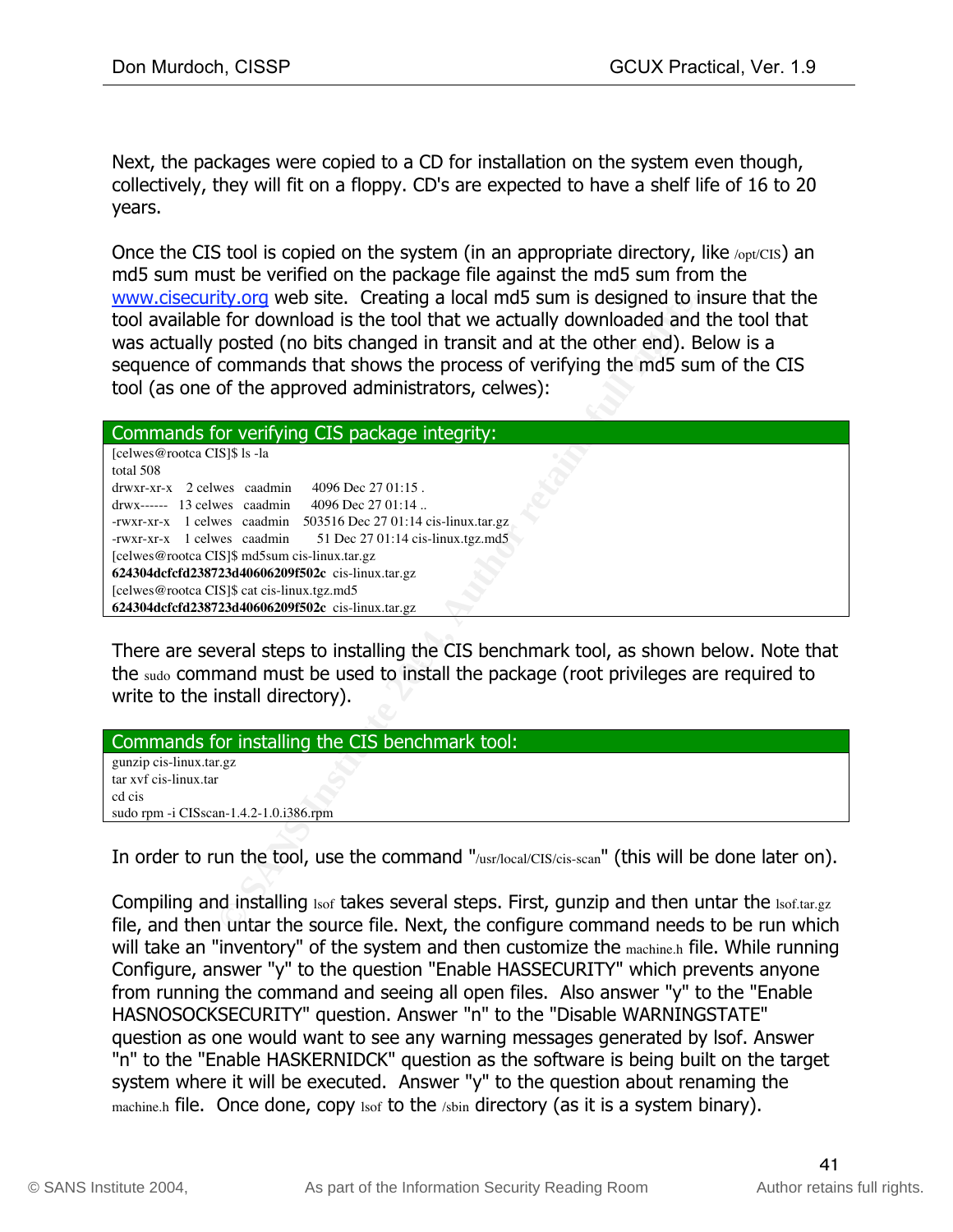| Commands to compile Isof    |                    |          |
|-----------------------------|--------------------|----------|
| tar xvf lsof.tar.gz         |                    |          |
| gunzip lsof.tar             |                    |          |
| tar xvf lsof.tar            |                    |          |
| cd lsof $4.69$              |                    |          |
| $\ar xvf$ lsof_4.69_src.tar |                    |          |
| cd lsof $4.69$ src          |                    |          |
| ./Configure linux           | (answer y,y,n.n,y) | $\kappa$ |
| make                        |                    |          |
| sudo cp lsof /sbin          |                    |          |
|                             |                    |          |

## *Install Netscape CA*

### **Prerequisites**

#### Create group/user

# **Netscape Installation Checklist<sup>29</sup>**

| $0.1301 - 7.02 - 316$<br>./Configure linux<br>$(\text{answer } y, y, n.n.y)$<br>make                                                                                                                                                                                                                                                               |                                                 |  |  |
|----------------------------------------------------------------------------------------------------------------------------------------------------------------------------------------------------------------------------------------------------------------------------------------------------------------------------------------------------|-------------------------------------------------|--|--|
| sudo cp lsof /sbin                                                                                                                                                                                                                                                                                                                                 |                                                 |  |  |
| <b>Install Netscape CA</b>                                                                                                                                                                                                                                                                                                                         |                                                 |  |  |
| <b>Prerequisites</b>                                                                                                                                                                                                                                                                                                                               |                                                 |  |  |
| Before Netscape CMS 6.2 is installed, there needs to be a user and a group created.<br>The CMS documentation suggests running as user "nobody", but that user is not<br>particularly self documenting. For this system a normal group and user named "netscape"<br>is created using the groupadd and useradd commands, as shown in the next table. |                                                 |  |  |
| Create group/user                                                                                                                                                                                                                                                                                                                                  |                                                 |  |  |
| groupadd netscape<br>useradd -g netscape netscape -c "Netscape Server"                                                                                                                                                                                                                                                                             |                                                 |  |  |
| Netscape Installation Checklist <sup>29</sup>                                                                                                                                                                                                                                                                                                      |                                                 |  |  |
| There are several installation considerations and decisions that need to be made before<br>Netscape CMS is installed. They are documented in the checklist, along with details on<br>how Netscape is installed.                                                                                                                                    |                                                 |  |  |
| <b>Item</b>                                                                                                                                                                                                                                                                                                                                        | <b>Installation Notes</b>                       |  |  |
| Create user account                                                                                                                                                                                                                                                                                                                                | Created an account "netscape"                   |  |  |
| <b>Install Location</b>                                                                                                                                                                                                                                                                                                                            | /usr/netscape/servers                           |  |  |
| Subsystems to install:                                                                                                                                                                                                                                                                                                                             | Each will be installed (using setup).           |  |  |
| Certificate Manager Server &                                                                                                                                                                                                                                                                                                                       | Since the server will function as a stand alone |  |  |
| console                                                                                                                                                                                                                                                                                                                                            | CA, it will need to be fully functional.        |  |  |
| Java Classes, Console                                                                                                                                                                                                                                                                                                                              |                                                 |  |  |
| Directory Server & Console<br>$\bullet$                                                                                                                                                                                                                                                                                                            |                                                 |  |  |
| <b>Administration Server &amp; Console</b><br>$\bullet$                                                                                                                                                                                                                                                                                            |                                                 |  |  |
| Directory Server LDAP port                                                                                                                                                                                                                                                                                                                         | The default port of 389 is used.                |  |  |
| <b>Computer Name</b>                                                                                                                                                                                                                                                                                                                               | rootca.university.edu                           |  |  |
| LDAP Distinguished name for the<br>Directory Manager.                                                                                                                                                                                                                                                                                              | cn=Directory Manager.                           |  |  |

 $29$  This list of tasks is derived from Chapter 2, "Installation", of the Netscape Certificate Management System Administration Guide, p. 70 - 84.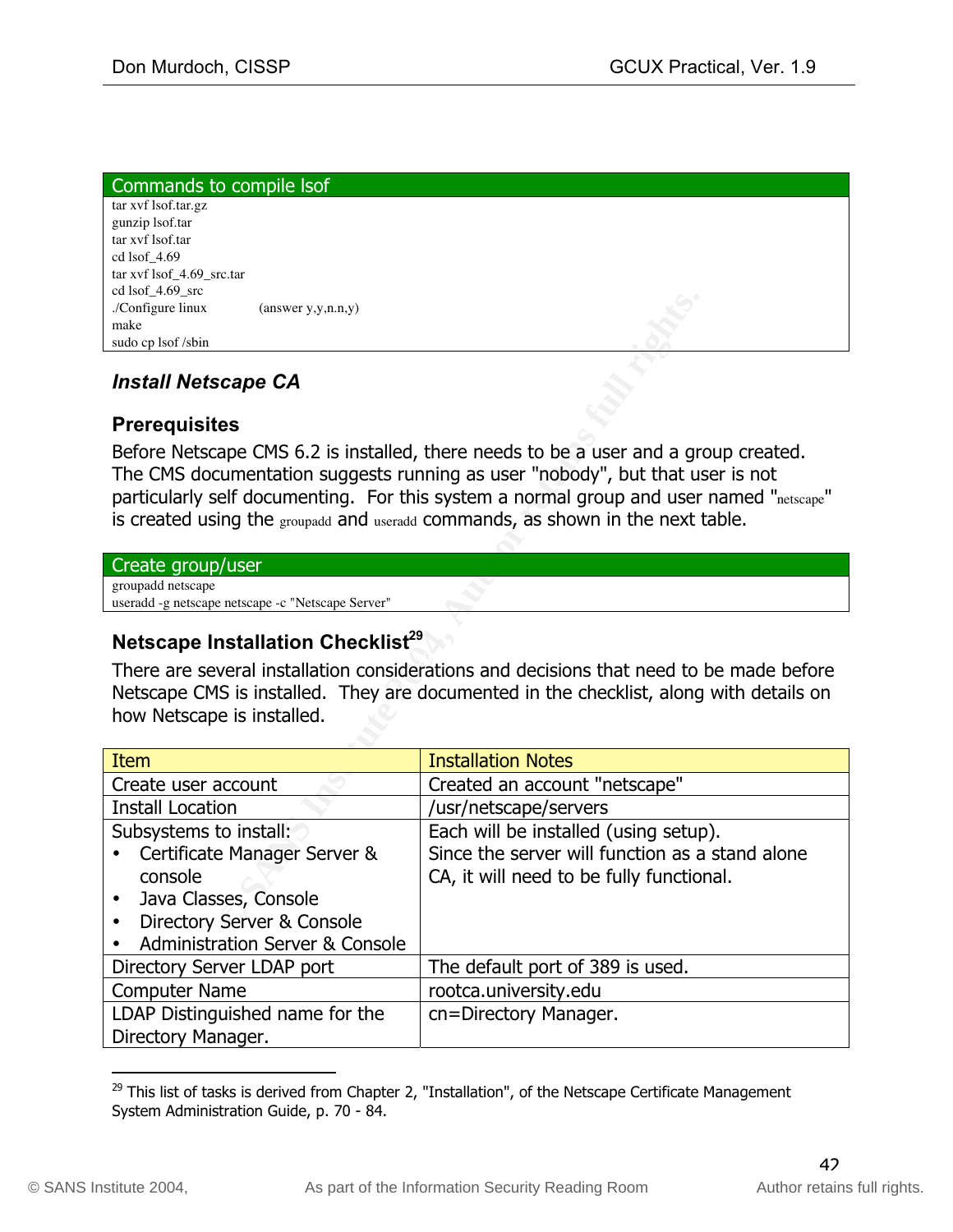| <b>Item</b>                                                                                                                                                                                                                                                                                                                                                                                                                                   | <b>Installation Notes</b>                           |  |  |
|-----------------------------------------------------------------------------------------------------------------------------------------------------------------------------------------------------------------------------------------------------------------------------------------------------------------------------------------------------------------------------------------------------------------------------------------------|-----------------------------------------------------|--|--|
| <b>Configuration Directory</b>                                                                                                                                                                                                                                                                                                                                                                                                                | Use the default of "admin".                         |  |  |
| administrator username and                                                                                                                                                                                                                                                                                                                                                                                                                    | The password will be set by one of the              |  |  |
| password                                                                                                                                                                                                                                                                                                                                                                                                                                      | "administrators".                                   |  |  |
| Administration Server administrator                                                                                                                                                                                                                                                                                                                                                                                                           | Since this will not be a custom installation (one   |  |  |
| username and password                                                                                                                                                                                                                                                                                                                                                                                                                         | that works with an existing Netscape hierarchy),    |  |  |
|                                                                                                                                                                                                                                                                                                                                                                                                                                               | this is not needed.                                 |  |  |
| <b>Directory Suffix</b>                                                                                                                                                                                                                                                                                                                                                                                                                       | dc=university, dc=edu. As part of the CPS, the      |  |  |
|                                                                                                                                                                                                                                                                                                                                                                                                                                               | formal name must be used to properly identify       |  |  |
|                                                                                                                                                                                                                                                                                                                                                                                                                                               | the site.                                           |  |  |
| Administration port                                                                                                                                                                                                                                                                                                                                                                                                                           | The setup program will randomly generate the        |  |  |
|                                                                                                                                                                                                                                                                                                                                                                                                                                               | port number during installation.                    |  |  |
|                                                                                                                                                                                                                                                                                                                                                                                                                                               | 49267 was the port number generated.                |  |  |
| Log file directory:                                                                                                                                                                                                                                                                                                                                                                                                                           | During installation, the log file directory will be |  |  |
|                                                                                                                                                                                                                                                                                                                                                                                                                                               | /usr/netscape/servers/cert_rootca/logs.             |  |  |
| <b>Remove Unnecessary Accounts and Groups</b>                                                                                                                                                                                                                                                                                                                                                                                                 |                                                     |  |  |
| There are several accounts on the system which are not needed. On a Root CA the only<br>accounts that should be active are authorized accounts. Here, "active" means that<br>either a process or a user can login with the account. The original password file is<br>copied in order to preserve the User ID field (a number that matches an account name)<br>because there may be files which were owned by an account that will be deleted. |                                                     |  |  |
| In order to get an idea of what account correlates with what service, review the<br>/usr/share/doc/setup-2.5.27/uidgid file <sup>30</sup> . This file shows the User ID (UID), Group ID, (GID), home<br>directory, shell, and packages that are associated with the system account.                                                                                                                                                           |                                                     |  |  |
| Once these tasks are done (add netscape user and approved users), groups that are<br>not necessary on the system need to be removed. For instance, the "gopher" user is<br>associated with the "gopher" service (not installed on this system, and hasn't had<br>widespread use over recent years).                                                                                                                                           |                                                     |  |  |
| The following script can be used to preserve and then delete accounts:                                                                                                                                                                                                                                                                                                                                                                        |                                                     |  |  |

# *Remove Unnecessary Accounts and Groups*

| Script to delete unnecessary accounts and groups                                                          |
|-----------------------------------------------------------------------------------------------------------|
| $\#!/bin/sh$                                                                                              |
| $cp/etc/passwd \sim/initial$ password file                                                                |
| cp/etc/group $\sim$ /initial group file                                                                   |
| for usr in adm shutdown halt news uucp operator games gopher ftp xfs ntp rpc gdm rpcuser ncsd pcap apache |
| do                                                                                                        |
| /usr/sbin/userdel \$usr                                                                                   |
| done                                                                                                      |
|                                                                                                           |

 $30$  This detail was provided by RedHat Technical support via a support request.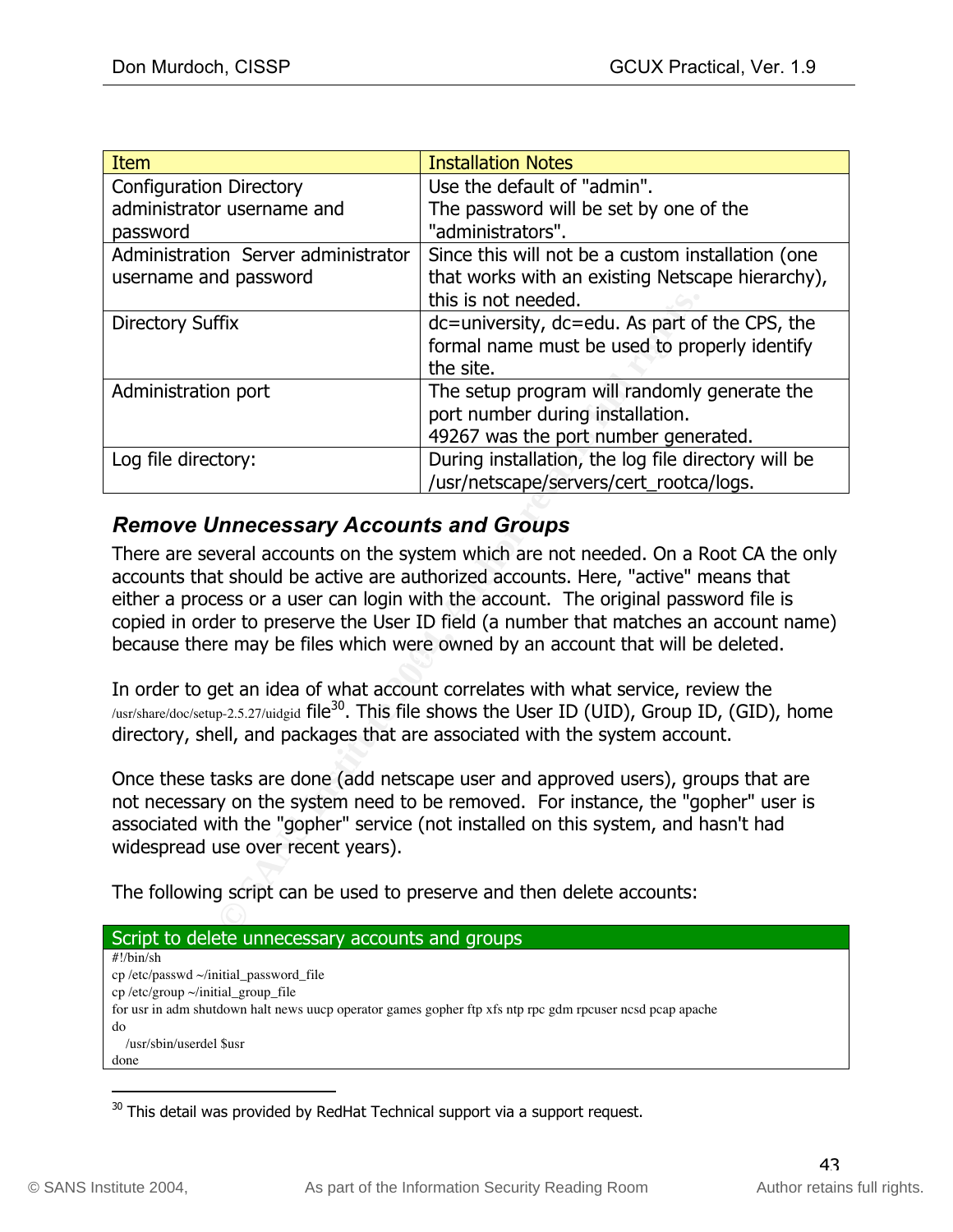Script to delete unnecessary accounts and groups for grp in adm news uucp games dip users lock nfsnobody do /usr/sbin/groupdel \$grp done

For the remaining accounts on the system, the password field in the /etc/shadow file needs to be changed to "!!" which will prevent these system accounts from logging in (file below). Here, by setting the password field to "!!" means that we are documenting the fact that there is no password - this option doesn't mean "No Password" to the system; rather, it locks the account<sup>31</sup>. Because these characters are an improper md5 hash, no password can actually match the field, so a user can't falsely login. When you edit the /etc/shadow file be careful not to change the order of the lines. In the shadow file example below, five users and root have passwords properly assigned to them.

| to be changed to "!!" which will prevent these system accounts from logging in (file<br>below). Here, by setting the password field to "!!" means that we are documenting the<br>fact that there is no password - this option doesn't mean "No Password" to the system;<br>rather, it locks the account <sup>31</sup> . Because these characters are an improper md5 hash, no<br>password can actually match the field, so a user can't falsely login. When you edit the<br>/etc/shadow file be careful not to change the order of the lines. In the shadow file example<br>below, five users and root have passwords properly assigned to them. |
|--------------------------------------------------------------------------------------------------------------------------------------------------------------------------------------------------------------------------------------------------------------------------------------------------------------------------------------------------------------------------------------------------------------------------------------------------------------------------------------------------------------------------------------------------------------------------------------------------------------------------------------------------|
| $/$ etc/shadow file with locked users: $32$                                                                                                                                                                                                                                                                                                                                                                                                                                                                                                                                                                                                      |
| root:\$1\$XMKs.lK4\$0g6Y9Kq6laEkAQrghh1eo/:12418:0:99999:7:::                                                                                                                                                                                                                                                                                                                                                                                                                                                                                                                                                                                    |
| bin:!!:12405:0:99999:7:::                                                                                                                                                                                                                                                                                                                                                                                                                                                                                                                                                                                                                        |
| daemon:!!:12405:0:99999:7:::                                                                                                                                                                                                                                                                                                                                                                                                                                                                                                                                                                                                                     |
| lp:!!:12405:0:99999:7:::                                                                                                                                                                                                                                                                                                                                                                                                                                                                                                                                                                                                                         |
| sync:!!:12405:0:99999:7:::                                                                                                                                                                                                                                                                                                                                                                                                                                                                                                                                                                                                                       |
| mail:!!:12405:0:99999:7:::                                                                                                                                                                                                                                                                                                                                                                                                                                                                                                                                                                                                                       |
| nobody:!!:12405:0:99999:7:::                                                                                                                                                                                                                                                                                                                                                                                                                                                                                                                                                                                                                     |
| mailnull:!!:12405:0:99999:7:::                                                                                                                                                                                                                                                                                                                                                                                                                                                                                                                                                                                                                   |
| rpm:!!:12405:0:99999:7:::                                                                                                                                                                                                                                                                                                                                                                                                                                                                                                                                                                                                                        |
| pvm:!!:12405:0:99999:7:::                                                                                                                                                                                                                                                                                                                                                                                                                                                                                                                                                                                                                        |
| nscd:!!:12405:0:99999:7:::                                                                                                                                                                                                                                                                                                                                                                                                                                                                                                                                                                                                                       |
| ident:!!:12405:0:99999:7:::                                                                                                                                                                                                                                                                                                                                                                                                                                                                                                                                                                                                                      |
| netdump:!!:12405:0:99999:7:::<br>mysql:!!:12405:0:99999:7:::                                                                                                                                                                                                                                                                                                                                                                                                                                                                                                                                                                                     |
| dmurdoch:\$1\$éòÕËSreû\$1tlIrRiB2rcyPggCwR8FD/:12405:0:99999:7:::                                                                                                                                                                                                                                                                                                                                                                                                                                                                                                                                                                                |
| netscape:!!:12408:0:99999:7:::                                                                                                                                                                                                                                                                                                                                                                                                                                                                                                                                                                                                                   |
| celwes:\$1\$vSg371iB\$fk1Xp.9tbwThu1phwpC7m/:12410:0:99999:7:::                                                                                                                                                                                                                                                                                                                                                                                                                                                                                                                                                                                  |
| mpatink:!!:12410:0:99999:7:::                                                                                                                                                                                                                                                                                                                                                                                                                                                                                                                                                                                                                    |
| imontoya:!!:12410:0:99999:7:::                                                                                                                                                                                                                                                                                                                                                                                                                                                                                                                                                                                                                   |
| mmax:\$1\$Wyukjc1B\$V2OdXTmQRuirJvWFV5V37/:12410:0:99999:7:::                                                                                                                                                                                                                                                                                                                                                                                                                                                                                                                                                                                    |
| bcrystal:\$1\$EQsMBizh\$NKX.123MSM3x0rkysrTig0:12410:0:99999:7:::                                                                                                                                                                                                                                                                                                                                                                                                                                                                                                                                                                                |
| wshawn:!!:12410:0:99999:7:::                                                                                                                                                                                                                                                                                                                                                                                                                                                                                                                                                                                                                     |
| csarando:!!:12410:0:99999:7:::                                                                                                                                                                                                                                                                                                                                                                                                                                                                                                                                                                                                                   |
| rwright:\$1\$oNiFZ57T\$ScDZpPabcQlbxUpG3zlQUcG/:12410:0:99999:7:::                                                                                                                                                                                                                                                                                                                                                                                                                                                                                                                                                                               |
|                                                                                                                                                                                                                                                                                                                                                                                                                                                                                                                                                                                                                                                  |
| Diaabla Ilanas<br>$\sim$ $\sim$ $\sim$ $\sim$ $\sim$ $\sim$                                                                                                                                                                                                                                                                                                                                                                                                                                                                                                                                                                                      |

# *Disable Unnecessary Services*

There are a variety of processes and services running on the system which are not necessary for a Root CA to function properly. Removing unnecessary services does two things - it prevents an avenue of possible compromise and it helps to insure that the

 $31$  The use of "!!" isn't in the useradd(8) or shadow(5) man pages; rather, it is in the RedHat knowledge base, article titled "How does the useradd command work on a system that has shadow passwords enabled?".

 $32$  Note that the MD5 hashes were altered - these are not real MD5 hashes from a production system.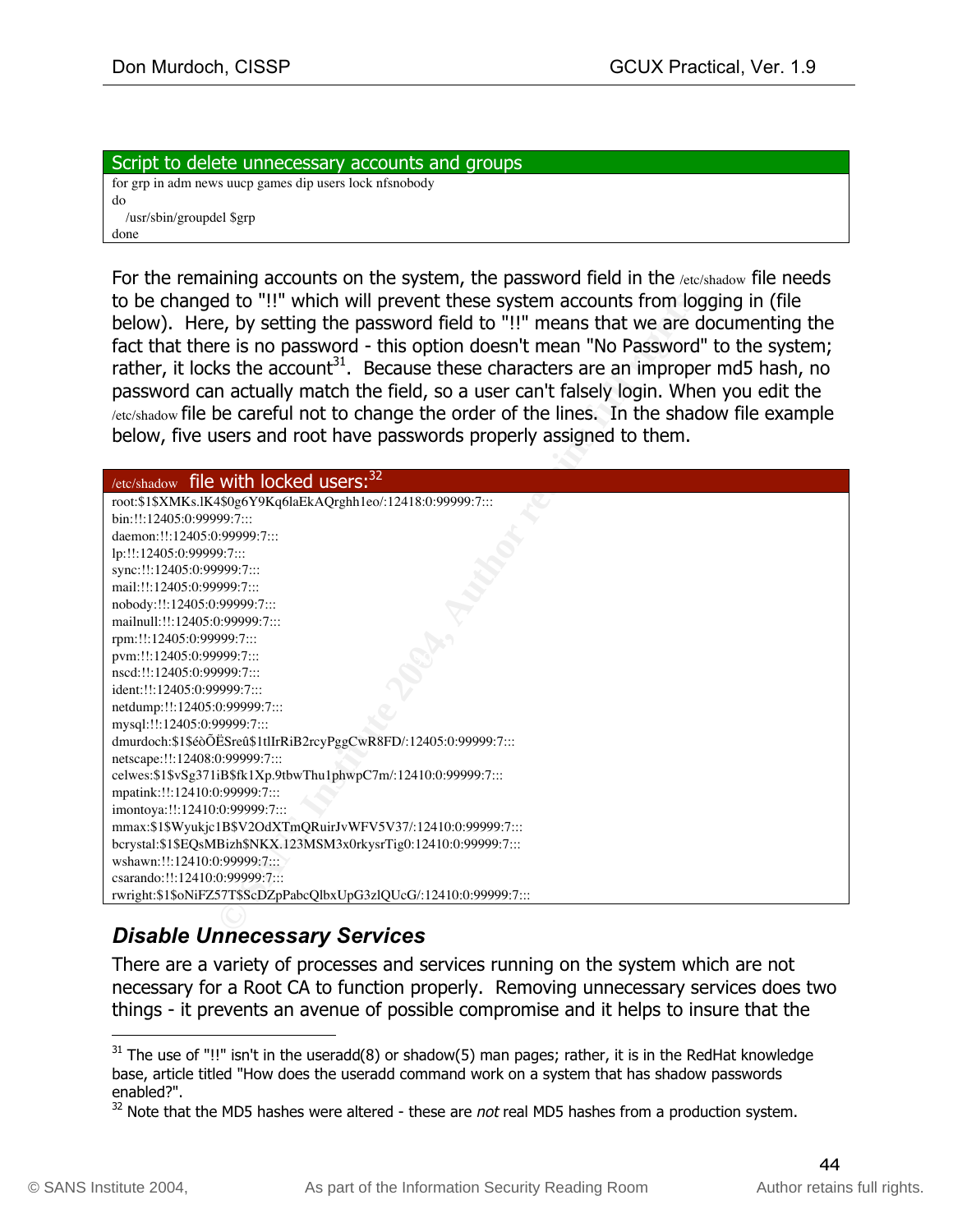server is running only what it needs to be running. At a command prompt, not running under X11/Gnone (from a straight non-graphical login!), run the command "ps-aux > init\_processes". This command will get a process table and will write it to the file "init\_prcesses" - documenting the initial set of processes on the system after Netscape CMS is installed.

| Output of the ps -aux command:                                                      |
|-------------------------------------------------------------------------------------|
| PID %CPU %MEM VSZ RSS TTY<br><b>USER</b><br>STAT START TIME COMMAND                 |
| 1 0.0 0.2 1416 472 ?<br>S 04:26 0:04 init<br>root                                   |
| 20.000<br>$0 \quad 0 ?$<br>SW 04:26 0:00 [keventd]<br>root                          |
| SW 04:26 0:00 [kapm-idled]<br>3 0.0 0.0<br>$0 \quad 0?$<br>root                     |
| 4 0.0 0.0<br>0?<br>SWN 04:26 0:00 [ksoftirqd_CPU0]<br>0<br>root                     |
| 5 0.0 0.0<br>0?<br>SW 04:26 0:01 [kswapd]<br>0<br>root                              |
| SW 04:26 0:00 [kreclaimd]<br>6 0.0 0.0<br>0?<br>0<br>root                           |
| 7 0.0 0.0<br>0?<br>SW 04:26 0:00 [bdflush]<br>0<br>root                             |
| 0?<br>SW 04:26 0:00 [kupdated]<br>8 0.0 0.0<br>0<br>root                            |
| 9 0.0 0.0<br>0?<br>0<br>SW 04:26 0:00 [mdrecoveryd]<br>root                         |
| 0?<br>SW 04:26 0:00 [kjournald]<br>17 0.0 0.0<br>0<br>root                          |
| 95 0.0 0.0<br>0?<br>SW 04:26 0:00 [khubd]<br>0<br>root                              |
| SW 04:26 0:00 [kjournald]<br>192 0.0 0.0<br>$\boldsymbol{0}$<br>0?<br>root          |
| 193 0.0 0.0<br>0?<br>SW 04:26 0:00 [kjournald]<br>$\mathbf{0}$<br>root              |
| 194 0.0 0.0<br>$\boldsymbol{0}$<br>0?<br>SW 04:26 0:00 [kjournald]<br>root          |
| 0?<br>SW 04:26 0:00 [kjournald]<br>195 0.0 0.0<br>$\mathbf{0}$<br>root              |
| 0?<br>196 0.0 0.0<br>$\boldsymbol{0}$<br>SW 04:26 0:00 [kjournald]<br>root          |
| 667 0.0 0.2 1476 532 ?<br>04:27 0:00 syslogd -m 0<br>S<br>root                      |
| 672 0.0 0.2 2072 444 ?<br>04:27 0:00 klogd -2<br>S<br>root                          |
| 692 0.0 0.2 1568 492 ?<br>04:27 0:00 portmap<br>S<br>rpc                            |
| 04:27 0:00 rpc.statd<br>720 0.0 0.3 1612 652 ?<br>S.<br>rpcuser                     |
| 04:27 0:00 /usr/sbin/apmd -p<br>833 0.0 0.2 1400 452 ?<br>root                      |
| 905 0.0 0.5 2676 1064 ?<br>$04:27$ $0:00$ /usr/sbin/sshd<br>S<br>root               |
| 938 0.0 0.4 2280 840 ?<br>S<br>04:27 0:00 xinetd -stayalive<br>root                 |
| 979 0.0 0.8 5448 1580 ?<br>S<br>04:27 0:00 sendmail: accepti<br>root                |
| $1007$ 0.0 0.0 0 0 ?<br>04:27 0:00 [scsi_eh_1]<br>SW.<br>root                       |
| 1026 0.0 0.2 1444 468 ?<br>04:27 0:00 gpm -t imps2 -m /<br>root<br>S.               |
| 1045 0.0 0.3 1944 620 ?<br>04:27 0:00 cannaserver -sysl<br>bin<br>S                 |
| 04:27 0:00 crond<br>1063 0.0 0.3 1596 604 ?<br>S<br>root                            |
| 1111 0.0 0.4 4512 940 ?<br>S<br>04:27 0:00 xfs -droppriv -da<br>xfs                 |
| 1147 0.0 0.2 1452 492 ?<br>S 04:27 0:00 /usr/sbin/atd<br>daemon                     |
| 1157 0.0 0.1 1388 380 tty2<br>$04:27$ 0:00 /sbin/mingetty tt<br>root<br>S           |
| 1158 0.0 0.1 1388 380 tty3<br>04:27 0:00 /sbin/mingetty tt<br>S<br>root             |
| 1159 0.0 0.1 1388 380 tty4<br>S<br>04:27 0:00 /sbin/mingetty tt<br>root             |
| 1160 0.0 0.1 1388 380 tty5<br>S<br>04:27 0:00 /sbin/mingetty tt<br>root             |
| 1161 0.0 0.1 1388 380 tty6<br>04:27 0:00 /sbin/mingetty tt<br>S<br>root             |
| 08:47 0:00 ./uxwdog -d /usr/<br>2035 0.0 0.5 2560 960 ?<br>S<br>root                |
| 2036 0.0 3.7 14984 7148 ?<br>08:47 0:01 ns-httpd -d /usr/<br>S<br>root              |
| 2038 0.0 14.5 349956 27668 ?<br>S<br>08:47 $0:00$ ns-httpd -d /usr/<br>root         |
| $\mathbf S$<br>2040 0.0 14.5 349956 27668 ?<br>08:47 0:00 ns-httpd -d /usr/<br>root |
| S<br>2041 0.0 14.5 349956 27668 ?<br>08:47 0:00 ns-httpd -d /usr/<br>root           |
| 08:47 0:00 ns-httpd -d /usr/<br>2042 0.0 14.5 349956 27668 ?<br>S<br>root           |
| 08:47 0:00 ns-httpd -d /usr/<br>2043 0.0 14.5 349956 27668 ?<br>S<br>root           |
| 08:47 0:00 ns-httpd -d /usr/<br>2043 0.0 14.5 349956 27668 ?<br>S<br>root           |
| S<br>08:47 0:00 ns-httpd -d /usr/<br>2044 0.0 14.5 349956 27668 ?<br>root           |
| 2046 0.0 14.5 349956 27668 ?<br>S<br>08:47 0:00 ns-httpd -d /usr/<br>root           |
| S<br>0:00 ns-httpd -d /usr/<br>2047 0.0 14.5 349956 27668 ?<br>08:47<br>root        |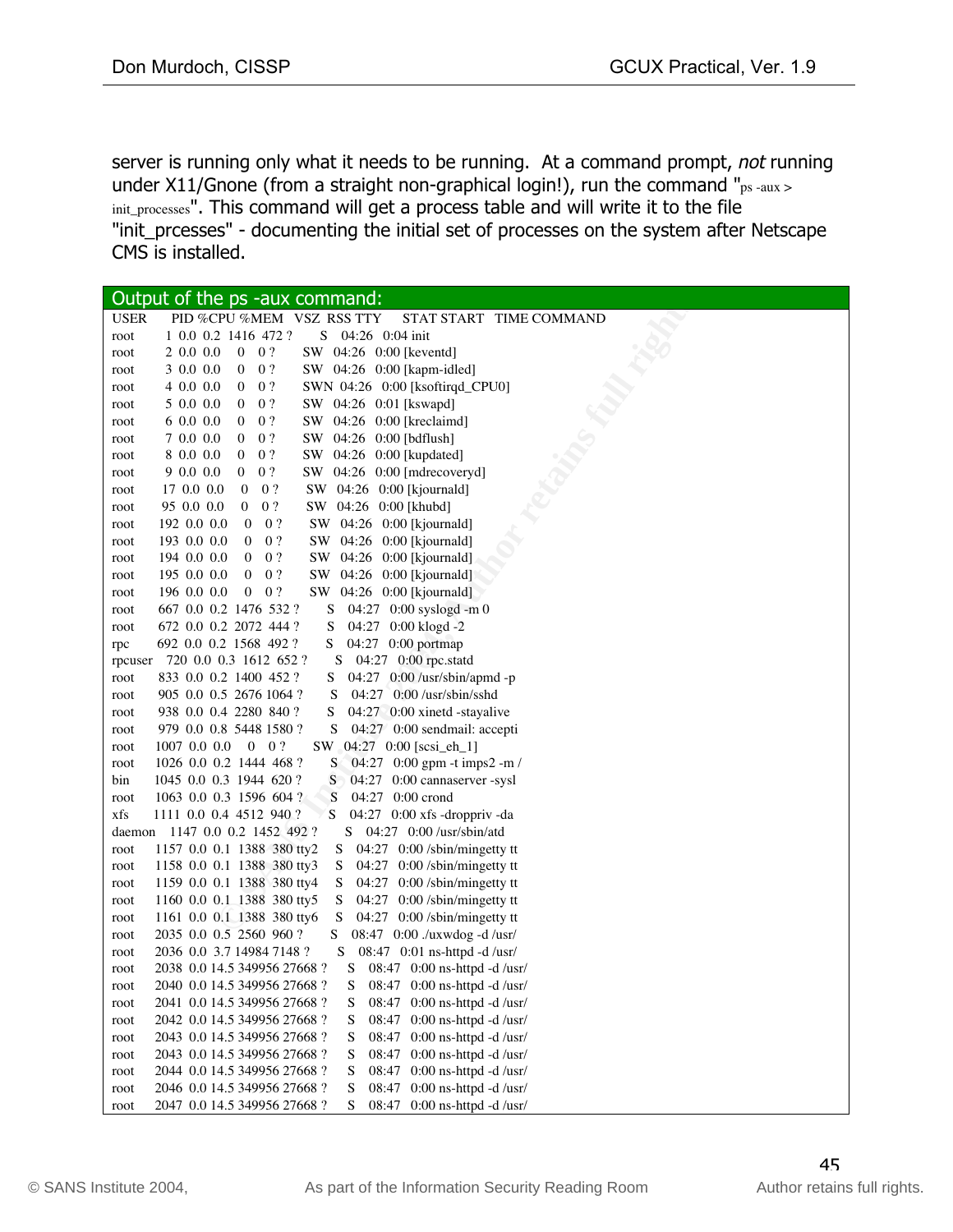|              | Output of the ps -aux command:                               |        |       |                                                              |
|--------------|--------------------------------------------------------------|--------|-------|--------------------------------------------------------------|
| root         | 2048 0.0 14.5 349956 27668 ?                                 | S      |       | $08:47$ 0:00 ns-httpd -d /usr/                               |
| root         | 2049 0.0 14.5 349956 27668 ?                                 | S      |       | 08:47 0:00 ns-httpd -d /usr/                                 |
| root         | 2050 0.0 14.5 349956 27668 ?                                 | S      |       | 08:47 0:00 ns-httpd -d /usr/                                 |
| root         | 2051 0.0 14.5 349956 27668 ?                                 | S      |       | 08:47 0:00 ns-httpd -d /usr/                                 |
| root         | 2052 0.0 14.5 349956 27668 ?                                 | S      |       | 08:47 0:00 ns-httpd -d /usr/                                 |
| root         | 2053 0.0 14.5 349956 27668 ?                                 | S      |       | 08:47 0:00 ns-httpd -d /usr/                                 |
| root         | 2054 0.0 14.5 349956 27668 ?                                 | S      |       | 08:47 0:00 ns-httpd -d /usr/                                 |
| root         | 2055 0.0 14.5 349956 27668 ?                                 | S      |       | 08:47 0:00 ns-httpd -d /usr/                                 |
| root         | 2056 0.0 14.5 349956 27668 ?                                 | S      |       | 08:47 0:00 ns-httpd -d /usr/                                 |
| root         | 2057 0.0 14.5 349956 27668 ?                                 | S      |       | 08:47 0:01 ns-httpd -d /usr/                                 |
| root         | 2058 0.0 14.5 349956 27668 ?                                 | S      |       | 08:47 0:00 ns-httpd -d /usr/                                 |
| root         | 2059 0.0 14.5 349956 27668 ?                                 | S      |       | 08:47 0:00 ns-httpd -d /usr/                                 |
| root         | 2060 0.0 14.5 349956 27668 ?                                 | S      |       | 08:47 0:00 ns-httpd -d /usr/                                 |
| root         | 2061 0.0 14.5 349956 27668 ?                                 | S      |       | 08:47 0:00 ns-httpd -d /usr/                                 |
| root         | 2062 0.0 14.5 349956 27668 ?                                 | S      |       | 08:47 0:00 ns-httpd -d /usr/                                 |
| root         | 2063 0.0 14.5 349956 27668 ?                                 | S      |       | 08:47 0:00 ns-httpd -d /usr/                                 |
| root         | 2064 0.0 14.5 349956 27668 ?                                 | S      |       | 08:47 0:00 ns-httpd -d /usr/                                 |
| root         | 2065 0.0 14.5 349956 27668 ?                                 | S      |       | 08:47 0:00 ns-httpd -d /usr/                                 |
|              | 2066 0.0 14.5 349956 27668 ?                                 | S      |       | 08:47 0:00 ns-httpd -d /usr/                                 |
| root         | 2066 0.0 14.5 349956 27668 ?                                 | S      |       | 08:47 0:00 ns-httpd -d /usr/                                 |
| root         | 2067 0.0 14.5 349956 27668 ?                                 | S      |       |                                                              |
| root         | 2068 0.0 14.5 349956 27668 ?                                 | S      |       | 08:47 0:00 ns-httpd -d /usr/<br>08:47 0:00 ns-httpd -d /usr/ |
| root         | 2069 0.0 14.5 349956 27668 ?                                 | S      |       | 08:47 0:00 ns-httpd -d /usr/                                 |
| root         | 2070 0.0 14.5 349956 27668 ?                                 | S      |       | 08:47 0:00 ns-httpd -d /usr/                                 |
| root         | 2071 0.0 14.5 349956 27668 ?                                 | S      |       | 08:47 0:00 ns-httpd -d /usr/                                 |
| root         | 2072 0.0 14.5 349956 27668 ?                                 | S      |       | 08:47 0:00 ns-httpd -d /usr/                                 |
| root         | 2073 0.0 14.5 349956 27668 ?                                 | S      |       | 08:47 0:00 ns-httpd -d /usr/                                 |
| root         | 2074 0.0 14.5 349956 27668 ?                                 | S      |       | 08:47 0:00 ns-httpd -d /usr/                                 |
| root         | 2075 0.0 14.5 349956 27668 ?                                 | S      |       | 08:47 0:00 ns-httpd -d /usr/                                 |
| root<br>root | 2076 0.0 14.5 349956 27668 ?                                 | S      |       | 08:47 0:00 ns-httpd -d /usr/                                 |
| root         | 2077 0.0 14.5 349956 27668 ?                                 | S      |       | 08:47 0:00 ns-httpd -d /usr/                                 |
| root         | 2078 0.0 14.5 349956 27668 ?                                 | S      |       | 08:47 0:00 ns-httpd -d /usr/                                 |
|              | 2079 0.0 14.5 349956 27668 ?                                 | S      |       | 08:47 0:00 ns-httpd -d /usr/                                 |
| root<br>root | 2080 0.0 14.5 349956 27668 ?                                 | S      |       | 08:47 0:00 ns-httpd -d /usr/                                 |
| root         | 2081 0.0 14.5 349956 27668 ?                                 | S      |       | 08:47 0:00 ns-httpd -d /usr/                                 |
| root         | 2082 0.0 14.5 349956 27668 ?                                 | S      |       | 08:47 0:00 ns-httpd -d /usr/                                 |
|              | 2083 0.0 14.5 349956 27668 ?                                 | S      |       | 08:47 0:00 ns-httpd -d /usr/                                 |
| root         | 2084 0.0 14.5 349956 27668 ?                                 | S      |       | 08:47 0:00 ns-httpd -d /usr/                                 |
| root         | 2085 0.0 14.5 349956 27668 ?                                 | S      |       | 08:47 0:00 ns-httpd -d /usr/                                 |
| root<br>root | 2086 0.0 14.5 349956 27668 ?                                 | S      |       | 08:47 0:00 ns-httpd -d /usr/                                 |
| root         | 2087 0.0 14.5 349956 27668 ?                                 | S      |       | $08:47$ 0:00 ns-httpd -d /usr/                               |
| root         | 2088 0.0 14.5 349956 27668 ?                                 | S      |       | 08:47 0:00 ns-httpd -d /usr/                                 |
|              | 2088 0.0 14.5 349956 27668 ?                                 | S      |       | 08:47 0:00 ns-httpd -d /usr/                                 |
| root         | 2089 0.0 14.5 349956 27668 ?                                 | S      |       | 08:47 0:00 ns-httpd -d /usr/                                 |
| root         |                                                              |        |       |                                                              |
| root         | 2090 0.0 14.5 349956 27668 ?<br>2091 0.0 14.5 349956 27668 ? | S<br>S |       | 08:47 0:00 ns-httpd -d /usr/<br>08:47 0:00 ns-httpd -d /usr/ |
| root         | 2092 0.0 14.5 349956 27668 ?                                 | S      |       | 08:47 0:00 ns-httpd -d /usr/                                 |
| root         | 2093 0.0 14.5 349956 27668 ?                                 | S      |       | 08:47 0:00 ns-httpd -d /usr/                                 |
| root         | 2094 0.0 14.5 349956 27668 ?                                 | S      |       | 08:47 0:00 ns-httpd -d /usr/                                 |
| root         | 2095 0.0 14.5 349956 27668 ?                                 | S      |       | 08:47 0:00 ns-httpd -d /usr/                                 |
| root         | 2096 0.0 14.5 349956 27668 ?                                 | S      |       |                                                              |
| root<br>root | 2097 0.0 14.5 349956 27668 ?                                 | S      |       | 08:47 0:00 ns-httpd -d /usr/<br>08:47 0:00 ns-httpd -d /usr/ |
| root         | 2098 0.0 14.5 349956 27668 ?                                 | S      |       | 08:47 0:00 ns-httpd -d /usr/                                 |
| root         | 2099 0.0 14.5 349956 27668 ?                                 | S      |       | 08:47 0:00 ns-httpd -d /usr/                                 |
| root         | 2100 0.0 14.5 349956 27668 ?                                 | S      | 08:47 | $0:00$ ns-httpd -d /usr/                                     |
|              |                                                              |        |       |                                                              |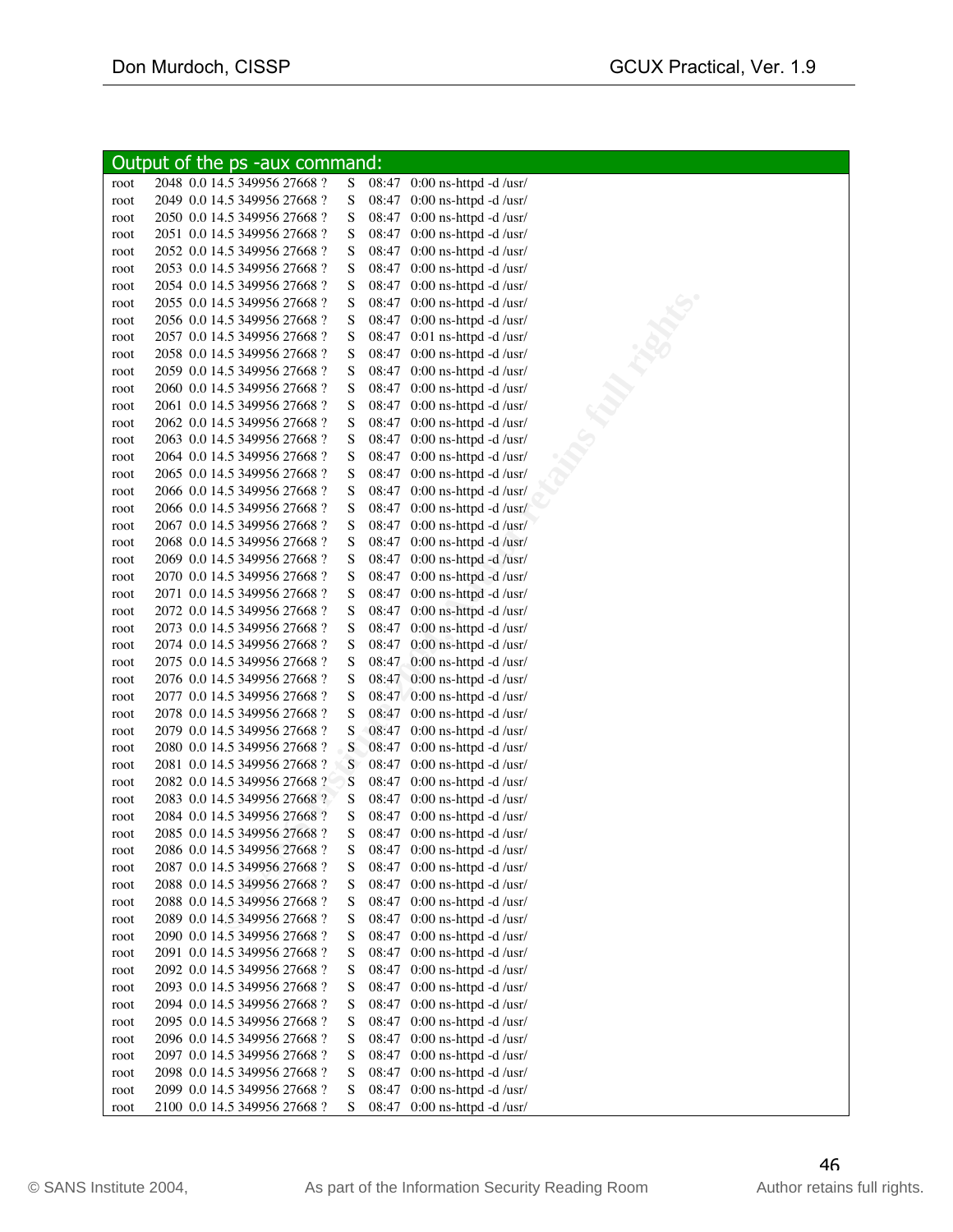|      | Output of the ps -aux command:                                       |
|------|----------------------------------------------------------------------|
| root | 2101 0.0 14.5 349956 27668 ?<br>$08:47$ 0:00 ns-httpd -d /usr/<br>S. |
| root | 08:47 $0:00$ ns-httpd -d /usr/<br>2102 0.0 14.5 349956 27668 ?<br>S. |
| root | 08:47 $0:00$ ns-httpd -d /usr/<br>2103 0.0 14.5 349956 27668 ?<br>S. |
| root | 08:47 $0:00$ ns-httpd -d /usr/<br>2104 0.0 14.5 349956 27668 ?<br>S. |
| root | 08:47 $0:00$ ns-httpd -d /usr/<br>2105 0.0 14.5 349956 27668 ?<br>S. |
| root | 08:47 $0:00$ ns-httpd -d /usr/<br>2106 0.0 14.5 349956 27668 ?<br>S. |
| root | 08:47 $0:00$ ns-httpd -d /usr/<br>2107 0.0 14.5 349956 27668 ?<br>S. |
| root | 2108 0.0 14.5 349956 27668 ?<br>08:47 $0:00$ ns-httpd -d /usr/<br>S. |
| root | $08:48$ 0:00 ns-httpd -d /usr/<br>2113 0.0 14.5 349956 27668 ?<br>S. |
| root | $09:40$ $0:00$ oafd $-ac$ -activat<br>2236 0.0 1.1 3896 2204 ?<br>S. |
| root | 2241 0.0 0.5 2340 1080 ?<br>$09:40$ $0:00$ $login - root$<br>S.      |
| root | 2242 0.0 0.6 2452 1268 tty1<br>$0:00$ -bash<br>09:41<br>S            |
| root | 2298 0.0 0.5 3012 1020 tty1<br>09:46 0:00 ps -aux<br>R               |

4,5,4996,27668? Solestar 0.000 ns-httpd 4.0str 2000 ns-html 4.3 stress 2004 and 2.344956 27668? Solestar 0.000 ond-me-activat 1.1 3896 2204 ? Solestar 0.000 ond-me-activat 1.1 3896 2204 ? Solestar 0.000 ond-me-activat 1.1 As can be seen from the listing there are several processes that do not need to be running. There are two steps in disabling unnecessary services. First, the service must be stopped. Second, the chkconfig command must be run so that it disables the service from starting. chkconfig manages the symbolic links in the various /etc/rc[0-6].d directories. When the system boots it checks the run level from the /etc/initab file, and runs all of the scripts associated with the run level and lower<sup>33</sup>. With the process list in hand, the various scripts in /etc/init.d need to be reviewed. In other words, use the process list in conjunction with the system init files to determine what should be "turned off".

These services can safely be disabled on the system:

- $_{\text{apmd}}$ : The "Advanced Power Management Daemon" $^{34}$  (process ID 833).
- atd: This service can be disabled as it is for "running jobs queued for later execution" (process ID 1147).
- autofs: This is the "control script for the automounter". According to the online Linux manual, automount will "automatically mount file systems with the base mount-point when they are accessed in any way". The Root CA will not be mounting directories across the network, so this service is not needed<sup>35</sup>.
- cannaserver: This server is run from the 'canna' script (process ID 1045). The script says it is "Canna Japanese Conversion Engine". This type of service is not needed on a Root CA.
- $_{\text{gpm}}$ : This is "a cut and paste utility and mouse server for virtual consoles"<sup>36</sup> (process ID 1026) and, since on this system a user should only be logging to one tty (the real console), this service can be disabled.
- kudzu: This is the hardware configuration tool it detects changes and updates the system at boot time. Since a change in the hardware is not likely on the system, this service isn't needed.

 $33$  This description comes from the chkconfig man page.

<sup>&</sup>lt;sup>34</sup> apmd is described in the apmd man page.

 $35$  This information comes from the automount and the autofs man pages.

 $36$  According to the gpm man page.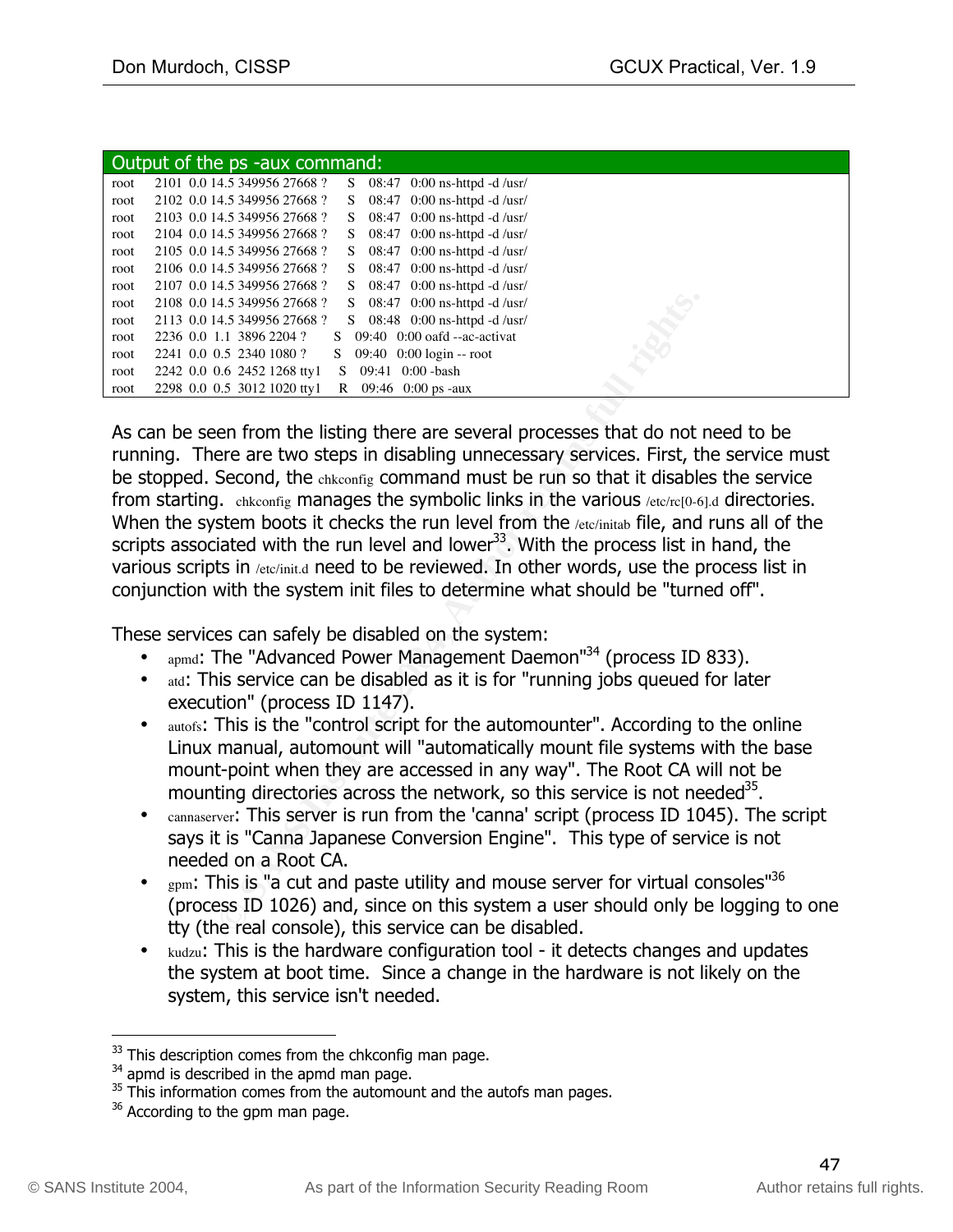- ip6tables: This service is the "IPV6 packet filter administration" (firewall) service<sup>37</sup>. This system will not connect to a production network using IP V6; this service is not needed.
- netfs: According to the startup script, this script "Mounts and unmounts all Network File System (NFS), SMB (LAN Manager/Windows), and NCP (NetWare) mount points<sup>"38</sup>. Therefore, since the Root CA will not connect to network file shares, this service can be disabled.
- nfslock: According to the startup script, this script "NFS is a popular protocol for file sharing across TCP/IP networks. This service provides NFS file locking functionality"39. Therefore, since the Root CA will not connect to network file shares, this service can be disabled.
- pemeia: There are no PCMCIA cards in the system, so this is not needed.
- portmap: RPC connections are managed by the portmap service (process ID 692). Since there are not supposed to be network services offered over the network, this service should be disabled.
- inetd/xinetd: These services respond to TCP/IP connections and direct the traffic to the proper process, often invoking the processes as needed. Since a Root CA won't be connected to a network and won't be responding to dynamic requests, these services are not needed. Further, Netscape CMS (the primary application on the system) can't be configured to run under inetd/xinetd.
- s, this service can be disabled.<br>According to the startup script, this script "NFS is a popula<br>According caross TCP/IP networks. This service provides NFS file<br>onality"<sup>39</sup>. Therefore, since the Root CA will not connect to quering the Red Hat Network for updates and information."<sup>40</sup>. A Root CA is • rhnsd: The RedHat network is a service offered by RedHat to allow users to better manage and update their system, or more specifically rhnsd is "a program for offline, and a connection to the Internet - no matter how well managed - opens up the possibility for attack. Updates will be performed by hand on this system.
- sshd: This is the "OpenSSH Secure Shell Daemon"<sup>41</sup> (process id 905). Since there are not supposed to be interactive logins over the network, this service should be disabled.

In order to disable these services, the following script can be used<sup>42</sup>:

### Script to disable services:

#!/bin/sh

for service in apmd portmap sshd canna atd gpm kudzu sendmail netfs pcmcia xfs nfslock rhnsd ip6tables autofs xinetd do

/etc/init.d/\$service stop

 $37$  According to the ip6tables man page.

<sup>&</sup>lt;sup>38</sup> From the /etc/init.d/netfs script on the system.

<sup>&</sup>lt;sup>39</sup> From the /etc/init/d/nfslock script on the system.

<sup>&</sup>lt;sup>40</sup> From the rhnsd man page.

 $41$  OpenSSH is described in the sshd man page.

 $42$  This script is nearly identical to the script presented in the SANS GCUX curricula, Day 5, "Disabling RedHat Services".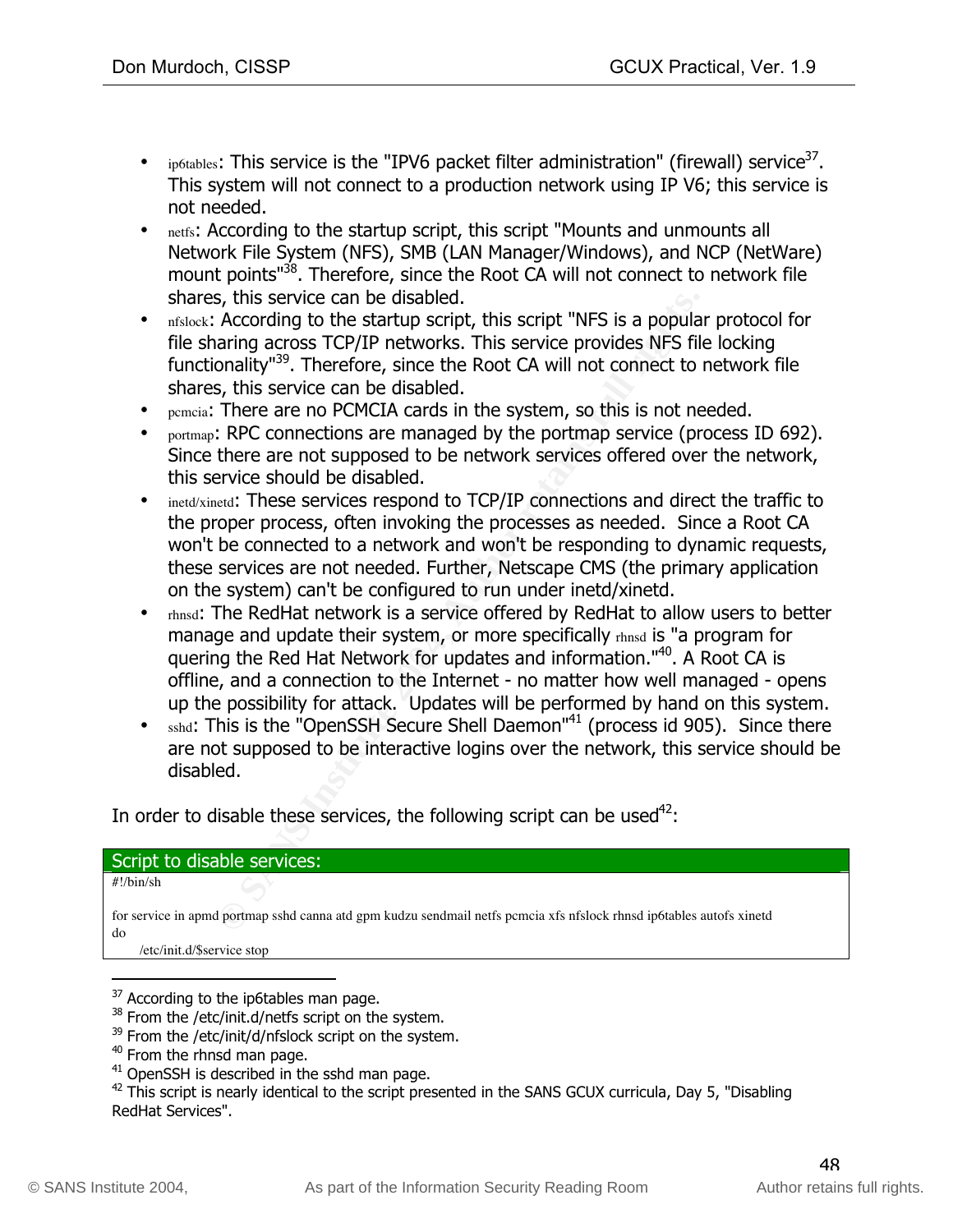#### Script to disable services:

 /sbin/chkconfig --level 12345 \$service off done

| Shutting down APM daemon:                | [ OK ]               |  |
|------------------------------------------|----------------------|--|
| Stopping portmapper:                     | $\lceil$ OK $\rceil$ |  |
| Stopping sshd:                           | [ OK ]               |  |
| Stopping cannaserver:                    | $\sqrt{CK}$ 1        |  |
| Stopping atd:                            | [ OK ]               |  |
| Shutting down console mouse services:    | [ OK ]               |  |
| Shutting down sendmail:                  | $\lceil$ OK $\rceil$ |  |
| Shutting down xfs:                       | OK 1                 |  |
| Shutting down NFS file locking services: |                      |  |
| Shutting down NFS statd:                 | OK                   |  |

| Stopping portmapper:<br>$\lfloor$ ON $\rfloor$                                           |
|------------------------------------------------------------------------------------------|
| Stopping sshd:<br>[OK]                                                                   |
| Stopping cannaserver:<br>[OK]                                                            |
| Stopping atd:<br>$\lceil$ OK $\rceil$                                                    |
| Shutting down console mouse services:<br>[OK]                                            |
| Shutting down sendmail:<br>[OK]                                                          |
| Shutting down xfs:<br>[OK]                                                               |
| Shutting down NFS file locking services:                                                 |
| Shutting down NFS statd:<br>OK 1                                                         |
|                                                                                          |
| Once this script has completed, run the "chkconfig-list" command and review the results. |
| There should be very few services running at this point on the system. Also in the       |
| process list there are several Netscape threads listed, from process ID 2036 to process  |
| ID 2113. These threads are "normal", meaning that the Netscape CMS services startup      |
| of dozens of threads to manage certificate requests.                                     |
|                                                                                          |
|                                                                                          |
| Output of the "chkconfig --list" command:                                                |
| 0:off 1:on 2:on 3:on 4:on 5:on 6:off<br>keytable                                         |
| 0:off 1:off 2:off 3:off 4:off 5:off 6:off<br>atd                                         |
| $0:$ off $1:$ off $2:$ off $3:$ off $4:$ off $5:$ off $6:$ off<br>canna                  |
| $0:$ off $1:$ off $2:$ off $3:$ off $4:$ off $5:$ off $6:$ off<br>sendmail               |
| syslog<br>$0:$ off 1: off 2: on 3: on 4: on 5: on 6: off                                 |
| $0:$ off $1:$ off $2:$ off $3:$ off $4:$ off $5:$ off $6:$ off<br>gpm                    |
| microcode_ctl 0:off 1:off 2:off 3:off 4:off 5:off 6:off                                  |
| 0:off 1:off 2:off 3:off 4:off 5:off 6:off<br>kudzu                                       |
| $0:$ off $1:$ off $2:$ off $3:$ off $4:$ off $5:$ off $6:$ off<br>netfs                  |
| $0:$ off 1: off 2: on 3: on 4: on 5: on 6: off<br>network                                |
| $0:$ off 1: off 2: on 3: on 4: on 5: on 6: off<br>random                                 |
| rawdevices<br>$0:$ off 1: off 2: off 3: on 4: on 5: on 6: off                            |
| 0:off 1:off 2:off 3:off 4:off 5:off 6:off<br>pcmcia                                      |
| $0:$ off $1:$ off $2:$ off $3:$ off $4:$ off $5:$ off $6:$ off<br>apmd                   |
| $0:$ off 1: off 2: on 3: on 4: on 5: on 6: off<br>ipchains                               |
| 0:off 1:off 2:on $3:on$ 4:on $5:on$<br>iptables<br>6:off                                 |
| $0:$ off 1: off 2: on 3: on 4: on 5: on 6: off<br>crond                                  |
| $0:$ off 1: off 2: on 3: on 4: on 5: on 6: off<br>anacron                                |
| $0:$ off $1:$ off $2:$ off $3:$ off $4:$ off $5:$ off $6:$ off<br>xinetd                 |
| $0:$ off 1: off 2: on 3: on 4: on 5: on 6: off<br>lpd                                    |
| 0:off 1:off 2:off 3:off 4:off 5:off 6:off<br>xfs                                         |
| $0:$ off $1:$ off $2:$ off $3:$ off $4:$ off $5:$ off $6:$ off<br>ntpd                   |
| 0:off 1:off 2:off 3:off 4:off 5:off 6:off<br>portmap                                     |
| autofs<br>$0:$ off $1:$ off $2:$ off $3:$ off $4:$ off $5:$ off $6:$ off                 |
| nfs<br>$0:$ off $1:$ off $2:$ off $3:$ off $4:$ off $5:$ off $6:$ off                    |
| 0:off 1:off 2:off 3:off 4:off 5:off 6:off<br>nfslock                                     |
| $0:$ off $1:$ off $2:$ off $3:$ off $4:$ off $5:$ off $6:$ off<br>netdump                |
| identd<br>0:off 1:off 2:off 3:off 4:off 5:off 6:off                                      |
| 0:off 1:off 2:off 3:off 4:off 5:off 6:off<br>snmpd                                       |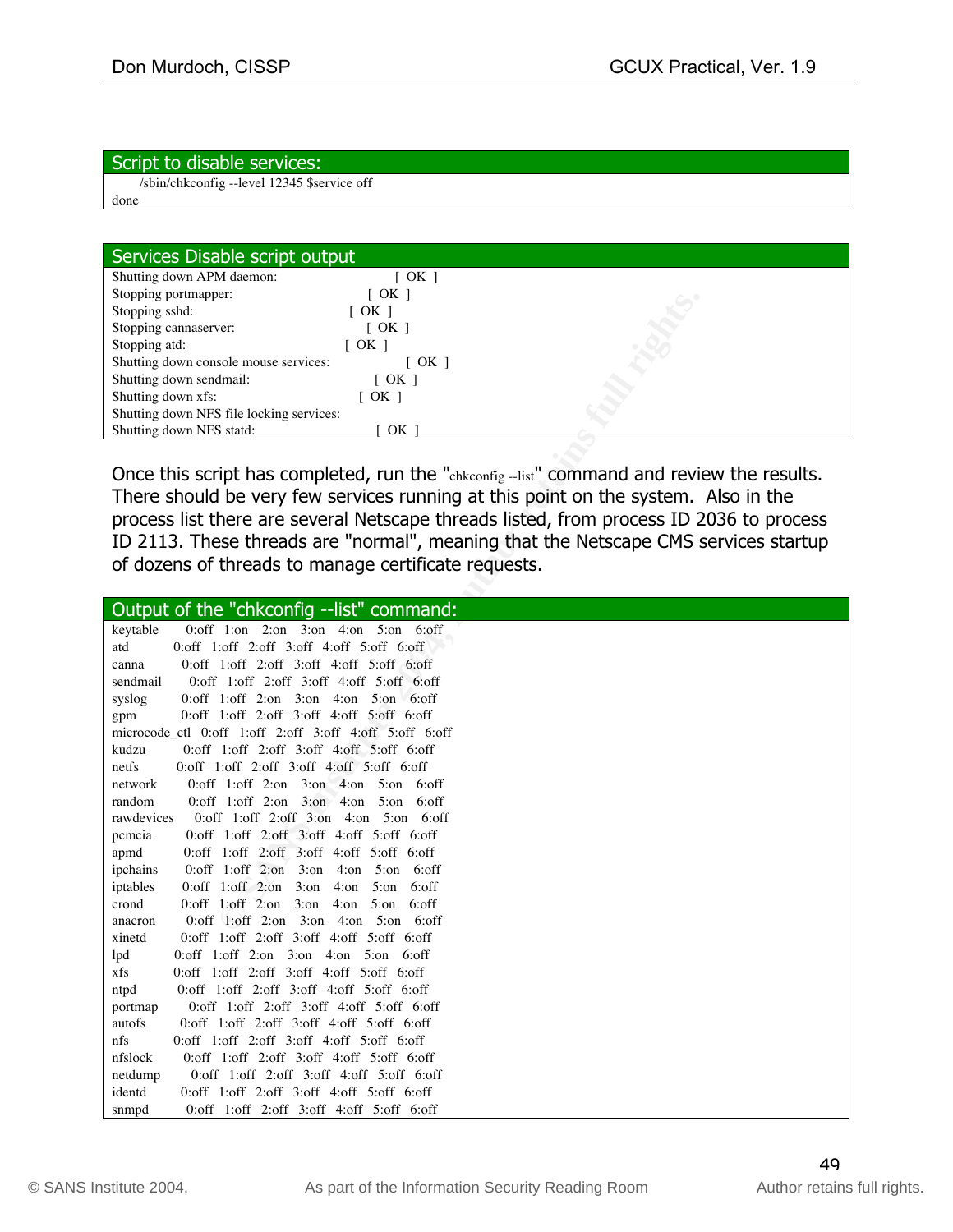| Output of the "chkconfig --list" command:                                                                                                                                                                                                                                      |  |  |
|--------------------------------------------------------------------------------------------------------------------------------------------------------------------------------------------------------------------------------------------------------------------------------|--|--|
| snmptrapd<br>$0:$ off $1:$ off $2:$ off $3:$ off $4:$ off $5:$ off $6:$ off                                                                                                                                                                                                    |  |  |
| netdump-server 0:off 1:off 2:off 3:off 4:off 5:off 6:off                                                                                                                                                                                                                       |  |  |
| 0:off 1:off 2:off 3:off 4:off 5:off 6:off<br>smartd                                                                                                                                                                                                                            |  |  |
| $0:$ off $1:$ off $2:$ off $3:$ off $4:$ off $5:$ off $6:$ off<br>rhnsd                                                                                                                                                                                                        |  |  |
| $0:$ off $1:$ off $2:$ off $3:$ off $4:$ off $5:$ off $6:$ off<br>sshd                                                                                                                                                                                                         |  |  |
| $0:$ off $1:$ off $2:$ off $3:$ off $4:$ off $5:$ off $6:$ off<br>httpd                                                                                                                                                                                                        |  |  |
| $0:$ off $1:$ off $2:$ off $3:$ off $4:$ off $5:$ off $6:$ off<br>tux                                                                                                                                                                                                          |  |  |
| 0:off 1:off 2:off 3:off 4:off 5:off 6:off<br>ip6tables                                                                                                                                                                                                                         |  |  |
| iscsi<br>$0:$ off 1: off 2: on 3: on 4: off 5: on 6: off                                                                                                                                                                                                                       |  |  |
| $0:$ off $1:$ off $2:$ off $3:$ off $4:$ off $5:$ off $6:$ off<br>mysqld                                                                                                                                                                                                       |  |  |
| xinetd based services:                                                                                                                                                                                                                                                         |  |  |
| chargen-udp: off<br>off                                                                                                                                                                                                                                                        |  |  |
| chargen:<br>daytime-udp: off                                                                                                                                                                                                                                                   |  |  |
| daytime:<br>off                                                                                                                                                                                                                                                                |  |  |
| echo-udp:<br>off                                                                                                                                                                                                                                                               |  |  |
| echo: off                                                                                                                                                                                                                                                                      |  |  |
| off<br>time-udp:                                                                                                                                                                                                                                                               |  |  |
| time: off                                                                                                                                                                                                                                                                      |  |  |
| krb5-telnet:<br>off                                                                                                                                                                                                                                                            |  |  |
| telnet: off                                                                                                                                                                                                                                                                    |  |  |
| sgi_fam:<br>on                                                                                                                                                                                                                                                                 |  |  |
| finger: off                                                                                                                                                                                                                                                                    |  |  |
| eklogin:<br>off                                                                                                                                                                                                                                                                |  |  |
| gssftp: off                                                                                                                                                                                                                                                                    |  |  |
| klogin: off                                                                                                                                                                                                                                                                    |  |  |
| kshell: off                                                                                                                                                                                                                                                                    |  |  |
| <b>Local Firewall</b><br>If a system isn't going to be connected to a network, why install a local firewall? This is<br>a "Defense in Depth" measure, meaning that an extra added layer of security is being<br>added to make a potential compromise that much more difficult. |  |  |
| There are two firewall types that are available to choose from on RHES 2.1 - IPChains<br>and IPTables. IPChains is an older firewall product, and if IPTables is available it is the                                                                                           |  |  |
| preferred firewall tool to use. As can be seen from the output of "chkconfig" earlier,<br>both are running on the system. IPChains needs to be disabled and IPTables needs to<br>be set to run on the system. In order to disable IPChains, use the commands below:            |  |  |
| sudo /etc/init.d/ipchains stop                                                                                                                                                                                                                                                 |  |  |

# **Local Firewall** and the Separate service of  $\mathbb{R}^3$

sudo /etc/init.d/ipchains stop sudo /sbin/chkconfig --level 12345 ipchains off

These commands should produce similar output as shown in the table. Note that the sudo command was used, and celwes is the system administrator who performed the task.

| Output of commands to disable ipchains                   |    |  |
|----------------------------------------------------------|----|--|
| [celwes@rootca servers]\$ sudo /etc/init.d/ipchains stop |    |  |
| Password:                                                |    |  |
| Flushing all chains:                                     | OK |  |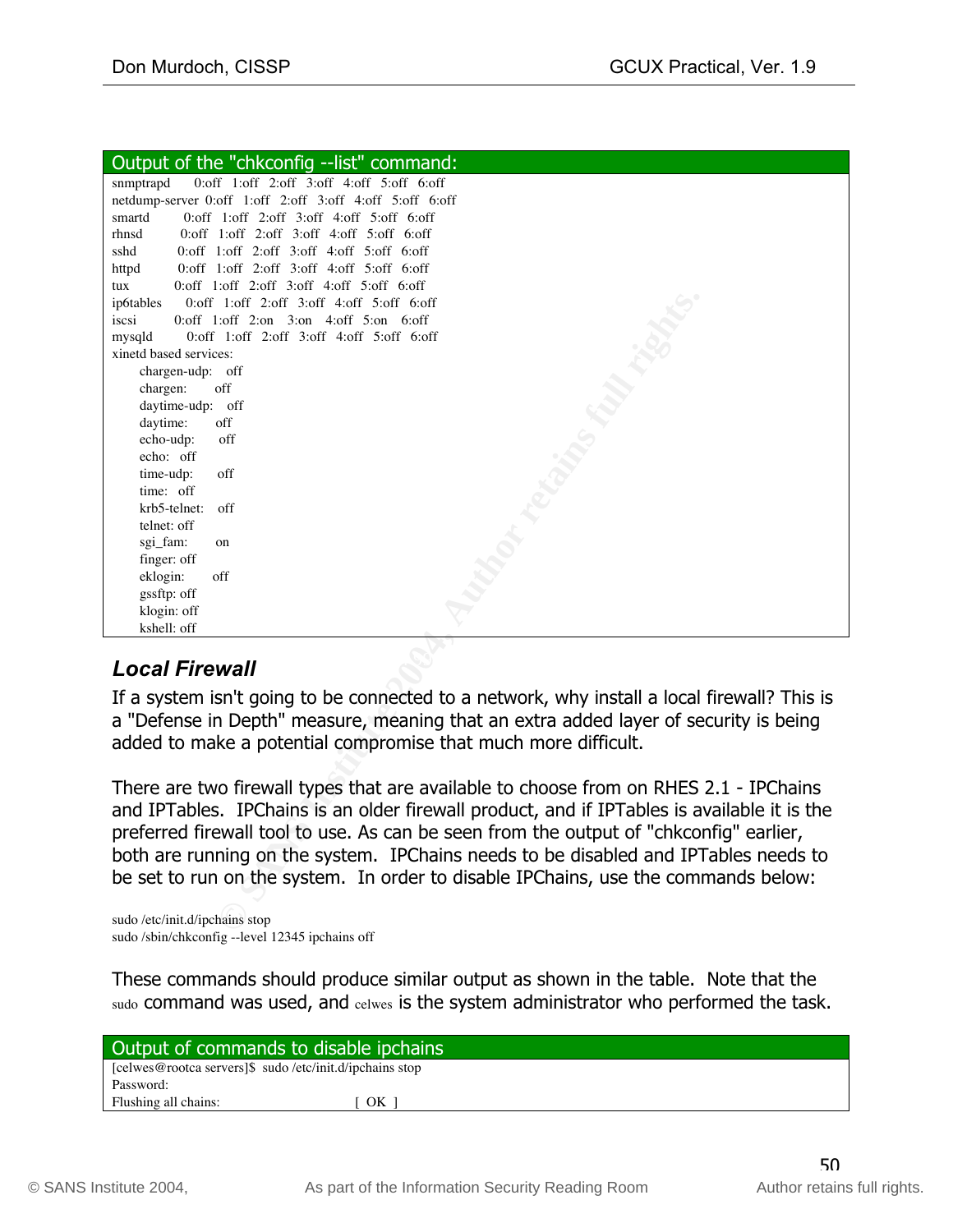| Removing user defined chains:                                             | $\sqrt{2}$ OK $\sqrt{2}$ |
|---------------------------------------------------------------------------|--------------------------|
| Resetting built-in chains to the default ACCEPT policy: [ OK ]            |                          |
| [celwes@rootca servers]\$ sudo /sbin/chkconfig --level 12345 ipchains off |                          |

### In order to enable IPTables and to build up rule sets that allow the system to communicate only with itself, these commands are used:

| sudo /sbin/iptables -A INPUT -s 127.0.0.1 -j ACCEPT<br>sudo /sbin/iptables -A INPUT -s 192.168.1.17 -j ACCEPT<br>sudo /sbin/iptables -A INPUT -i eth0 -p tcp -j REJECT --reject-with tcp-reset<br>sudo /sbin/iptables -A INPUT -i eth0 -p udp -j REJECT --reject-with icmp-port-unreachable                                                                                                                                                                                                                                                                     |  |  |
|-----------------------------------------------------------------------------------------------------------------------------------------------------------------------------------------------------------------------------------------------------------------------------------------------------------------------------------------------------------------------------------------------------------------------------------------------------------------------------------------------------------------------------------------------------------------|--|--|
| The first two IPTables commands tell the kernel's packet filtering system to accept<br>packets that come from the system itself. The localhsot address is 127.0.0.1, and the<br>actual local IP address is 192.168.1.17. The second two rules tell the system to reject<br>any TCP or UDP data. Since there is an "accept" rule before a "reject" rule, the system<br>effectively communicates with itself. The firewall's configuration can (and should) be<br>verified as shown below (and will be further verified by using nmap later in this<br>document). |  |  |
| Commands to verify the iptables firewall:                                                                                                                                                                                                                                                                                                                                                                                                                                                                                                                       |  |  |
| [celwes@rootca celwes]\$ sudo /sbin/iptables --list<br>Chain INPUT (policy ACCEPT)<br>target prot opt source<br>destination<br>ACCEPT<br>all -- localhost.localdomain anywhere<br>ACCEPT<br>all -- rootca.university.edu anywhere<br>REJECT tcp -- anywhere<br>anywhere<br>reject-with tcp-reset<br>REJECT<br>udp -- anywhere<br>reject-with icmp-port-unreachable<br>anywhere<br>Chain FORWARD (policy ACCEPT)                                                                                                                                                 |  |  |
| target prot opt source<br>destination                                                                                                                                                                                                                                                                                                                                                                                                                                                                                                                           |  |  |
| Chain OUTPUT (policy ACCEPT)<br>target prot opt source<br>destination                                                                                                                                                                                                                                                                                                                                                                                                                                                                                           |  |  |
| After the table configuration is reviewed, it must be saved to the default IPTables<br>configuration file. The system administrator should make a copy of the configuration in<br>the process - the two commands below accomplish this, and properly log (to the sudo<br>log), this administrative action.                                                                                                                                                                                                                                                      |  |  |

sudo /sbin/iptables-save  $> \sim$ /iptables sudo cp ~/iptables /etc/sysconfig/iptables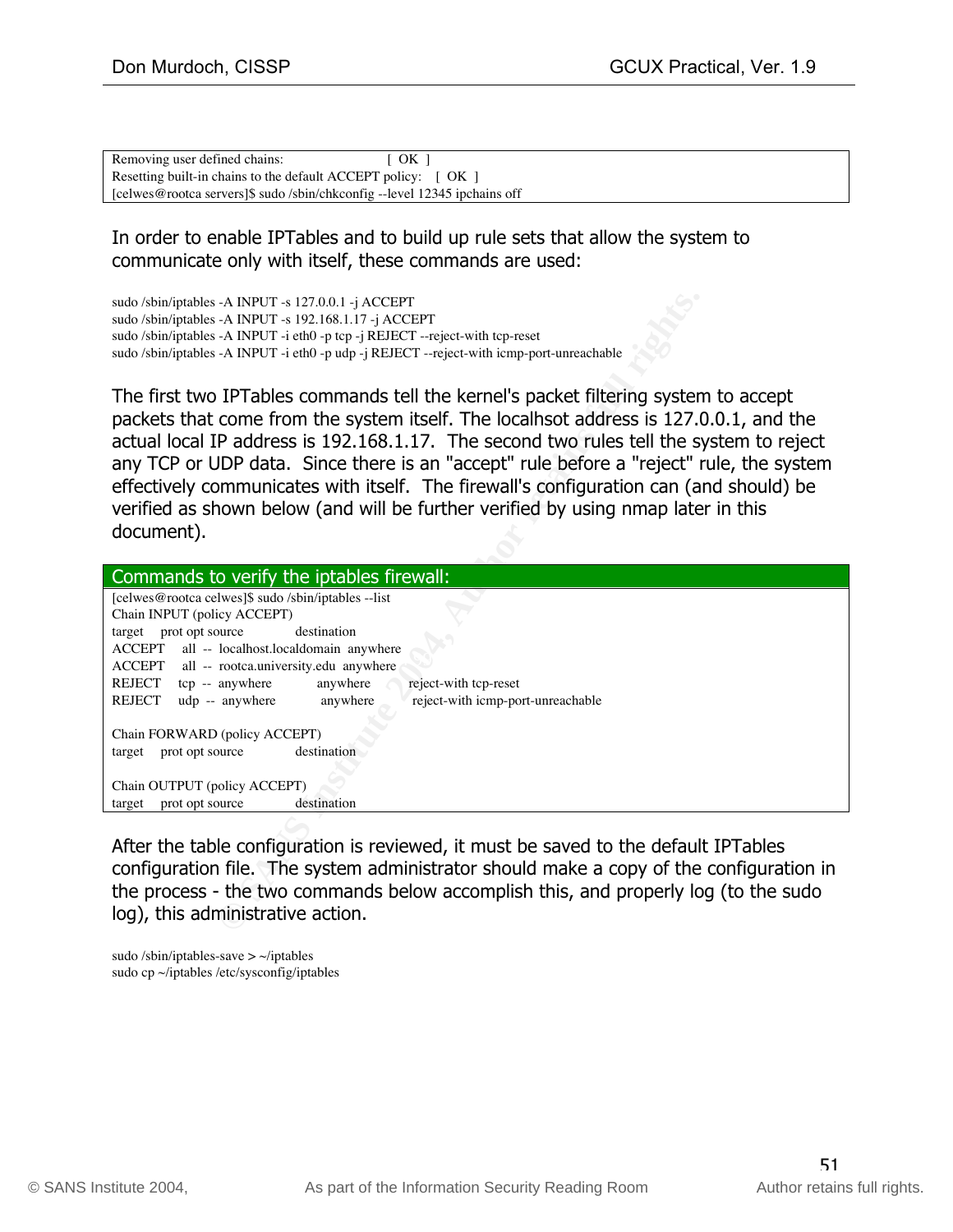As an added measure of security, the *letc/ethers* file will be updated to include the hardware addresses of the system. This file controls the  $\text{arp}^{43}$  database. Use the /sbin/ifconfig command to get the hardware address, and put it into the ethers file. This task mitigates the possibility of an attacker pretending to be the system (assuming that physical security was violated) and spoofing the IP of the system, bypassing IPTables (only one Ethernet interface is configured).

/sbin/ifconfig | grep HWaddr

| <b>Example</b> /etc/ethers file (a single line) |  |
|-------------------------------------------------|--|
| 00:50:56:40:65:83 192.168.1.17                  |  |
|                                                 |  |

Once these tasks are completed, test the system by rebooting and then using nmap. See the Network Accessibility section under Configuration Checks for details on how to do this.

## *Perform a Preliminary CIS Scan*

p HWaddr<br>
ethers file (a single line)<br> **EG5:83 192.168.1.17**<br> **CG5:83 192.168.1.17**<br>
aasks are completed, test the system by rebooting and then<br>
ovork Accessibility section under Configuration Checks for de<br> **Preliminary C** shown in the commands below. The  $\mathcal{S}_3$  and  $\mathcal{S}_4$  and  $\mathcal{S}_5$  and  $\mathcal{S}_6$  and  $\mathcal{S}_7$  and  $\mathcal{S}_8$  and  $\mathcal{S}_7$  and  $\mathcal{S}_8$  and  $\mathcal{S}_9$  and  $\mathcal{S}_8$  are  $\mathcal{S}_9$  and  $\mathcal{S}_9$  and  $\mathcal{S}_9$  are  $\mathcal{S$ By default as delivered from the Center for Internet Security (CIS, at www.cisecurity.org), the CIS benchmark tool will not run for RHES Linux version 2.1. Three changes need to be made to the distribution. First, three of the configuration files need to be copied over from a source version for Linux to a destination that will match. Since RHES 2.1 is closest to RH  $7.2^{44}$ , copies of the scripts can be made as

[celwes@rootca CIS]\$ sudo cp cis\_ruler\_suid\_programs\_redhat\_7.2 cis\_ruler\_suid\_programs\_redhat\_2.1 [celwes@rootca CIS]\$ sudo cp cis\_ruler\_sgid\_programs\_redhat\_7.2 cis\_ruler\_sgid\_programs\_redhat\_2.1 [celwes@rootca CIS]\$ sudo cp cis\_ruler\_world\_writable\_files\_redht\_7.2 cis\_ruler\_world\_writable\_files\_redhat\_2.1

After there are configuration files for the benchmark, the script needs to be modified at about line 232. An additional test needs to be added for RHES 2.1. Example code is shown below for reference.

| Excerpt from /usr/local/CIS/tester.sub.                                                |
|----------------------------------------------------------------------------------------|
| elsif (\$release line $=\sim$ /^Red Hat Linux Advanced Server release (\d+\\w+)\s+/) { |
| $SDISTRIBUTION = "RH":$                                                                |
| $DISTRIBUTION$ VERSION = \$1;                                                          |
|                                                                                        |
| # added line for RHES below:                                                           |
| elsif (\$release_line = $\sim$ /^Red Hat Enterprise Linux ES release (\d+\.\w+)\s+/) { |
| $SDISTRIBUTION = "RH":$                                                                |
| $IDISTRIBUTION$ VERSION = \$1;                                                         |

 $43$  ARP: Address Resolution Protocol. ARP is used to let a system ask the question "What is the hardware address of IP address X.X.X.X?", and get a MAC (Media Access Control) address from the system with the corresponding IP.

<sup>44</sup> This fact was confirmed with RedHat Technical Support.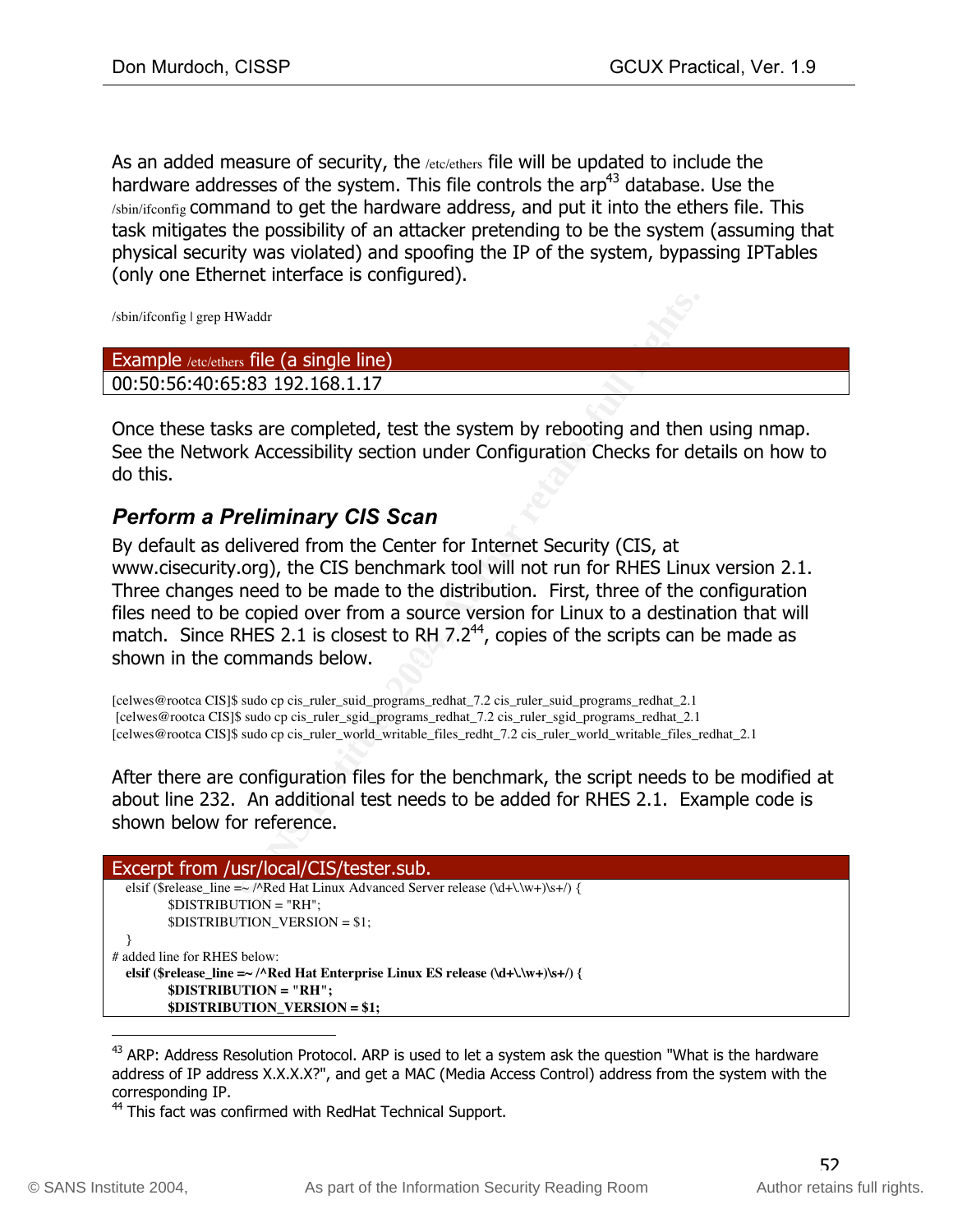#### Excerpt from /usr/local/CIS/tester.sub.  **}** elsif (\$release\_line  $=\sim$  /^Linux Mandrake release (\d\.\d)/) { \$DISTRIBUTION = "MD"; \$DISTRIBUTION\_VERSION = \$1; }

Run the command: "/usr/local/CIS/cis-scan". The output of the command instructs that the system administrator review the file "cis-ruler-log.20031231-14:22:34.1267", which is the output from this particular run (your file time suffix will be different; output is in Appendix C).

# *Log Rollover*

| Run the command: "/usr/local/CIS/cis-scan". The output of the command instructs that the<br>system administrator review the file "cis-ruler-log.20031231-14:22:34.1267", which is the output<br>from this particular run (your file time suffix will be different; output is in Appendix C).                                                                                                                                                                                                                                                                                                  |
|-----------------------------------------------------------------------------------------------------------------------------------------------------------------------------------------------------------------------------------------------------------------------------------------------------------------------------------------------------------------------------------------------------------------------------------------------------------------------------------------------------------------------------------------------------------------------------------------------|
| <b>Log Rollover</b><br>The default log rollover in RedHat Linux will not suffice, as the HEBCA audit<br>requirements state that log information must be maintained for the life of the CA. To<br>that end, the default log handling scripts need to be disabled on the system. By<br>default, the RedHat logrotate package will rotate logs weekly and only keep four (4)<br>weeks worth of logs. In order to fully disable the logrotate function without removing<br>the package, use the commands:<br>sudo mv /etc/cron.daily/logrotate ~/initial<br>sudo mv /etc/logrotate.conf ~/initial |
| One might ask the question, "Why not delete the logrotate package?". the command<br>session below explains that removing the logrotate package would break a dependency<br>on the sysklog package.                                                                                                                                                                                                                                                                                                                                                                                            |
| Commands verifying that logrotate should not be removed:                                                                                                                                                                                                                                                                                                                                                                                                                                                                                                                                      |
| [celwes@rootca celwes]\$ rpm -qa   grep logro<br>logrotate-3.5.9-1<br>[celwes@rootca celwes]\$ sudo rpm -e logrotate<br>Password:<br>error: removing these packages would break dependencies:<br>logrotate $\ge$ = 3.5.2 is needed by sysklogd-1.4.1-4                                                                                                                                                                                                                                                                                                                                        |
| These commands will move the default log roll over script into the SA's directory where<br>original RedHat scripts and configuration data are being kept. Other cron based scripts<br>won't be affected. Below is a replacement logrotate script that keeps all log files in an<br>"archive" directory, organized by year/month and then by date. The comments in the                                                                                                                                                                                                                         |

These commands will move the default log roll over script into the SA's directory where original RedHat scripts and configuration data are being kept. Other cron based scripts won't be affected. Below is a replacement logrotate script that keeps all log files in an "archive" directory, organized by year/month and then by date. The comments in the script explain how it functions. Copy this script into /etc/cron.daily and name it loghandler this name is deliberate, as this script should not be confused with logrotate. Make sure to monitor the system for a few days so that it is functioning properly.

#### Replacement logrotate script<sup>45</sup>

<sup>&</sup>lt;sup>45</sup> Note: This script isn't my own creation - it was originally written by David Dandar, GCIH and I modified it for this practical.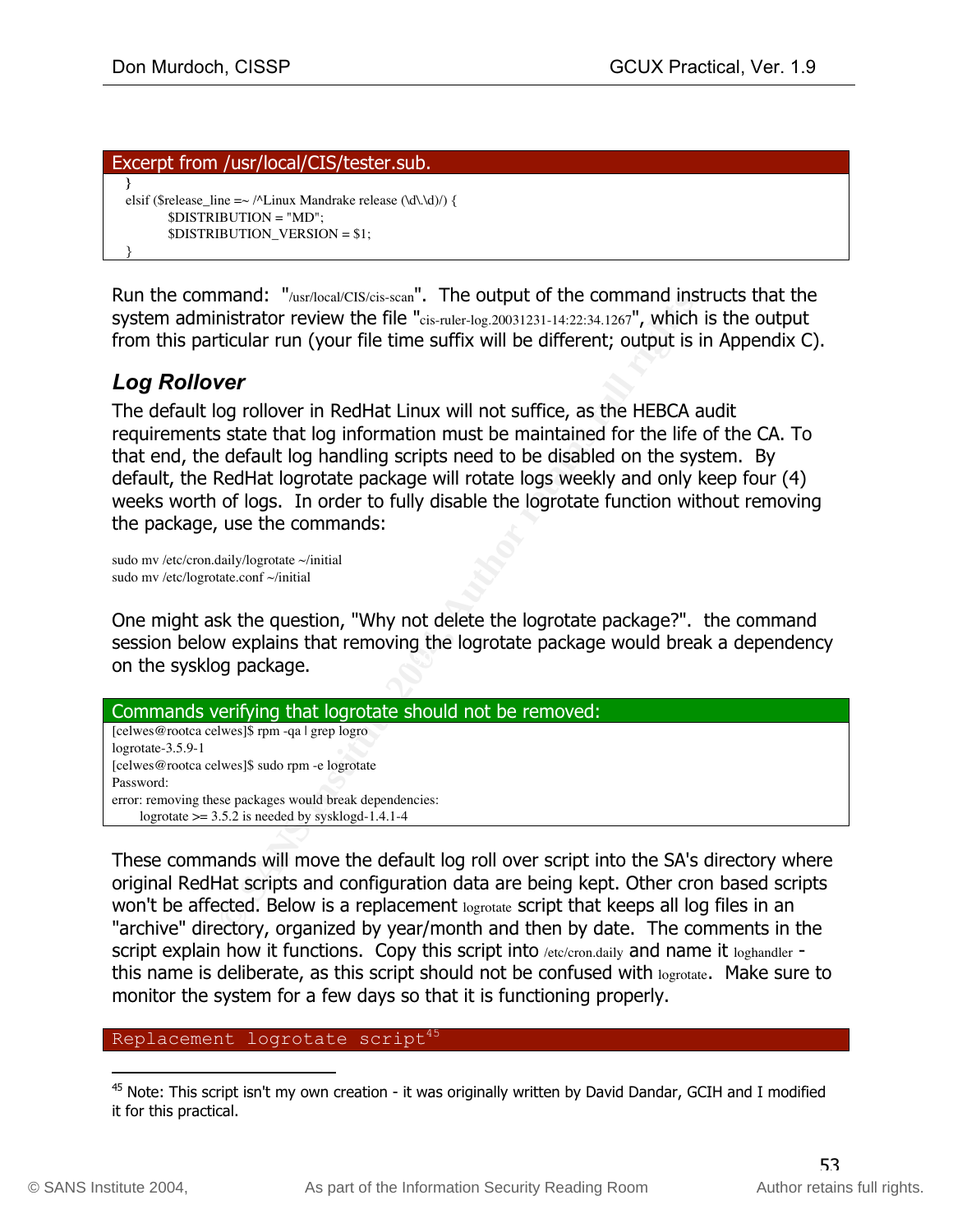```
the year/month/day combo (2003.12.30)<br>
Ece +%:$m.%d'<br>
Ce +%:$m.%d'<br>
Ce +%:$m.%d'<br>
Author Fig. 2014, Author retains full rights.<br>
<b>Combind \frac{1}{2} and \frac{1}{2} and \frac{1}{2} and \frac{1}{2} and \frac{1}{2} and \frac{1}{# they are open
Replacement logrotate script<sup>45</sup>
#!/bin/sh
# on this system, the log directory is '/var/log'
#
cd /var/log
# get the year/month date combo (2003.12)
# and then the year/month/day combo (2003.12.30)
DIRDATE=`date +%Y.%m`
DAYDATE=`date +%Y.%m.%d`
# this is the list of log files that are either a) in the directory
# by default or b) may appear over time (don't want to miss something later)
# The beginning set of files match the syslog configuration.
#
FILES="1debug 2info 3notice 4warning 5error 6critical 7alert 8panic \
cron lastlog maillog rzlog secure szlog kernel rpmklogs sudolog messages \
ftmp xferlog local0 local1 local2 local3 local4 local5 local6 local7"
# create the log target directory for archival purposes
OLD=/var/log/archive/${DIRDATE}
mkdir $OLD
# Note: this should keep the file descriptors that syslog is using intact --
# it doesn't destroy them - syslog will write to the "hold" files while
for lfile in $FILES
do
    if [ -e $lfile ] ; then
     mv $lfile ${lfile}.hold
      touch $lfile
     fi
done
# the kill command tells syslogd to reinitialize itself by closing / opening
# log files and rereading the configuration file
kill -SIGHUP `cat /var/run/syslogd.pid`
echo "Compressing..."
for lfile in $FILES
do
    if [ -e ${lfile}.hold ]; then
      nice gzip -9vc ${lfile}.hold >> ${OLD}/${DAYDATE}.${lfile}.gz && rm
${lfile}.hold
   f_1done
```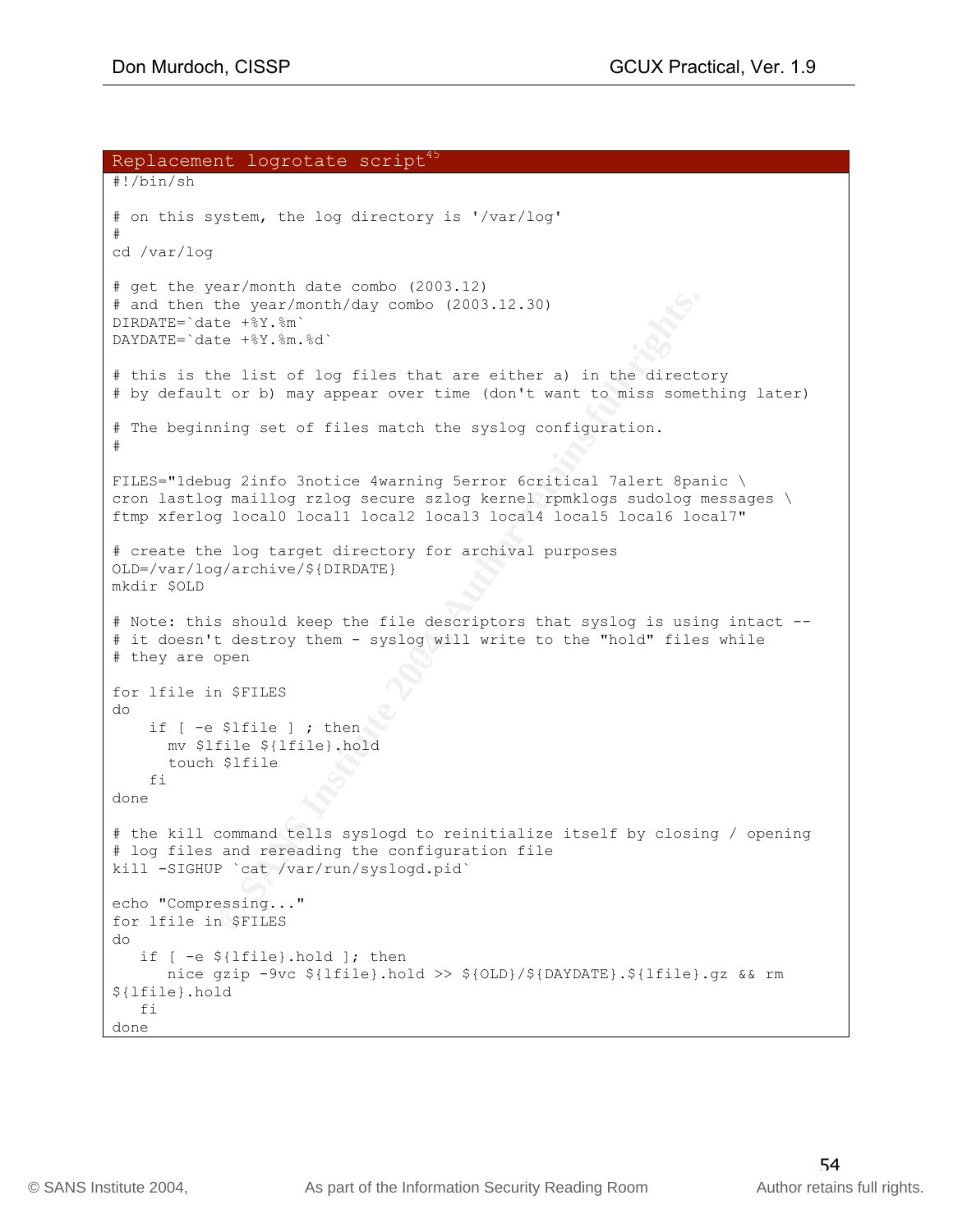## *File Integrity with Tripwire46*

Once the base system is initially hardened and the primary application is installed, the next major task is to install the file integrity tool, Tripwire. Tripwire is a good, well respected tool that is designed to check and report on the overall integrity of the files on the system. Tripwire performs a mathematical analysis on files as well as their directory attributes (time, ownership, permissions, I-Node, etc) and will alert if files and/or attributes change. The command "rpm-qa | grep trip" confirms that tripwire-2.3.1-5 is installed on the system. There are several steps in installing and configuring Tripwire are outlined next.

| and/or attributes change. The command " $r_{\text{pm-qa}}$   grep trip" confirms that tripwire-2.3.1-5 is<br>installed on the system. There are several steps in installing and configuring Tripwire<br>are outlined next.                                                                    |                                  |  |
|-----------------------------------------------------------------------------------------------------------------------------------------------------------------------------------------------------------------------------------------------------------------------------------------------|----------------------------------|--|
| Step One: Run the configuration script. Use the command below - note that it uses<br>"sudo" - actions will be properly logged.                                                                                                                                                                |                                  |  |
| sudo /etc/tripwire/twinstall.sh                                                                                                                                                                                                                                                               |                                  |  |
| This script will prompt for two key pieces of information as outlined in the table:                                                                                                                                                                                                           |                                  |  |
| <b>Tripwire Install Information</b>                                                                                                                                                                                                                                                           | Example (not used on the system) |  |
| Site keyfile pass phrase:                                                                                                                                                                                                                                                                     | "RootCA site"                    |  |
| Local keyfile pass phrase:                                                                                                                                                                                                                                                                    | "Root CA local"                  |  |
| Step Two: Install the policy file. By installing the policy file, Tripwire will understand<br>what to check on the system by building an encrypted file from the plain text file. Use<br>the command below - note that it uses "sudo".<br>sudo /usr/sbin/twadmin -m P /etc/tripwire/twpol.txt |                                  |  |
| <b>Step Three:</b> Create the initial checksum database (this process may take a while). The<br>checksum database provides the repository of file integrity information.<br>sudo /usr/sbin/tripwire -m i                                                                                      |                                  |  |
| Step Four: Adjust the policy file. First, create a list of files to delete and in a second<br>window open the "files_to_delete" file in an editor. Next, open the "twpol.txt" and edit out the<br>files listed in delete file list.                                                           |                                  |  |

sudo /usr/sbin/tripwire -m c | grep Filename > files\_to\_delete vi /etc/tripwire/twpol.txt

In the twpol.txt file, change the "HOSTNAME" to "rootca.university.edu". Next, put a # sign in front of the "/var/lock" files, and every file listed in the delete files.

<sup>&</sup>lt;sup>46</sup> These instructions follow the discussion on using Tripwire in the SANS GIAC Certification: Security Essentials Toolkit (GSEC), pp. 66 to 73 very closely.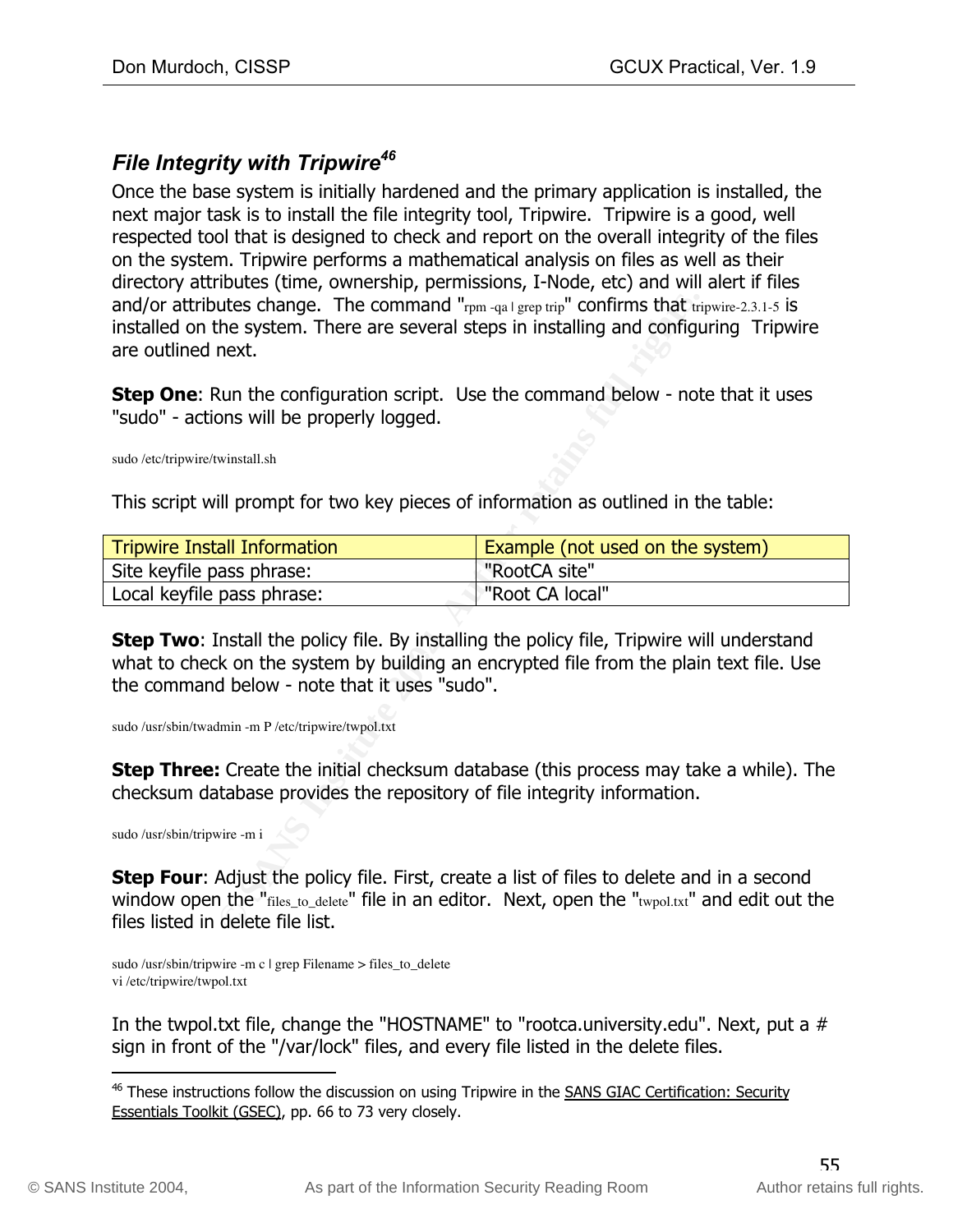**Step Five:** Tripwire doesn't know about Netscape CMS. The perl script below can be used to generate a function that can be added to the Tripwire configuration file. This script builds a list of files in the directory, and ignores several files and directories that don't need to be analyzed. Netscape has about 6,000 files in its installation - this script generates about 3,600 file entries that Tripwire will examine.

| Perl script to generate Tripwire rule section.                                        |  |
|---------------------------------------------------------------------------------------|--|
| #!/usr/bin/perl                                                                       |  |
| use File::Find;                                                                       |  |
| print'                                                                                |  |
| # Netscape Files                                                                      |  |
|                                                                                       |  |
| €                                                                                     |  |
| rulename = "Netscape Files",                                                          |  |
| severity = $$ (SIG_HI)$                                                               |  |
|                                                                                       |  |
| ₹                                                                                     |  |
| ١,                                                                                    |  |
|                                                                                       |  |
| find sub {                                                                            |  |
| #print \$File::Find::name, -d && '/', "\n"                                            |  |
| $#$ , @ARGV;                                                                          |  |
| $$f = $File::Find::name;$                                                             |  |
|                                                                                       |  |
| next if $(-d)$ ;                                                                      |  |
| next if ( $f = \sim \Lambda$ gif\$/);<br># image files for web site                   |  |
| next if $($ \$f = $\sim \Lambda$ txt\$/ );<br>$#$ doc's                               |  |
| next if $($f = \sim \Lambda \text{.icon}(s)$ ;<br># image files for web sites         |  |
| next if ( $$f = \sim \text{Nexamples}$ );<br># source code and script examples        |  |
| next if ( $$f = \sim \text{NmanualV/}$ );<br># directories with PDF's, HTML           |  |
| next if ( $f = \sim \sqrt{graphics}$ );<br># whole directories of graphics            |  |
| next if ( $$f = \sim \text{Ninclude}}$ \);<br># sample source code C header files     |  |
| next if ( $f = \sim N$ javadocs $V/$ );<br># from the Java Runtime                    |  |
| next if ( $f = \sim \text{NmanVmanV}$ );<br># man pages                               |  |
|                                                                                       |  |
| # log files are constantly changing - the type of tripwire<br># checking is different |  |
| if ( $f = \sim$ "Veert-rootcaVlogs") {                                                |  |
| print "\t" . $f$ . "\t" . '-> $(SEC\_LOG)$ ;' . "\n";                                 |  |
| $\}$ else $\{$                                                                        |  |
| print "\t". $f:$ "\t". '-> $(SEC_BIN)$ ;'. "\n";                                      |  |
| ł                                                                                     |  |
| }, "/usr/netscape/servers";                                                           |  |
| print "}\n";                                                                          |  |
|                                                                                       |  |

### In order to run this script, use the command:

sudo ./netscape\_tw.pl  $> \sim$ /tw\_ns.out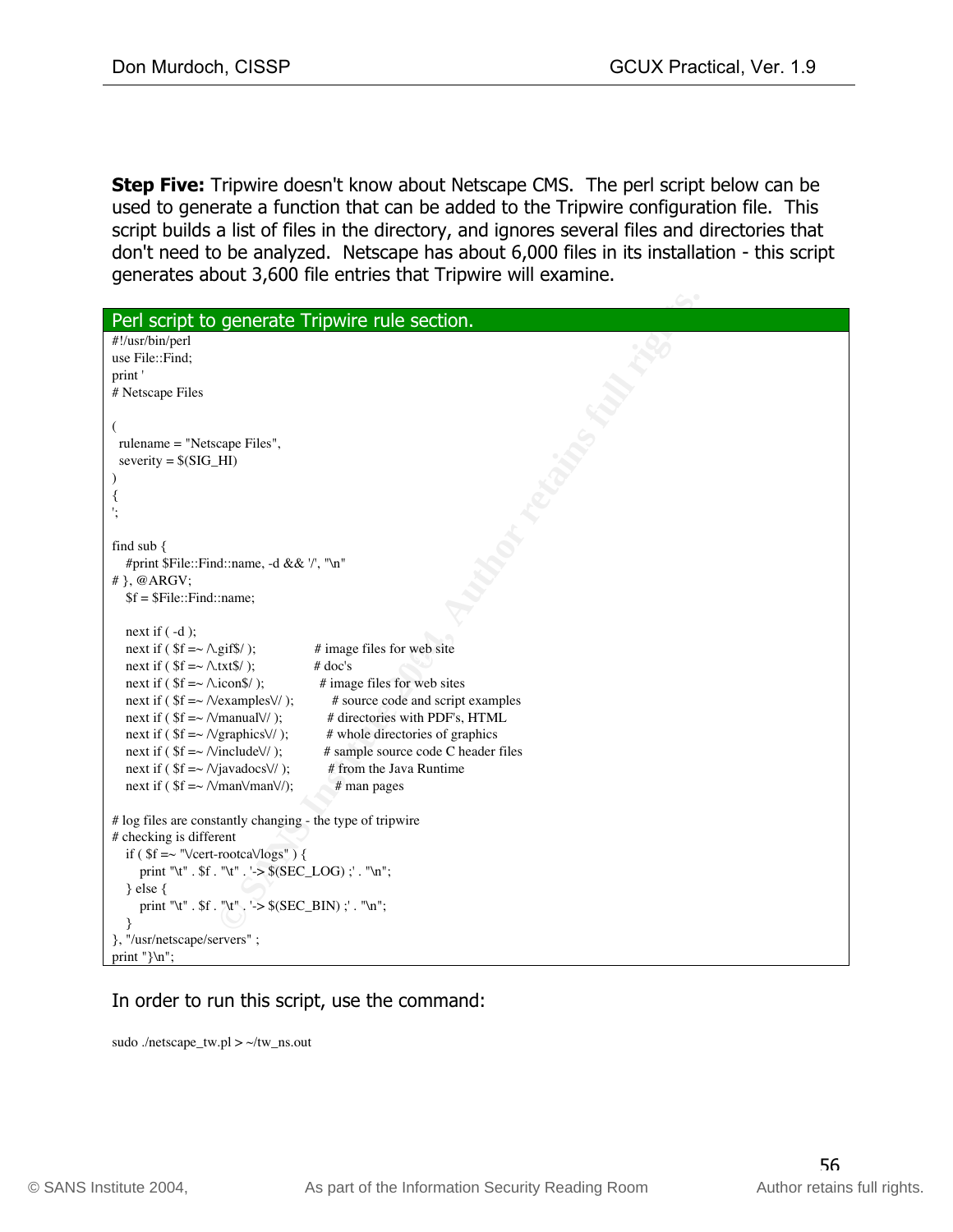Once executed, edit the twpol.txt file, navigate almost to the end and right above the last comment block add the output of the script to the policy file<sup>47</sup>.

Establish a new Tripwire policy file with the command:

sudo /usr/sbin/twadmin --update-policy twpol.txt

| <b>Step Six:</b> Test the installation of Tripwire by modifying some of the files that Tripwire<br>is monitoring.                                                                                                                                                                                                                                                        |
|--------------------------------------------------------------------------------------------------------------------------------------------------------------------------------------------------------------------------------------------------------------------------------------------------------------------------------------------------------------------------|
| sudo chattr -i /etc/passwd<br>sudo touch /usr/netscape/servers/start-admin<br>sudo /usr/sbin/tripwire -m $c$ > ~/twreport.txt                                                                                                                                                                                                                                            |
| Review the twreport.txt file and make sure that Tripwire detected changes to these two<br>files. A sample of the twreport txt file is shown below for reference.                                                                                                                                                                                                         |
| When finished with the twpol.txt file, delete it. Plain text descriptions of files that Tripwire<br>is configured to monitor should not be left on the system                                                                                                                                                                                                            |
| Part of the Tripwire report:                                                                                                                                                                                                                                                                                                                                             |
| Rule Name: Netscape Files (/usr/netscape/servers/start-admin)                                                                                                                                                                                                                                                                                                            |
| Severity Level: 100                                                                                                                                                                                                                                                                                                                                                      |
| Modified:<br>"/usr/netscape/servers/start-admin"                                                                                                                                                                                                                                                                                                                         |
| <b>Step Seven:</b> There are instructions under the section titled "System Backups" on<br>making an ISO image, and putting that ISO onto a CD. The Tripwire database, which is<br>located in /var/lib/tripwire, should be copied to a CD-R (or CD-RW) using multiple sub<br>directories - one per date - so that there can be a history of when Tripwire was<br>updated. |
| <b>Establish Baseline</b>                                                                                                                                                                                                                                                                                                                                                |

## *Establish Baseline*

Once the operating system is installed, hardened, and Netscape is installed, a set of data needs to be collected in order to establish an auditable baseline. In other words, the system needs to be examined to see what it should be running and what resources are in use so that its state can be assessed during the normal audit process. Several commands are executed on the system with their results recorded and preserved so that system integrity can be checked during the normal audit cycle. Below is a list of

 $47$  If you are using this guide in order to configure your system and don't know how to do this, the Emacs "Control - x i" command is suggested.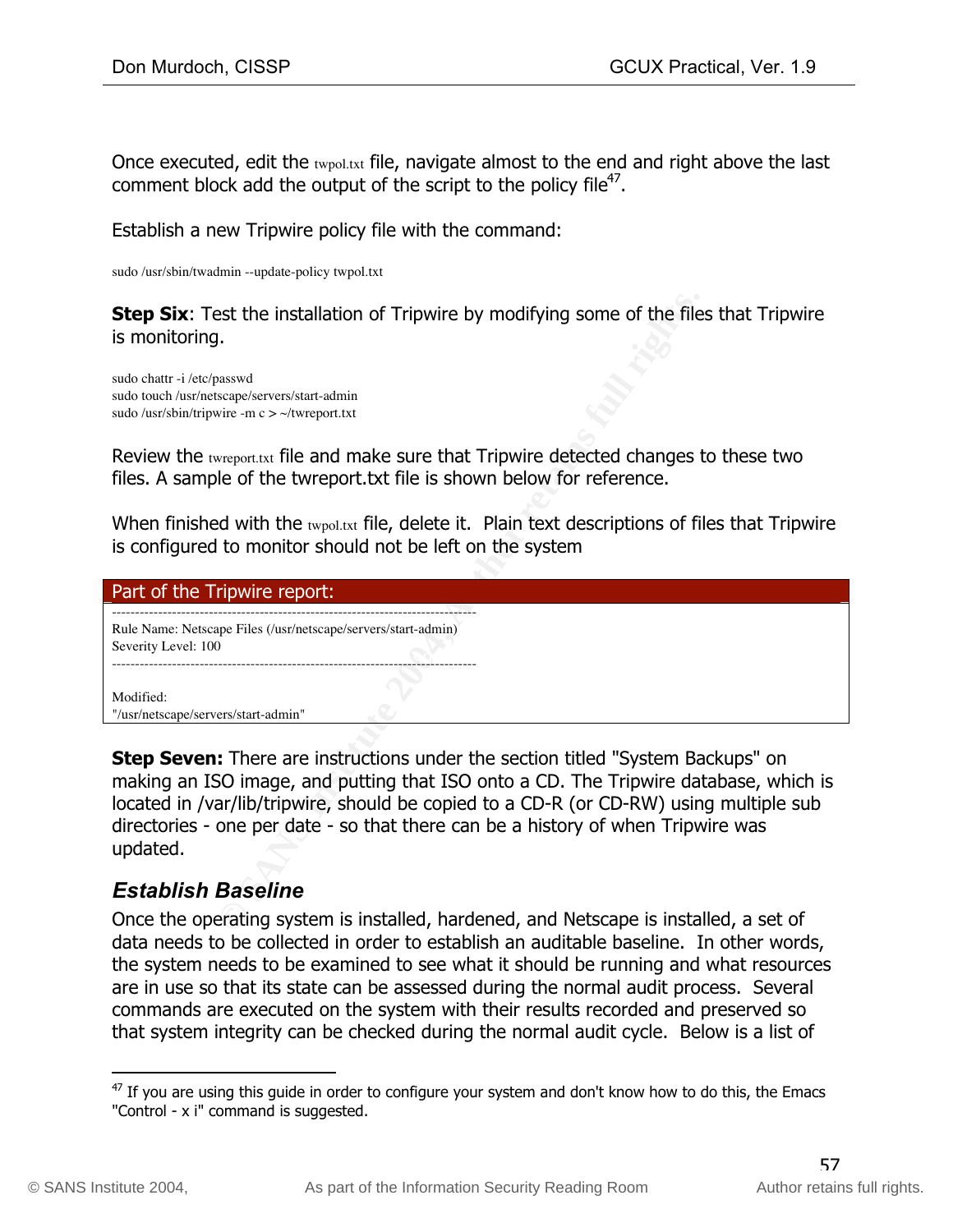commands with explanations of what task they perform and why they are relevant to the system state audit process. As a caveat, these commands need to be executed in a non X11 login window session - the GUI will generate extra information that will change from time to time.

| Command                                                 | <b>Explanation</b>                              |
|---------------------------------------------------------|-------------------------------------------------|
| netstat -anp48 > netstat_anp_baseline                   | This command shows network                      |
|                                                         | connections.                                    |
|                                                         | -а:                                             |
|                                                         | -n: Shows numerical IP address output           |
|                                                         | (not names)                                     |
|                                                         | -p: Shows the Process ID and name of the        |
|                                                         | program for each socket.                        |
| ps -aux49 > ps_aux_baseline                             | This is one of two process lists. The first     |
|                                                         | list is more abridged and easier to read.       |
| $ps$ -auxeww $> ps$ auxeww baseline                     | This is the second of two process lists.        |
|                                                         | This list contains a higher degree of detail,   |
| $\text{lsof} -\text{i} > \text{lsof}$ <i>i</i> baseline | This command will show all processes who        |
|                                                         | are listening of all Internet and X.25          |
|                                                         | network files.                                  |
| lsof -d rtd > lsof_d_baseline                           | This command is normally used with a list       |
|                                                         | of file descriptors - here, it shows basic file |
|                                                         | descriptor information for processes who        |
|                                                         | have files open from the root $($ ) directory   |
|                                                         | (this should only be trusted system             |
|                                                         | processes).                                     |
| nmap -sT -O localhost > nmap_localhost_baseline         | This command will show what ports are           |
|                                                         | open on the local system that are listening     |
|                                                         | for a TCP connection.                           |
| rpm $-Va$ > rpm_va_baseline                             | This command validates all of the installed     |
|                                                         | RPM's in the RPM database.                      |
|                                                         |                                                 |
| <b>Server Platform Hardening</b>                        |                                                 |
|                                                         |                                                 |

# *Server Platform Hardening*

Once the operating system has been hardened, the next step is to harden the server itself. There are several actions which are necessary to harden the server platform. These steps are designed to prevent accidental power up as well as detecting if the system was compromised at the physical level during its "normal down time".

 $48$  The details in the explanation section come from the netstat man page.

 $49$  The details in the explanation section come from the ps man page.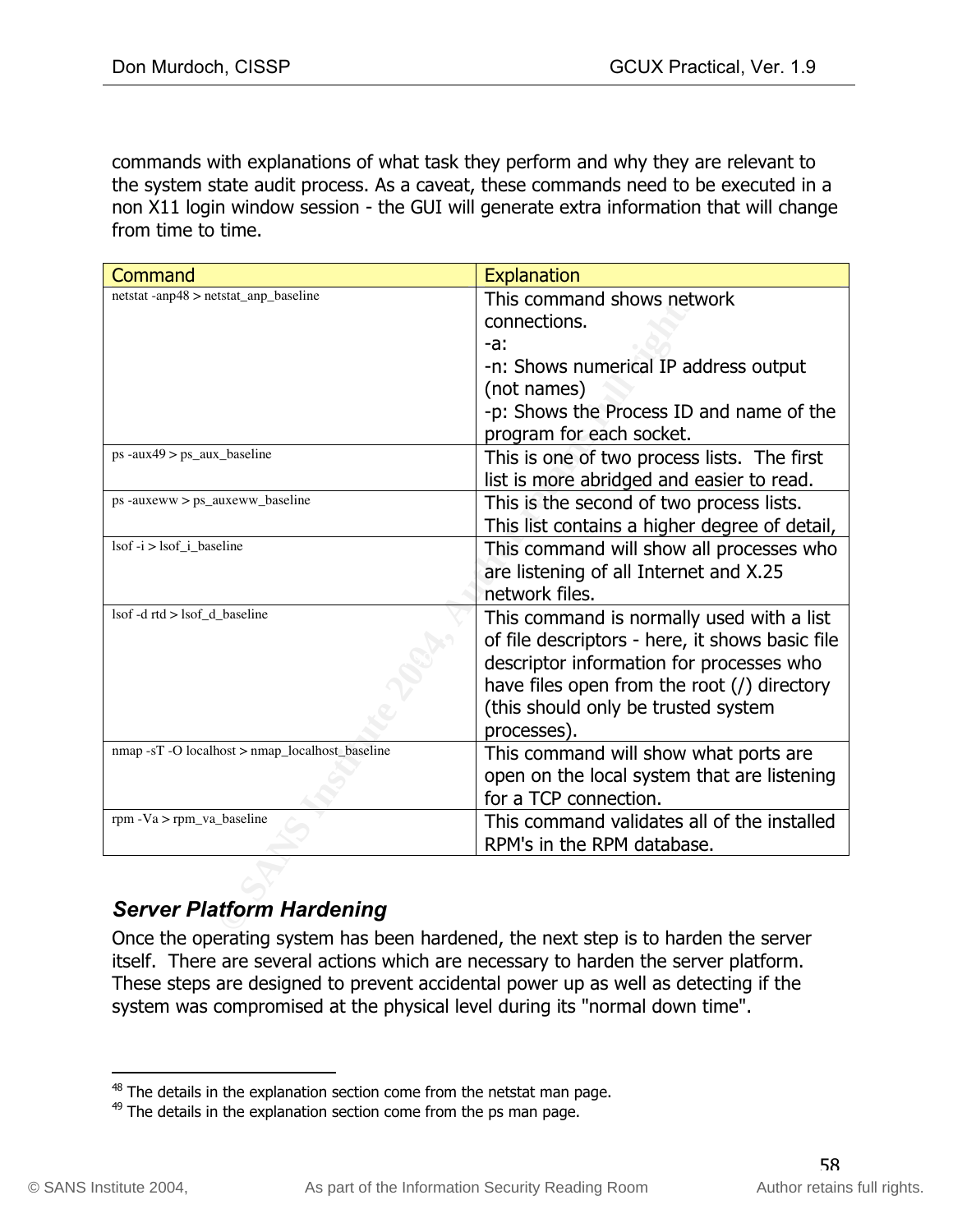**Enable a system password:**<sup>50</sup> In order to access the Dell Server BIOS screen, press F2 when the system starts. In the "System Security" screen, check the "Password Status" field to make sure that it says "Unlocked". Next, the system password can be set. Once the password is entered twice, properly, the "System Password" setting will change to say "Enabled".

At this point the hardware based system password must be entered when the system boots.

# **Ongoing Maintenance**

There are several aspects to maintaining the Root CA over its life cycle. This system will be relatively static, meaning that its basic configuration of a current operating system and a supported version of Netscape CMS will need to be maintained. To that end, several tasks must be performed. These include:

- Effective change control and appropriate updates
- System and Netscape CMS backups which support the CPS
- Audits which conform to the CPS and the HEBCA
- System validation that its integrity has been maintained which includes physical security maintenance
- Certificate issuance in accordance with the CPS

## *Effective Change Control and Appropriate Updates*

the hardware based system password must be entered who<br> **Maintenance**<br>
Weral aspects to maintaining the Root CA over its life cycle.<br>
Selve the maining that its basic configuration of a current<br>
tasks must be performed. Th Over time, vendors will require that the software and hardware must be updated over time. Recently, a new practice in the software industry has started, called "End Of Life" announcements. This practice occurs when a manufacturer makes a declaration that they will no longer support a particular operating system or product, usually with quite a bit of notice. In order to keep informed about vendor change control practices, the four primary components in this system will be under annual vendor maintenance (paid support). This does have an ongoing financial cost, but that cost is offset by the benefit of paid technical support. Staff who is involved in system administration (people with the four roles previously defined) will keep informed about changes from the primary vendors (RedHat, Dell, Netscape, and nCipher) by subscribing to mailing lists for the products installed (each vendor has a list service). Further, RedHat has a quarterly CD update program for the operating system - this will help insure that updates are applied as necessary.

Next, a policy needs to be established on what updates to perform. As above, the kernel on the system cannot be updated (as of Jan 2004). The specific version of the installed kernel is required for Netscape CMS. Since this is the primary application on

 $50$  These instructions are based on the the Dell Server Users Guide, which can be downloaded from: http://premiersupport.dell.com/docs/systems/pe650/en/index.htm.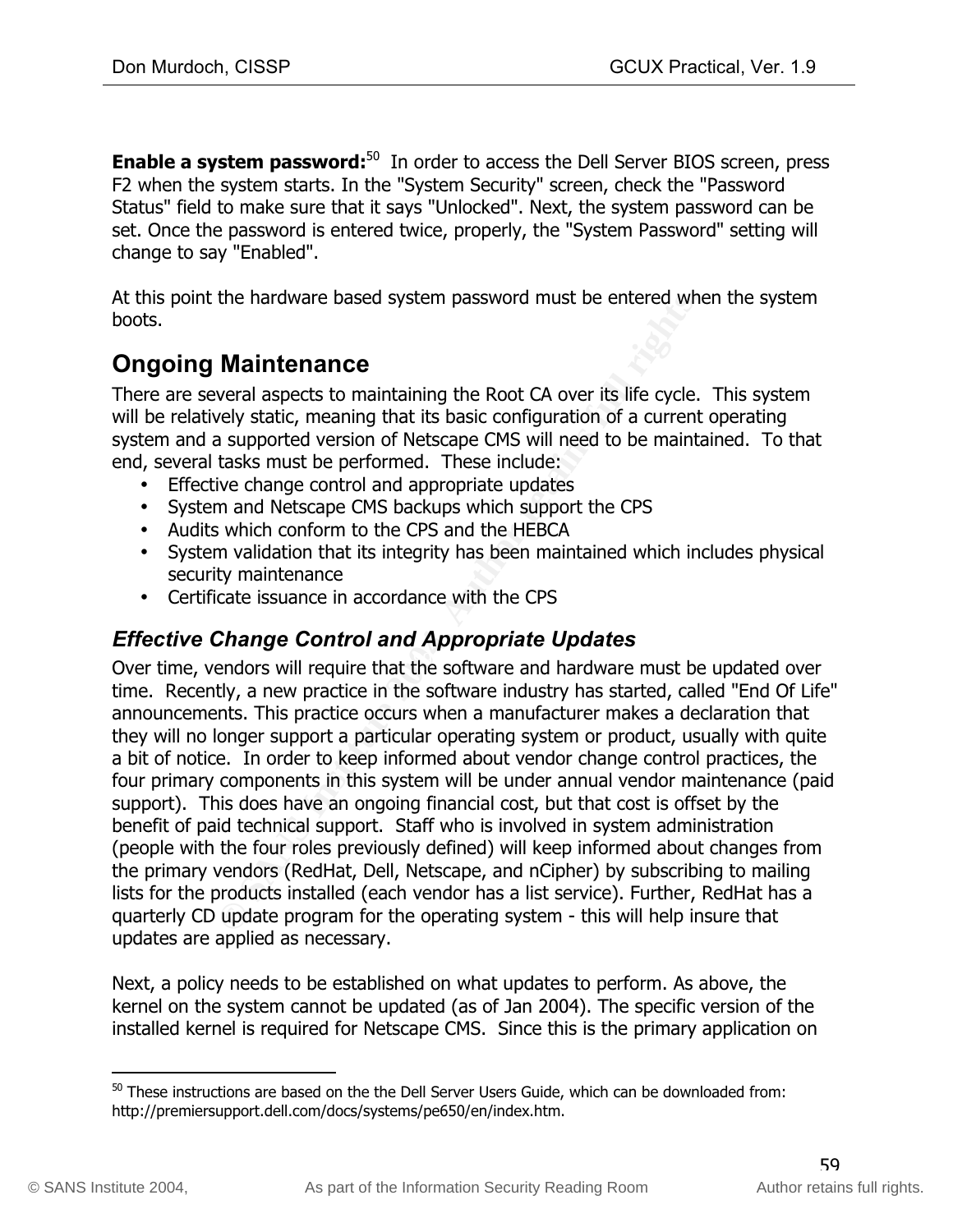the system, updates must be made based on the requirements of this application. Therefore, the policy in supporting the system is that changes will be made in accordance with Netscape CMS requirements - updates to the operating system and platform shall not jeopardize functioning of the Root CA.

When a change is suggested, these procedures will be followed:

- 1. Staff will consult with Netscape to see if the update has specific operating system configuration, version, or package. Continue if there are no contraindications.
- 2. Staff will consult with nCipher to see if the update has specific operating system configuration, version, or package. Continue if there are no contraindications.
- 3. A backup of the system will be made using a local tape drive.
- 4. The update will be applied.
- 5. The system will be reviewed to make sure that it is still functioning by a reboot, login, open up the various Netscape consoles and make sure that information is still visible.
- 6. The change process will be logged in the change control log.

# *System Backups*

will consult with Netscape to see if the update has specific curation, version, or package. Continue if there are no cont<br>will consult with nCipher to see if the update has specific op<br>uration, version, or package. Continu Netscape - meaning that its directory, logs, and certificate database must be backed up For the majority of its life, the Root CAis powered off. Therefore, it does not normally perform backups according to traditional schedules (incremental backups at night, full backup over the weekend) .System backups occur on at least a monthly basis for to reliable media monthly (as outlined in Section 4.6, Records Archival, in Appendix A). Because of the time mandates for records retention (10 1/2 years at the Medium level, and 20 1/2 years at High) backups of the Netscape CMS database will be done to CD or DVD media (650MB to 4.3 GB of data) as needed or on a monthly basis, which ever comes first.

The commands to create a CD of image of the Netscape directory are explained next $^{51}$ .

**Step One:** Create a tar archive of the /usr/netscape/servers directory.

cd /usr/netscape/servers tar cvzf ~/cms20031229.tar.gz ./\*

Note: If this archive is unpacked, be sure to use the -p option of the tar command to preserve permissions.

<sup>&</sup>lt;sup>51</sup> For further information on CD recording, there are several Linux CD RW howto's on the Internet. One such is from the Linux Documentation Project, at: http://www.tldp.org/HOWTO/CD-Writing-HOWTO.html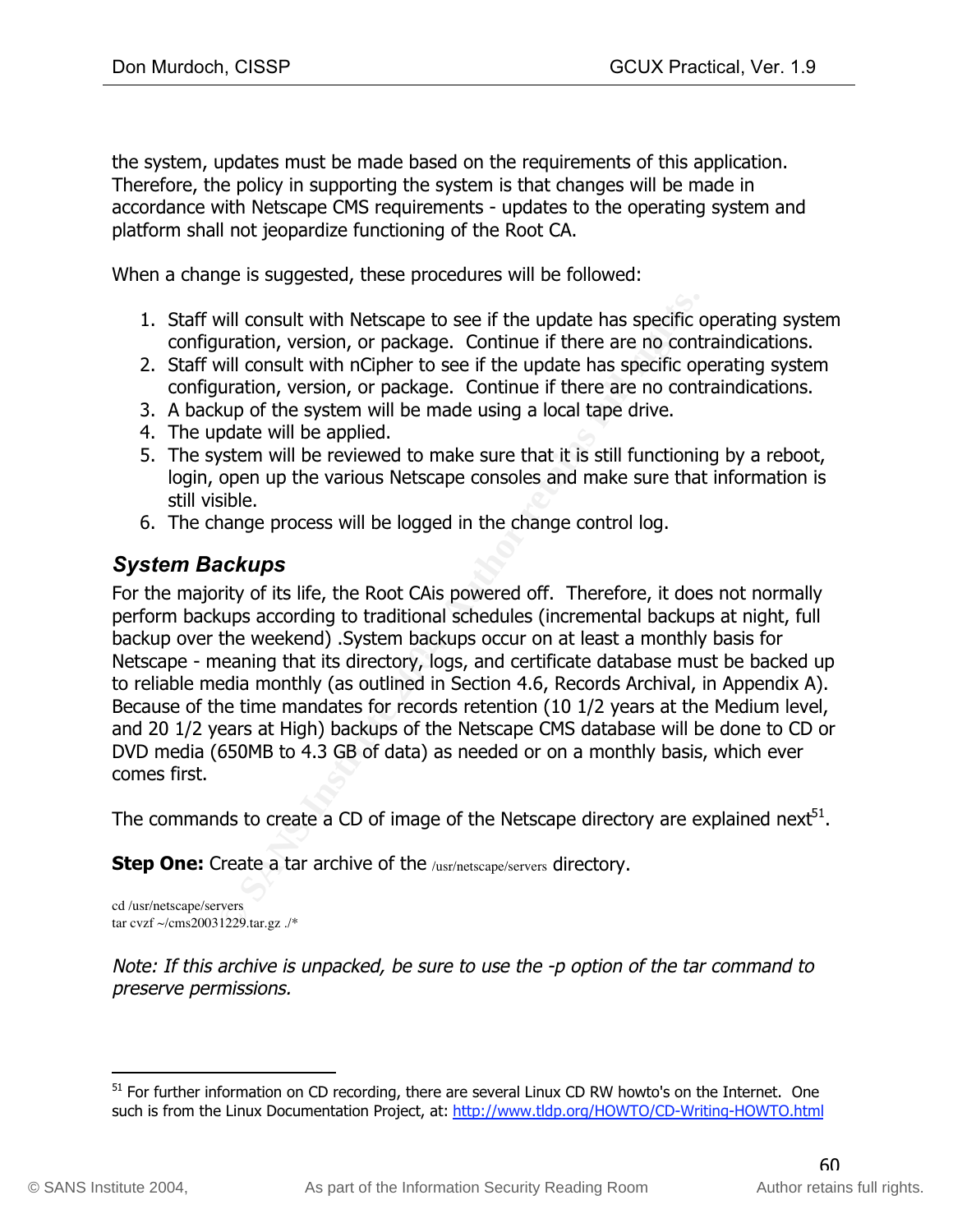**Explanation:** These commands change directory to the Netscape directory. Then a compressed tar archive is created in the users HOME directory, named "cms20031229.tar.gz". The files that are backed up in the archive are location relative meaning that they begin with "./", so they may be restored as needed without having to be restored to the original path.

**Step Two:** Create an ISO image of the tar file.

 $cd \sim$ 

mkisofs -r -N -l -allow-lowercase -iso-level 3 -relaxed-filenames -no-iso-translate -A "CMS20031229" -V "NetscapeCMS" -P "Rootca.University.edu" -p "C. Elwes" -o ~/cms20031229.iso cms20031229.tar.gz

These command line options mean $52$ :

- -r: This option sets the UID and GID of the files in the ISO image to 0.
- -N: Omit the file version numbers in the ISO image.
- -l: allow for file names that are 31 characters long (many of the files in the Netscape directory are longer than 11 characters).
- Ilow-lowerase -iso-level 3 -relaxed-filenames -no-iso-translate -A \*CMS20031229"-V<br>
Cedu<sup>1</sup> -p "C. Elwes" -o -coms20031229.iso cms20031229.tar.gz<br> **Example 12016 and GD of the files in the ISO images in the ISO images opti** • -allow-lowercase: Lowercase letters can appear in ISO file names - this is important to the UNIX/Linux system as the majority of files and directories are in lower case.
- -iso-level 3: sets the ISO conformance level (3 means that no restrictions apply).
- -relaxed-filenames
- -no-iso-translate
- "CMS" mean "Certificate Management Server" and "20031229" are the date that • -A "CMS20031229": specifies the volume ID for the ISO image. Here, the letters the ISO was made.
- -V "NetscapeCMS"
- -P "Rootca.University.edu": Here, the publisher ID field is being used to identify the name of the system.
- -p "C. Elwes": Here, the preparer ID field is used to identify who made the ISO image.
- $\sim$   $\sim$ /cms20031229.iso: This is the output file name.

### **Step Three:** Test the image by mounting it as a loopback device:

mount -t iso9660 -o ro,loop=/dev/loop0 cms20031229.iso /mnt/cdrom

**Explanation:** This command mounts the image file as an ISO (-t iso9660) read only file system on the loopback device (loop=/dev/loop0) onto the /mnt/cdrom mount point.

**Step Four:** Use the cdrecord program to write the image file to the CD-RW device<sup>53</sup>.

 $52$  These details are taken from the mkisofs man page.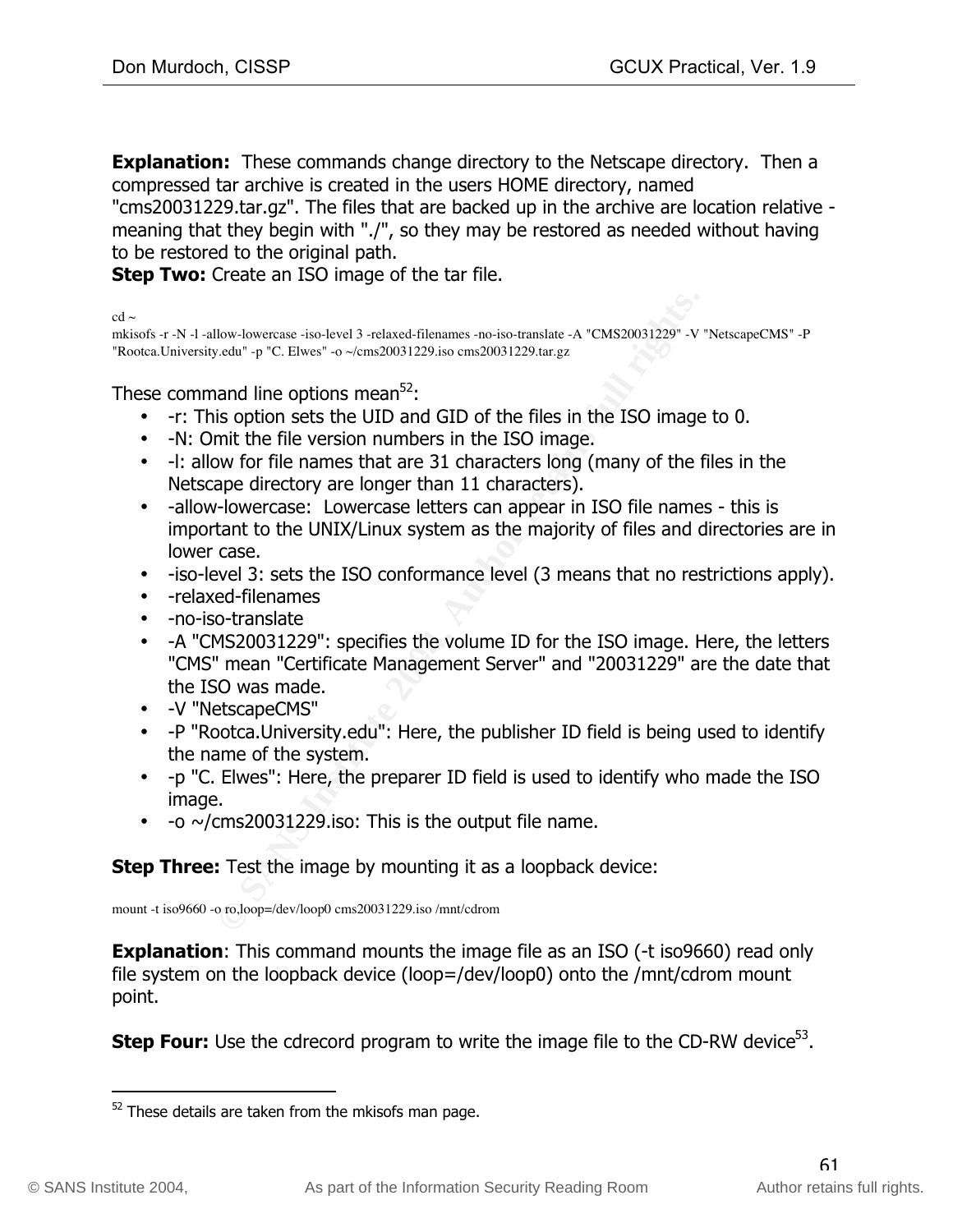cdrecord -v dev=0,3,0 cms20031229.iso

**Explanation:** This command will record the ISO image to the SCSI CD RW device located at device 0,3,0 ( SCSI bus, SCSI device ID, SCSI logical unit number) with verbose output (-v).

## *System Audits*

**Latifs**<br> **CONTRETTS AND AUTE CONTEX (SEE Appendix B)**, various aspects<br>
Ed over time. Auditing (reviewing logfiles) will be done by s<br>
Tole. Auditing consists of reviewing the various operating<br>
anomonolies, errors, sudo As required by the HEBCA document (see Appendix B), various aspects of the system will be audited over time. Auditing (reviewing logfiles) will be done by someone with the "auditor" role. Auditing consists of reviewing the various operating system logs in /var/log for anomolies, errors, sudo access, and reboots. These actions will be checked with the system administrators to make sure that if an action occurred it was warranted. By implementing this two person process (one to check, one to do tasks) the principle of "separation of duties" is followed by the site.

## *Filesystem Integrity Maintenance*

Whenever the system is booted, a Tripwire analysis will be done. In the first command listed below, the word "DATE" needs to be the date in YYYYMMDD format when the analysis ran. Whenever an update is applied to the system, Tripwire's file integrity database will be updated.

**Analyze:** Generally, to analyze the system the following Tripwire command can be used:

sudo /usr/sbin/tripwire -m c > ~/DATE.txt

**Updates:** To update, first perform an analysis with the command: sudo /usr/sbin/tripwire -m c

From this command, Tripwire will produce an output report file which ill be in /var/lib/tripwire/report (by default). This report file needs to be used in the update process with the command (an example -report numbers change over time):

sudo /usr/sbin/tripwire -m u -r /var/lib/tripwire/report/rootca.university.edu-20031231-153905.twr

When the report file is reviewed by searching for the "[x]" symbol and appropriate changes are made to the report, upon quitting the editor Tripwire will prompt for the local pass phrase and update the database file.

 $53$  If you are implementing these steps in your own environment and need to determine the target address of your CD recorder, use the command "cdrecord -scanbus" to determine device information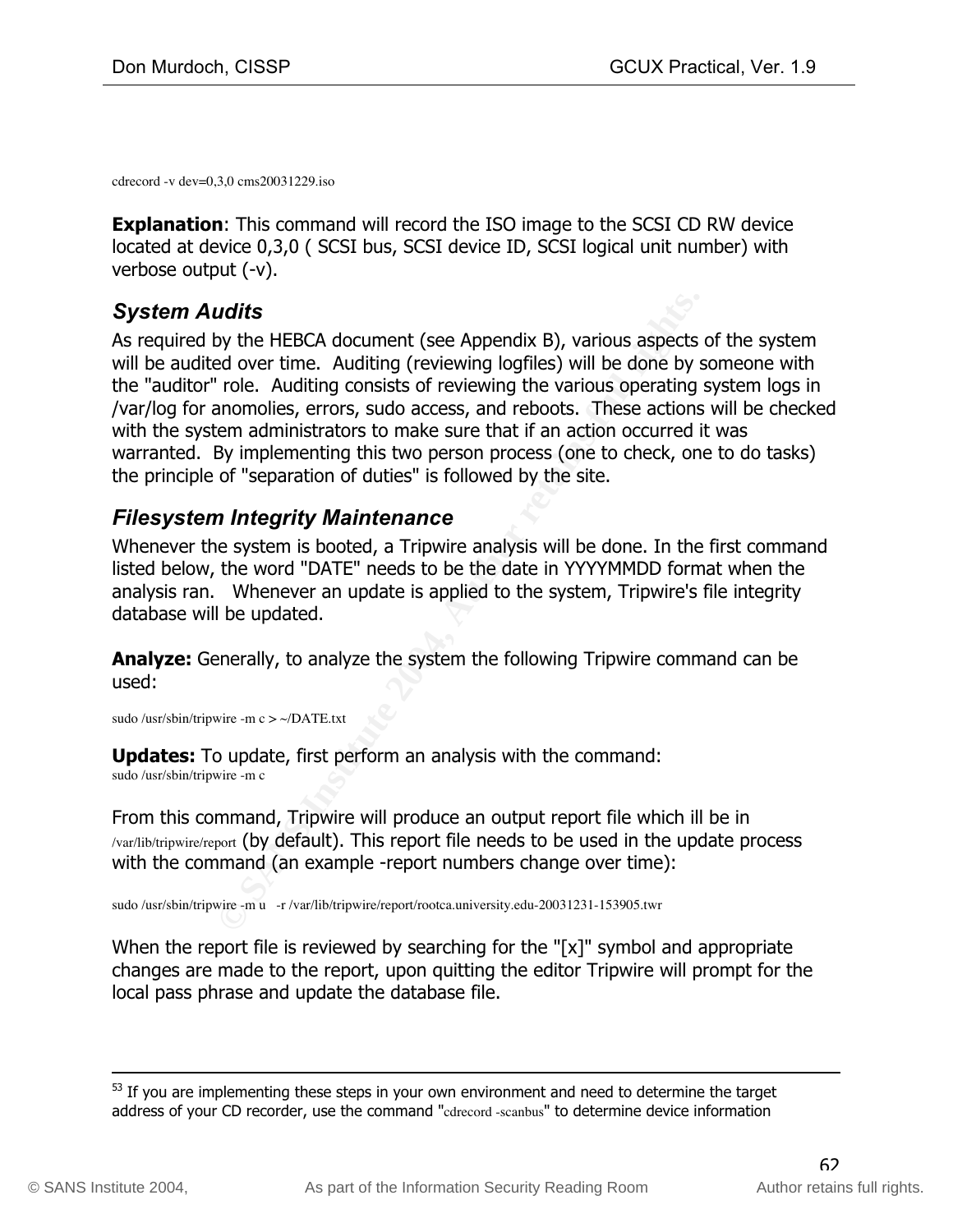## *Certificate Issuance*

Over time the Root CAwill issue certificates to users who have one of the four CA roles, to subordinate CA's, and to cross certified CA's. Netscape CMS has a user interface for reviewing issued CA's. These will be matched with a paper trail of certificate requests since this is not a general purpose issuing CA but rather a special purpose, tightly controlled CA, there must be a paper trail for certificates that are issued from the system.

# **Configuration Check**

HEBCA CP:

• 2.7 COMPLIANCE AUDIT

Following the requirements set forth in the HEBCA CP, section 2.7, on a monthly basis the system must be audited. To quote from section 2.7.4,

"2.7.4 Topics Covered by Compliance Audit The purpose of a compliance audit shall be to verify that an entity subject to the requirements of this CP, a MOA, or an Institution CP is complying with the requirements of those documents."

**Example 12**<br> **Example 2008 Complements set forth in the HEBCA CP, section 2.7, on a<br>
must be audited. To quote from section 2.7.4,<br>
<b>Fopics Covered by Compliance Audit**<br> **Examplese of a compliance audit shall be to verify** auditor should check several characteristics about the CA and its operation. This section<br>will suffice have seemed of these about the case wede at the concenting western land, also de Here, the HEBCA states that the system integrity and confidentiality are maintained. An will outline how several of those checks are made at the operating system level - checks within Netscape CMS are not germane to the operating system.

- 1. The system is not accessible from the network (check by connecting a notebook equipped with scanning tools to the hub).
- 2. Only authorized users have logged on (review log files).
- 3. Assess the file system integrity with Tripwire.
- 4. Assess the system state by reviewing open files list (with lsof), process table (with ps), and network connections (with netstat).
- 5. Verify login is not possible for root, and is only possible for authorized accounts.
- 6. Check system time from external source.

## *Network Accessibility*

In order to see if the system can be accessed from the network hub, the security group's incident response laptop will be used to perform an nmap scan against the system. Remove one of the blocker RJ45 connectors and connect a network cable from the laptop. Reconfigure the laptop to use IP address 192.168.1.20/24, so it will be on the same Class C network as the Root CA. Then run nmap using this local command line: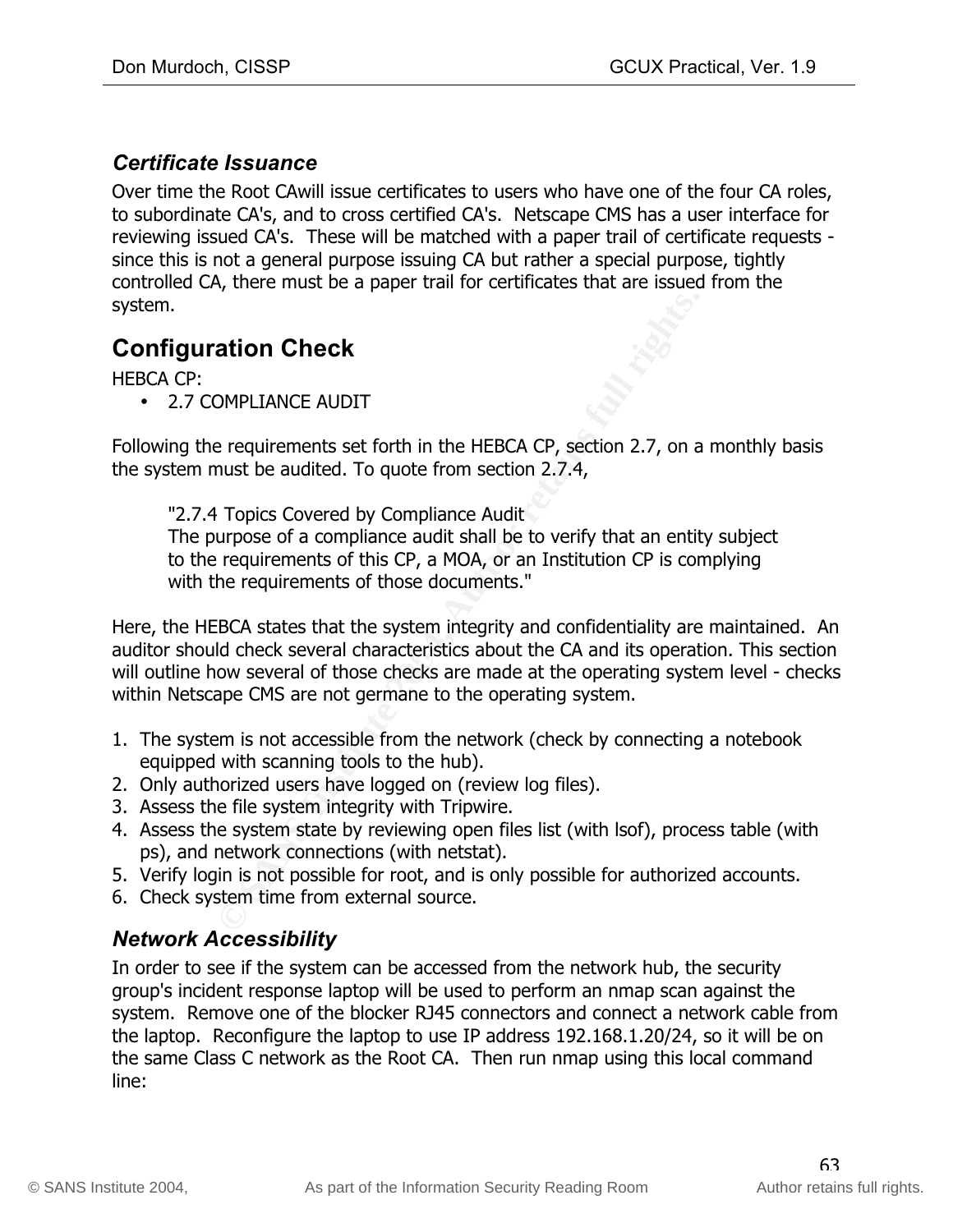sudo nmap -sS -p1-65535 192.168.1.17

The output of this command (below) shows that there are only two services running on the system that are actually listening for network connections - the LDAP server on port 389 and the administration server on port 49267.

| nmap information                                                                                                                                                                                                                                                                                                              |
|-------------------------------------------------------------------------------------------------------------------------------------------------------------------------------------------------------------------------------------------------------------------------------------------------------------------------------|
| Starting nmap V. 2.54BETA22 (www.insecure.org/nmap/)                                                                                                                                                                                                                                                                          |
| Interesting ports on rootca.university.edu (192.168.1.17):<br>(The 65533 ports scanned but not shown below are in state: closed)                                                                                                                                                                                              |
| Port<br><b>State</b><br>Service                                                                                                                                                                                                                                                                                               |
| 389/tcp open<br>ldap                                                                                                                                                                                                                                                                                                          |
| $49267$ /tcp open<br>unknown                                                                                                                                                                                                                                                                                                  |
|                                                                                                                                                                                                                                                                                                                               |
| <b>Off network Accessibility:</b> A notebook PC can be plugged into the hub and an<br>analysis performed with nmap in order to determine if the system is listening for<br>network connections on any ports. Below is the same command running from the<br>Security Services notebook PC, plugged into the hub for this test. |
| nmap information                                                                                                                                                                                                                                                                                                              |
| [root@localhost root]# nmap -sS -p1-65535 192.168.1.17                                                                                                                                                                                                                                                                        |
| Starting nmap V. 3.00 (www.insecure.org/nmap/)<br>All 65535 scanned ports on (192.168.1.17) are: closed                                                                                                                                                                                                                       |
| Nmap run completed -- 1 IP address (1 host up) scanned in 25 seconds                                                                                                                                                                                                                                                          |
|                                                                                                                                                                                                                                                                                                                               |
| <b>Login Review</b>                                                                                                                                                                                                                                                                                                           |
| Many logs need to be reviewed on the system during the audit cycle. Procedurally,<br>according to the CPS, these tasks are performed by one of the people with the auditor                                                                                                                                                    |
| role.                                                                                                                                                                                                                                                                                                                         |
| <b>Bad Logins:</b> There are two commands to view bad login records shown below. These<br>commands will show the history of last logged in users:                                                                                                                                                                             |
| lastb-aidx<br>lastb                                                                                                                                                                                                                                                                                                           |

#### nmap information

## *Login Review*

Below is the output of these commands. They show that two users had problems logging on Jan 1, in different formats (these records were produced as part of testing and creating configuration checks for the "Configuration Checks" section).

| Output of lastb -aidx |                                     |         |
|-----------------------|-------------------------------------|---------|
| celews                | Thu Jan $1\ 10:11 - 10:11\ (00:00)$ | 0.0.0.0 |
| celews                | Thu Jan $1\ 10:10 - 10:10\ (00:00)$ | 0.0.0.0 |
| root                  | Thu Jan $1\,10:02 - 10:02\,(00:00)$ | 0.0.0.0 |
| root                  | Thu Jan $1\,10:02 - 10:02\,(00:00)$ | 0.0.0.0 |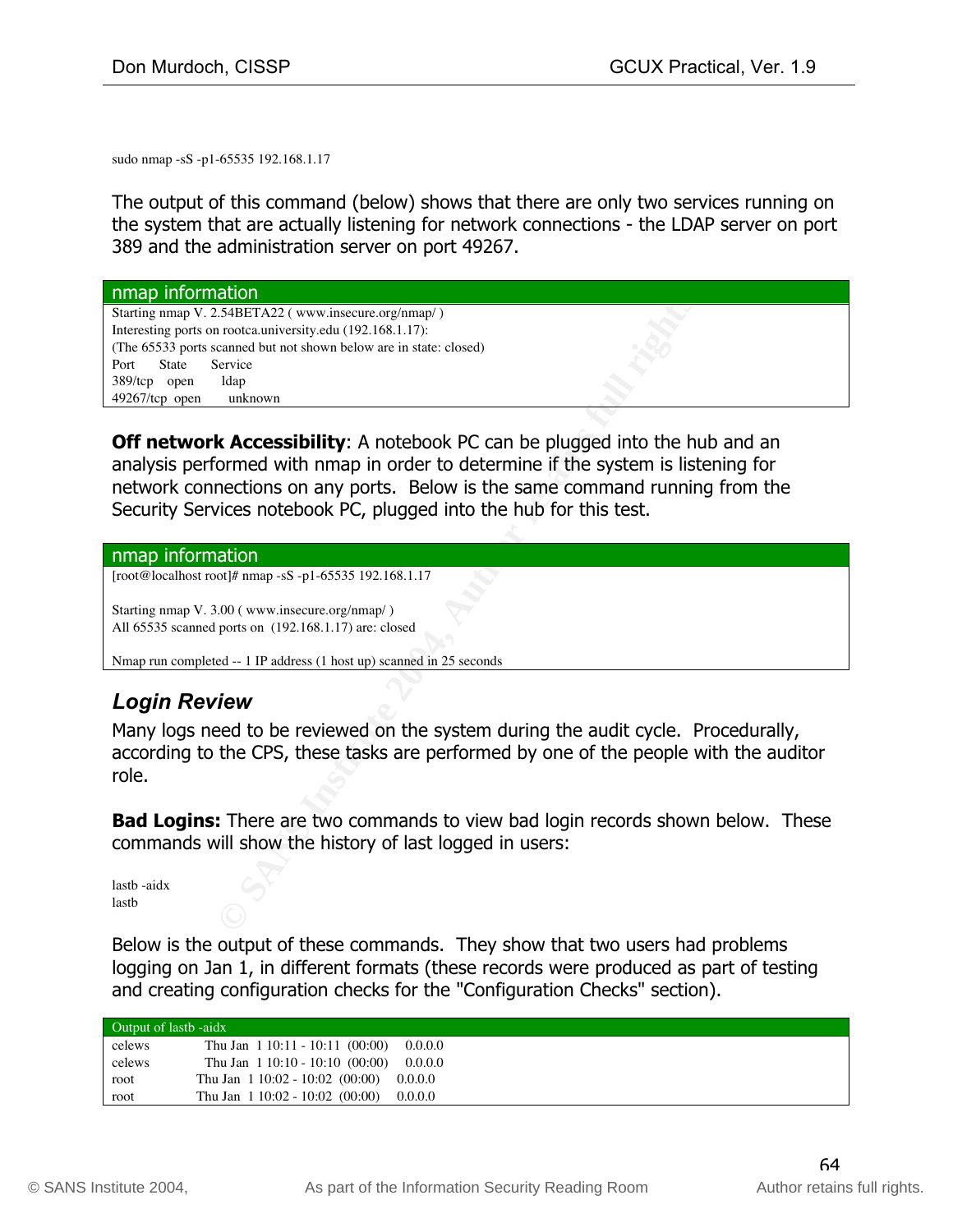| root            | 0.0.0.0<br>Thu Jan $1\,08:27 - 08:27\,(00:00)$ |  |
|-----------------|------------------------------------------------|--|
| root            | Thu Jan $1\,08:27 - 08:27(00:00)$<br>0.0.0.0   |  |
| root            | Thu Jan $1\,08:27 - 08:27\,(00:00)$<br>0.0.0.0 |  |
|                 |                                                |  |
| Output of lastb |                                                |  |
| celews ttyl     | Thu Jan $1\ 10:11 - 10:11\ (00:00)$            |  |
| celews ttyl     | Thu Jan $1\ 10:10 - 10:10\ (00:00)$            |  |
| root ttyl       | Thu Jan $1\,10:02 - 10:02\,(00:00)$            |  |
| tty1<br>root    | Thu Jan $1\,10:02 - 10:02\,(00:00)$            |  |
| tty1<br>root    | Thu Jan $1\,08:27 - 08:27\,(00:00)$            |  |
| tty1<br>root    | Thu Jan $1\,08:27 - 08:27\,(00:00)$            |  |
| tty1<br>root    | Thu Jan $1\,08:27 - 08:27\,(00:00)$            |  |

| tty1<br>root                                 | Thu Jan 1 10:02 - 10:02 (00:00)                                                                                                                                                                                                                                   |  |
|----------------------------------------------|-------------------------------------------------------------------------------------------------------------------------------------------------------------------------------------------------------------------------------------------------------------------|--|
| tty1<br>root                                 | Thu Jan 108:27 - 08:27 (00:00)                                                                                                                                                                                                                                    |  |
| tty1<br>root                                 | Thu Jan 108:27 - 08:27 (00:00)                                                                                                                                                                                                                                    |  |
| tty1<br>root                                 | Thu Jan 108:27 - 08:27 (00:00)                                                                                                                                                                                                                                    |  |
| last -aidx   more                            | <b>Good Logins:</b> The commands to check good login history are nearly identical, as<br>shown next along with a sample of output.                                                                                                                                |  |
| last   more                                  |                                                                                                                                                                                                                                                                   |  |
|                                              |                                                                                                                                                                                                                                                                   |  |
| Checks" section).                            | Below is the output of these commands. They show that the system was rebooted on<br>Jan 1 and that a system administrator was logged in at that time (these records were<br>produced as part of testing and creating configuration checks for the "Configuration" |  |
|                                              |                                                                                                                                                                                                                                                                   |  |
| Output of last -aidx                         |                                                                                                                                                                                                                                                                   |  |
| celwes                                       | Tue Jan $6\ 20:56$ still logged in $0.000$ .                                                                                                                                                                                                                      |  |
| runlevel                                     | Thu Jan 1 10:01 - 21:29 (5+11:28) 0.0.0.0                                                                                                                                                                                                                         |  |
| reboot                                       | Thu Jan 1 10:01<br>$(5+11:28)$ 0.0.0.0                                                                                                                                                                                                                            |  |
| runlevel                                     | Thu Jan 1 09:59 - 10:01 (00:01) 0.0.0.0                                                                                                                                                                                                                           |  |
| reboot                                       | $(5+11:30)$ 0.0.0.0<br>Thu Jan 109:59                                                                                                                                                                                                                             |  |
| shutdown                                     | Thu Jan 109:58 - 21:29 (5+11:31) 0.0.0.0                                                                                                                                                                                                                          |  |
| runlevel                                     | Thu Jan 109:58 - 09:58 (00:00)<br>0.0.0.0                                                                                                                                                                                                                         |  |
| celwes                                       | Thu Jan $1\,08:27$ - down $(01:30)$<br>0.0.0.0                                                                                                                                                                                                                    |  |
|                                              |                                                                                                                                                                                                                                                                   |  |
| Output of last                               |                                                                                                                                                                                                                                                                   |  |
| celwes tty1                                  | Thu Jan $110:12$ still logged in                                                                                                                                                                                                                                  |  |
|                                              | reboot system boot 2.4.9-e.12 Thu Jan 1 10:01<br>$(5+11:32)$<br>Thu Jan 109:59<br>$(5+11:33)$                                                                                                                                                                     |  |
| reboot system boot 2.4.9-e.12<br>celwes tty1 | Thu Jan 108:27 - down (01:30)                                                                                                                                                                                                                                     |  |
|                                              |                                                                                                                                                                                                                                                                   |  |
| <b>Log Rotation</b>                          |                                                                                                                                                                                                                                                                   |  |

| Output of last |                                   |                                     |  |
|----------------|-----------------------------------|-------------------------------------|--|
| celwes ttyl    |                                   | Thu Jan $1\ 10:12$ still logged in  |  |
|                | reboot system boot 2.4.9-e.12     | Thu Jan 1 10:01<br>$(5+11:32)$      |  |
|                | reboot system boot $2.4.9 - e.12$ | $(5+11:33)$<br>Thu Jan 109:59       |  |
| celwes ttyl    |                                   | Thu Jan $1\,08:27$ - down $(01:30)$ |  |

# *Log Rotation*

The log rotation process needs to be checked in order to see that the anacron service is rotating logs on a daily basis. This service doesn't necessarily run at a specific time; rather it monitors the system to make sure that the process is run at least every day (in this case, as the loghandler script is in /etc/cron.daily).

Supporting details are shown next.

Example archived logs - Jan 6 (in /var/log/archive/2004.01)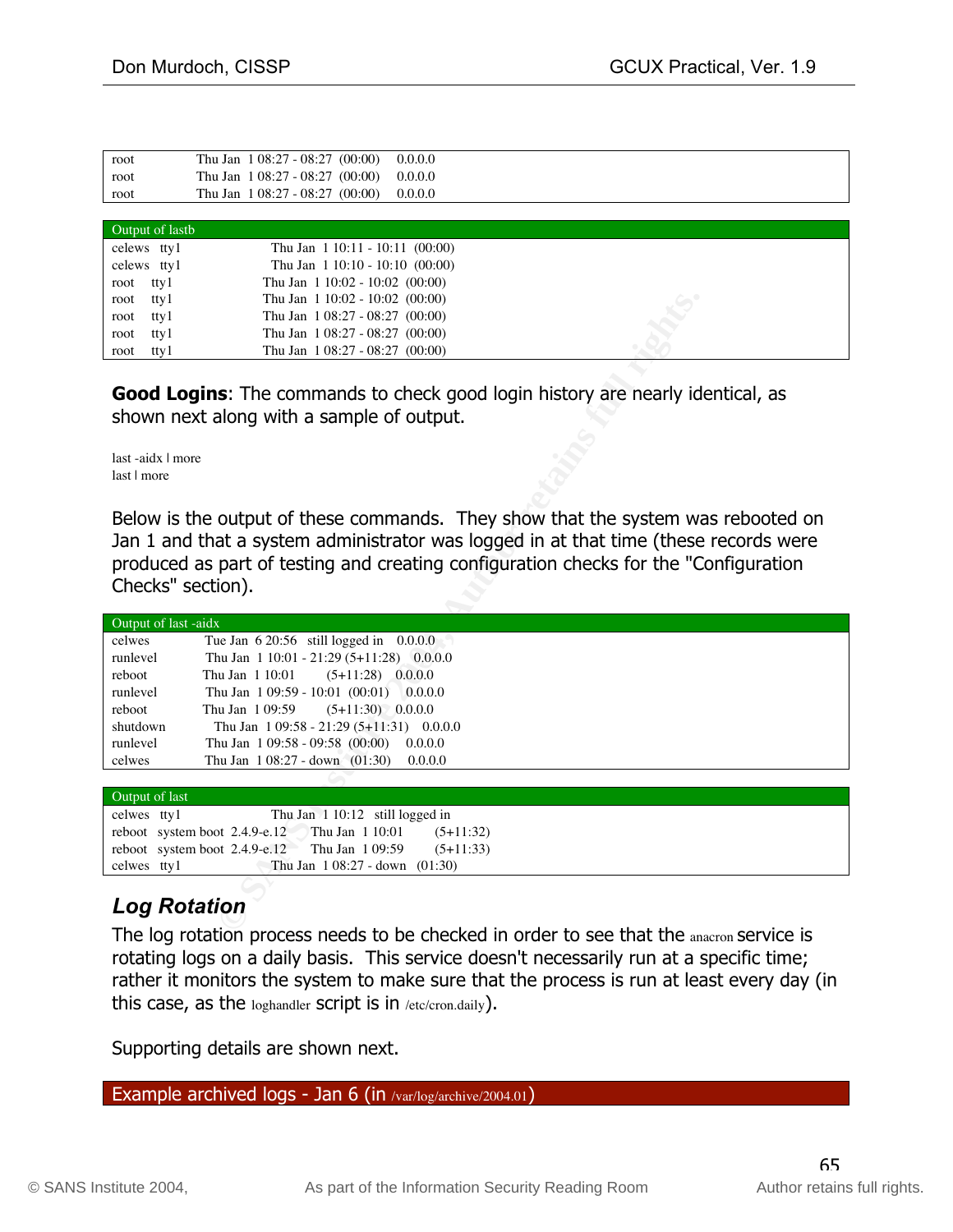| Example archived logs - Jan 6 (in /var/log/archive/2004.01) |        |      |                                         |
|-------------------------------------------------------------|--------|------|-----------------------------------------|
| $-rw-r-r-$                                                  | 1 root | root | 4913 Jan 6 20:58 2004.01.06.cron.gz     |
| $-rw-r-r--$ 1 root                                          |        | root | 8128 Jan 6 20:58 2004.01.06.kernel.gz   |
| $-rw-r-r-1$ root                                            |        | root | 18659 Jan 6 20:58 2004.01.06.lastlog.gz |
| $-rw-r-r-1$ root                                            |        | root | 30075 Jan 6 20:58 2004.01.06.lastlog.gz |
| $-rw-r-r-1$ root                                            |        | root | 946 Jan 6 20:58 2004.01.06.maillog.gz   |
| $-rw-r-r-$                                                  | 1 root | root | 4359 Jan 6 20:58 2004.01.06. secure.gz  |
| $-rw-r-r-1$ root                                            |        | root | 3482 Jan 6 20:58 2004.01.06.sudolog.gz  |

| These files match the current log files (by name) from the /var/log directory.                                                                                                                                                                                                                                                                                                                                                                                |  |  |  |
|---------------------------------------------------------------------------------------------------------------------------------------------------------------------------------------------------------------------------------------------------------------------------------------------------------------------------------------------------------------------------------------------------------------------------------------------------------------|--|--|--|
| Rotated logs - Jan 6 (in $\sqrt{varlog}$ )                                                                                                                                                                                                                                                                                                                                                                                                                    |  |  |  |
| 4096 Jan 6 20:58 archive<br>$d$ rwxr-xr-x $3$ root<br>root                                                                                                                                                                                                                                                                                                                                                                                                    |  |  |  |
| 13836 Jan 1 10:01 boot.log<br>$-rw$ ------- 1 root<br>root                                                                                                                                                                                                                                                                                                                                                                                                    |  |  |  |
| 2688 Jan 1 10:11 btmp<br>$-rw-r-r-1$ root<br>root                                                                                                                                                                                                                                                                                                                                                                                                             |  |  |  |
| $d$ rwxr-xr-x 2 bin<br>4096 Nov 11 2002 canna<br>bin                                                                                                                                                                                                                                                                                                                                                                                                          |  |  |  |
| 287 Jan 6 21:20 cron<br>$-rw-r -r -r - 1 root$<br>root                                                                                                                                                                                                                                                                                                                                                                                                        |  |  |  |
| 8063 Jan 1 10:01 dmesg<br>$-rw-r-r-1$ root<br>root                                                                                                                                                                                                                                                                                                                                                                                                            |  |  |  |
| $drwxr-xr-x$ 2 root<br>4096 Sep 4 2001 gdm<br>root                                                                                                                                                                                                                                                                                                                                                                                                            |  |  |  |
| 4096 Oct 23 2002 httpd<br>$d$ rwxr-xr-x 2 root<br>root                                                                                                                                                                                                                                                                                                                                                                                                        |  |  |  |
| 340 Jan 1 10:01 iscsi.log<br>$-rw-r-r-1$ root<br>root                                                                                                                                                                                                                                                                                                                                                                                                         |  |  |  |
| 0.Ian 6 20:58 kernel<br>-rw-r--r-- 1 root<br>root                                                                                                                                                                                                                                                                                                                                                                                                             |  |  |  |
| 0 Jan 6 20:58 lastlog<br>$-rw-r$ - $-r$ - $-1$ root<br>root                                                                                                                                                                                                                                                                                                                                                                                                   |  |  |  |
| $0$ Jan $6$ 20:58 maillog<br>$-rw-r-r-1$ root<br>root                                                                                                                                                                                                                                                                                                                                                                                                         |  |  |  |
| $0$ Jan $6$ 21:22 messages<br>-rw------- 1 root<br>root                                                                                                                                                                                                                                                                                                                                                                                                       |  |  |  |
| 0 Dec 21 01:33 mysqld.log<br>1 mysql<br>mysql<br>-rw-r-----                                                                                                                                                                                                                                                                                                                                                                                                   |  |  |  |
| $-rw-r-r-1$ root<br>13477 Dec 27 04:02 rpmpkgs<br>root                                                                                                                                                                                                                                                                                                                                                                                                        |  |  |  |
| $d$ rwxr-xr-x 2 root<br>4096 Jan 6 16:40 sa<br>root                                                                                                                                                                                                                                                                                                                                                                                                           |  |  |  |
| 526 Jan 6 21:22 secure<br>1 root<br>root<br>-rw-r--r--                                                                                                                                                                                                                                                                                                                                                                                                        |  |  |  |
| 0 Dec 21 01:33 spooler<br>$-rw$ ------- 1 root<br>root                                                                                                                                                                                                                                                                                                                                                                                                        |  |  |  |
| 494 Jan 6 21:22 sudolog<br>1 root<br>root<br>-rw-r--r--                                                                                                                                                                                                                                                                                                                                                                                                       |  |  |  |
| 703 Dec 24 03:14 syslog<br>1 root<br>root<br>-rw-------                                                                                                                                                                                                                                                                                                                                                                                                       |  |  |  |
| 172800 Jan 6 20:56 wtmp<br>1 root<br>-rw-rw-r--<br>utmp                                                                                                                                                                                                                                                                                                                                                                                                       |  |  |  |
| <b>Sudo Review</b>                                                                                                                                                                                                                                                                                                                                                                                                                                            |  |  |  |
| What type of commands have staff with sudo permission been running lately? User<br>"bcrystal", a staff member with the "auditor" role, reviews the sudo log history.<br>Through this process, it is shown that bcrystal attempted the tail command $(3,4)$ - an<br>oversight on the part of the initial sudo configuration. After the attempt to use tail, the<br>system administrator used visudo (7,8) to give the auditor sufficient privilege in order to |  |  |  |

# *Sudo Review*

What type of commands have staff with sudo permission been running lately? User "bcrystal", a staff member with the "auditor" role, reviews the sudo log history. Through this process, it is shown that bcrystal attempted the tail command (3,4) - an oversight on the part of the initial sudo configuration. After the attempt to use tail, the system administrator used visudo (7,8) to give the auditor sufficient privilege in order to use this command (11,12) (line numbers added).

4: COMMAND=/usr/bin/tail sudolog

6: USER=root ; COMMAND=/usr/bin/tail sydolog

8: COMMAND=/usr/sbin/visudo

 <sup>1: [</sup>bcrystal@rootca log]\$ sudo tail sudolog

 <sup>2:</sup> COMMAND=/usr/bin/nmap -sS -p1-65535 192.168.1.17

 <sup>3:</sup> Jan 1 08:47:48 : celwes : TTY=pts/1 ; PWD=/var/log ; USER=root ;

 <sup>5:</sup> Jan 1 08:49:17 : bcrystal : command not allowed ; TTY=pts/3 ; PWD=/var/log ;

 <sup>7:</sup> Jan 1 08:50:01 : celwes : TTY=pts/1 ; PWD=/var/log ; USER=root ;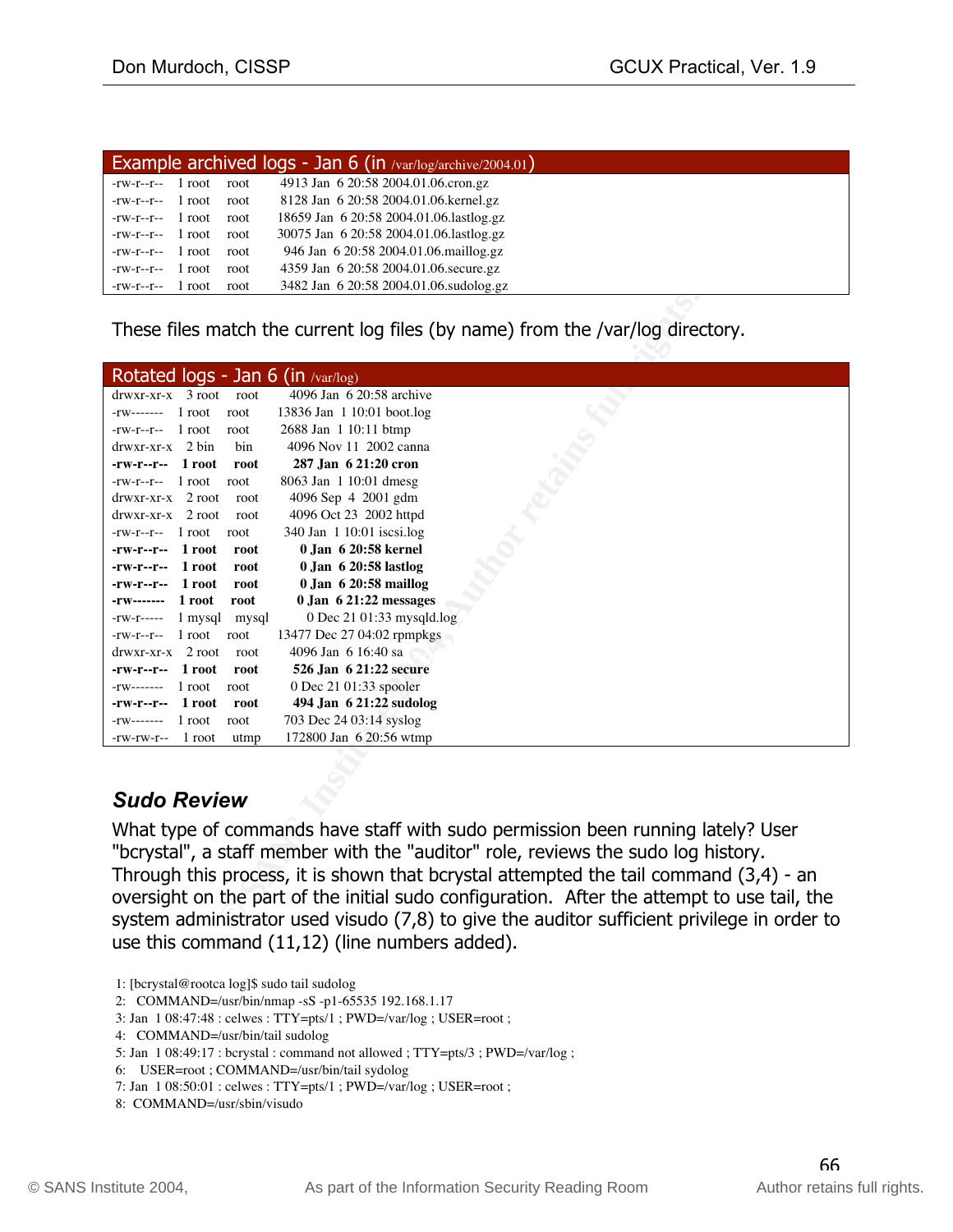9: Jan 1 08:50:42 : bcrystal : TTY=pts/3 ; PWD=/var/log ; USER=root ; 10: COMMAND=/usr/bin/tail sydolog 11: Jan 1 08:50:53 : bcrystal : TTY=pts/3 ; PWD=/var/log ; USER=root ; 12: COMMAND=/usr/bin/tail sudolog

# *System Integrity and Tripwire*

The tape seals on the system need to be inspected to make sure that the system has maintained physical integrity. Also, the handwritten access log needs to be reviewed on a monthly basis.

As discussed under the "File Integrity with Tripwire" section, there are specific commands that can be run in order to check the system against the Tripwire database. Specifically, the command:

sudo /usr/sbin/tripwire -m c > ~/twreport.txt

can be used to check and see if there has been an integrity issue with files on the system. Note that a prior Tripwire database can be copied off of CD (as discussed in Step Seven under "File Integrity with Tripwire") and used to check system integrity against a particular point in history.

# *System State*

bysical integrity. Also, the handwritten access log needs to<br>sis.<br>Sis.<br>Sis.<br>Sis.<br>Movember the "File Integrity with Tripwire" section, there are neasted and the mand:<br>Movementary<br>to check and see if there has been an integr running processes, disk utilization, open files, and listening services. The output of Over time, the system state will be assessed with commands that are designed to show these commands needs to be checked over time to make sure that proper processes are running and that the system is behaving as expected. Below are commands and sample output that can be used to determine system state, captured from an administrator login session.

The same set of commands discussed under "Establish Baseline" should be executed and their results compared with the baseline results. There will likely be differences in process ID numbers, but by and large the same set of commands should yield nearly identical results. Differences in current state and baseline state warrant some investigation.

Disk utilization also needs to be checked on an ongoing basis. The amount of disk space used will only grow slightly over time - issuing certificates and cross certifying with other CA's takes up hardly any room. In order to see a summary of disk space usage, use the "df" command below.

#### Command to get summary disk informaiton:

[celwes@rootca /]\$ sudo df -h Filesystem Size Used Avail Use% Mounted on /dev/sda5 1.9G 183M 1.6G 10% /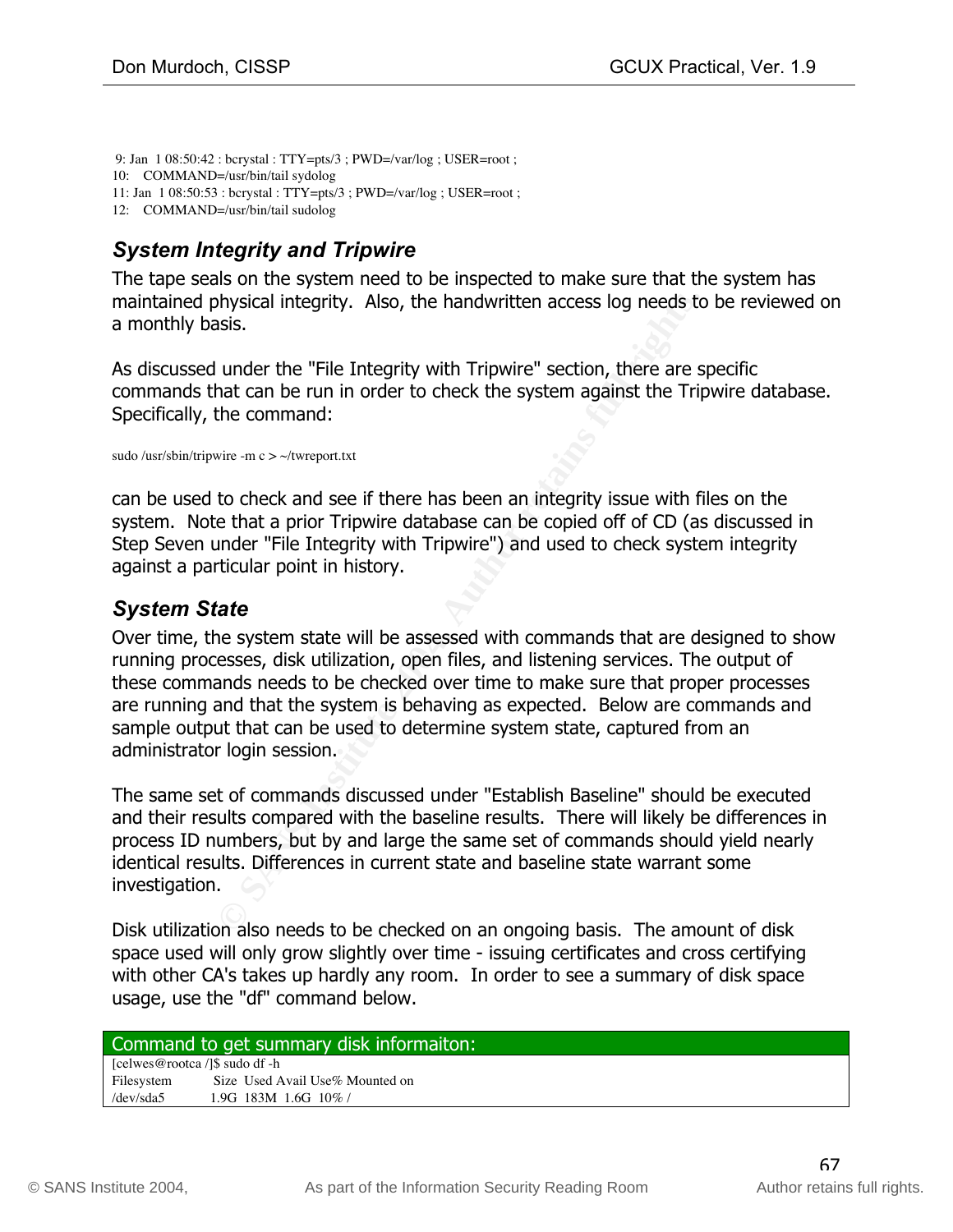| /dev/sda1        | 106M 22M 79M 22%/boot      |  |
|------------------|----------------------------|--|
| /dev/sda6        | 1.9G 218M 1.6G 12% /home   |  |
| none             | 93M 0 93M 0%/dev/shm       |  |
| /dev/sda7        | 980M 17M 913M 2%/tmp       |  |
| $/$ dev $/$ sda2 | 3.8G 1.4G 2.2G 39%/usr     |  |
| /dev/sda3        | 2.9G $71M$ 2.6G $3\%$ /var |  |

# *Login Checks*

The root user should not be allowed to login. An example test was performed on Jan 1, and the results below demonstrate that a bad logon attempt was made for "root". These records correspond to the Jan 1 logon attempts cited above where "root" tried to login (testing the security measures designed to prevent root login) and then one of the system administrators (celwes) logged in.

#### Records from the "messages" file:

Jan 1 08:27:04 rootca login(pam\_unix)[764]: authentication failure; logname=LOGIN uid=0 euid=0 tty=tty1 ruser= rhost= user=root

Jan 1 08:27:07 rootca login[764]: FAILED LOGIN 1 FROM (null) FOR root, Authentication failure

Jan 1 08:27:13 rootca login[764]: FAILED LOGIN 2 FROM (null) FOR root, Authentication failure

Jan 1 08:27:20 rootca login[764]: FAILED LOGIN 3 FROM (null) FOR root, Authentication failure

Jan 1 08:27:27 rootca login(pam\_unix)[764]: session opened for user celwes by LOGIN(uid=0)

Jan 1 08:27:27 rootca -- celwes[764]: LOGIN ON tty1 BY celwes

# **System Time**

r should not be allowed to login. An example test was perf<br>Its below demonstrate that a bad logon attempt was made<br>is correspond to the Jan 1 logon attempts cited above where<br>the security measures designed to prevent root when the system is powered up to stock recess to be enceived against a union-<br>time source in the data center. Practically, a second console on any given system is When the system is powered up its BIOS clock needs to be checked against a different acceptable - ideally, it would be a console on a Network Time Protocol server, or a stand alone chronometer. The correct time needs to be entered on the system before the operating system boots - time is rather sensitive in the PKI process.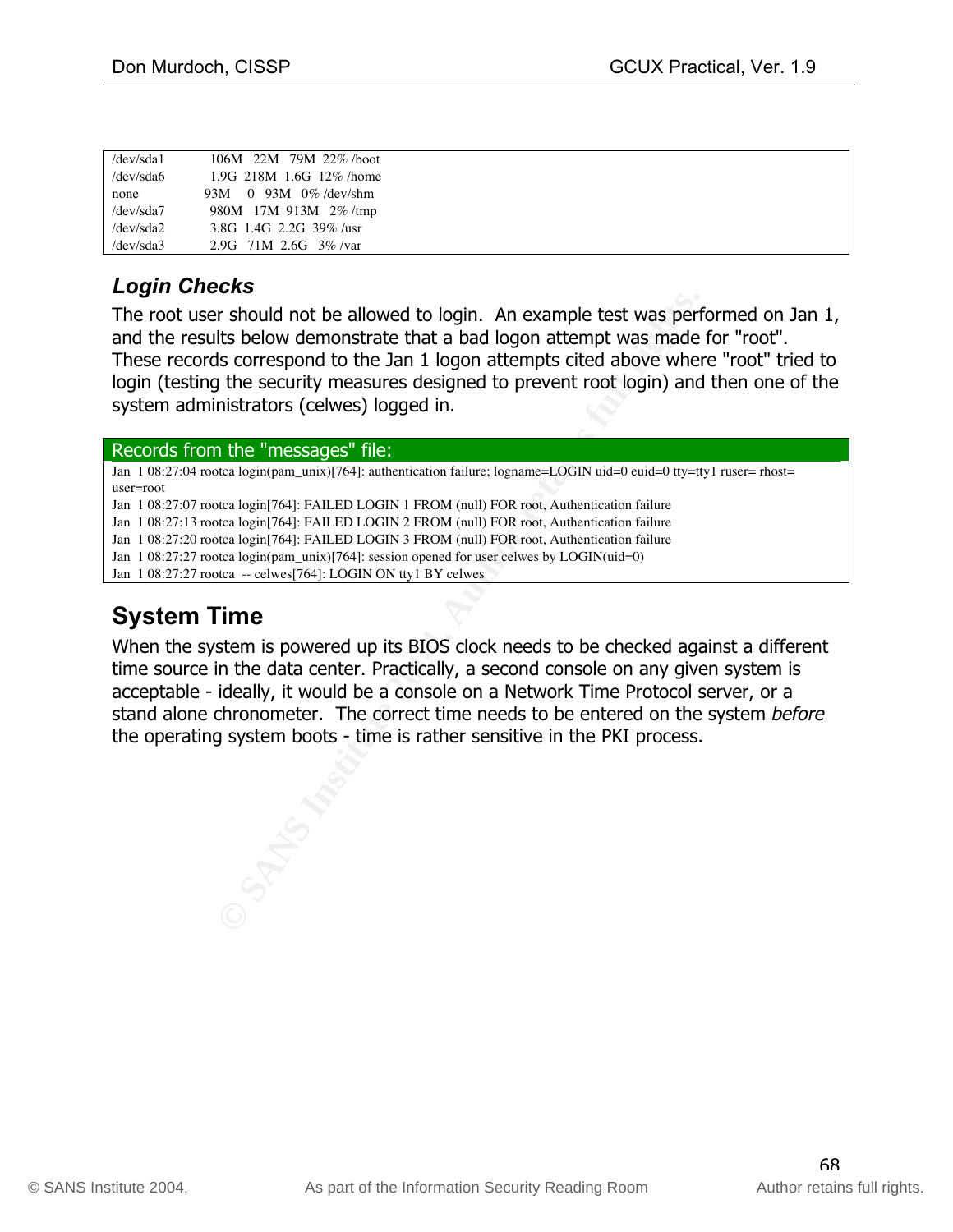# **References**

## **SANS GCUX Practical Papers**

t. In fact, Scott McGee's paper is a next logical step for the<br>his paper is in securing an LDAP server. Netscape CMS shij<br>server that is slightly newer that the directory server discus<br>cott: "Secure LDAP Server", Aug 24, 2 These papers were of great guidance and practical value in preparing this document. In fact, Scott McGee's paper is a next logical step for the CA, as the basis for his paper is in securing an LDAP server. Netscape CMS ships with a directory server that is slightly newer that the directory server discussed in his paper.

McGee, Scott: "Secure LDAP Server", Aug 24, 2003. URL: http://www.giac.org/practical/GCUX/Scott\_McGee\_GCUX.pdf (Dec 29, 2003)

Chau, Jackqui: "Hardening a Red Hat Linux Apache Web Server with Snort Installed" (19 Dec 2003). URL: http://www.giac.org/practical/GCUX/Jacqui\_Chau\_GCUX.pdf (Dec 29, 2003).

Wald, Rickey. "Securing Red Hat Linux 9 as an Apache Web Server, VSFTP Server and MySQL server ", Dec 5, 2003. URL: http://www.giac.org/practical/GCUX/Ricky\_Wald\_GCUX.pdf (Dec 29, 2003).

## Websites and other References **Analysis of A169 and Sea**

www.nist.gov, National Institute of Standards, URL: http://csrc.nist.gov/pki/fbca/ (Jan 11, 2003).

Adams, Carlisle, Lloyd, Steve. Understanding PKI: Concepts, Standards, and Deployment Considerations, Second Edition. Addison Wesley. Nov 6, 2002. Chapter 12.

Cole, Eric; Newfield, Mathew; Millican, John M. Northcutt, Stephen. SANS GIAC Certification: Security Essentials Toolkit (GSEC). Que Publishing, Indianapolis, March 2002. pp. 66 to 73.

Harris, Shon. CISSP Certification All In One Exam Guide, Second Edition. McGraw Hill Osborne, New York. 2003. Pp. 58 - 59, 68 to 72, 614.

Prosise, Chris; Manda, Kevin; Pepe, Matt. Incident Response Second Edition: Computer Forensics, McGraw Hill Osborne, Ch. 3, 4, 6, 8, 9, and 13. July 2003.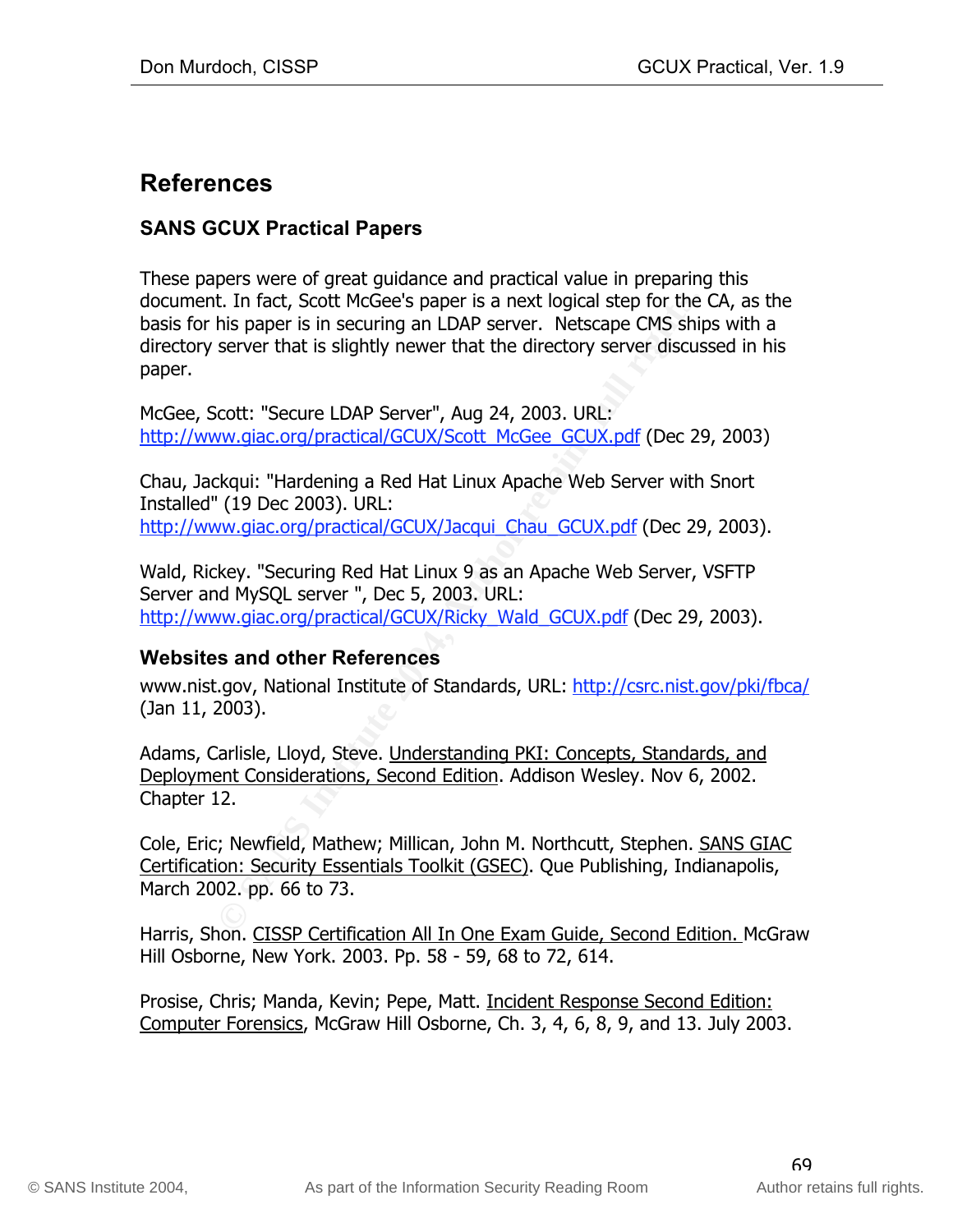enterprise.netscape.com, Product Documentation for Certificate Management System; (Jun 12, 2003). URL: http://enterprise.netscape.com/docs/cms/index.html (Jan 12, 2004)

enterprise.netscape.com, Product Documentation for Certificate Management System: Chapter 2, Installation, (Jun 12, 2003), URL enterprise.netscape.com, Product Documentation for Certificate Management System, Jan 2004, URL: http://enterprise.netscape.com/docs/cms/62/cert/admin/install.htm#17691 (Jan 12, 2004) (print version, Pp. 70-84)

middleware.internet2.org. Areas of Activity. (Dec 22, 2003) http://middleware.internet2.edu/overview/areas-of-activity.html (Dec 22, 2003)

Documentation for Certificate Mianagement System, Jan 200<br> **OCumentation**, Pp. 70-84)<br>
(print version, Pp. 70-84)<br>
We (print version, Pp. 70-84)<br>
The unit of the consection of Activity. (Dec 22, 2003)<br>
ddleware.internet2.e premiersupport.dell.com. "Dell PowerEdge 650 Systems". Oct 2, 2003. URL: http://premiersupport.dell.com/docs/systems/pe650/en/index.htm (Dec 24, 2003).

SANS Institute, GIAC Certified Incident Handler Curriculum, 2003.

SANS Institute, GIAC Certified Unix Security Administrator, 2003.

<u>khttp://www.cisecurity.org/bench.html</u> (Dec 27, 2003). www.cisecurity.org. "What are the benchmarks" (2003). URL:

www.courtesan.com. Miller, Todd; Jepeway, Chris. " FAQ and Troubleshooting Tips", May 8, 2003.URL: http://www.courtesan.com/sudo/troubleshooting.html and http://www.courtesan.com/sudo/man/sudoers.html (Dec 29, 2003)

www.globus.org. "The Globus Alliance" (Dec 22, 2003). URL: http://www.globus.org. (Dec 22, 2003).

Abell, Vic; www-rcd.cc.purdue.edu, LSOF, URL: http://wwwrcd.cc.purdue.edu/~abe/ (Jan 12, 2004)

www.redhat.com, Knowledge Base (2003). URL's:

• http://kbase.redhat.com/faq/dml\_fetch.pl?CompanyID=842&ContentID=6 80&FaqID=587&word=/etc/passwd&faq\_template=http://kbase.redhat.co m/faq/searchfaq.shtm&topic=38&back\_refr=http://kbase.redhat.com/faq/ &topicname=Red%20Hat%20Linux%209/8.0/7.x&Id=&Instance=&Share  $d=$ 

www.tldp.org. Trumpier, Winfried. "CD-Writing Howto" (23 July 2000). URL: http://www.tldp.org/HOWTO/CD-Writing-HOWTO.html (Dec 29, 2003).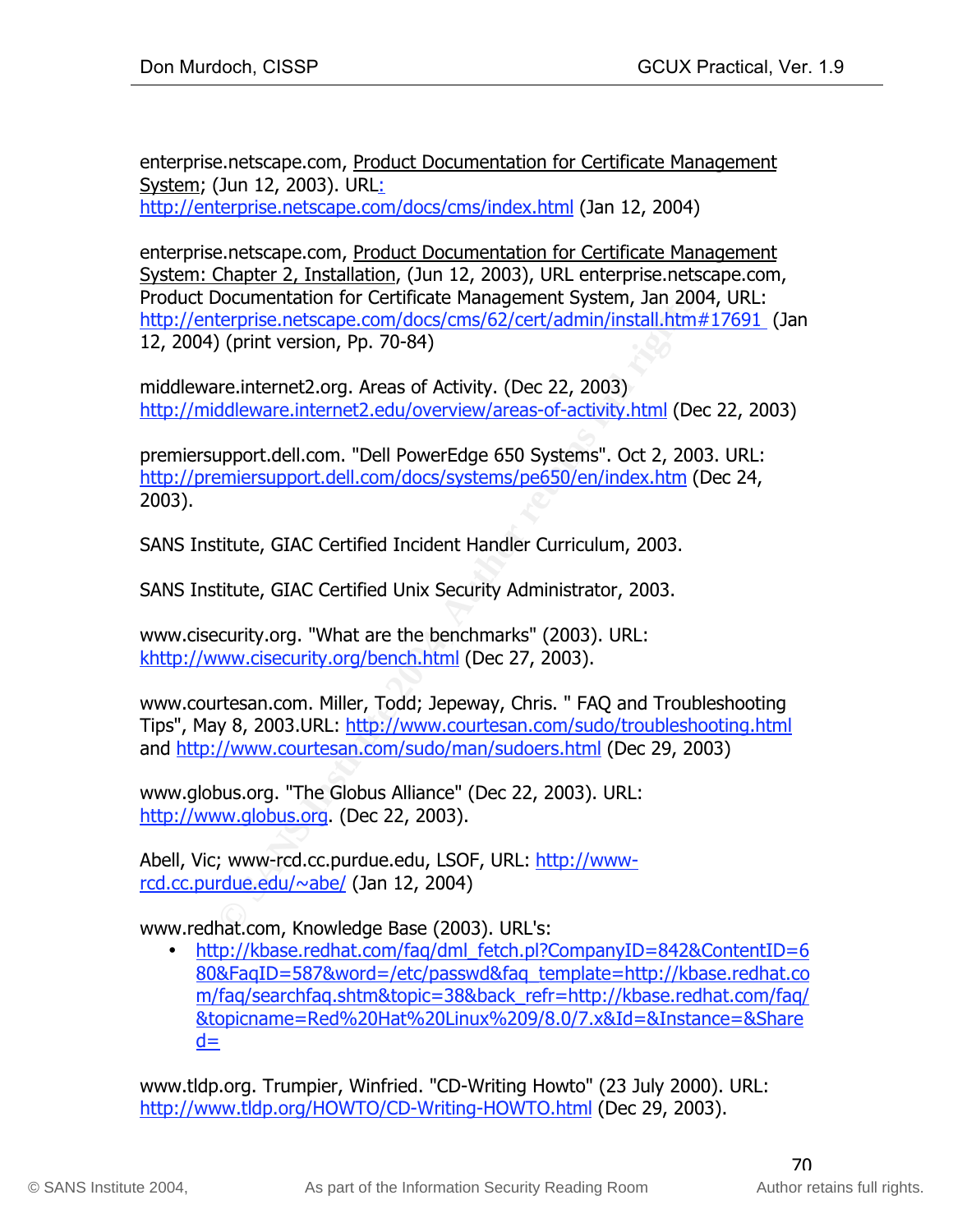# **Appendix A: Complete Package List**

This package list is the list of software on the system after updates.

 $\text{mtsysv-1.3.5-3}$   $\text{gmp-3.1.1-4}$  libole2-0.2.3-1 indexhtml-7.2-1 redhat-logos-1.1.3-1 filesystem-2.1.6-2 glibc-2.2.4-31.7 bzip2-libs-1.0.1-4 cracklib-2.7-12 db2-2.4.14-9 dosfstools-2.7-1 eject-2.0.9-2 gdbm-1.8.0-11 hdparm-4.1-2 ksymoops-2.4.1-2 mailx-8.1.1-22 mktemp-1.5-11 parted-1.4.16-8 perl-5.6.1-26.72.4 perl-CPAN-1.59\_54-26.72.4 perl-NDBM\_File-1.75-26.72.4 pwdb-0.62-1 rsh-0.17-5 shadow-utils-20000902-9.7 newt-0.50.33-1 ntsysv-1.3.5-3 syslinux-1.52-2 db3x-3.2.9-3 libtermcap-2.0.8-28 bzip2-1.0.1-4 hotplug-2001\_04\_24-11 libstdc2.96-116.7.2 logrotate-3.5.9-1 ncurses-5.2-12 cpio-2.4.2-23 ed-0.2-21 at-3.1.8-23 gawk-3.1.0-3 ash-0.3.7-2 grub-0.90-11 less-358-21 openssl-0.9.6b-28 procps-2.0.7-11 raidtools-1.00.2-1.2 redhat-release-es-2.1ES-7 sed-3.02-10 kbdconfig-1.9.14-1 sysklogd-1.4.1-4 tcsh-6.10-6 dev-3.3-1 mouseconfig-4.23-1 tmpwatch-2.8.1-1

1.1.4-1<br>
1.6-2 wmch-2.12-2<br>
wendeling-4.1192-1<br>
millon-1.18.14<br>
wendeling-4.1192-1<br>
min/9.4-200<br>
perm-1.19.3-20<br>
perm-1.19.3-20<br>
perm-1.19.3-20<br>
perm-1.19.3-20<br>
perm-1.19.3-20<br>
1.6-2<br>
Perm-1.04-7.2-1<br>
xendmail-8.11.6-9. vim-common-6.0-7.15 which-2.12-3 cracklib-dicts-2.7-12 authconfig-4.1.19.2-1 cyrus-sasl-md5-1.5.24-24 gpm-1.19.3-20 passwd-0.68-1.2.1 sendmail-8.11.6-9.72.4 krb5-libs-1.2.2-16 kudzu-0.99.42.3-3 lilo-21.4.4-14 SysVinit-2.78-19 rpm-4.0.4-7x.20 initscripts-6.47.2-1.1 apmd-3.0final-34 iptables-1.2.5-3 libaio-0.3.13-3 pciutils-2.1.8-25 quota-3.01pre9-3 vixie-cron-3.0.1-63 xinetd-2.3.3-1 freetype-2.0.3-7 gmp-3.1.1-4 libpng-1.0.14-0.7x.4 libxslt-1.0.15-2 m4-1.4.1-5 nkf-1.92-6 perl-DateManip-5.39-5 perl-HTML-Tagset-3.03-3 perl-libnet-1.0703-6 perl-Parse-Yapp-1.04-3 perl-URI-1.12-5 perl-XML-Encoding-1.01-2 perl-XML-Parser-2.30-7 perl-libxml-enno-1.02-5 perl-XML-Twig-2.02-2 Omni-foomatic-0.5.0-4 psutils-1.17-13 python-1.5.2-43.72 PyXML-0.6.5-4 ttfonts-ja-1.0-8 ghostscript-6.51-16.2 fortune-mod-1.0-16 libjpeg-6b-16 gdk-pixbuf-0.14.0-0.2.1 tk-8.3.3-65  $tt fonts-1.0-4$ audiofile-0.2.1-2 esound-0.2.22-5

libmng-1.0.2-1 imlib-1.9.13-3.7.x libxml-1.8.14-2 ntp-4.1.0b-2.AS21.4 ORBit-0.5.8-4 libglade-0.16-4 pygnome-1.4.1-3 pygnome-libglade-1.4.1-3 tix-8.2.0b1-65 usermode-1.46-1 hwbrowser-0.3.5-2 printconf-gui-0.3.61-4.1 serviceconf-0.6.6-1 libtool-libs-1.4-8 aspell-0.33.7-1 gal-0.8-6 gnome-pim-1.2.0-13 gqview-0.8.1-5 imlib-cfgeditor-1.9.13-3.7.x gnorpm-0.96-12.7x gnome-print-0.29-6 libgtop-1.0.12-5 libole2-0.2.3-1 librsvg-1.0.0-7 mozilla-nspr-1.0.1-2.2.1 mozilla-nss-1.0.1-2.2.1 oaf-0.6.5-10 GConf-1.0.4-3 bug-buddy-2.0.6-4 gnome-vfs-extras-0.1.3-1 fam-2.6.4-11 rep-gtk-gnome-0.15-6 gdm-2.2.3.1-20 umb-scheme-3.2-21 xscreensaver-3.33-4 gtkhtml-0.9.2-9 gnome-core-1.4.0.4-39 gnome-utils-1.4.0-4 nautilus-mozilla-1.0.4-46.1 kdelibs-2.2.2-6 kdeartwork-2.2.2-1 kdepim-2.2.2-4 libogg-1.0rc2-1 lm\_sensors-2.5.5-6 kdeaddons-kate-2.2.2-1 kdeaddons-konqueror-2.2.2-1 efax-0.9-9 switchdesk-kde-3.9.7-1 zip-2.3-10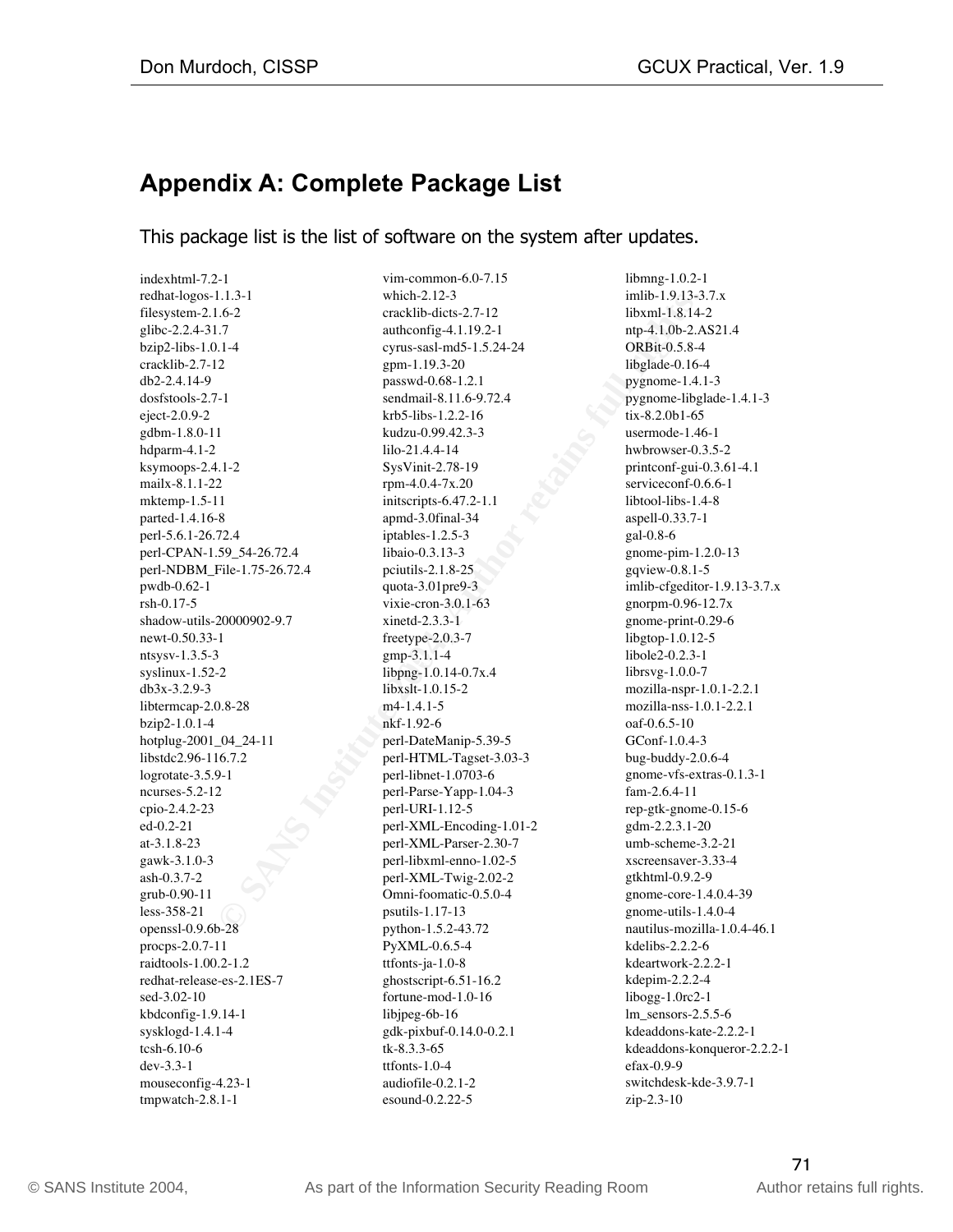$XFree86-75dpi-fonts-4.1.0-$  vim-minimal-6.0-7.15 netpbm-9.14-2<br> $\frac{1}{2}$ bind-utils-9.2.1-1.7x.2 finger-0.17-9 gq-0.4.0-3 firewall-config-0.95-4 libpcap-0.6.2-12.2.1AS.1 nmap-2.54BETA22-3 nscd-2.2.4-31.7 openssh-3.1p1-6 netdump-0.6.6-1 redhat-config-network-1.0.4- 0.AS21.1 sendmail-cf-8.11.6-9.72.4 traceroute-1.4a12-1 whois-1.0.9-1 lrzsz-0.12.20-10 statserial-1.1-23 netscape-common-4.79-2 openssh-server-3.1p1-6 sysstat-4.0.1-2 gnome-lokkit-0.50-6 rarpd-ss981107-9 compat-glibc-6.2-2.1.3.2 binutils-2.11.90.0.8-12 gcc-2.96-116.7.2 gcc-c2.96-116.7.2 compat-libs-6.2-3 XFree86-libs-4.1.0-50.EL XFree86-100dpi-fonts-4.1.0- 50.EL 50.EL XFree86-ISO8859-15-75dpifonts-4.1.0-50.EL XFree86-twm-4.1.0-50.EL Xconfigurator-4.9.41-1 glibc-common-2.2.4-31.7 mailcap-2.1.6-1 setup-2.5.7-1 basesystem-7.0-2 bdflush-1.5-17 chkconfig-1.3.5-3 db1-1.85-7 db3-3.3.11-5 e2fsprogs-1.26-1.72 file-3.35-2 glib-1.2.10-5 iputils-20001110-6.AS21.2 losetup-2.11g-6 mingetty-0.9.4-18 net-tools-1.60-3 pcre-3.4-2 perl-CGI-2.752-26.72.4 perl-DB\_File-1.75-26.72.4 popt-1.6.4-7x.20 reiserfs-utils-3.x.0j-3 setserial-2.17-4

0-11<br>
Institute 2004<br>
Institute 2004, and MAKEDEV.3.3-1<br>
Institute 2008, and pamappa-1.04<br>
Institute 2008, and the<br>
Institute 2008, and the state of the state of the state of the<br>
Institute 2004, and the state of the state slang-1.4.4-4 netconfig-0.8.11-7 setuptool-1.8-2 tcl-8.3.3-65 termcap-11.0.1-10 bash-2.05-8 crontabs-1.10-1 iproute-2.2.4-14 groff-1.17.2-7.0.2 MAKEDEV-3.3-1 info-4.0b-3 diffutils-2.7.2-2 fileutils-4.1-10.1 findutils-4.1.7-1 grep-2.4.2-7 dhcpcd-1.3.18pl8-13 gzip-1.3-15 man-1.5i2-6 procmail-3.21-1 psmisc-20.1-2 readline-4.2-2 rootfiles-7.2-1 console-tools-19990829-36 slocate-2.6-1 tar-1.13.25-4.AS21.0 textutils-2.0.14-2 mount-2.11g-6 time-1.7-14 utempter-0.5.2-6 vim-minimal-6.0-7.15 words-2-17 pam-0.75-29 cyrus-sasl-1.5.24-24 cyrus-sasl-plain-1.5.24-24 openldap-2.0.27-2.7.3 ppp-2.4.1-3 sh-utils-2.0.11-5 modutils-2.4.13-13 mkinitrd-3.2.6-1 mkbootdisk-1.4.2-3 zlib-1.1.3-25.7 util-linux-2.11f-20 kernel-headers-2.4.9-e.12 ipchains-1.3.10-10 kernel-2.4.9-e.12 lokkit-0.50-6 pvm-3.4.3-28 timeconfig-3.2.2-1 anacron-2.3-17 expat-1.95.1-7 ghostscript-fonts-5.50-3 groff-perl-1.17.2-7.0.2 libxml2-2.4.19-2 LPRng-3.7.4-28.1 mpage-2.5.1-9 Omni-0.5.0-4

perl-Digest-MD5-2.13-1 perl-HTML-Parser-3.25-2 perl-MIME-Base64-2.12-6 perl-Storable-0.6.11-6 perl-libwww-perl-5.53-3 perl-XML-Grove-0.46alpha-3 perl-libxml-perl-0.07-5 perl-XML-Dumper-0.4-5 foomatic-1.1-0.20011218.3 pnm2ppa-1.04-2 a2ps-4.13b-15 alchemist-1.0.18-1 watanabe-vf-1.0-5 VFlib2-2.25.1-20 chkfontpath-1.9.5-2 urw-fonts-2.0-12 printconf-0.3.61-4.1 gtk+1.2.10-11 libtiff-3.5.5-13 switchdesk-3.9.7-1 pvm-gui-3.4.3-28 Xaw3d-1.5-10 Mesa-3.4.2-10 xinitrc-3.20-1 xloadimage-4.1-21 arts-2.2.2-6 libcap-1.10-6 libungif-4.1.0-9.1 libuser-0.32-1 netpbm-9.14-2 openmotif-2.1.30-11 gnome-libs-1.2.13-16 pygtk-0.6.8-3 pygtk-libglade-0.6.8-3 qt-2.3.1-5 tkinter-1.5.2-43.72 dateconfig-0.7.4-7 locale\_config-0.3.2-1 redhat-config-users-0.9.2-6 xsri-2.0.3-1 pspell-0.12.2-3 aumix-2.7-5 gdk-pixbuf-gnome-0.14.0-0.2.1 gnome-user-docs-1.4.1-1 gtk-engines-0.11-3 libghttp-1.0.9-2 libgnomeprint15-0.29-6 gedit-0.9.4-6 libgal7-0.8-6 gtop-1.0.13-4 librep-0.13.6-5 libunicode-0.4-6 mozilla-1.0.1-2.2.1 mozilla-psm-1.0.1-2.2.1 bonobo-1.0.7-2 gnome-vfs-1.0.1-18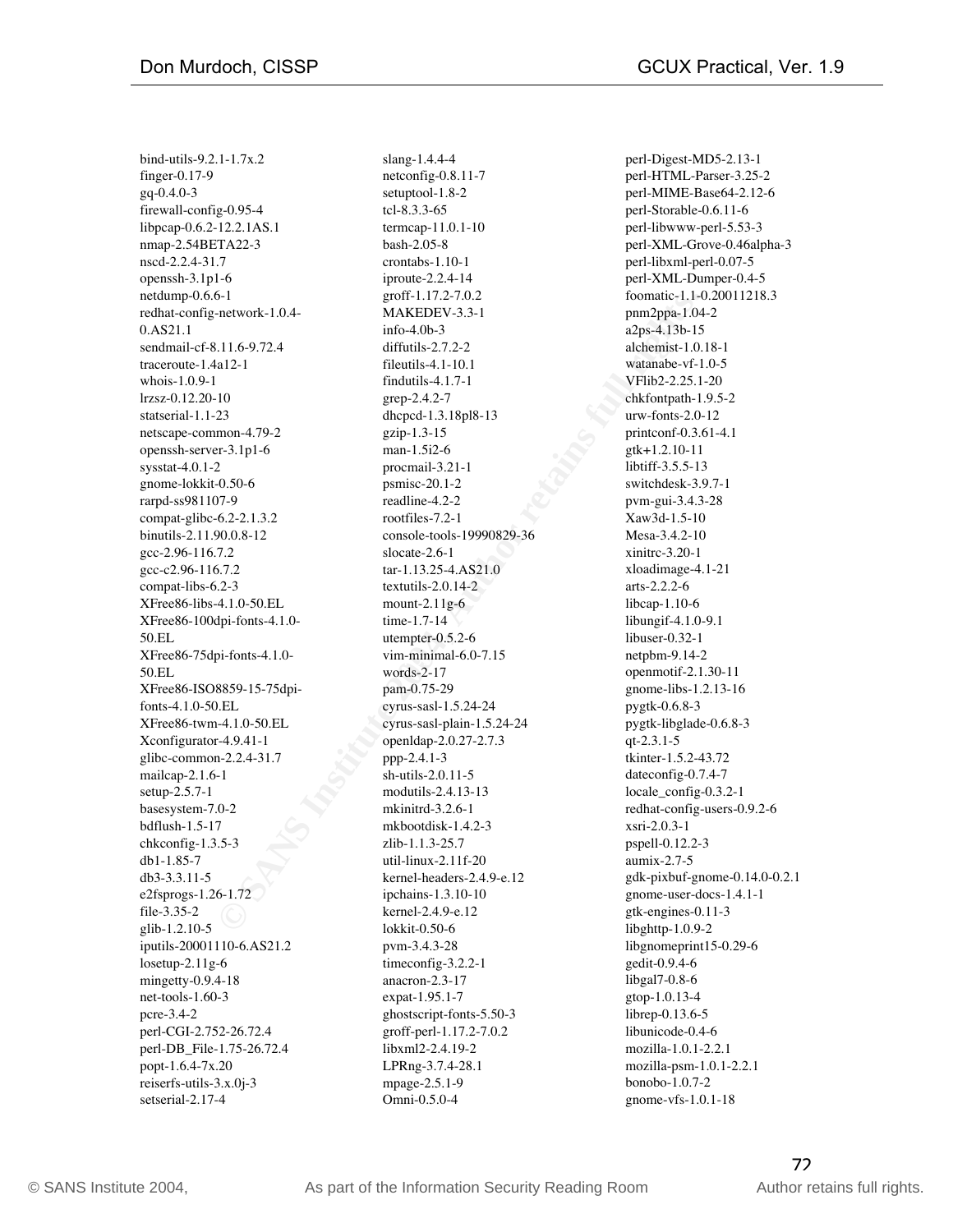eel-1.0.2-2 portmap-4.0-38 rep-gtk-0.15-6 scrollkeeper-0.2-6 switchdesk-gnome-3.9.7-1 xchat-1.8.9-1.21as.1 control-center-1.4.0.1-18 sawfish-0.38-11 gnome-applets-1.4.0.1-6 nautilus-1.0.4-46.1 kdeartwork-locolor-2.2.2-1 kdeadmin-2.2.2-4 kdelibs-sound-2.2.2-6 koffice-1.1.1-2 libvorbis-1.0rc2-2.1 kdebase-2.2.2-6 kdeaddons-kicker-2.2.2-1 make-3.79.1-8

**SANCIST MANUS INTERNATION CONSULTER**<br>
SANS Internation-2007-22-1<br>
SANS Internation-3.1-16<br>
And 1.2-2<br>
The property of the state of the state of the state of the state of the state of the state of the state of the state of pilot-link-0.9.5-10 unzip-5.50-2 kdeutils-2.2.2-2 compat-libstdc6.2-2.9.0.16 gnupg-1.0.6-3 htmlview-1.2.0-1 krbafs-1.0.9-2 logwatch-2.6-1 nmap-frontend-2.54BETA22-3 nss\_ldap-189-4 openssh-clients-3.1p1-6 radvd-0.6.2pl4-1 rmt-0.4b25-1.72.0 tcp\_wrappers-7.6-19 wget-1.8.2-4.72 lockdev-1.0.0-14 minicom-1.83.1-16 mutt-1.2.5.1-1

Don Murdoch, CISSP GCUX Practical, Ver. 1.9

netscape-communicator-4.79-2 netdump-server-0.6.6-1 cpp-2.96-116.7.2 iptables-ipv6-1.2.5-3 tripwire-2.3.1-5 ncurses4-5.0-5 glibc-devel-2.2.4-31.7 libstdcdevel-2.96-116.7.2 man-pages-1.39-2 netscape-navigator-4.79-2 XFree86-xfs-4.1.0-50.EL XFree86-4.1.0-50.EL XFree86-ISO8859-15-100dpifonts-4.1.0-50.EL XFree86-tools-4.1.0-50.EL XFree86-xdm-4.1.0-50.EL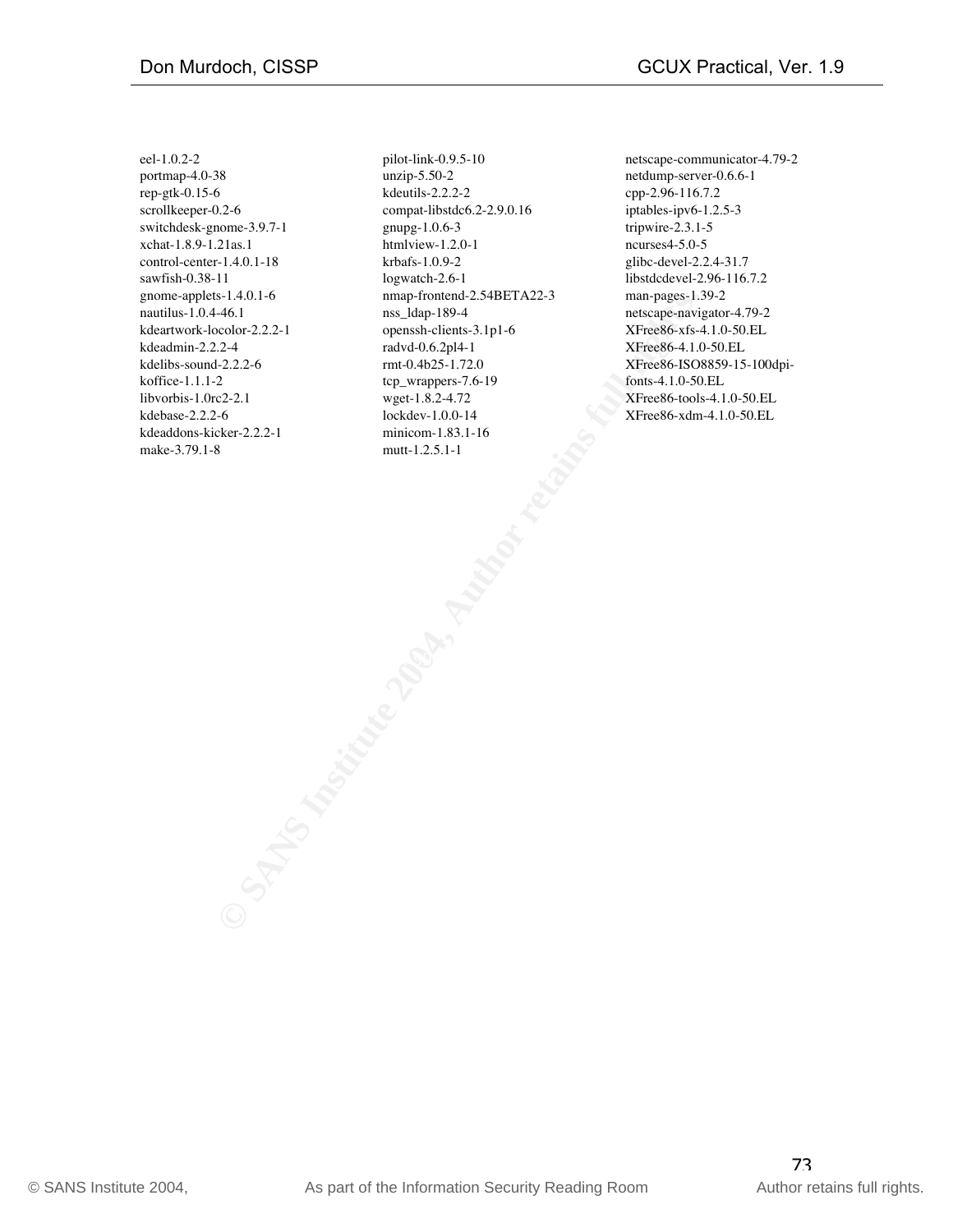# **Appendix B: HEBCA Audit Requirements (Section 4.5)**

This section is taken directly from the Higher Education Certificate Bridge Authority draft document, which is available at the Internet2 website at thus URL: http://middleware.internet2.edu/certpolicies/. Note that this document is not expressly copyrighted, and is almost the same as the Federal Bridge Certificate Authority document from NIST.

## *4.5 SECURITY AUDIT PROCEDURE*

Audit log files shall be generated for all events relating to the security of the HEBCA or Institution CAs. Where possible, the security audit logs shall be automatically collected. Where this is not possible, a logbook, paper form, or other physical mechanism shall be used. All security audit logs, both electronic and non-electronic, shall be retained and made available during compliance audits. The security audit logs for each auditable event defined in this section shall maintained in accordance with Retention period for archive, Section 4.6.2.

## **Types of Events Recorded**

ssly copyrighted, and is almost the same as the Federal Brief Authority document from NIST.<br> **CURITY AUDIT PROCEDURE**<br>
files shall be generated for all events relating to the securit<br>
r Institution CAs. Where posible, he s and TRI EX applications required by this or shall be entitled. This a result, most All security auditing capabilities of the HEBCA or Institution CA operating system and PKI CA applications required by this CP shall be enabled. As a result, most table below may be replaced in future releases of this CP with a reference to the Certificate Issuance and Management Components (CIMC) Protection Profile being developed by NIST.) Auditing capabilities relevant to Test Assurance level shall be set forth in the MOA, and thus are not described below. At a minimum, each audit record shall include the following (either recorded automatically or manually for each auditable event):

- The type of event
- The date and time the event occurred
- A success or failure indicator when executing the HEBCA or Institution CA's signing process
- A success or failure indicator when performing certificate revocation
- Identity of the entity and/or operator (of the HEBCA or Institution CA) that caused the event.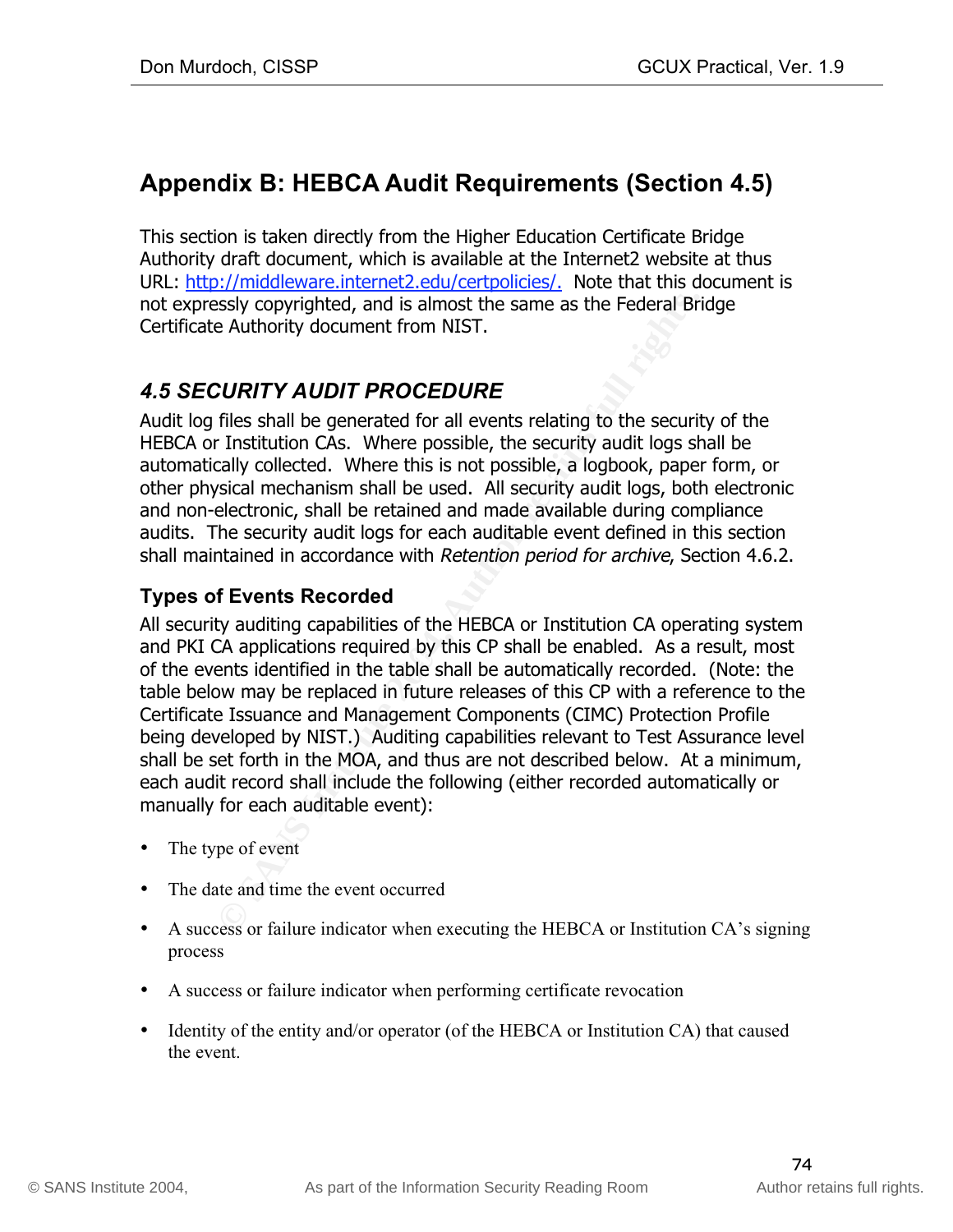• Message from any source requesting an action by the HEBCA or Institution CA is an auditable event. The message must include message date and time, source, destination and contents.

| <b>Auditable Event</b>                                                                                                | <b>Rudimentary</b> | <b>Basic</b> | <b>Medium</b> | <b>High</b> |
|-----------------------------------------------------------------------------------------------------------------------|--------------------|--------------|---------------|-------------|
| <b>SECURITY AUDIT</b>                                                                                                 |                    |              |               |             |
| Any changes to the Audit<br>parameters, e.g., audit frequency,<br>type of event audited                               |                    | X            | X             | X           |
| Any attempt to delete or modify the<br>Audit logs                                                                     |                    | X            | X             | X           |
| Obtaining a third-party time-stamp                                                                                    |                    | X            | X             | X           |
| <b>IDENTIFICATION AND</b><br><b>AUTHENTICATION</b>                                                                    |                    |              |               |             |
| Successful and unsuccessful<br>attempts to assume a role                                                              |                    | X            | X             | X           |
| The value of <i>maximum</i><br>authentication attempts is<br>changed                                                  |                    | X            | X             | X           |
| Maximum authentication attempts<br>unsuccessful authentication<br>attempts occur during user login                    |                    | X            | X             | X           |
| An Administrator unlocks an<br>account that has been locked as a<br>result of unsuccessful<br>authentication attempts |                    | X            | X             | X           |
| An Administrator changes the type<br>of authenticator, e.g., from<br>password to biometrics                           |                    | X            | X             | X           |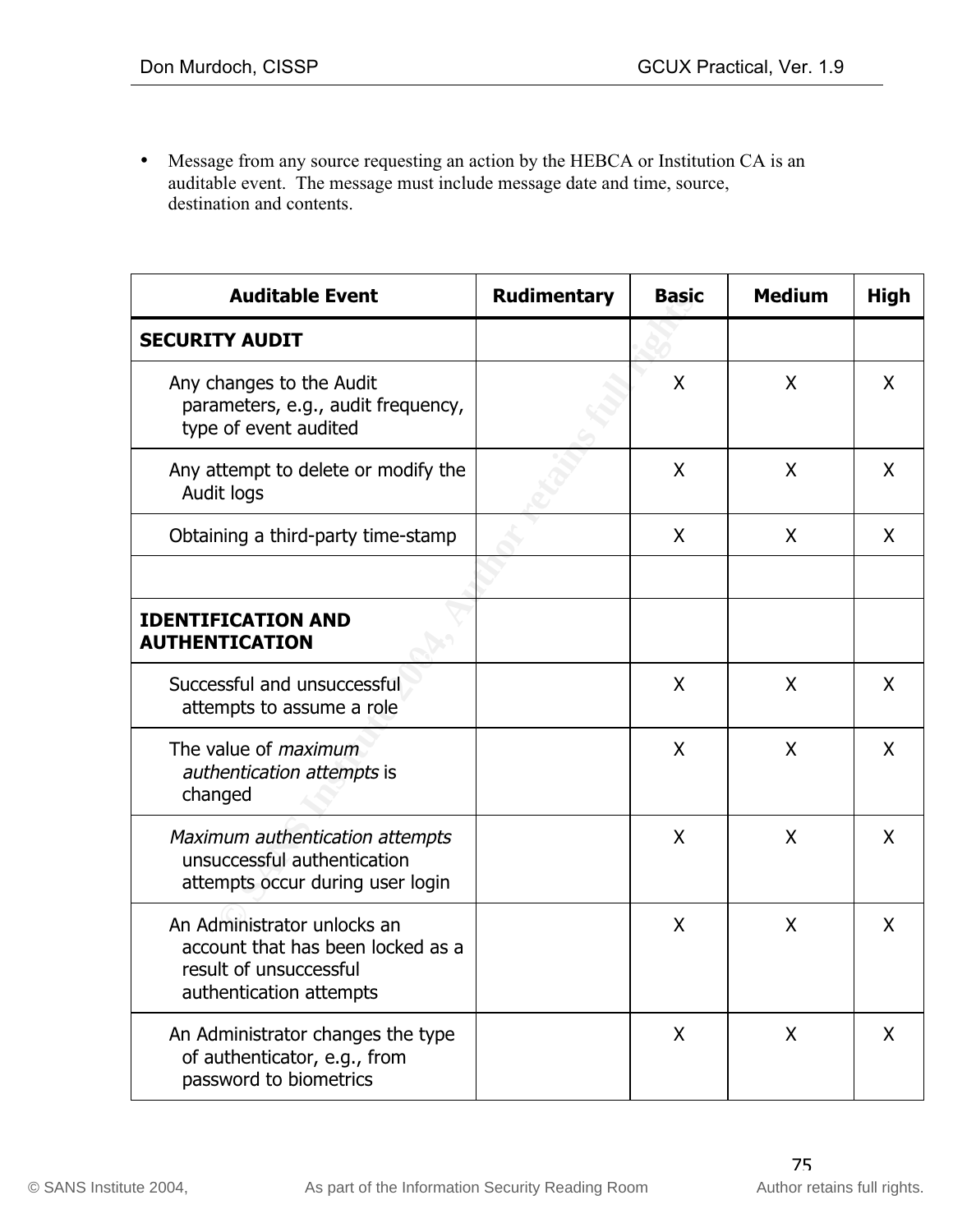| <b>Auditable Event</b>                                                                                                           | <b>Rudimentary</b> | <b>Basic</b> | <b>Medium</b> | <b>High</b>  |
|----------------------------------------------------------------------------------------------------------------------------------|--------------------|--------------|---------------|--------------|
|                                                                                                                                  |                    |              |               |              |
| <b>LOCAL DATA ENTRY</b>                                                                                                          |                    |              |               |              |
| All security-relevant data that is<br>entered in the system                                                                      |                    | X.           | X             | $\mathsf{X}$ |
|                                                                                                                                  |                    |              |               |              |
| <b>REMOTE DATA ENTRY</b>                                                                                                         |                    |              |               |              |
| All security-relevant messages that<br>are received by the system                                                                |                    | X            | X             | X            |
|                                                                                                                                  |                    |              |               |              |
| <b>DATA EXPORT AND OUTPUT</b>                                                                                                    |                    |              |               |              |
| All successful and unsuccessful<br>requests for confidential and<br>security-relevant information                                |                    | X            | X             | X            |
|                                                                                                                                  |                    |              |               |              |
| <b>KEY GENERATION</b>                                                                                                            |                    |              |               |              |
| Whenever the HEBCA or Institution<br>CA generates a key. (Not<br>mandatory for single session or<br>one-time use symmetric keys) | X                  | X            | X             | X            |
|                                                                                                                                  |                    |              |               |              |
| <b>PRIVATE KEY LOAD AND STORAGE</b>                                                                                              |                    |              |               |              |
| The loading of Component private<br>keys                                                                                         | X                  | X            | X             | $\mathsf{X}$ |
| All access to certificate subject<br>private keys retained within the<br>HEBCA or Institution CA for key                         | X                  | X            | X             | $\mathsf{X}$ |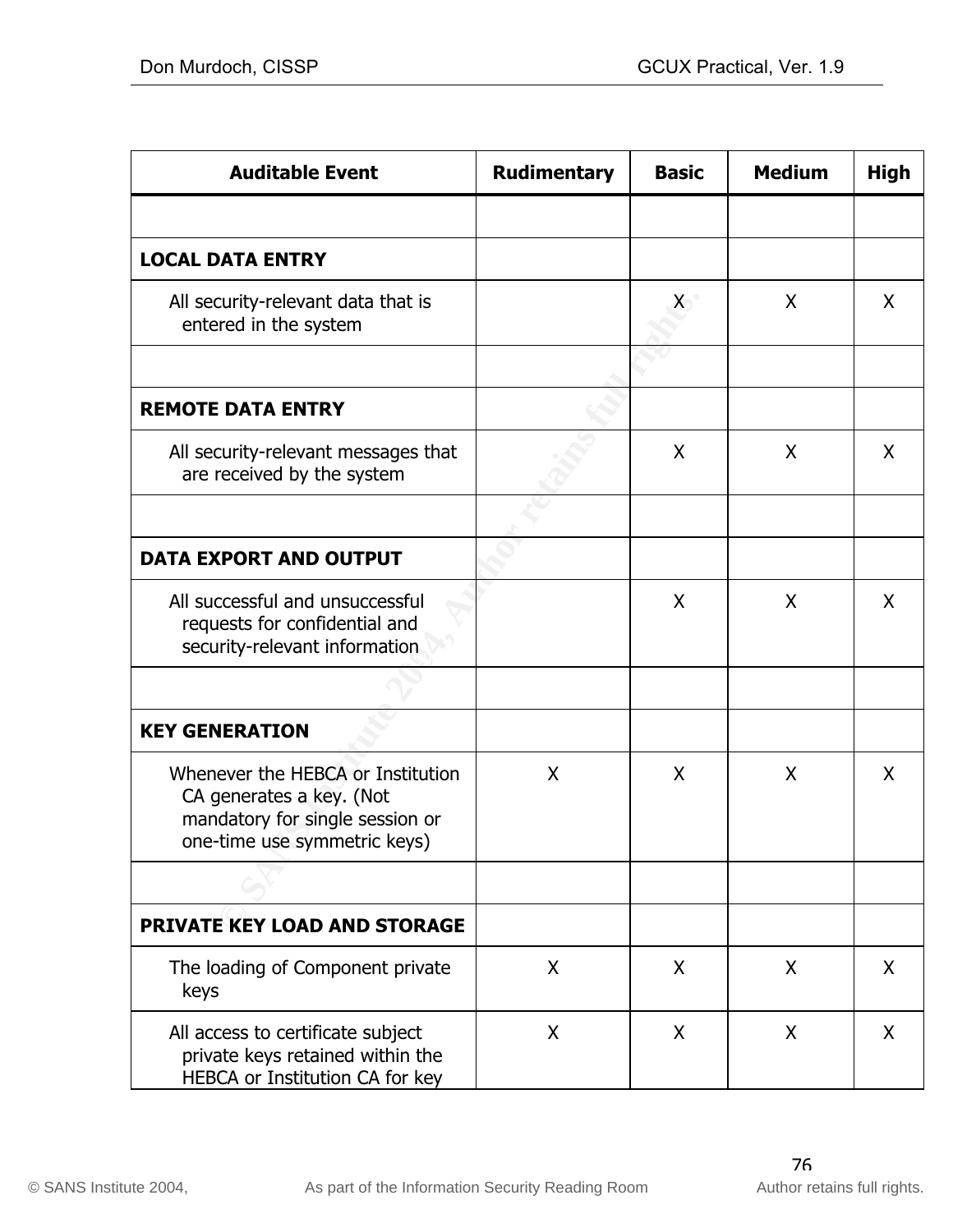| <b>Auditable Event</b>                                                                               | <b>Rudimentary</b> | <b>Basic</b> | <b>Medium</b> | <b>High</b> |
|------------------------------------------------------------------------------------------------------|--------------------|--------------|---------------|-------------|
| recovery purposes                                                                                    |                    |              |               |             |
|                                                                                                      |                    |              |               |             |
| <b>TRUSTED PUBLIC KEY ENTRY,</b><br><b>DELETION AND STORAGE</b>                                      |                    |              |               |             |
| All changes to the trusted public<br>keys, including additions and<br>deletions                      | X                  | χ            | X             | X           |
|                                                                                                      |                    |              |               |             |
| <b>SECRET KEY STORAGE</b>                                                                            |                    |              |               |             |
| The manual entry of secret keys<br>used for authentication                                           |                    |              | X             | X           |
|                                                                                                      |                    |              |               |             |
| <b>PRIVATE AND SECRET KEY</b><br><b>EXPORT</b>                                                       |                    |              |               |             |
| The export of private and secret<br>keys (keys used for a single<br>session or message are excluded) | X                  | X            | X             | X           |
|                                                                                                      |                    |              |               |             |
| <b>CERTIFICATE REGISTRATION</b>                                                                      |                    |              |               |             |
| All certificate requests                                                                             | X                  | X            | X             | X           |
|                                                                                                      |                    |              |               |             |
| <b>CERTIFICATE REVOCATION</b>                                                                        |                    |              |               |             |
| All certificate revocation requests                                                                  |                    | X            | X             | X           |
|                                                                                                      |                    |              |               |             |
| <b>CERTIFICATE STATUS CHANGE</b>                                                                     |                    |              |               |             |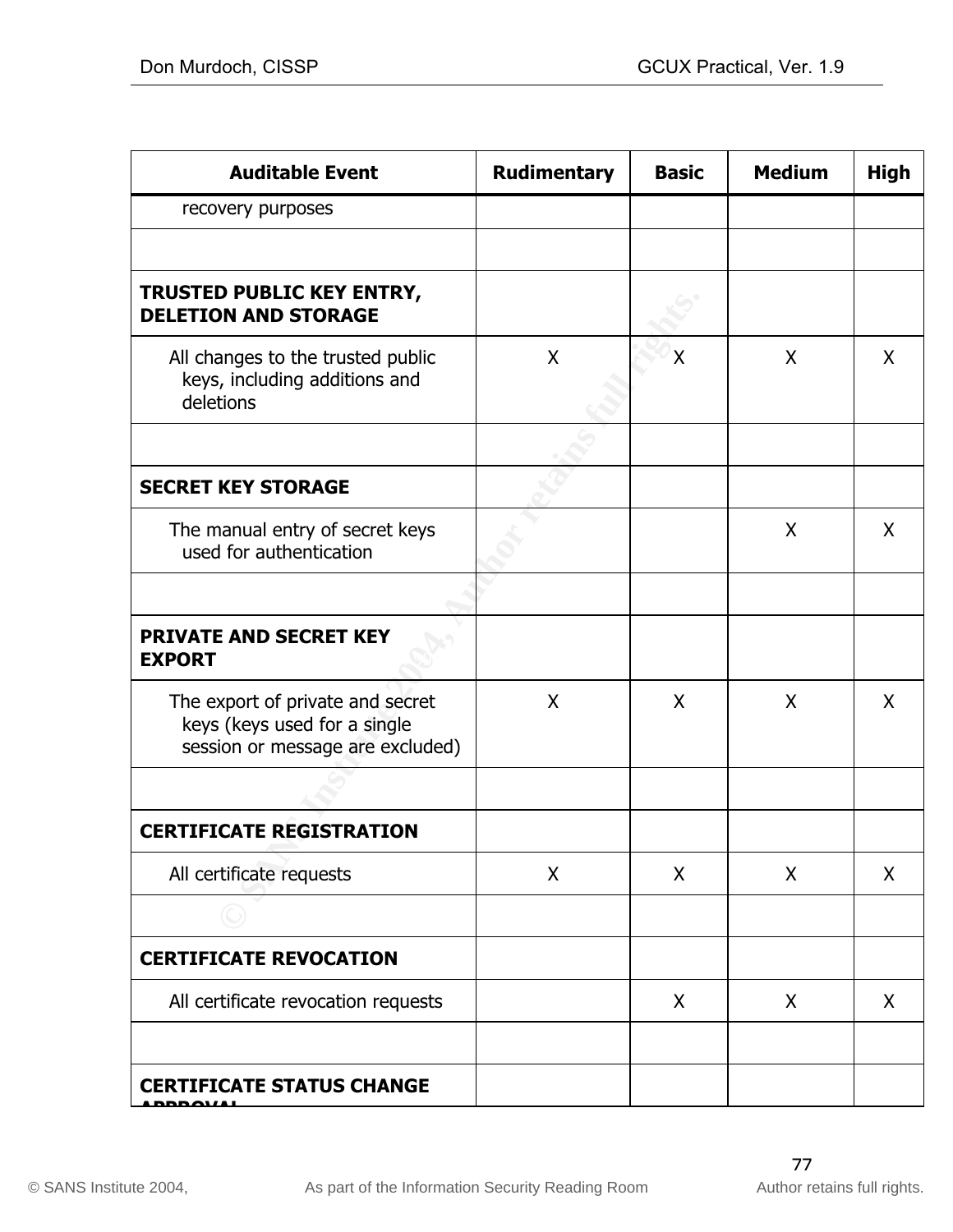| <b>Auditable Event</b>                                                                         | <b>Rudimentary</b> | <b>Basic</b> | <b>Medium</b> | <b>High</b>  |
|------------------------------------------------------------------------------------------------|--------------------|--------------|---------------|--------------|
| <b>APPROVAL</b>                                                                                |                    |              |               |              |
| The approval or rejection of a<br>certificate status change request                            |                    | X            | X             | $\mathsf{X}$ |
|                                                                                                |                    |              |               |              |
| <b>HEBCA OR AGENCY CA</b><br><b>CONFIGURATION</b>                                              |                    |              |               |              |
| Any security-relevant changes to<br>the configuration of the HEBCA or<br><b>Institution CA</b> |                    | X            | X             | $\mathsf{X}$ |
|                                                                                                |                    |              |               |              |
| <b>ACCOUNT ADMINISTRATION</b>                                                                  |                    |              |               |              |
| Roles and users are added or<br>deleted                                                        | X                  | X            | X             | $\mathsf{X}$ |
| The access control privileges of a<br>user account or a role are<br>modified                   | X                  | X            | X             | $\mathsf{X}$ |
|                                                                                                |                    |              |               |              |
| <b>CERTIFICATE PROFILE</b><br><b>MANAGEMENT</b>                                                |                    |              |               |              |
| All changes to the certificate profile                                                         | Χ                  | X            | X             | X            |
|                                                                                                |                    |              |               |              |
| <b>REVOCATION PROFILE</b><br><b>MANAGEMENT</b>                                                 |                    |              |               |              |
| All changes to the revocation profile                                                          |                    | X            | X             | X            |
|                                                                                                |                    |              |               |              |
| <b>CERTIFICATE REVOCATION LIST</b><br><b>АРМР</b>                                              |                    |              |               |              |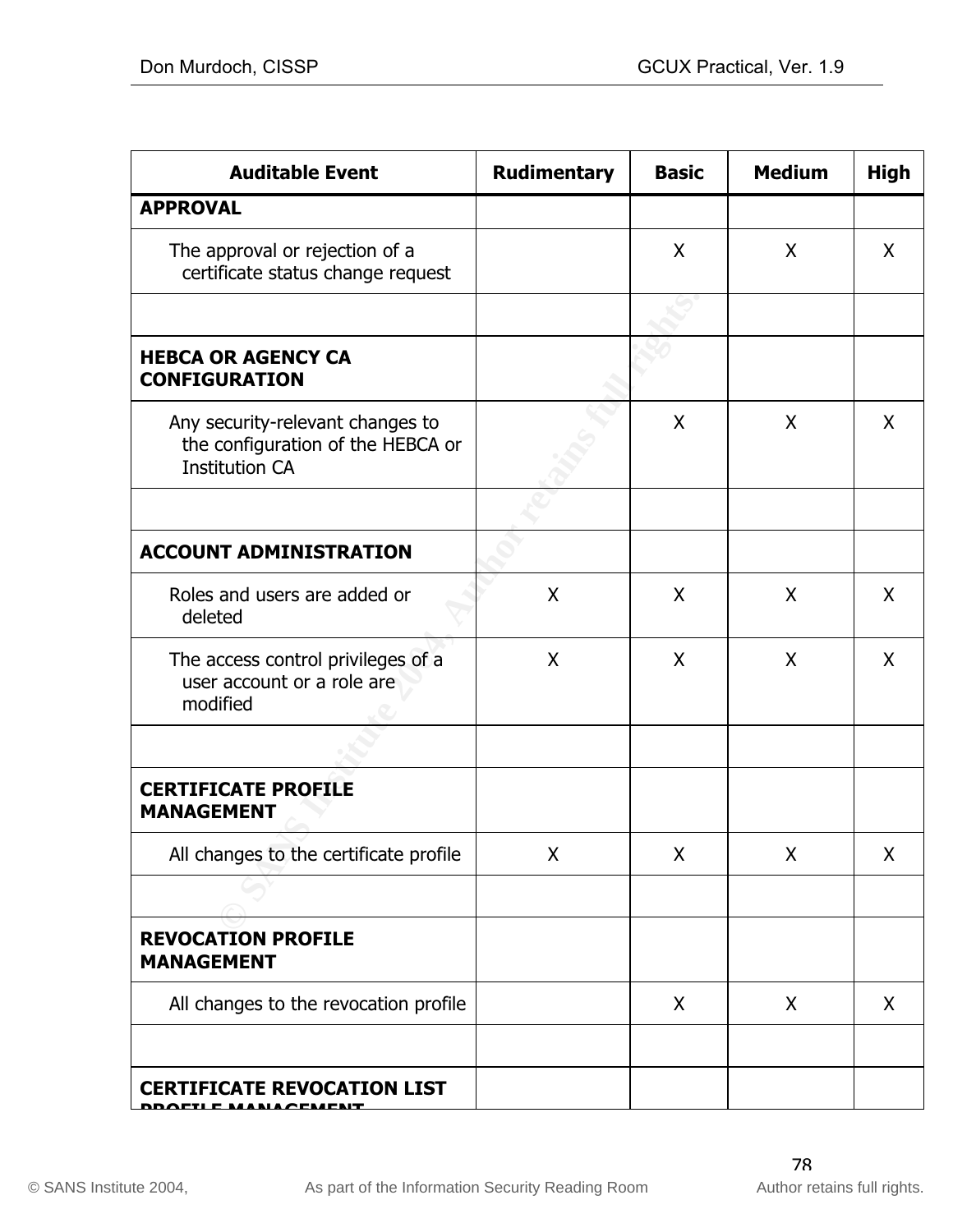| <b>Auditable Event</b>                                    | <b>Rudimentary</b> | <b>Basic</b> | <b>Medium</b> | <b>High</b> |
|-----------------------------------------------------------|--------------------|--------------|---------------|-------------|
| <b>PROFILE MANAGEMENT</b>                                 |                    |              |               |             |
| All changes to the certificate<br>revocation list profile |                    | X            | Χ             | X           |
|                                                           |                    |              |               |             |
| <b>MISCELLANEOUS</b>                                      |                    |              |               |             |
| Installation of the Operating System                      |                    | X            | X             | X           |
| Installation of the HEBCA or<br><b>Institution CA</b>     |                    | X            | X             | X           |
| Installing hardware cryptographic<br>modules              |                    |              | X             | X           |
| Removing hardware cryptographic<br>modules                |                    |              | X             | X           |
| Destruction of cryptographic<br>modules                   |                    | X            | Χ             | X           |
| <b>System Startup</b>                                     |                    | X            | X             | X           |
| Logon Attempts to HEBCA or<br><b>Institution CA Apps</b>  |                    | X            | X             | X           |
| Receipt of Hardware / Software                            |                    |              | Χ             | X           |
| Attempts to set passwords                                 |                    | X            | X             | X           |
| Attempts to modify passwords                              |                    | X            | X             | X           |
| Backing up HEBCA or Institution CA<br>internal database   |                    | X            | X             | X           |
| Restoring HEBCA or Institution CA<br>internal database    |                    | X            | X             | X           |
| File manipulation (e.g., creation,<br>renaming, moving)   |                    |              | X             | X           |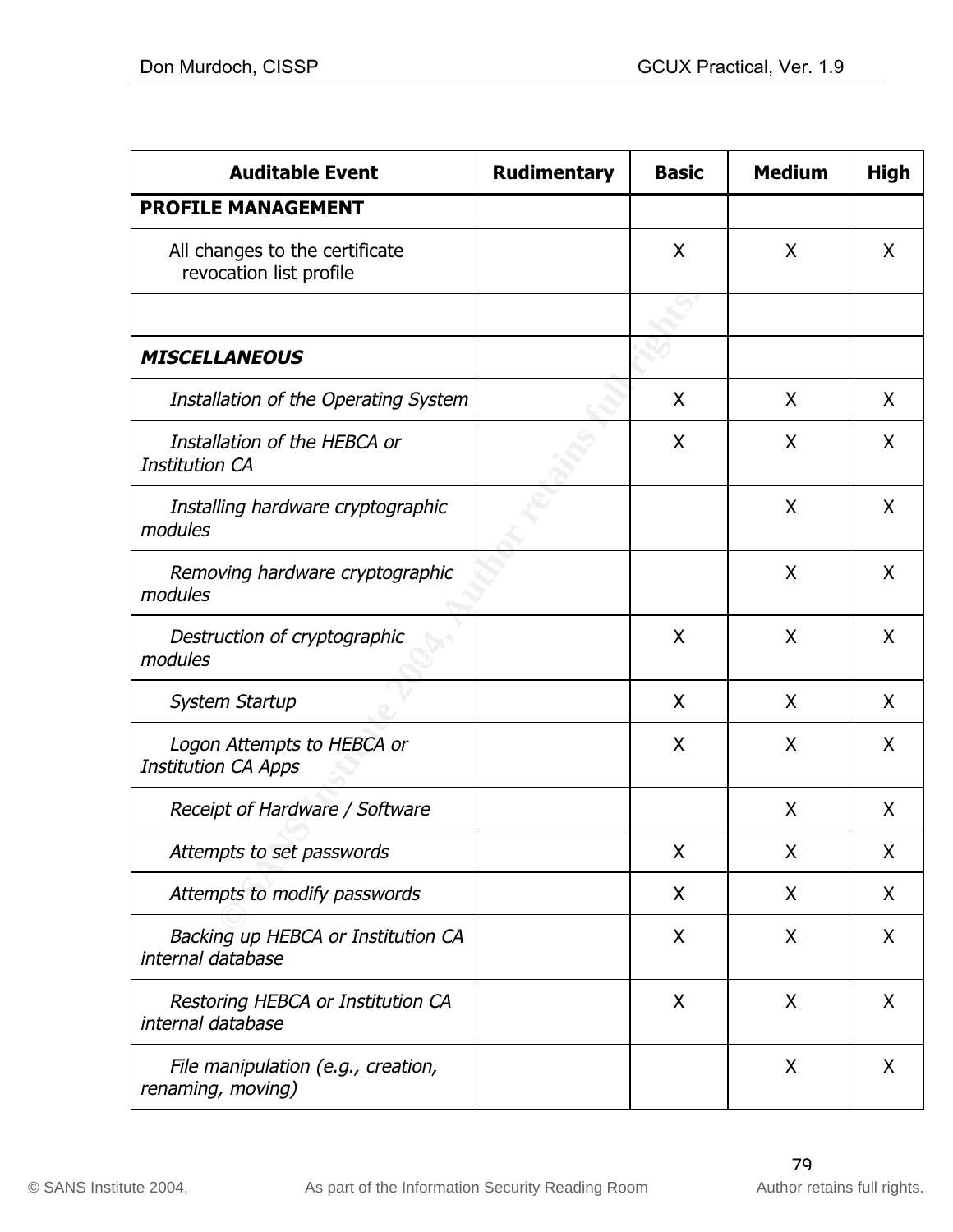| <b>Auditable Event</b>                                            | <b>Rudimentary</b> | <b>Basic</b> | <b>Medium</b> | <b>High</b> |
|-------------------------------------------------------------------|--------------------|--------------|---------------|-------------|
| Posting of any material to a<br>repository                        |                    |              | X             | X           |
| Access to HEBCA or Institution CA<br>internal database            |                    |              | X             | X           |
| All certificate compromise<br>notification requests               |                    | X            | X             | X           |
| Loading tokens with certificates                                  |                    |              | X             | X           |
| <b>Shipment of Tokens</b>                                         |                    |              | X             | X           |
| Zeroizing tokens                                                  |                    | X            | Χ             | X           |
| Rekey of the HEBCA or Institution CA                              | X                  | X            | X             | X           |
| Configuration changes to the CA<br>server involving:              |                    |              |               |             |
| Hardware                                                          |                    | X            | Χ             | X           |
| Software                                                          |                    | X            | X             | X           |
| <b>Operating System</b>                                           |                    | X            | X             | X           |
| Patches                                                           |                    | X            | X             | X           |
| <b>Security Profiles</b>                                          |                    |              | X             | X           |
|                                                                   |                    |              |               |             |
| PHYSICAL ACCESS / SITE<br><b>SECURITY</b>                         |                    |              |               |             |
| Personnel Access to location of<br><b>HEBCA or Institution CA</b> |                    |              | X             | X           |
| Access to the HEBCA or Institution<br>CA server                   |                    |              | X             | X           |
| Known or suspected violations of                                  |                    | X            | X             | X           |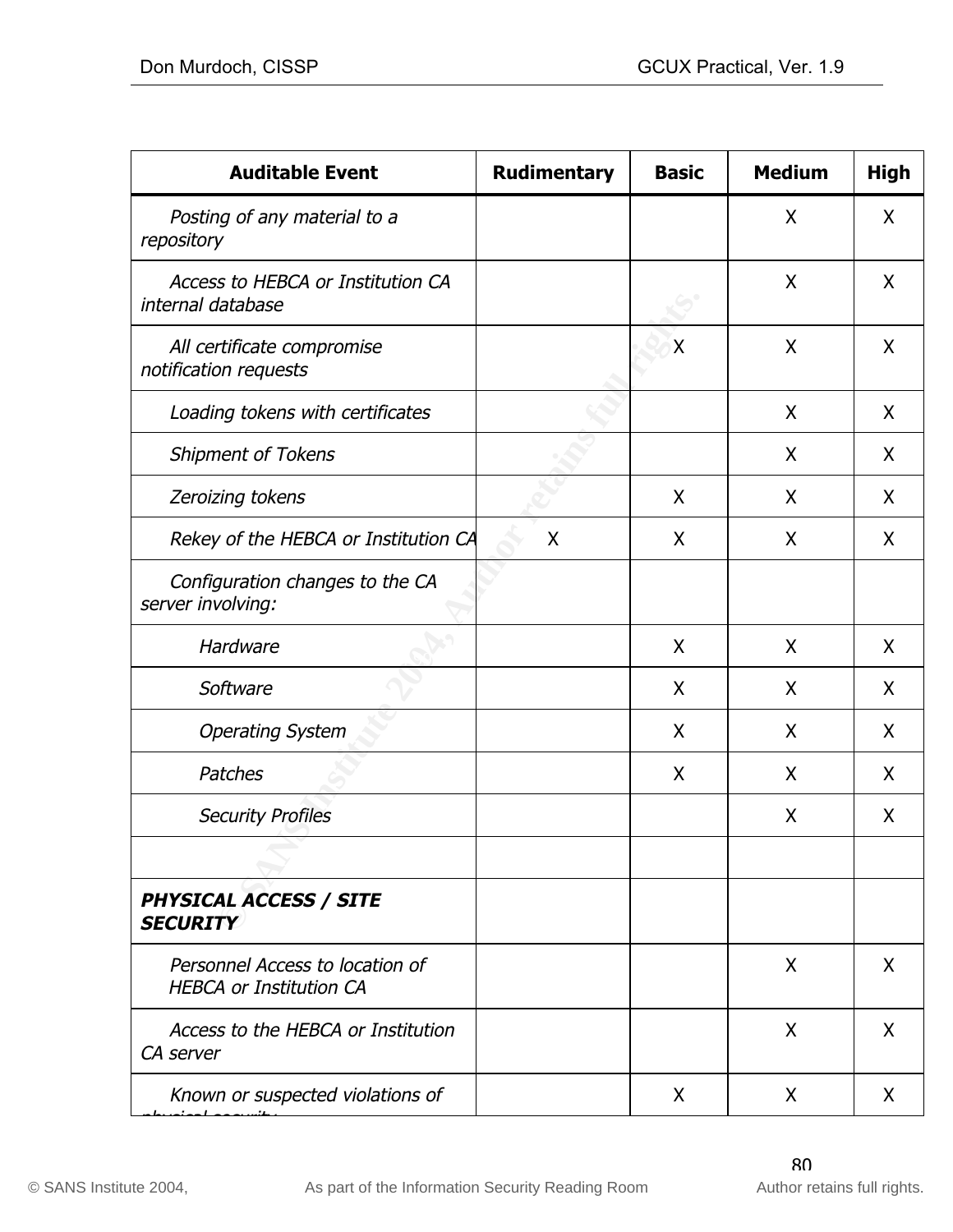| <b>Auditable Event</b>                                          | <b>Rudimentary</b>        | <b>Basic</b> | <b>Medium</b> | <b>High</b>  |
|-----------------------------------------------------------------|---------------------------|--------------|---------------|--------------|
| physical security                                               |                           |              |               |              |
|                                                                 |                           |              |               |              |
| <b>ANOMALIES</b>                                                |                           |              |               |              |
| Software Error conditions                                       |                           | $\mathsf{X}$ | X             | X            |
| Software check integrity failures                               |                           | X            | X             | X            |
| Receipt of improper messages                                    |                           |              | X             | X            |
| Misrouted messages                                              |                           |              | X             | X            |
| Network attacks (suspected or<br>confirmed)                     |                           | X            | X             | X            |
| Equipment failure                                               | $\boldsymbol{\mathsf{X}}$ | X            | X             | X            |
| Electrical power outages                                        |                           |              | X             | X            |
| Uninterruptible Power Supply (UPS)<br>failure                   |                           |              | X             | X            |
| Obvious and significant network<br>service or access failures   |                           |              | X             | X            |
| Violations of Certificate Policy                                | X                         | X            | X             | $\mathsf{X}$ |
| <b>Violations of Certification Practice</b><br><b>Statement</b> | X                         | X            | X             | $\mathsf{X}$ |
| Resetting Operating System clock                                |                           | X            | X             | X            |
|                                                                 |                           |              |               |              |

### **Frequency of processing data**

Audit logs shall be reviewed in accordance to the table below. All significant events shall be explained in an audit log summary. Such reviews involve verifying that the log has not been tampered with, and then briefly inspecting all log entries, with a more thorough investigation of any alerts or irregularities in the logs. Actions taken as a result of these reviews shall be documented.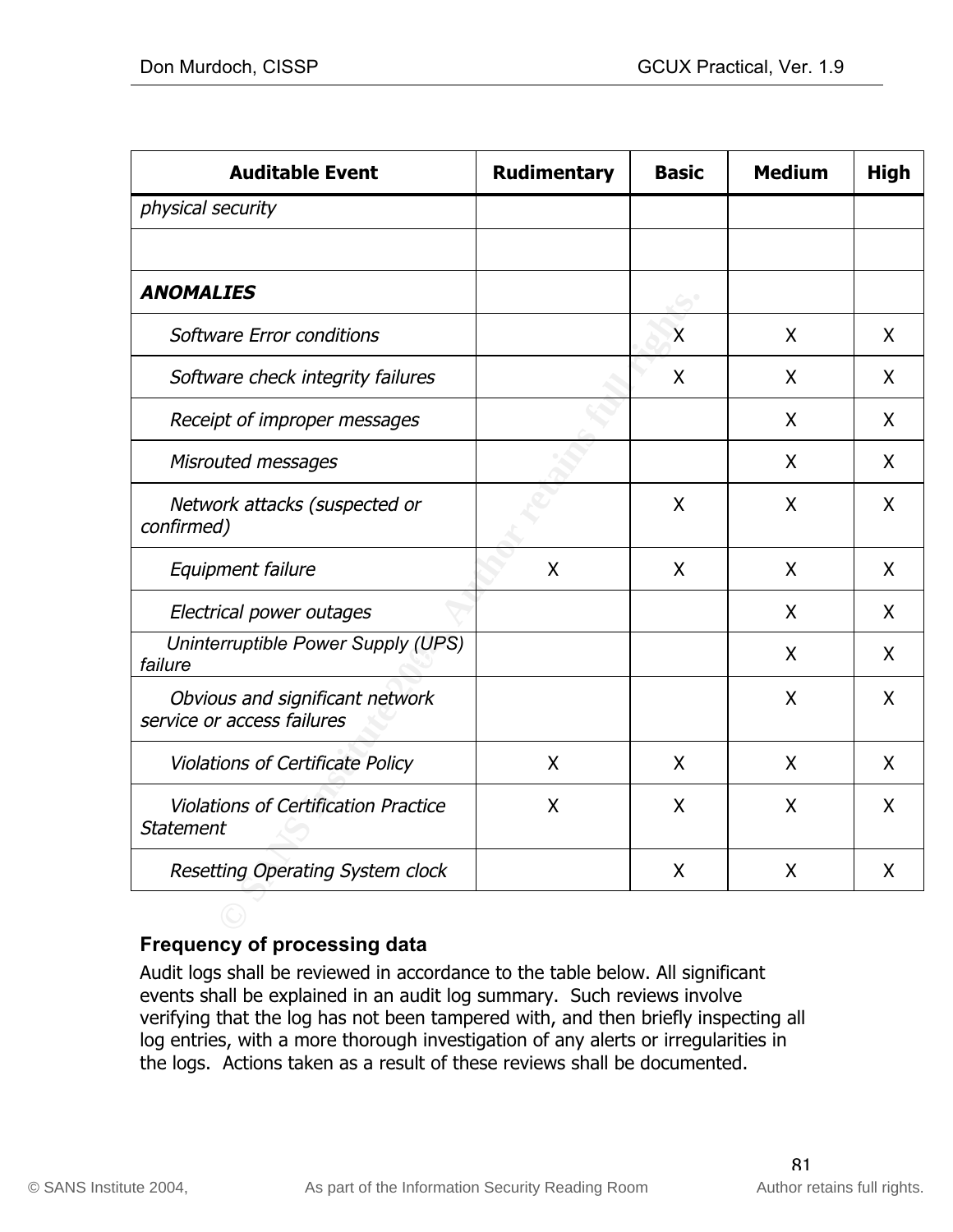| <b>Assurance Level</b>         | <b>Review Audit Log</b>                                                                                                                                                                                                                                                                                                                                                                                          |
|--------------------------------|------------------------------------------------------------------------------------------------------------------------------------------------------------------------------------------------------------------------------------------------------------------------------------------------------------------------------------------------------------------------------------------------------------------|
| <b>Test</b>                    | As set forth in the MOA                                                                                                                                                                                                                                                                                                                                                                                          |
| Rudimentary                    | Only required for cause                                                                                                                                                                                                                                                                                                                                                                                          |
| <b>Basic</b>                   | Only required for cause                                                                                                                                                                                                                                                                                                                                                                                          |
| Medium                         | At least once every two months                                                                                                                                                                                                                                                                                                                                                                                   |
|                                | Statistically significant set of security audit data generated<br>by institution CAs since the last review shall be examined<br>(where the confidence intervals for each category of<br>security audit data are determined by the security<br>ramifications of the category and the availability of tools to<br>perform such a review), as well as a reasonable search for<br>any evidence of malicious activity |
| High                           | At least once per month                                                                                                                                                                                                                                                                                                                                                                                          |
|                                | Statistically significant set of security audit data generated<br>by institution CAs since the last review shall be examined<br>(where the confidence intervals for each category of<br>security audit data are determined by the security<br>ramifications of the category and the availability of tools to<br>perform such a review), as well as a reasonable search for<br>any evidence of malicious activity |
| last review shall be examined. | For the HEBCA, 100% of security audit data generated by the HEBCA since the                                                                                                                                                                                                                                                                                                                                      |
|                                | Retention period for security audit data                                                                                                                                                                                                                                                                                                                                                                         |
|                                | Audit logs shall be retained onsite for at least two months as well as being<br>retained in the manner described below. The individual who removes audit logs<br>from the HEBCA or Institution CA system shall be an official different from the<br>individuals who, in combination, command the HEBCA or an Institution CA                                                                                      |

## **Retention period for security audit data**

Audit logs shall be retained onsite for at least two months as well as being retained in the manner described below. The individual who removes audit logs from the HEBCA or Institution CA system shall be an official different from the individuals who, in combination, command the HEBCA or an Institution CA signature key.

### **Protection of security audit data**

Institution CA and HEBCA system configuration and procedures must be implemented together to ensure that:

- only authorized people have read access to the logs;
- only authorized people may archive or delete audit logs; and ,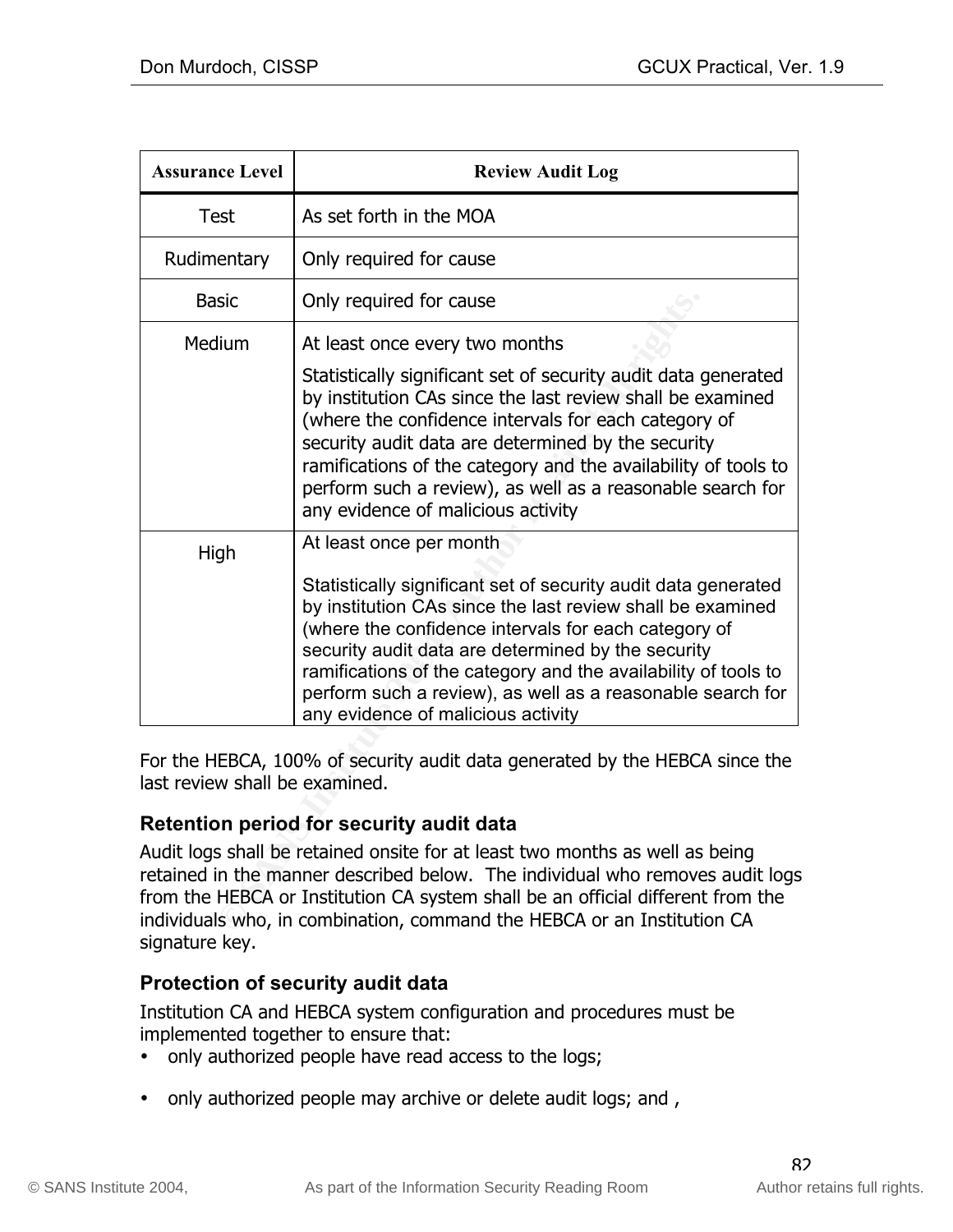• audit logs are not modified.

The entity performing audit log archive need not have modify access, but procedures must be implemented to protect archived data from deletion or destruction prior to the end of the audit log retention period (note that deletion requires modification access). Audit logs shall be moved to a safe, secure storage location separate from the HEBCA equipment.

#### **Security Audit data backup procedures**

Audit logs and audit summaries shall be backed up at least monthly. A copy of the audit log shall be sent off-site in accordance with the CPS on a monthly basis.

#### **Security Audit collection system (internal vs. external)**

Caludin separate from the riceock equipment.<br> **Paudit data backup procedures**<br>
sand audit summaries shall be backed up at least monthly.<br>
log shall be sent off-site in accordance with the CPS on a n<br> **Paudit collection sys** operation (or Institution CA operation respectively) until the problem is The audit log collection system may or may not be external to the HEBCA or Institution CA system. The audit process shall not be done by or under the control of the HEBCA OA (or comparable authority for an Institution CA). Audit processes shall be invoked at system startup, and cease only at system shutdown. Should it become apparent that an automated audit system has failed, and the integrity of the system or confidentiality of the information protected by the system is at risk, then the HEBCA OA Administrator (or comparable Institution authority) shall determine whether to suspend HEBCA remedied.

#### **Notification to event-causing subject**

This CP imposes no requirement to provide notice that an event was audited to the individual, organization, device, or application that caused the event.

#### **Vulnerability Assessments**

No stipulation.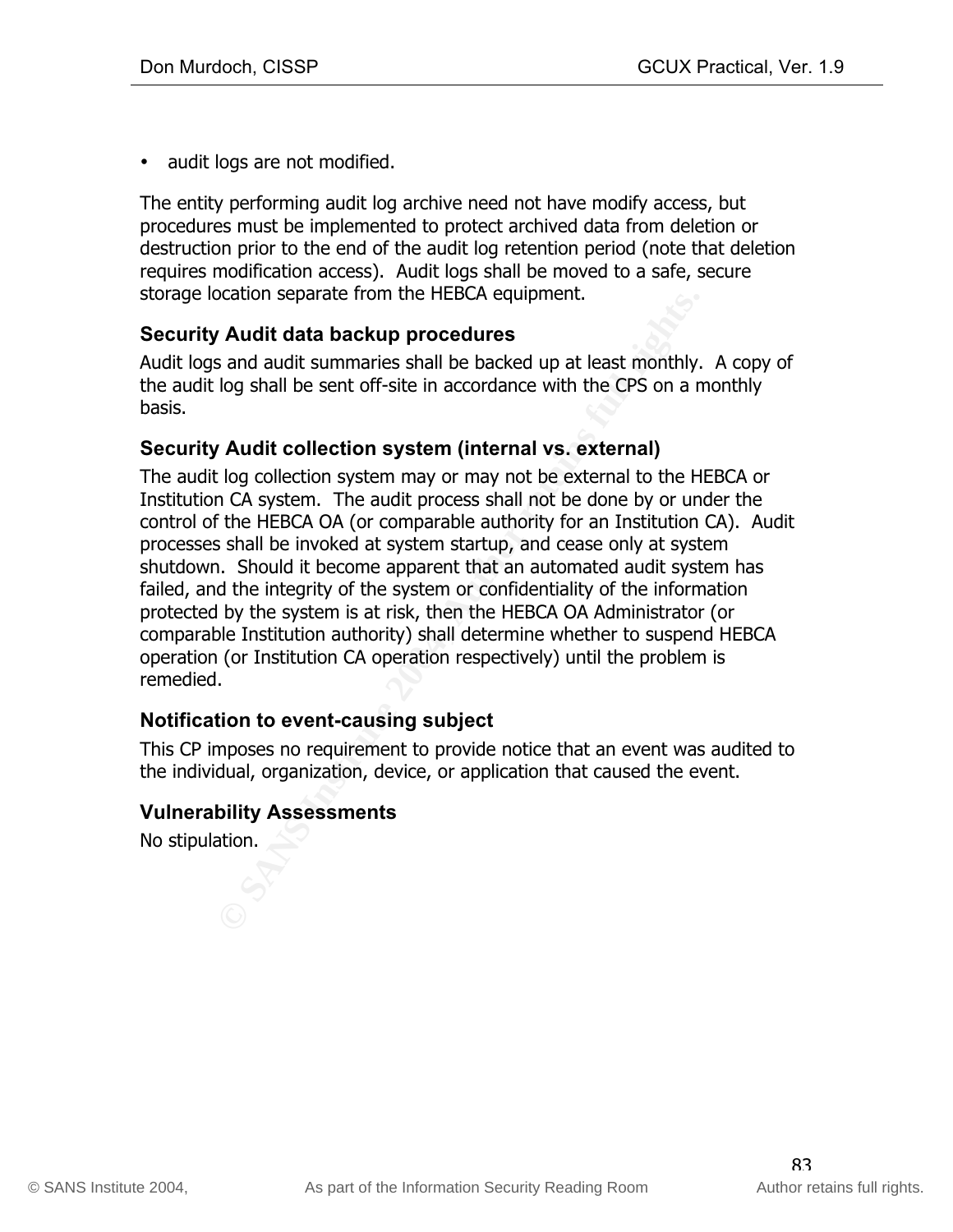#### Appendix C: Results from Initial CI Security Benchmark Scan

: 1.1 yielem "solution" solution and "solution" is a continued at this able = year is equidentic : 2.3 telest is deactivated.<br>  $2.3$  Ttp is deactivated.<br>  $2.3$  Ttp is deactivated.<br>  $2.4$  Ttp is deactivated.<br>  $2.5$  Ttp is d Positive: 3.11 NIS Server processes are deactivated. \*\*\* CIS Ruler Run \*\*\* Starting at time 20031231-14:47:22 Positive: 1.1 System appears to have been patched within the last month. Negative: 1.2 System isn't running sshd. Negative: 2.1 xinetd service sgi\_fam requires full deactivation -- you should set 'disable=yes' in sqi fam. Positive: 2.2 telnet is deactivated. Positive: 2.3 ftp is deactivated. Positive: 2.4 rsh, rcp and rlogin are deactivated. Positive: 2.5 tftp is deactivated. Positive: 2.6 imap is deactivated. Positive: 2.7 POP server is deactivated. Positive: 3.1 Found a good daemon umask of 022 in /etc/rc.d/init.d/functions. Negative: 3.2 xinetd is still active. Positive: 3.3 Mail daemon is not listening on TCP 25. Positive: 3.4 Graphical login is deactivated. Positive: 3.5 X Font Server (xfs) script has been deactivated Positive: 3.6 Miscellaneous scripts are all turned off. Positive: 3.7 Windows compatibility servers (samba) have been deactivated. Positive: 3.8 NFS Server script nfs is deactivated. Positive: 3.9 This machine isn't being used as an NFS client. Positive: 3.10 NIS Client processes are deactivated. Positive: 3.12 RPC rc-script has been deactivated. Positive: 3.13 netfs rc script is deactivated. Negative: 3.14 lpd (line printer daemon) not deactivated. Positive: 3.15 Web server is deactivated. Positive: 3.16 SNMP daemon is deactivated. Positive: 3.17 DNS server is deactivated. Positive: 3.18 SQL database server is deactivated. Positive: 3.19 Webmin GUI-based system administration daemon deactivated. Positive: 3.20 Squid web cache daemon deactivated. Positive: 3.21 Kudzu hardware detection program has been deactivated. Negative: 4.1 /proc/sys/net/ipv4/conf/eth0/accept source route should be set to 0. Negative: 4.1 /proc/sys/net/ipv4/conf/lo/accept\_source\_route should be set to 0. Negative: 4.1 /proc/sys/net/ipv4/conf/eth0/accept\_redirects should be set to 0. Negative: 4.1 /proc/sys/net/ipv4/conf/lo/accept\_redirects should be set to 0. Negative: 4.1 /proc/sys/net/ipv4/conf/eth0/secure redirects should be set to 0. Negative: 4.1 /proc/sys/net/ipv4/conf/lo/secure\_redirects should be set to 0. Negative: 4.1 /proc/sys/net/ipv4/tcp\_max\_syn\_backlog should be at least 4096 to handle SYN floods.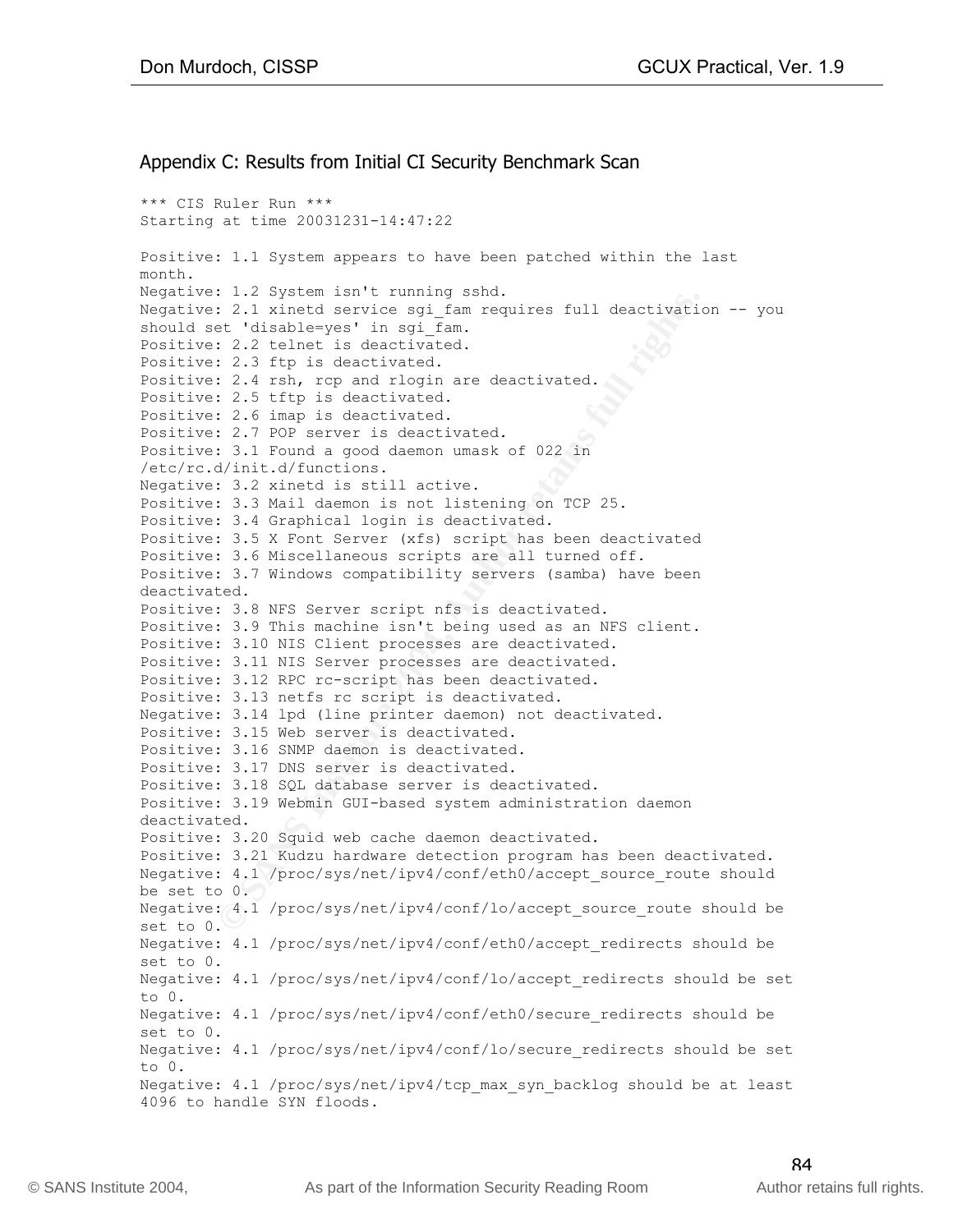**E .1** /boot is not mounted nodev.<br> **E .6.1** /boot is not mounted nodev.<br> **E.6.1** /bome is not mounted nodev.<br> **E.6.1** /tmp is not mounted nodev.<br> **E.6.2** Removable filesystem /mnt/floppy is not mounted 1.6.2 Removable fil (/etc/security/consoie.perms)<br>Negative: 6.3 PAM allows users to mount removable media: <camera>. Negative: 4.2 /proc/sys/net/ipv4/conf/eth0/send\_redirects should be set to 0. Negative: 4.2 /proc/sys/net/ipv4/conf/lo/send\_redirects should be set to 0. Positive: 5.1 syslog captures authpriv messages. Positive: 5.2 FTP server is configured to do full logging. Positive: 5.3 All logfile permissions and owners match benchmark recommendations. Negative: 6.1 /boot is not mounted nodev. Negative: 6.1 /var is not mounted nodev. Negative: 6.1 /home is not mounted nodev. Negative: 6.1 /tmp is not mounted nodev. Negative: 6.1 /usr is not mounted nodev. Negative: 6.2 Removable filesystem /mnt/floppy is not mounted nosuid. Negative: 6.2 Removable filesystem /mnt/floppy is not mounted nodev. Negative: 6.2 Removable filesystem /mnt/cdrom is not mounted nosuid. Negative: 6.2 Removable filesystem /mnt/cdrom is not mounted nodev. Negative: 6.3 PAM allows users to mount removable media: <floppy>. (/etc/security/console.perms) Negative: 6.3 PAM allows users to mount removable media: <cdrom>. (/etc/security/console.perms) Negative: 6.3 PAM allows users to mount removable media: <pilot>. (/etc/security/console.perms) Negative: 6.3 PAM allows users to mount removable media: <jaz>. (/etc/security/console.perms) Negative: 6.3 PAM allows users to mount removable media: <zip>. (/etc/security/console.perms) Negative: 6.3 PAM allows users to mount removable media: <ls120>. (/etc/security/console.perms) (/etc/security/console.perms) Negative: 6.3 PAM allows users to mount removable media: <memstick>. (/etc/security/console.perms) Negative: 6.3 PAM allows users to mount removable media: <flash>. (/etc/security/console.perms) Negative: 6.3 PAM allows users to mount removable media: <diskonkey>. (/etc/security/console.perms) Negative: 6.3 PAM allows users to mount removable media: <rem ide>. (/etc/security/console.perms) Negative: 6.3 PAM allows users to mount removable media: <rio500>. (/etc/security/console.perms) Positive: 6.4 password and group files have right permissions and owners. Positive: 6.5 all temporary directories have sticky bits set. Positive: 7.1 rhosts authentication totally deactivated in PAM. Positive: 7.2 /etc/hosts.equiv and root's .rhosts/.shosts files either don't exist, are zero size or are links to /dev/null. Positive: 7.3 FTP daemons do not permit system users to use FTP. Negative: 7.4 X is listening on TCP port 6000. Negative: 7.5 Couldn't open cron.allow Negative: 7.5 Couldn't open at.allow Negative: 7.6 The permissions on /etc/crontab are not sufficiently restrictive. Negative: 7.7 No Authorized Only message in Gnome's /etc/X11/gdm/gdm.conf.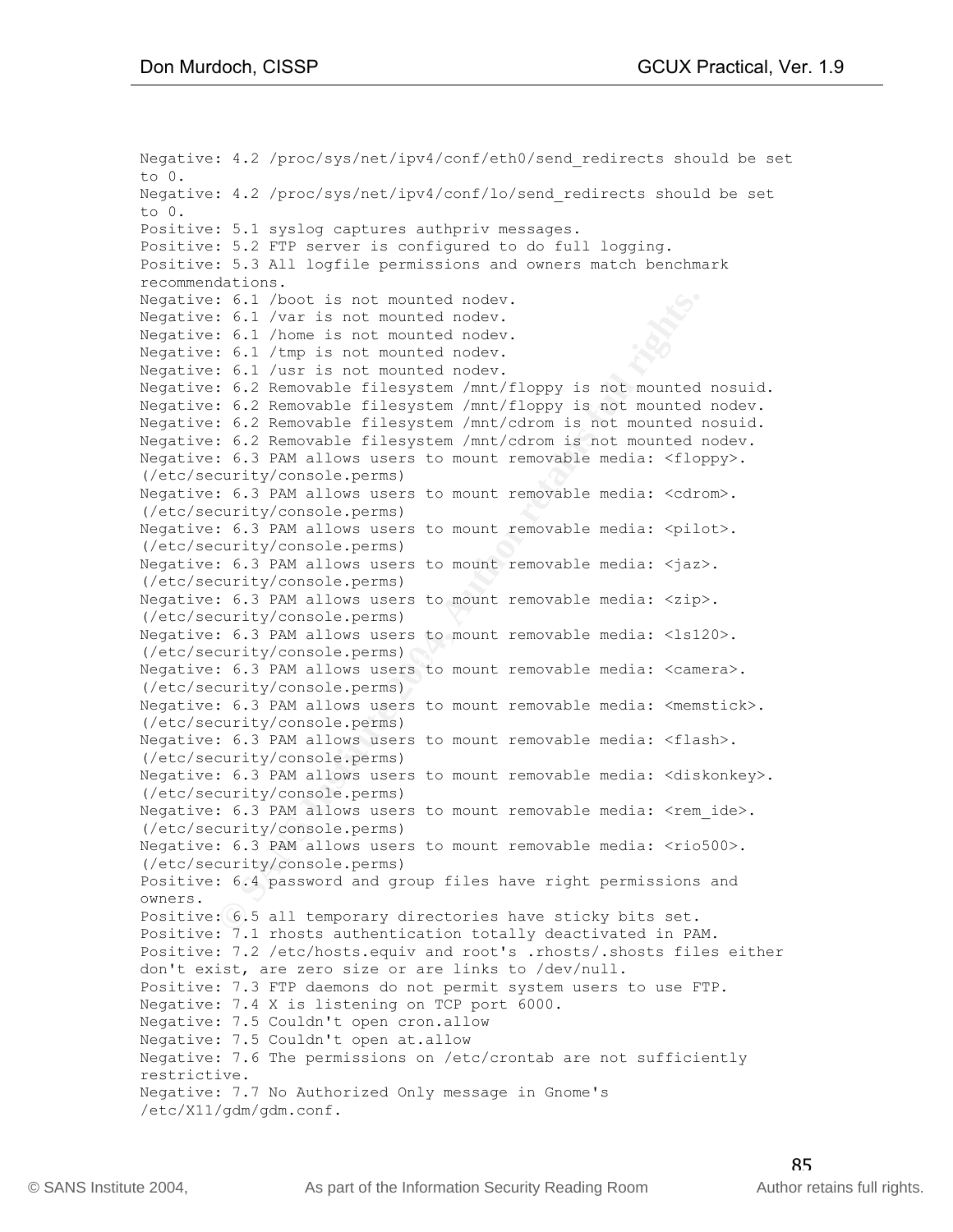**ETT WE Authorized Only banner for gssftp in file**<br> **ETT. NO Authorized Only banner for kshell in file**<br> **Etd.d/gssftp.**<br> **CANS INSTING 2004, Authorized Only banner for kshell in file**<br> **ETT. NO Authorized either requires** Negative: 8.3 User dmurdoch should have a maximum password life of<br>hatuser 1 and 80 days Negative: 7.7 No Authorized Only banner for telnet in file /etc/xinetd.d/telnet. Negative: 7.7 No Authorized Only banner for krb5-telnet in file /etc/xinetd.d/krb5-telnet. Negative: 7.7 No Authorized Only banner for klogin in file /etc/xinetd.d/klogin. Negative: 7.7 No Authorized Only banner for eklogin in file /etc/xinetd.d/eklogin. Negative: 7.7 No Authorized Only banner for gssftp in file /etc/xinetd.d/gssftp. Negative: 7.7 No Authorized Only banner for kshell in file /etc/xinetd.d/kshell. Negative: 7.8 xinetd either requires global 'only-from' statement or one for each service. Positive: 7.9 System is set to only allow root login on console. Positive: 7.10 GRUB is password-protected. Positive: 7.10 GRUB is password-protected. Negative: 7.11 /etc/inittab needs a /sbin/sulogin line for single user mode. Positive: 7.12 /etc/exports is empty or doesn't exist, so it doesn't need to be tuned for privports. Negative: 8.1 rpm has a valid shell of /bin/bash. Negative: 8.1 pvm has a valid shell of /bin/bash. Negative: 8.1 netdump has a valid shell of /bin/bash. Negative: 8.1 mysql has a valid shell of /bin/bash. Positive: 8.2 All users have passwords Negative: 8.3 User dmurdoch should have a minimum password life of at least 7 days. between 1 and 90 days. Negative: 8.3 User netscape should have a minimum password life of at least 7 days. Negative: 8.3 User netscape should have a maximum password life of between 1 and 90 days. Negative: 8.3 User celwes should have a minimum password life of at least 7 days. Negative: 8.3 User celwes should have a maximum password life of between 1 and 90 days. Negative: 8.3 User mpatink should have a minimum password life of at least 7 days. Negative: 8.3 User mpatink should have a maximum password life of between 1 and 90 days. Negative: 8.3 User imontoya should have a minimum password life of at least 7 days. Negative: 8.3 User imontoya should have a maximum password life of between 1 and 90 days. Negative: 8.3 User mmax should have a minimum password life of at least 7 days. Negative: 8.3 User mmax should have a maximum password life of between 1 and 90 days. Negative: 8.3 User bcrystal should have a minimum password life of at least 7 days. Negative: 8.3 User bcrystal should have a maximum password life of between 1 and 90 days.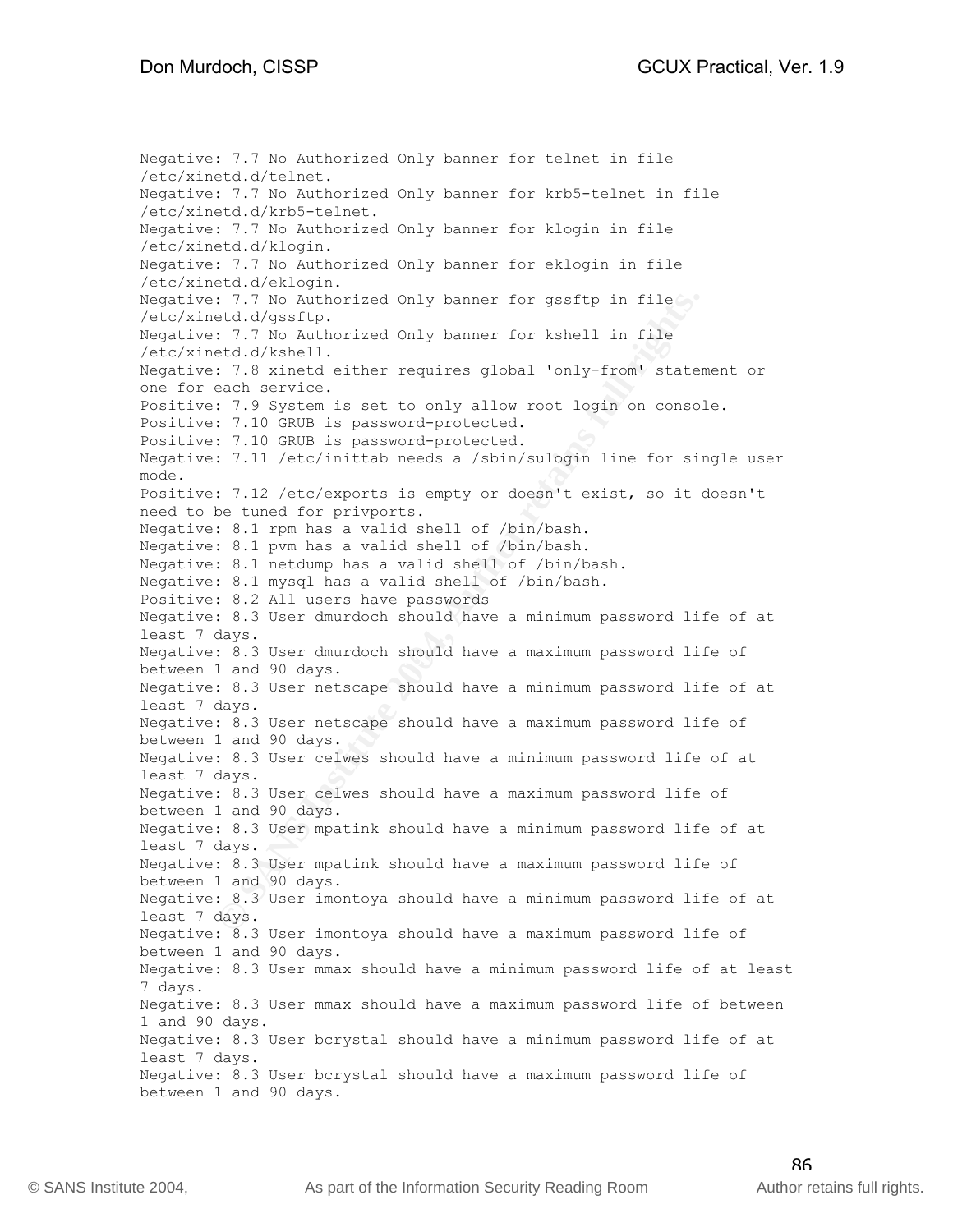8.3 User rwright should have a minimum password life<br>1833.<br>
8.3 User rwright should have a maximum password life<br>
1813. 8.3 User rwright should have a maximum password life<br>
1818. 8.3 /etc/login.defs value PASS\_MIN\_DRNS = Negative: 8.10 Current umask setting in file /etc/profile is 000 -- it<br>should be strenger to bleak gravn read/urite/evecute Negative: 8.3 User wshawn should have a minimum password life of at least 7 days. Negative: 8.3 User wshawn should have a maximum password life of between 1 and 90 days. Negative: 8.3 User csarando should have a minimum password life of at least 7 days. Negative: 8.3 User csarando should have a maximum password life of between 1 and 90 days. Negative: 8.3 User rwright should have a minimum password life of at least 7 days. Negative: 8.3 User rwright should have a maximum password life of between 1 and 90 days. Negative: 8.3 /etc/login.defs value PASS\_MAX\_DAYS = 99999, but should not exceed 90. Negative: 8.3 /etc/login.defs value PASS MIN DAYS = 0, but should not be less than 7. Negative: 8.3 /etc/login.defs value PASS\_MIN\_LEN = 5, but should be at least 6. Positive: 8.4 There were no +: entries in passwd, shadow or group maps. Positive: 8.5 Only one UID 0 account AND it is named root. Negative: 8.6 Couldn't find root's shell among our list so as to check PATH variable. List includes: sh,csh,ksh,tcsh,bash,ash,zsh,bsh Positive: 8.7 No user's home directory is world or group writable. Positive: 8.8 No group or world-writable dotfiles in user home directories! Positive: 8.9 No user has a .netrc file. Negative: 8.10 Current umask setting in file /etc/profile is 000 -- it should be stronger to block world-read/write/execute. should be stronger to block group-read/write/execute. Negative: 8.10 Current umask setting in file /etc/csh.login is 000 - it should be stronger to block world-read/write/execute. Negative: 8.10 Current umask setting in file /etc/csh.login is 000 - it should be stronger to block group-read/write/execute. Negative: 8.10 Current umask setting in file /etc/bashrc is 022 -- it should be stronger to block world-read/write/execute. Negative: 8.10 Current umask setting in file /etc/bashrc is 022 -- it should be stronger to block group-read/write/execute. Negative: 8.10 Current umask setting in file /etc/csh.cshrc is 002 - it should be stronger to block world-read/write/execute. Negative: 8.10 Current umask setting in file /etc/csh.cshrc is 002 - it should be stronger to block group-read/write/execute. Negative: 8.10 Current umask setting in file /root/.bash\_profile is 000 -- it should be stronger to block world-read/write/execute. Negative: 8.10 Current umask setting in file /root/.bash\_profile is 000 -- it should be stronger to block group-read/write/execute. Negative: 8.10 Current umask setting in file /root/.bashrc is 000 -- it should be stronger to block world-read/write/execute. Negative: 8.10 Current umask setting in file /root/.bashrc is 000 -- it should be stronger to block group-read/write/execute. Negative: 8.10 Current umask setting in file /root/.cshrc is 000 -- it should be stronger to block world-read/write/execute. Negative: 8.10 Current umask setting in file /root/.cshrc is 000 -- it should be stronger to block group-read/write/execute.